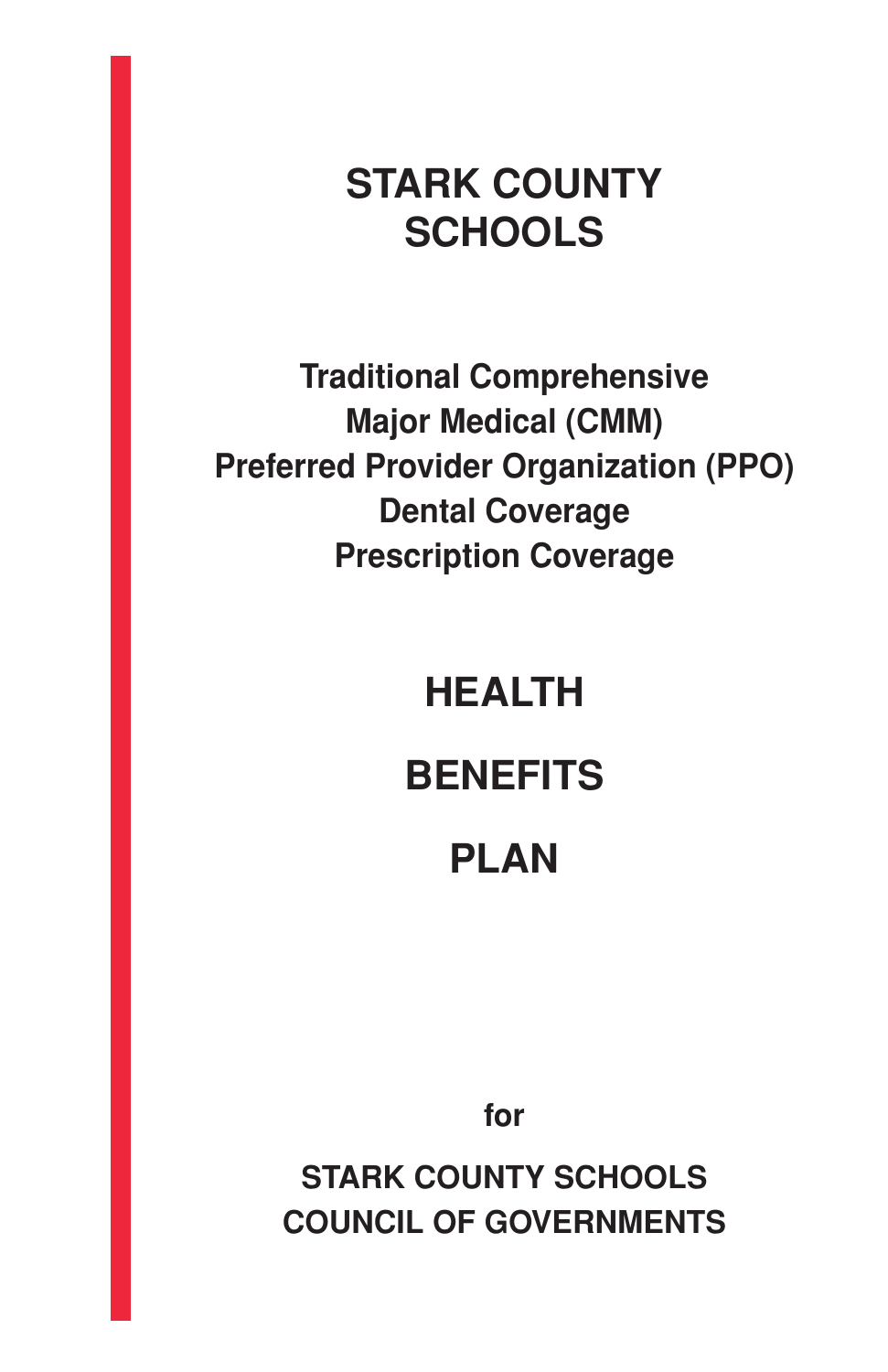## **TABLE OF CONTENTS**

|                                                             | <b>SECTION</b><br>PAGE |
|-------------------------------------------------------------|------------------------|
| 2 INTRODUCTION                                              | I                      |
| 3 SCHEDULE OF BENEFITS                                      | $\mathbf{I}$           |
| 8  PRESCRIPTION DRUG COVERAGE                               | III                    |
| 13  PRE-CERTIFICATION                                       | IV                     |
|                                                             | v                      |
| 24  DESCRIPTION OF MEDICAL BENEFITS                         | VI                     |
| 41  EXCLUSIONS & LIMITATIONS<br><b>FOR MEDICAL BENEFITS</b> | VII                    |
| 44  DESCRIPTION OF DENTAL BENEFITS                          | VIII                   |
| 48  EXCLUSIONS & LIMITATIONS<br><b>FOR DENTAL BENEFITS</b>  | IX                     |
| 50 MISCELLANEOUS PROVISIONS                                 | X                      |
| 58 DEFINITIONS                                              | XI                     |
| 68 BENEFIT DETERMINATION FOR CLAIMS                         | XII                    |
| 72  FILING AN INTERNAL<br>APPEAL AND EXTERNAL REVIEW        | XIII                   |
| 85  HOW TO USE YOUR BENEFITS                                | XIV                    |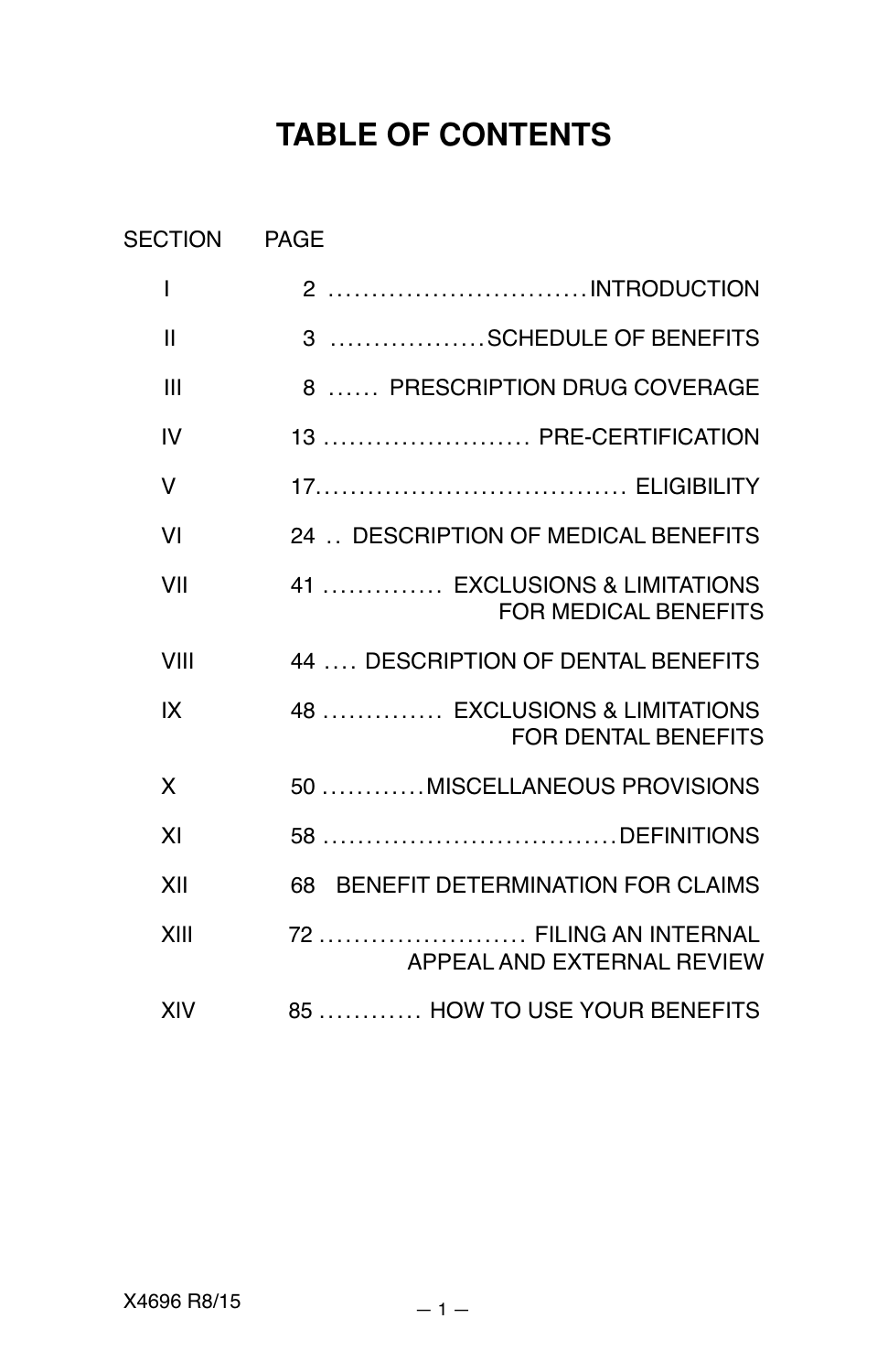## <span id="page-2-0"></span>**Section I**

# **Introduction**

In order to utilize your premium dollars to the best advantage and secure prompt, efficient claims service, Stark County Schools has elected to "Self-Fund" your health Plan and retain Medical Mutual Services of Cleveland, Ohio and AultCare of Canton, Ohio to perform the necessary claims processing and administrative services.

This booklet provides you with a summary of your Health Benefit Plan. You will notice that a brief description of your benefits is provided for your convenience. Should you have further or more detailed questions regarding the Plan, you are urged to contact your Claims Administrator.

### **Non-Grandfathered Health Plan Disclosure**

Under the Patient Protection and Affordable Care Act (PPACA), plans are either "grandfathered" or "non-grandfathered." This determination affects which provisions of PPACA apply to the Traditional and PPO Plans.

The Claims Administrators believe the Traditional and PPO Plans are "non-grandfathered" under PPACA. As stated by PPACA, a non-grandfathered health must comply with certain health coverage, for example, the requirement for the provision of preventive health services without any cost sharing or annual dollar maximums.

Questions regarding which protections apply to a non-grandfathered health plan can be directed to your group official or your Claims Administrator. You may also contact the U.S. Department of Health and Human Services at www.healthcare.gov/law/index.html.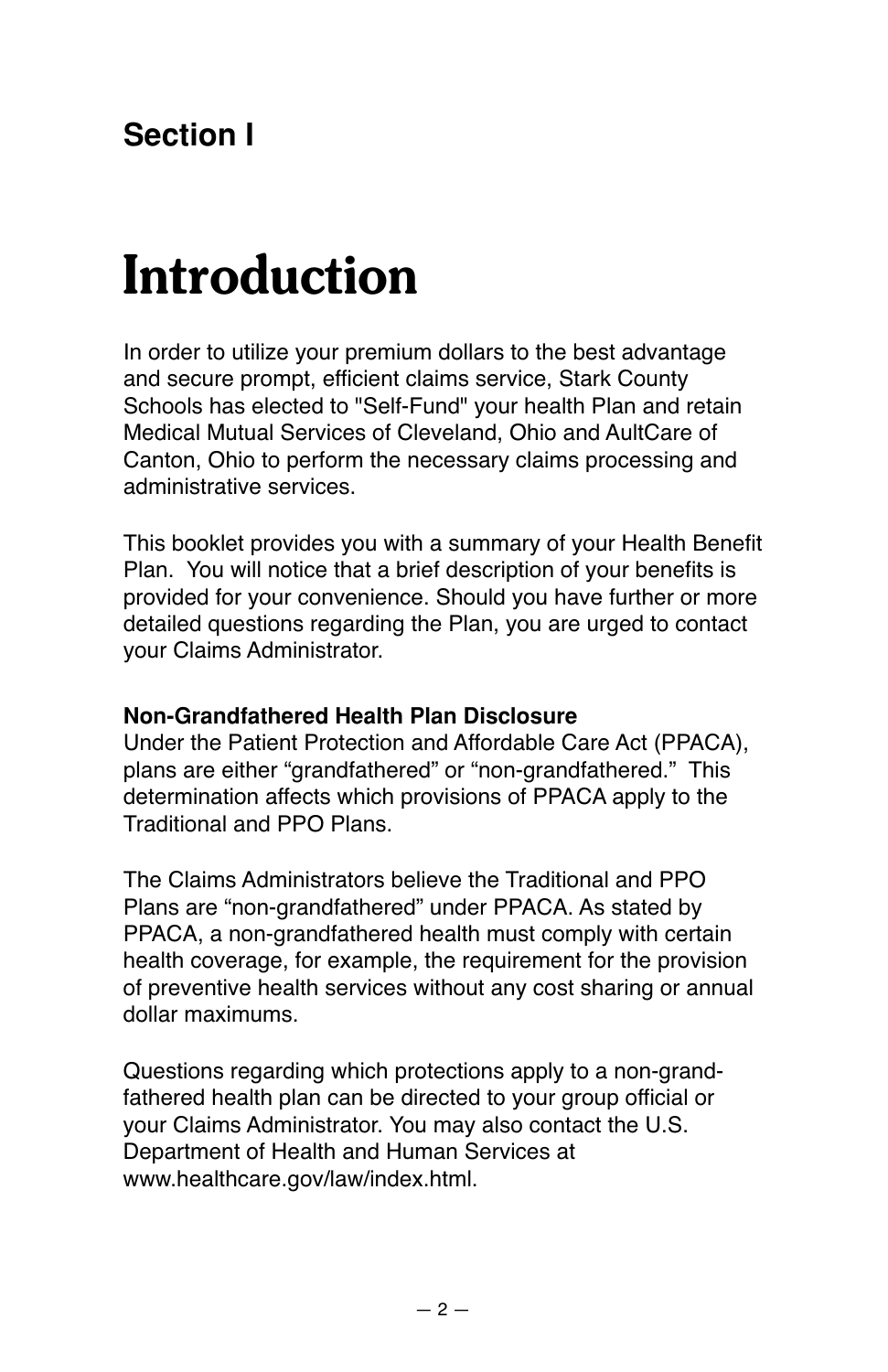## <span id="page-3-0"></span>**Section II**

## **Schedule of Benefits**

## **Traditional Comprehensive Major Medical Schedule of Benefits (CMM)**

(not available to new enrollees after 8/1/09)

| Overall Lifetime Maximum Benefits Unlimited                                                                                                                        |  |  |
|--------------------------------------------------------------------------------------------------------------------------------------------------------------------|--|--|
| Calendar Year Deductible Amount (p.24)                                                                                                                             |  |  |
| Family                                                                                                                                                             |  |  |
| Coinsurance (after the Deductible is satisfied) (p.25) 80%                                                                                                         |  |  |
| Calendar Year Coinsurance Out of Pocket limit (p.25)                                                                                                               |  |  |
|                                                                                                                                                                    |  |  |
| Family                                                                                                                                                             |  |  |
| (Excludes the Deductible)                                                                                                                                          |  |  |
| Calendar Year Maximum Out of Pocket Limit (p. 25)                                                                                                                  |  |  |
|                                                                                                                                                                    |  |  |
| Family                                                                                                                                                             |  |  |
| (Sum of Deductible and Coinsurance)                                                                                                                                |  |  |
| Eligible preventive services have been determined by recommen-<br>dations and comprehensive guidelines of governmental scientific<br>committees and organizations. |  |  |
| <b>Routine Physical Exam</b><br>(one per Calendar Year, age 21 and older)                                                                                          |  |  |
| <b>Routine GYN Exam</b><br>(two per Calendar Year)                                                                                                                 |  |  |
| <b>Routine Pap Test</b><br>(one per Calendar Year)                                                                                                                 |  |  |
| Routine Mammography<br>(one per Calendar Year)                                                                                                                     |  |  |
| <b>Well Child Care</b><br>(including immunizations up to 21 years of age)                                                                                          |  |  |
| Routine Colonoscopy<br>(Age 50 and over)                                                                                                                           |  |  |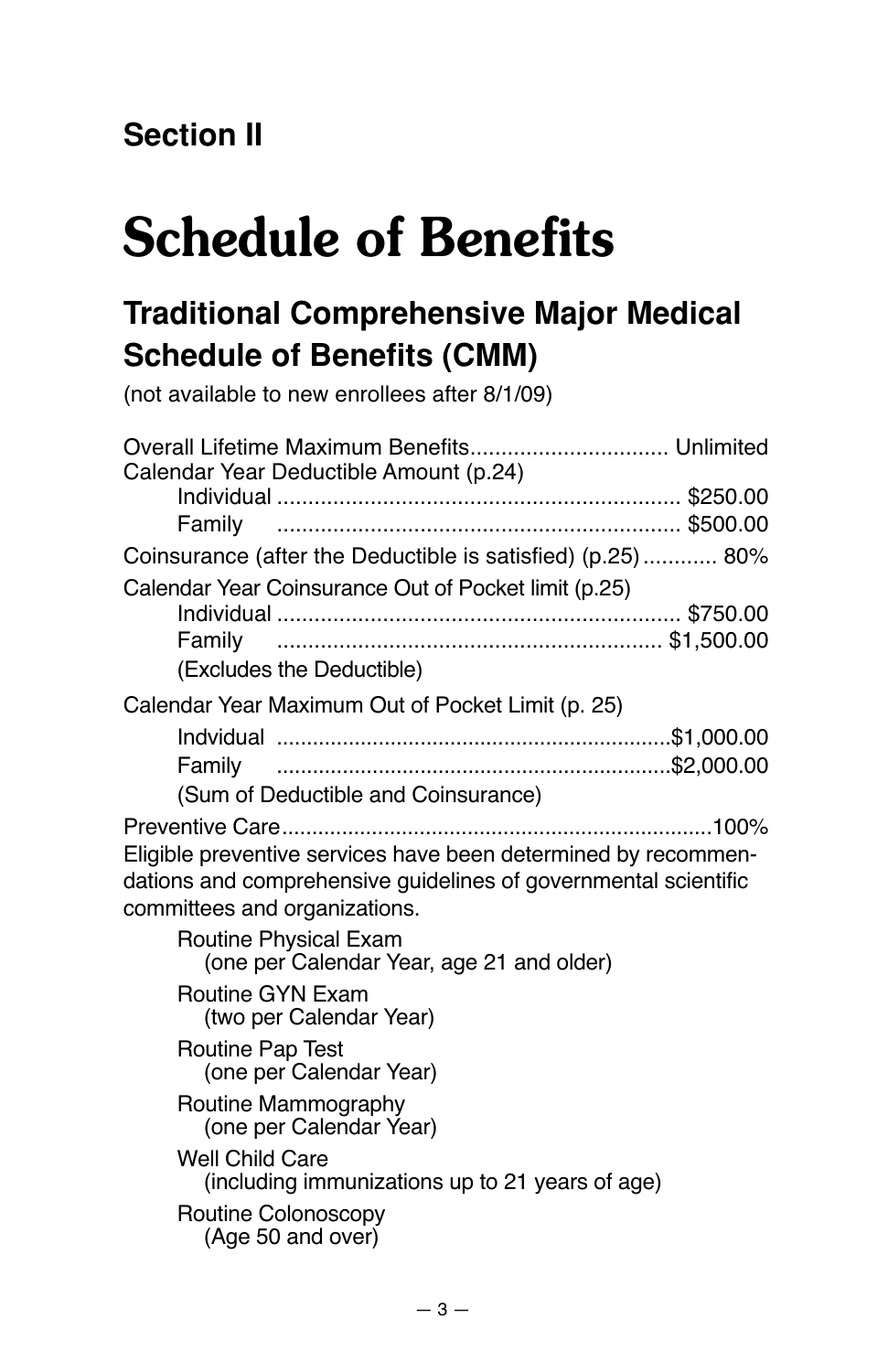| <b>Routine Adult Immunizations</b><br>(Age 21 and older)                         |                  |
|----------------------------------------------------------------------------------|------------------|
| <b>Prostate Screening</b>                                                        |                  |
| Mental Health/Substance Abuse<br>Inpatient and Outpatient Based on corresponding | medical benefits |
| Covered Services will be reimbursed based on the Allowed<br>Amount.              |                  |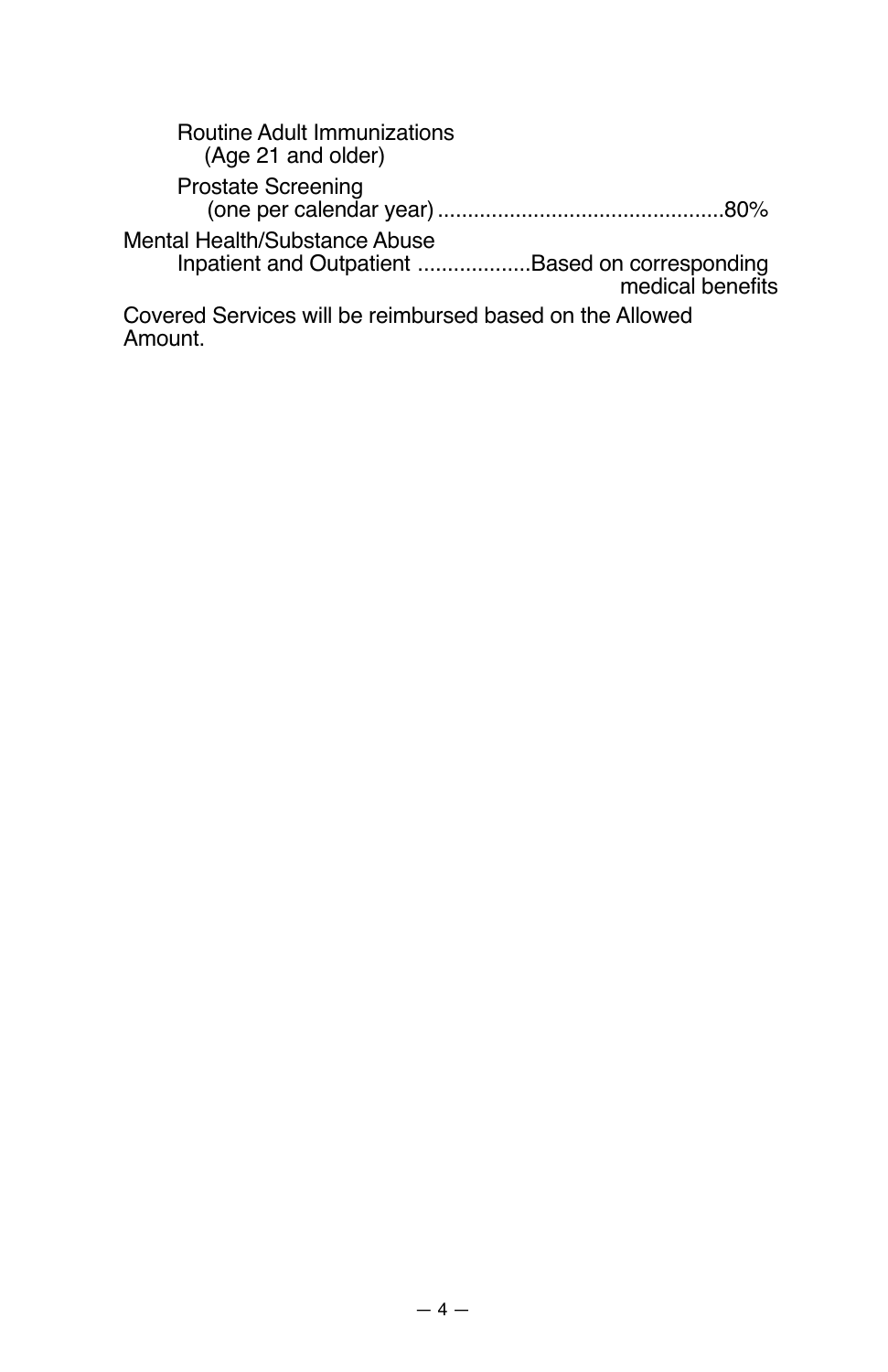## **Preferred Provider Organization (PPO) Schedule of Benefits**

|                                                                                                     |            | In Network Out of Network |
|-----------------------------------------------------------------------------------------------------|------------|---------------------------|
| Calendar Year Deductible Amount (p.24)                                                              |            |                           |
| $Individual$                                                                                        | \$250.00   | \$500.00                  |
| Family                                                                                              | \$500.00   | \$1,000.00                |
| Coinsurance (after the Deductible                                                                   |            |                           |
| is satisfied) (p.25)                                                                                | 90%        | 80%                       |
| Calendar Year Coinsurance Out of Pocket Limit (p.25)                                                |            |                           |
| Individual                                                                                          | \$750.00   | \$1,500.00                |
| Family                                                                                              | \$1,500.00 | \$3,000.00                |
| (Excludes the Deductible)                                                                           |            |                           |
| Calendar Year Maximum Out of Pocket Limit (p.25)                                                    |            |                           |
| Individual                                                                                          | \$1,000.00 | \$2,000.00                |
| Family                                                                                              | \$2,000.00 | \$4,000.00                |
| (Sum of Deductible and Coinsurance)                                                                 |            |                           |
| <b>PREVENTIVE CARE</b>                                                                              |            |                           |
| Eligible preventive services have been determined by recom-                                         |            |                           |
| mendations and comprehensive guidelines of governmental<br>scientific committees and organizations. |            |                           |
| Routine Physical Exam  100%<br>(one per Calendar Year, age 21 and older)                            |            | 80%**                     |
| (two per Calendar Year)                                                                             |            | 80%**                     |
| (one per Calendar Year)                                                                             |            | 80%**                     |
| (one per calendar year)                                                                             |            | 80%**                     |
| (one per Calendar Year)                                                                             |            | 80%**                     |
| (including immunizations                                                                            |            | $80\%$ **                 |

| (one per Calendar Year, age 21 and older)          | $80\%$ ** |
|----------------------------------------------------|-----------|
| (two per Calendar Year)                            | $80\%**$  |
| (one per Calendar Year)                            | $80\%**$  |
| (one per calendar year)                            | $80\%**$  |
| (one per Calendar Year)                            | $80\%**$  |
| (including immunizations<br>up to 21 years of age) | $80\%**$  |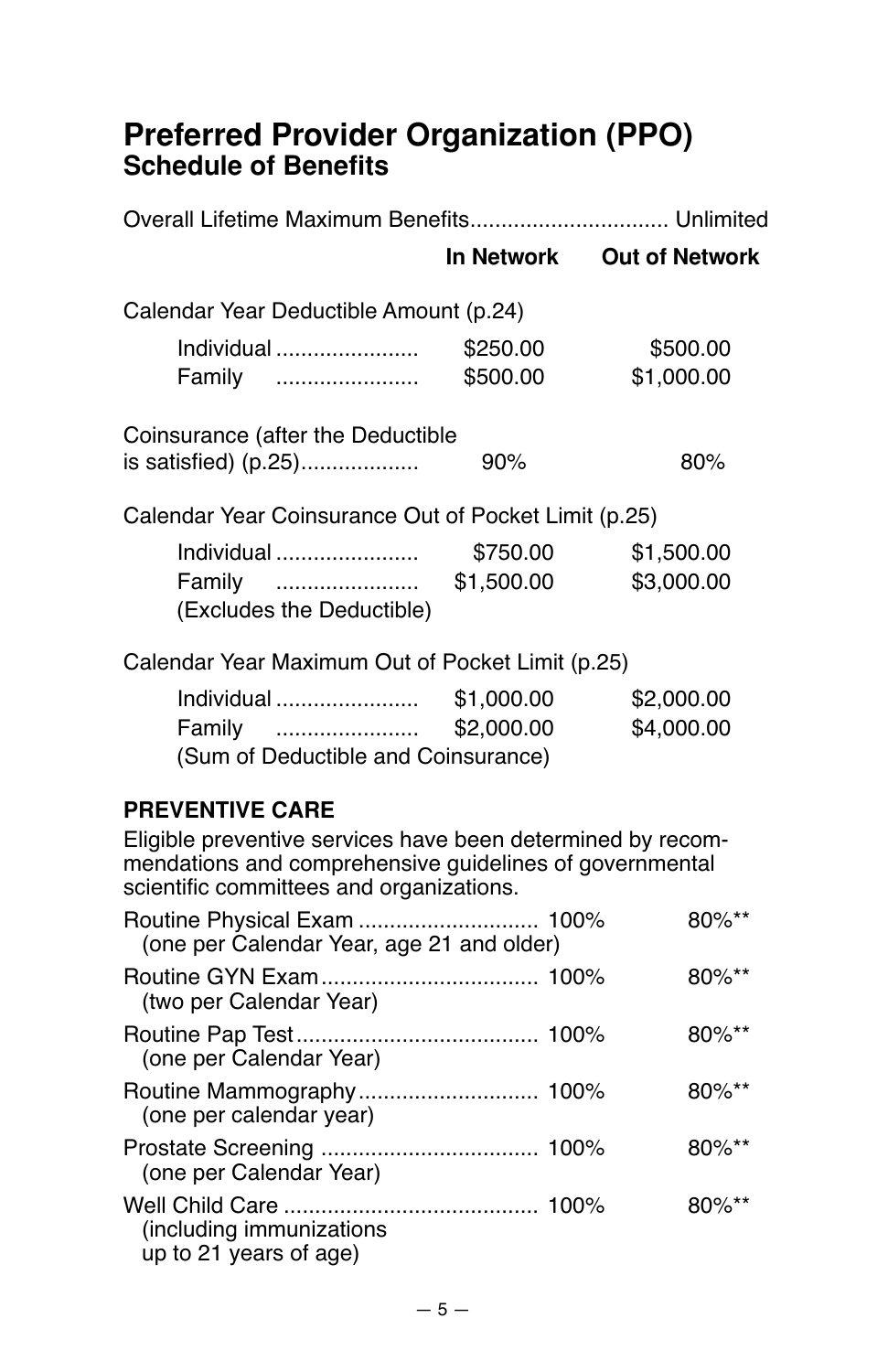|                                                                 | In Network | <b>Out of Network</b> |
|-----------------------------------------------------------------|------------|-----------------------|
| (Age 50 and over)                                               |            | $80\%$ **             |
| (Age 21 and over)                                               |            | 80%**                 |
| <b>PHYSICIAN'S OFFICE</b>                                       |            |                       |
|                                                                 |            | $80\%$ **             |
|                                                                 |            | $80\%$ **             |
|                                                                 |            | 80%**                 |
|                                                                 |            | $80\%$ **             |
|                                                                 |            | 80%**                 |
| Speech/Occupational Therapy 90%<br>(Illness/Injury related)     |            | 80%**                 |
| Physical/Rehabilitative Therapy 90%<br>(Illness/Injury related) |            | 80%**                 |
|                                                                 |            | 80%**                 |
| <b>AFFILIATES</b>                                               |            |                       |
|                                                                 |            | $80\%$ **             |
| Podiatrists                                                     |            | 80%**                 |

## **MENTAL HEALTH/SUBSTANCE ABUSE**

Inpatient and Outpatient ........... Based on corresponding medical benefits

**\*\*The level of benefits payable under this Plan depends upon whether you choose to obtain medical care from an In-Network or Out-of-Network Provider. The Plan encourages you to utilize In-Network Providers in order to receive the highest level of benefits payable. Covered Services will be reimbursed based on the Allowed Amount. In-Network Providers will not hold you responsible for amounts exceeing the Allowed Amount.**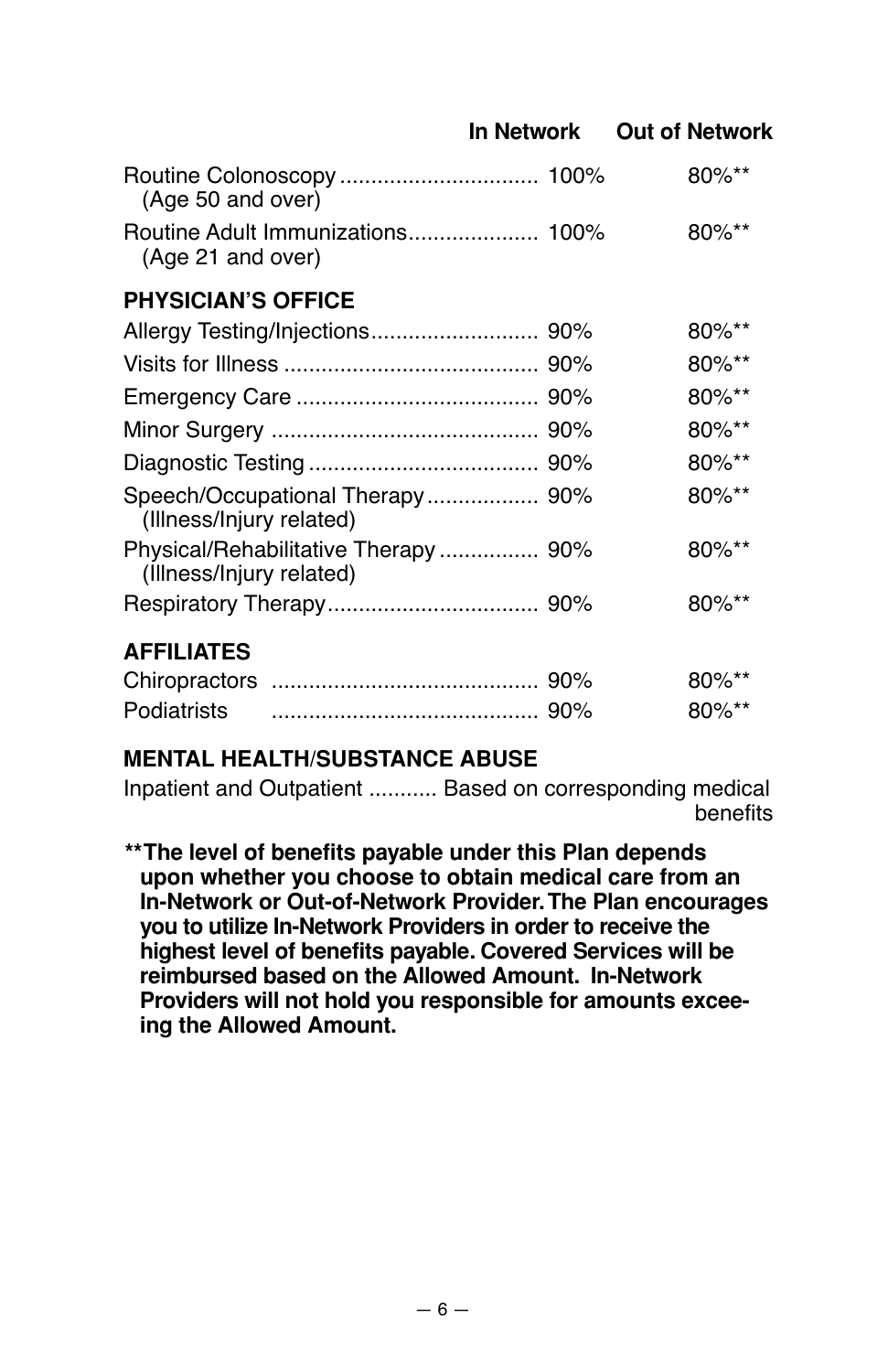## **Dental Expense Benefits**

| Calendar Year Deductible Amount                           |  |
|-----------------------------------------------------------|--|
|                                                           |  |
| Coinsurance (After Deductible is Satisfied)               |  |
| **Preventive and Diagnostic Services (p.45) 100% of R & C |  |
| Basic Restorative Services (p.45)  80% of R & C           |  |
| Major Restorative Services (p.46)  80% of R & C           |  |
|                                                           |  |
| **The Dental Deductible Amount is waived for Proventive   |  |

### **\*\*The Dental Deductible Amount is waived for Preventive and Diagnostic Services and Orthodontic Services**

| Overall Calendar Year                        |  |
|----------------------------------------------|--|
| Maximum Benefit (p.44) \$2,500.00 per person |  |
| Orthodontic Lifetime                         |  |
| Maximum Benefit (p.44) \$1,200.00 per person |  |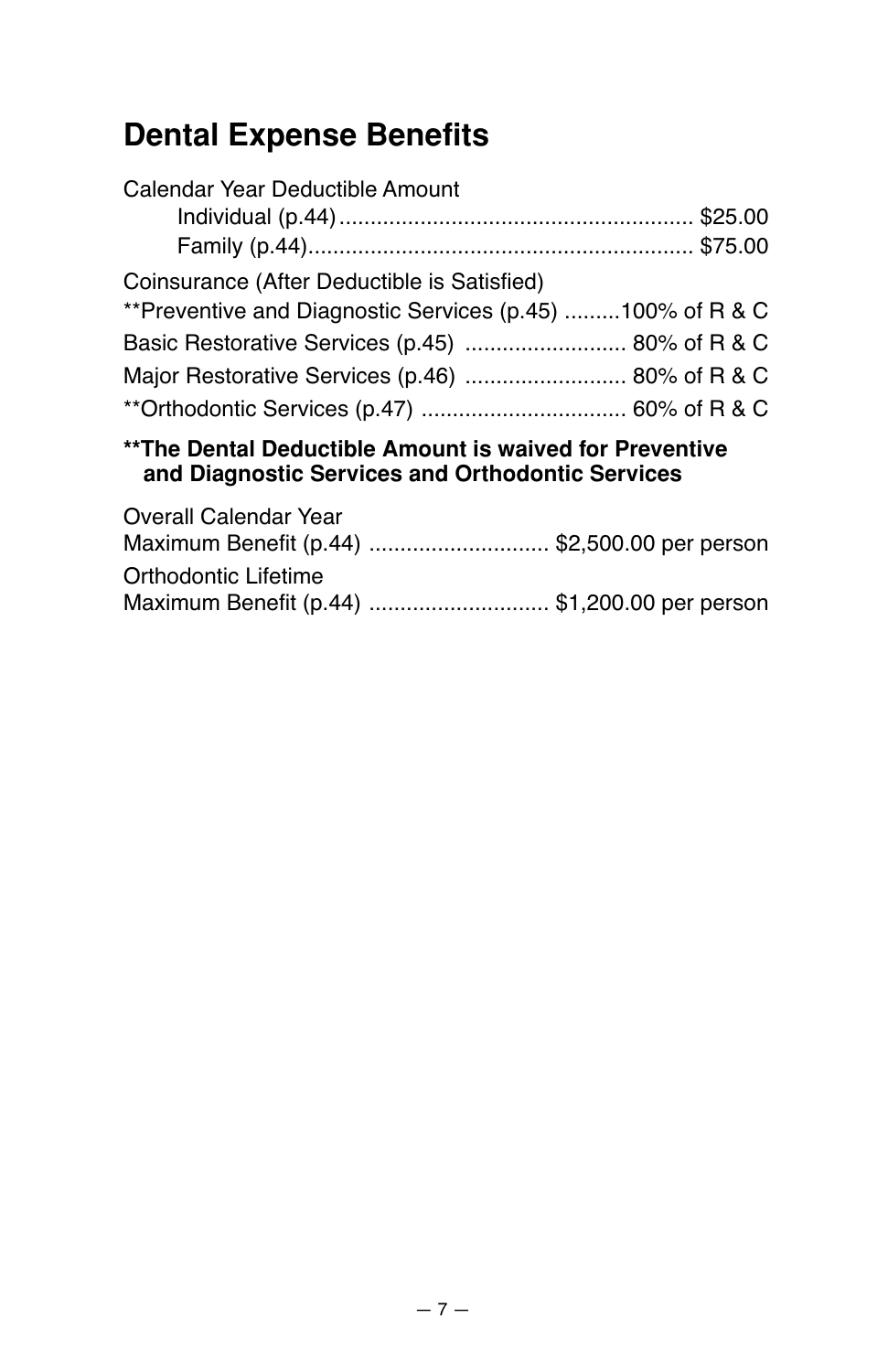## <span id="page-8-0"></span>**Prescription Drug Coverage**

Your prescription drug benefit is administered by CVS/Caremark.

|                                | <b>Retail</b>                                                                                                                                                                                                                                                                                                                                                                                                                                                                |  | <b>Mail Order</b>                                                                                                                                                                   |
|--------------------------------|------------------------------------------------------------------------------------------------------------------------------------------------------------------------------------------------------------------------------------------------------------------------------------------------------------------------------------------------------------------------------------------------------------------------------------------------------------------------------|--|-------------------------------------------------------------------------------------------------------------------------------------------------------------------------------------|
| When to use<br>your benefit:   | For immediate or<br>short-term<br>medications                                                                                                                                                                                                                                                                                                                                                                                                                                |  | For maintenance or<br>long-term<br>medications**                                                                                                                                    |
| Where:                         | To locate a CVS/<br>Caremark participating<br>retail network pharmacy<br>in your area, simply<br>click on "Find a Local<br>Pharmacy" at<br>www.caremark.com<br>or call a Customer<br>Care representative<br>toll-free at<br>1-888-202-1654                                                                                                                                                                                                                                   |  | Simply mail your<br>original prescription<br>and the mail service<br>order form to CVS/<br>Caremark. Your<br>medicines will be<br>sent directly to a<br>location of your<br>choice. |
| Your<br>Coinsurance            | 20% of the cost of the medication for generics<br>and brand drugs without a generic.<br>100% of the cost of brand drugs if a generic<br>is available.<br>100% of the cost of long-term** drugs that are<br>filled at a retail pharmacy more than 2 times.<br>You must present your I.D. number at the<br>CVS/ Caremark Pharmacy and may not sub-<br>mit a paper claim for primary coverage.<br>Failure to do so will result in you paying<br>100% of the prescription price. |  |                                                                                                                                                                                     |
| (financial<br>responsibility): |                                                                                                                                                                                                                                                                                                                                                                                                                                                                              |  |                                                                                                                                                                                     |
|                                |                                                                                                                                                                                                                                                                                                                                                                                                                                                                              |  |                                                                                                                                                                                     |
|                                |                                                                                                                                                                                                                                                                                                                                                                                                                                                                              |  |                                                                                                                                                                                     |
| <b>Refill Limits:</b>          | One initial fill plus 1 refill for<br>long-term medications**                                                                                                                                                                                                                                                                                                                                                                                                                |  |                                                                                                                                                                                     |
| Days Supply:                   | 34 Days                                                                                                                                                                                                                                                                                                                                                                                                                                                                      |  | 90 Days                                                                                                                                                                             |

\*\*A long-term medicine is taken regularly for chronic conditions or long-term therapy. A few examples include medicines for managing high blood pressure, asthma, diabetes, or high cholesterol.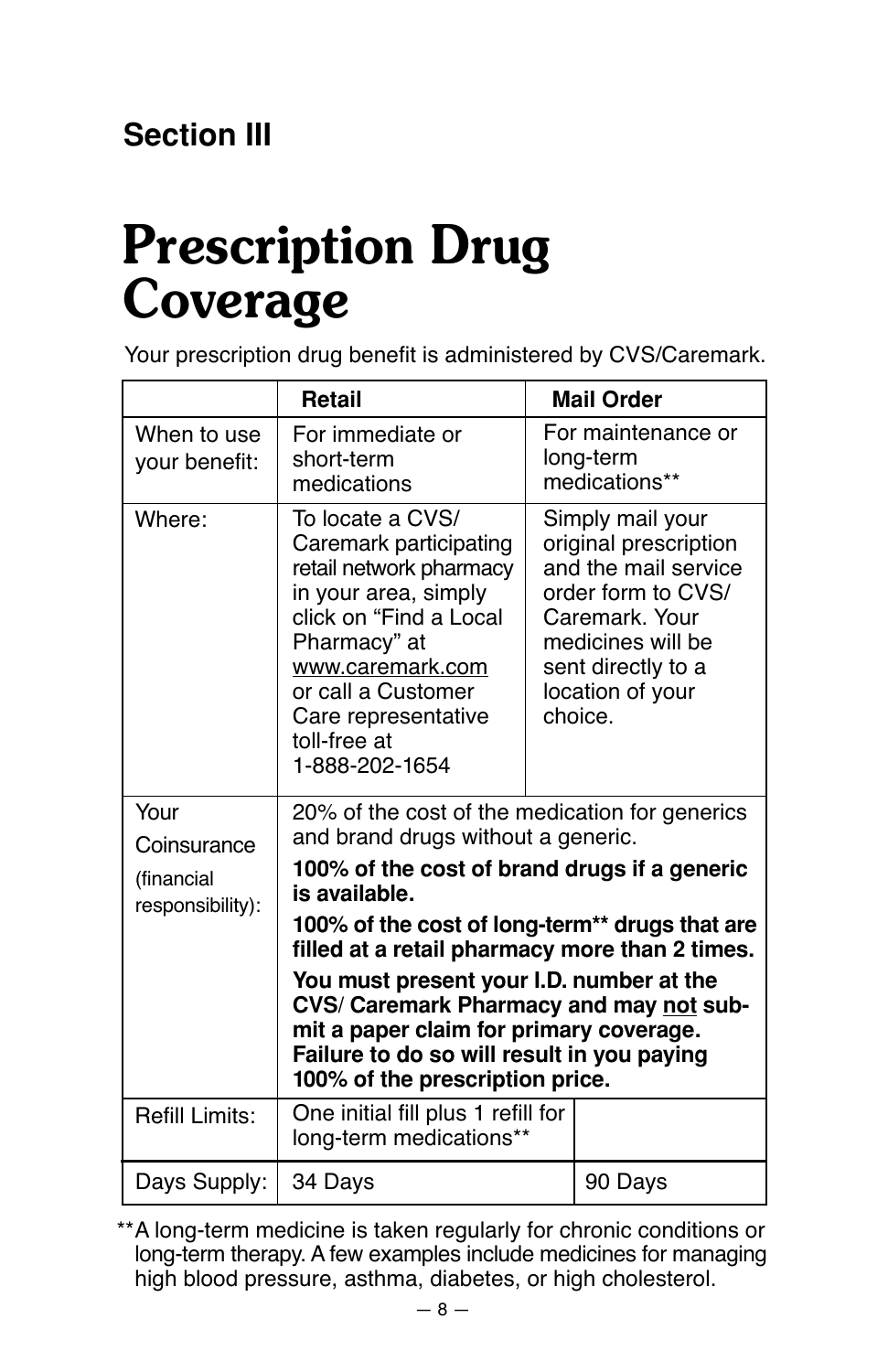When you need to take your maintenance medicine right away, ask your doctor for two prescriptions:

- 1. The first for up to a 34-day supply at retail and one refill at retail.
- 2. The second for up to a 90-day supply at mail order with refills when clinically appropriate.

Have the short-term supply filled immediately at a CVS/Caremark participating retail pharmacy and send the 90-day supply prescription to the CVS/Caremark Mail Service Pharmacy.

## **Getting Your Short-Term Prescription Filled at a Retail Pharmacy**

## **Day Supply Limit**

You can get up to a 34-day supply of medicine each time you have a prescription filled at a participating retail pharmacy. Ask your doctor to write a prescription for up to a 34-day supply plus refills, when clinically appropriate. Keep in mind; if you are taking long-term medications each one must be filled at CVS/Caremark's mail order facility after the initial fill plus 1 refill.

### **If You Use a Non-Caremark Pharmacy**

You must pay 100 percent of the prescription price. You will then need to submit a paper claim form along with the original prescription receipt(s) to CVS/Caremark for reimbursement of Covered Services. You can download and print a claim form when you log in to www.caremark.com or call the Customer Care toll-free number (available 24/7) on your benefit I.D. card. You must have met your deductible to be reimbursed the 80%.

### **If You Use a Caremark Pharmacy**

If you use a Caremark Pharmacy but do not identify yourself as a member of your school's health Plan program (present your I.D. card or Member I.D. number), you may not file a paper claim for reimbursement for primary coverage.

### **For Reimbursement under the Medical Plan**

You do not need to file a claim with the Claims Administrator in order for your prescription costs to be credited toward your Coinsurance out-of-pocket maximum. Prescription drug information is sent by CVS/Caremark to the Claims Administrator on a regular basis. The Claims Administrators process the claims. If your coinsurance out of pocket maximum has been met, you will be reimbursed in accordance with your Plan parameters.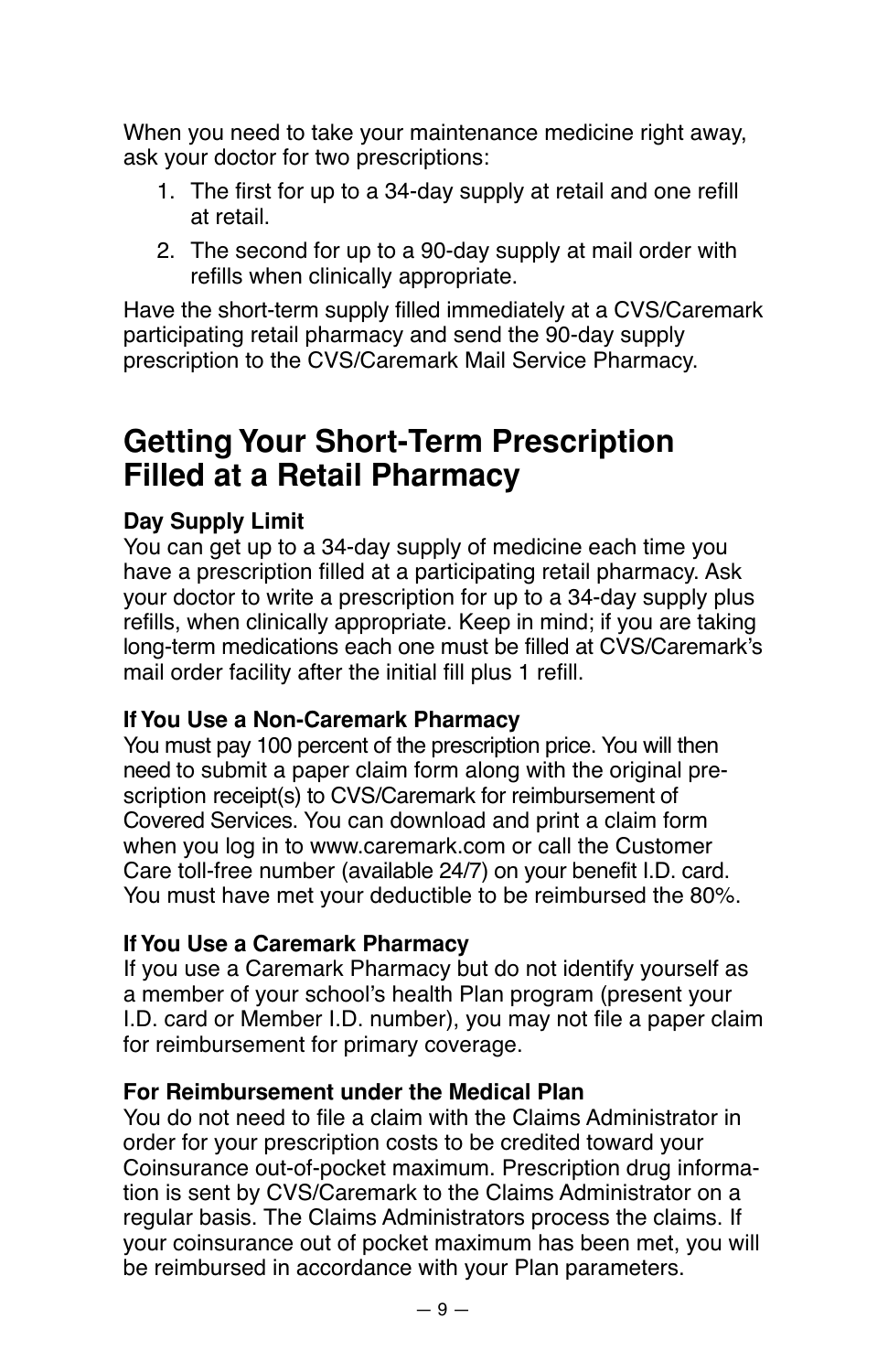## **Getting Your Prescription Filled Through CVS/Caremark's Mail Order Program**

To ensure your safety, CVS Caremark's mail service pharmacies are staffed by registered pharmacists. Just like your neighborhood pharmacist, CVS Caremark's pharmacists check each prescription to make sure it is filled correctly. In addition, your prescription history is reviewed to identify any possible problems with new medicines you may be prescribed.

## **Day Supply Limit**

You can get up to a 90-day supply of medicine when you get your prescription filled through the CVS Caremark Mail Service Pharmacy. Ask your doctor to write a prescription for a 90-day supply plus refills, when clinically appropriate.

Please Note: *By law, CVS Caremark must fill your prescription for the exact quantity of medicine prescribed by your doctor, up to the 90-day supply limit.*

## **Payment Options**

While checks and money orders are accepted, CVS Caremark's preferred method of payment is by credit card. For credit card payments, simply include your VISA®, Discover®, MasterCard® or American Express® number and expiration date in the space provided on the mail service order form.

## **Convenient Home Delivery**

You can expect your medicine to arrive approximately 10 calendar days after CVS Caremark receives your prescription. Your package will include a new mail service order form and an invoice, if applicable. You will also receive the same type of information about your prescribed medicine that you would receive from a retail pharmacy.

## **Eligibility**

Prescription drug coverage is available to the Employee and any Dependents who are "primary" under the Employee's coverage. For definition of "primary" see the Coordination of Benefits sectiion.

### **Secondary Coverage**

To file a claim for secondary coverage, you will need to submit a **paper claim form** along with the original prescription receipt(s) and primary coverage Explanation of Benefits or receipt to AultCare or Medical Mutual for reimbursement of Covered Services.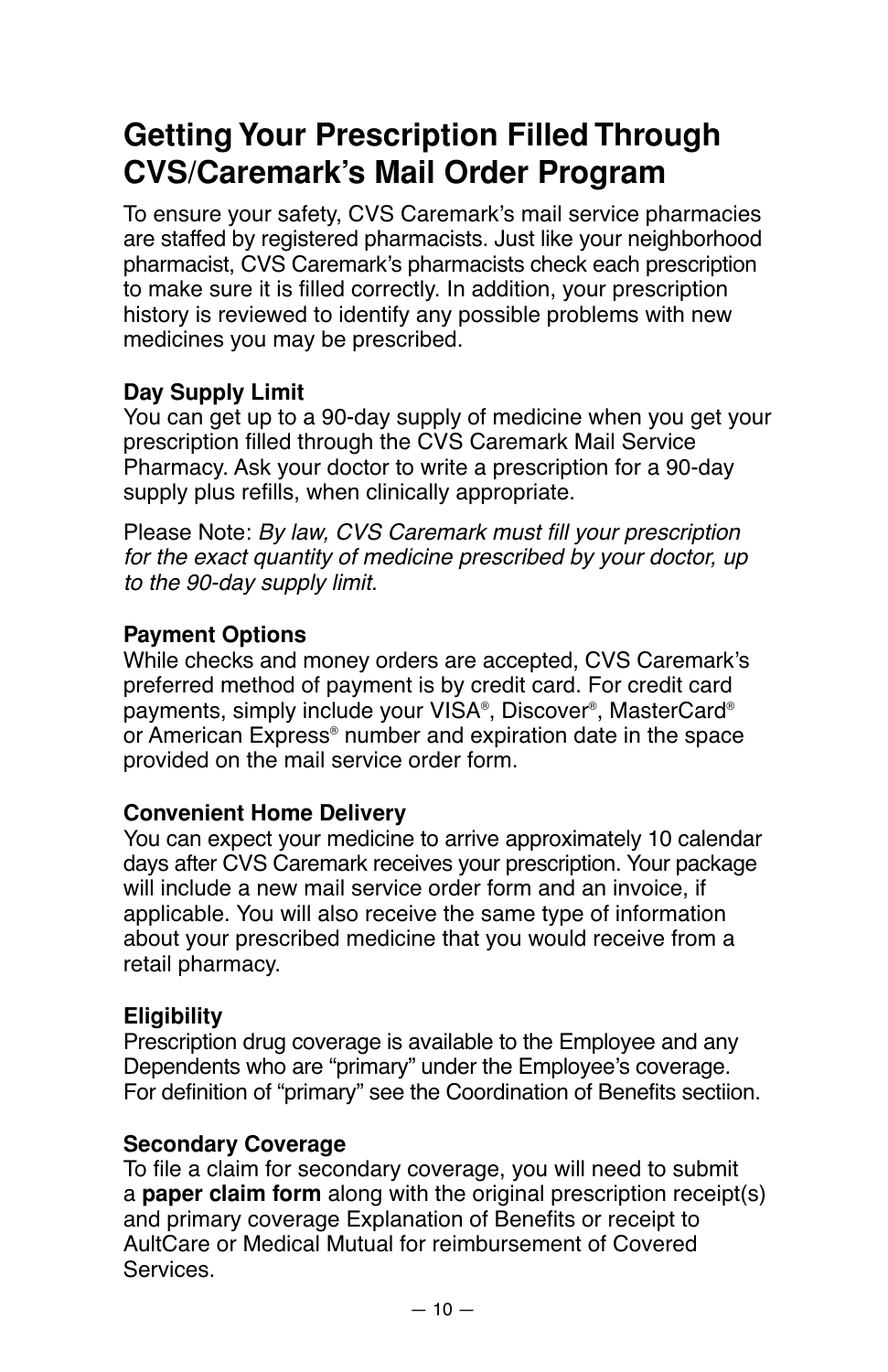### **Specialty Drugs**

For Specialty medications, please contact CVS/Caremark at 800-237-2767.

### **Additional Covered Services**

This is a summary of the Affordable Care Act Preventive Care requirements and not intended to be an exhaustive list. This list is subject to change upon issuance of additional regulations and guidance.

- The following prescription drugs are not subject to the prescription drug coinsurance when filled by a CVS/Caremark network pharmacy:
	- <sup>o</sup> Prescribed generic prescription drug contraceptives or brand name prescription drug contraceptives when an equivalent generic prescription drug contraceptive is not available
	- <sup>o</sup> Preventive care vaccines, including immunizations for flu (i.e. Fluzone) and shingles (i.e. Zostavax)
- The following over the counter preventive drugs, with a Physician's prescription
	- Aspirin for members age 45 and over up to 100 units per fill
	- Fluoride is covered for members age 6 and under
	- Folic acid for women age 55 and under up to 100 units per fill
	- $\degree$  Iron is covered for children up to 12 month old
	- Tobacco-cessation aids up to 168 days of medication per year
	- ° Vitamin D is covered for members age 65 and older
	- Bowel preparation medicine before colonoscopy procedures for members age 50 to 74
	- Breast cancer prevention for female members age 35 and older at increased risk

## **Non-Covered Services**

- Male contraceptive and over the counter birth control without a prescription
- Over the counter drugs or supplies
- Anorexiants (diet pills)
- Medical devices or supplies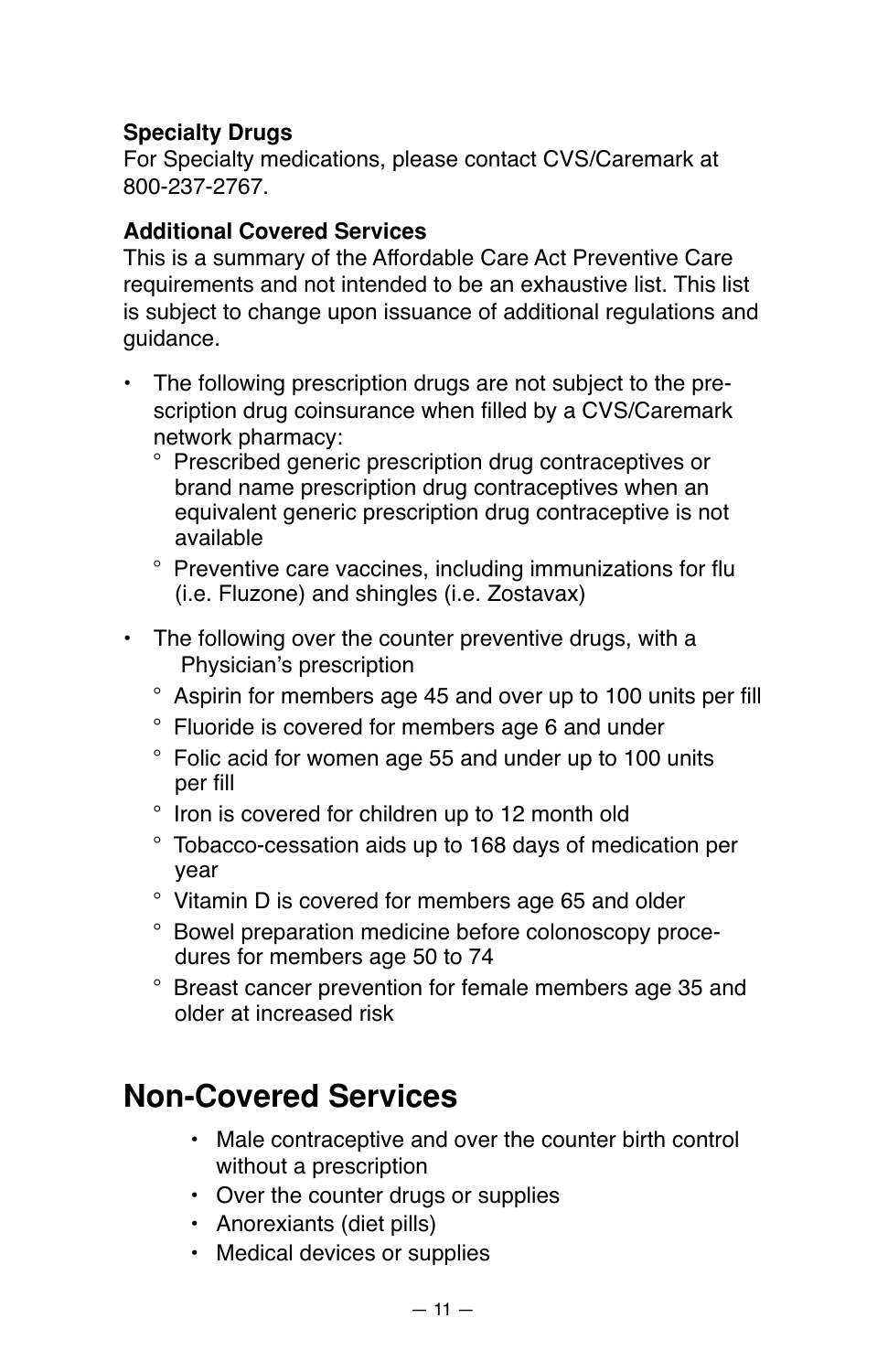- Rogaine
- Retin A over age 26
- Growth Hormones
- Cosmetic
- Diabetic Supplies unless enrolled in diabetic wellness program
- Non insulin needles and syringes
- Specialty Drugs that are not obtained through CVS/ Caremark's Specialty Pharmacy
- Long-Term medications filled at a retail pharmacy beyond the initial fill plus 1 refills
- Brand drugs that have a generic equivalent
- Drugs purchased at CVS/Caremark Retail Pharmacy when insurance I.D. is not used for primary coverage (no reimbursement for paper claim)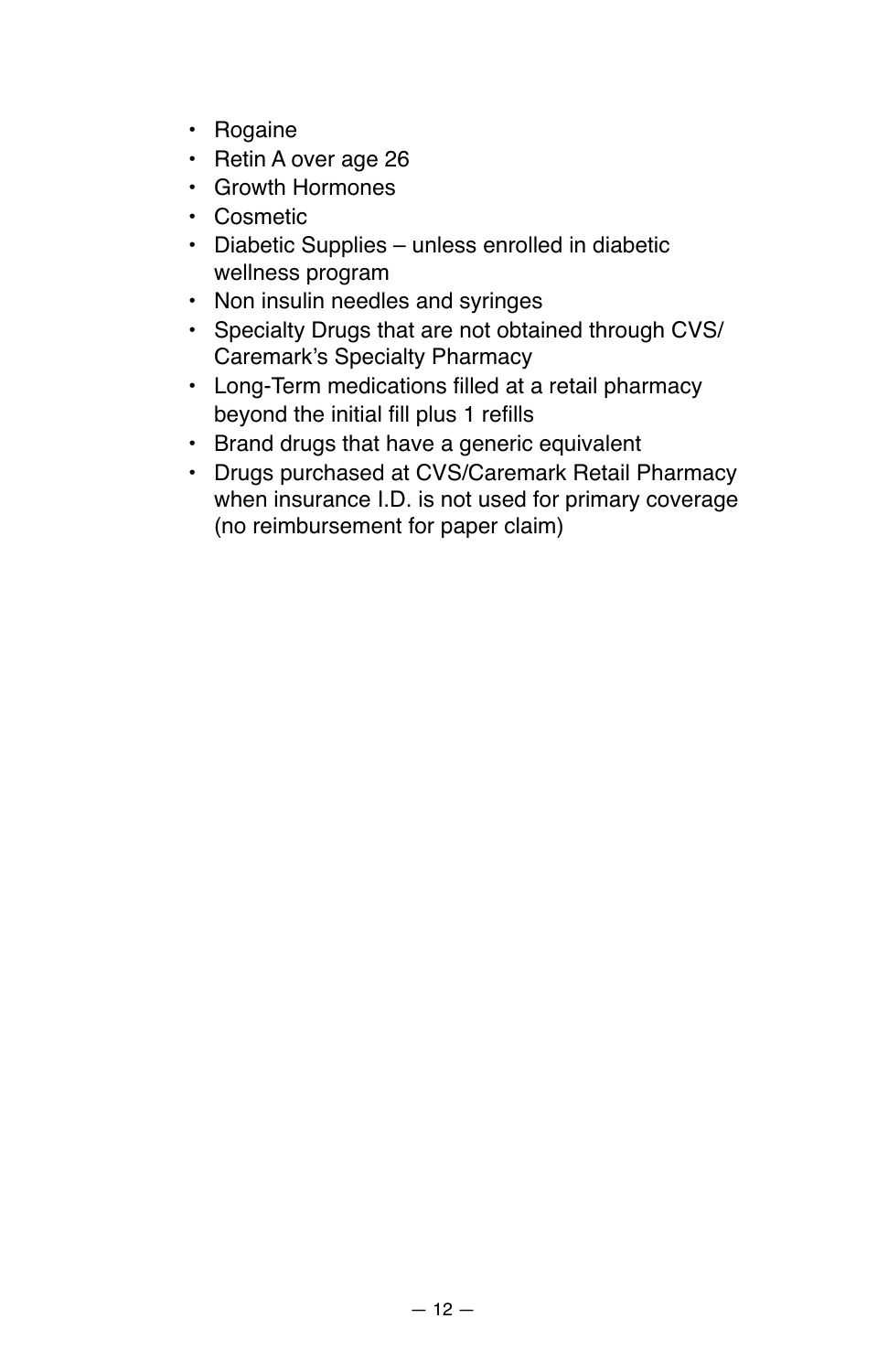## <span id="page-13-0"></span>**Section IV**

# **Pre-Certification**

**Pre-Admission Certification and Concurrent Review** administered by Medical Mutual Services and AultCare includes three separate components designed to ensure that you receive quality medical care and that your Hospital related care is provided in the most cost-effective manner possible.

**Pre-certification** does not apply to those participants for whom Stark County Schools COG coverage is secondary insurance.

**Pre-certification** will monitor the cost-effectiveness of your health care through its Pre-Admission Certification/Concurrent Review, Second Surgical Opinion and Case Management Program described below.

Under the Pre-Admission Certification/Concurrent Review Program, your doctor's recommendation for non-emergency hospitalization is reviewed and "pre-certified" before you are admitted to the Hospital. Any elective non-emergency Hospital stay (including mental health and substance abuse admissions) must be pre-certified.

Pre-certification ensures that a Hospital admission is necessary for the care recommended and that the efficient scheduling of service occurs. The result is less costly and more effective use of Hospital services and less inconvenience for you and your family.

**Here's how it works:** If your doctor recommends that you or a covered family member be admitted to the Hospital for a nonemergency reason, the doctor will contact the Claims Administrator for Pre-certification of your stay approximately two weeks before the anticipated admission.

At that time, your doctor will indicate the treatment involved and the anticipated length of stay in the Hospital.

If your doctor forgets to contact the Claims Administrator for Pre-certification, the information can be called in by the Physician's staff to Medical Mutual Services or AultCare at the toll free numbers listed later in this section. You or a family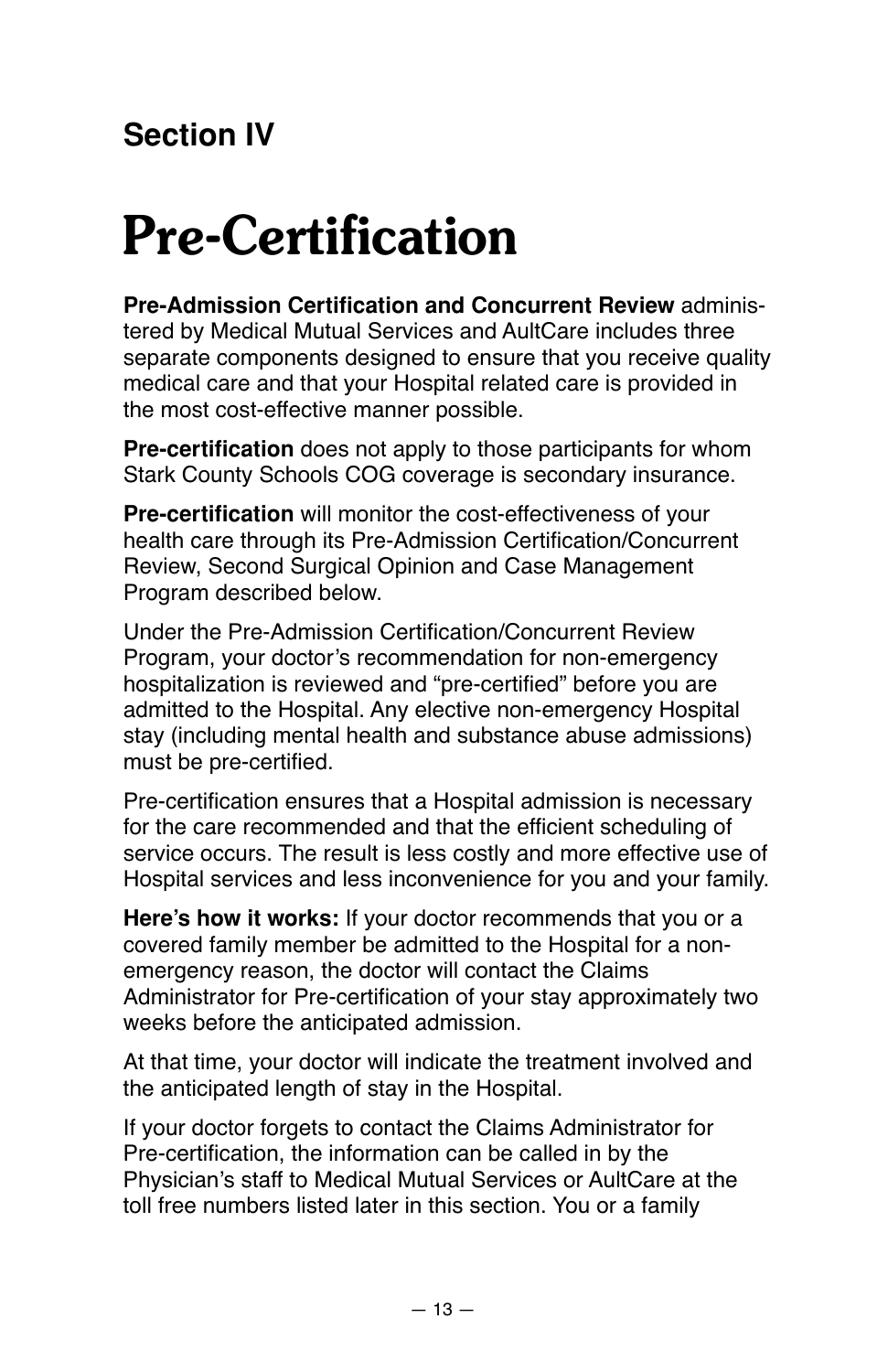member may call the Pre-certification Department to begin the process. A nurse reviewer will then contact your doctor for the necessary information.

In the case of an Emergency admission, your doctor should notify the Claims Administrator's Pre-Certification Department of the hospitalization within one working day of admission. The review of the course of treatment during hospitalization is called "concurrent review." Concurrent review verifies that Hospital admission already in progress does not exceed the number of days that are medically required.

The Pre-Admission certification and concurrent review procedures required for full benefit under your health Plan are described more fully below:

- A registered nurse reviewer familiar with the Hospital procedures will review the number of days your Physician recommended for hospitalization. Usually that recommendation is approved without question. In those cases where it appears that length of the Hospital stay could be less than your Physician has recommended, a Physician reviewer will contact your doctor to discuss the need for the extended stay.
- Your Physician and the Hospital will be notified in writing of the initial number of days that have been approved for reimbursement under your medical Plan.
- During a Hospital stay, a nurse reviewer will contact the Hospital. If the Hospital stay exceeds or is expected to exceed the approved number of days, a nurse reviewer will contact your Physician to verify the medical necessity of the additional days.

### **NOTE: FAILURE TO FOLLOW THE PRE-CERTIFICATION PROCEDURE MAY RESULT IN THE PATIENT PAYING THE FIRST \$200 OF ROOM AND BOARD CHARGES.**

## **CASE MANAGEMENT**

Case Management is an economical, common sense approach to health care benefits. Sometimes patients, who can safely be treated at home or in another setting, remain hospitalized because relatively inexpensive and practical alternative care or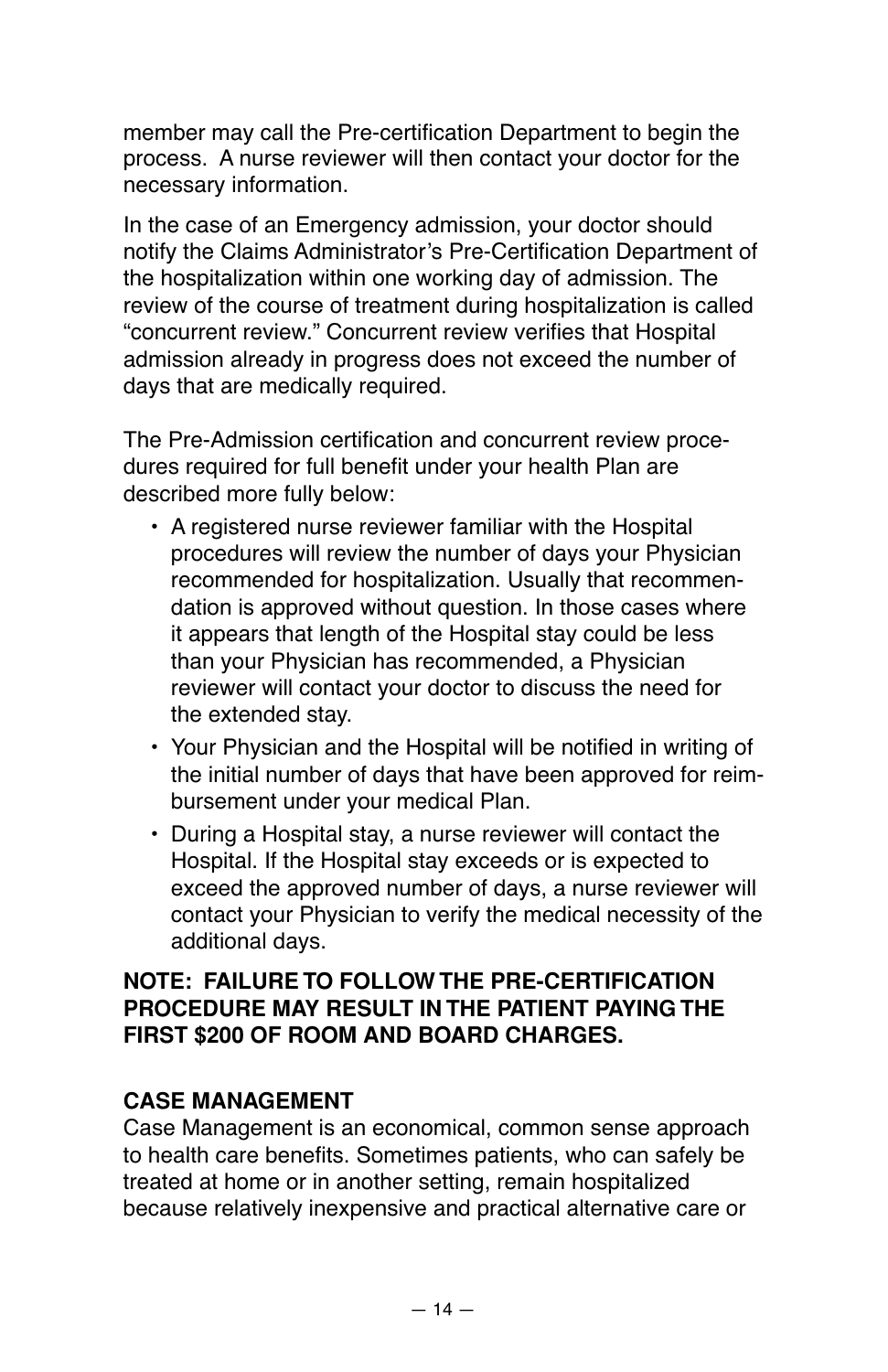equipment does not appear to be covered by health insurance. The Case Management Program is designed to help in these instances.

### **HOW CASE MANAGEMENT WORKS**

In the process of the Concurrent Review Program described above, the nurse reviewer will identify cases that may be appropriate for care in an alternative site. The nurse reviewer will contact the patient's attending Physician to discuss the alternative, support care and equipment which might make discharge from the Hospital possible. For example, a ramp built in the home of a patient confined to a wheelchair may make it possible for the patient to return home rather than continuing to stay in the Hospital. In this case, the nurse reviewer would discuss that alternative and obtain authorization for reimbursement for the ramp from the Plan. Case Management also provides assistance to families of terminally ill patients regarding Hospice care. The Case Management Program is designed to identify the best- possible care options for each individual patient and meet that individual's unique needs.

## **CALL THE CLAIMS ADMINISTRATOR'S PRE-CERTIFICATION DEPARTMENT ABOUT CASE MANAGEMENT**

If you or a family member are hospitalized, you may call the Pre-Certification Department listed later in this section to discuss possible alternatives to hospitalization with a nurse reviewer.

Case Management works because quality care can be more cost-effective when care is personally and professionally managed.

## **PRE-CERTIFICATION SUMMARIZED**

Pre-certification does not limit or restrict your choice of Hospital or Physician.

Pre-certification does not apply where Medicare or any other coverage is your primary insurance.

## **WHAT NEEDS TO BE DONE**

Notify your Physician that your medical Plan includes participation in a Pre-Certification program.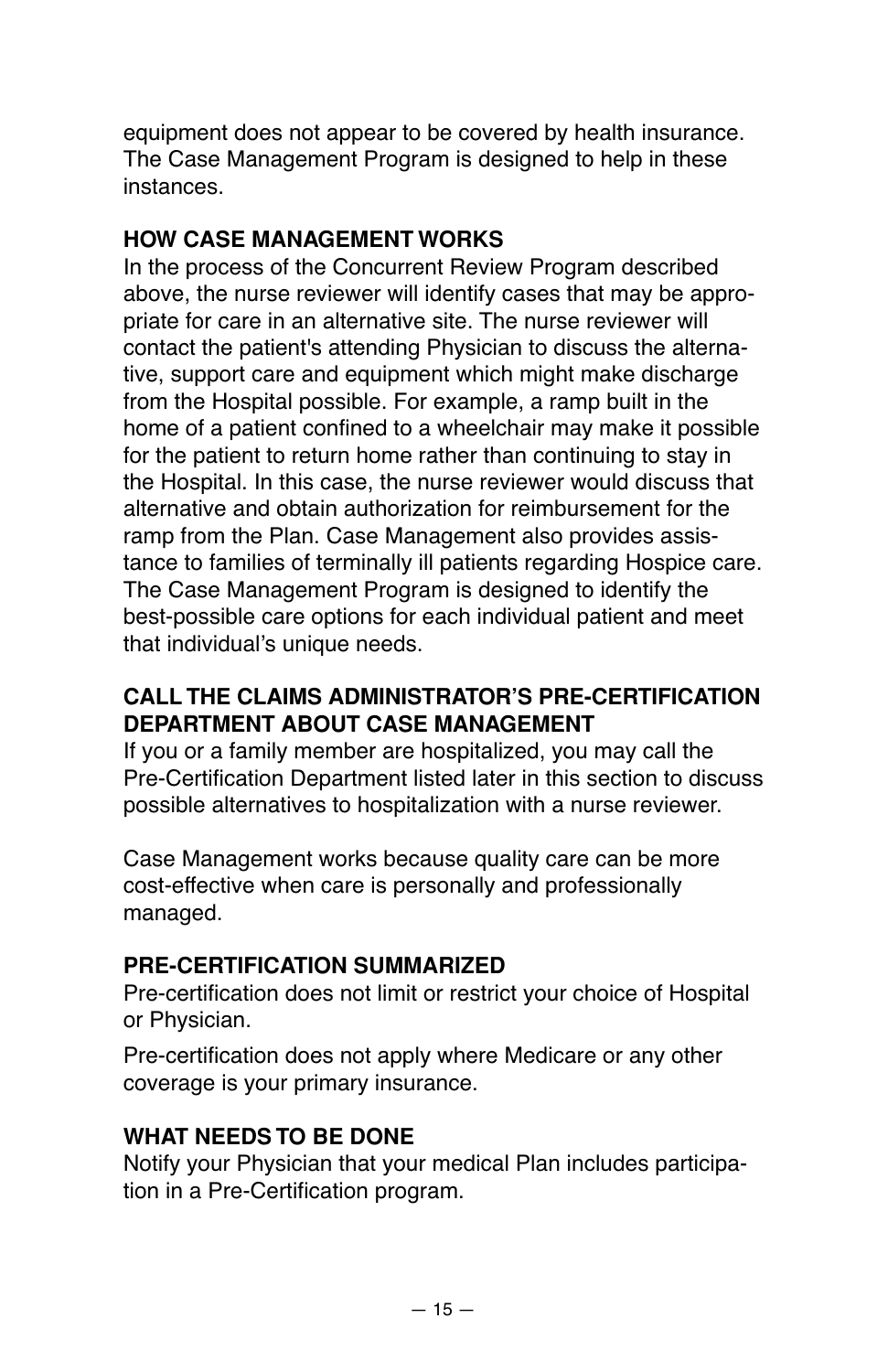REMEMBER — Your Physician MUST call the Pre-Certification Department before admission when elective hospitalization is anticipated or within one working day of any Emergency admission.

If elective surgery has been recommended or if you have any questions, contact the Claims Administrators Pre-Certification Department.

| Medical Mutual<br><b>Pre-Certification Department</b> | 1-800-338-4114        |
|-------------------------------------------------------|-----------------------|
|                                                       |                       |
| (Traditional or SuperMed Plus)                        | $8:00$ am - $4:30$ pm |
|                                                       |                       |
| AultCare Pre-Certification Department                 | 1-800-344-8858        |
|                                                       | or                    |
|                                                       | 1-330-363-6397        |
|                                                       | 7:30 am - 5:00 pm     |
|                                                       |                       |

Calls before or after these hours will be recorded and returned.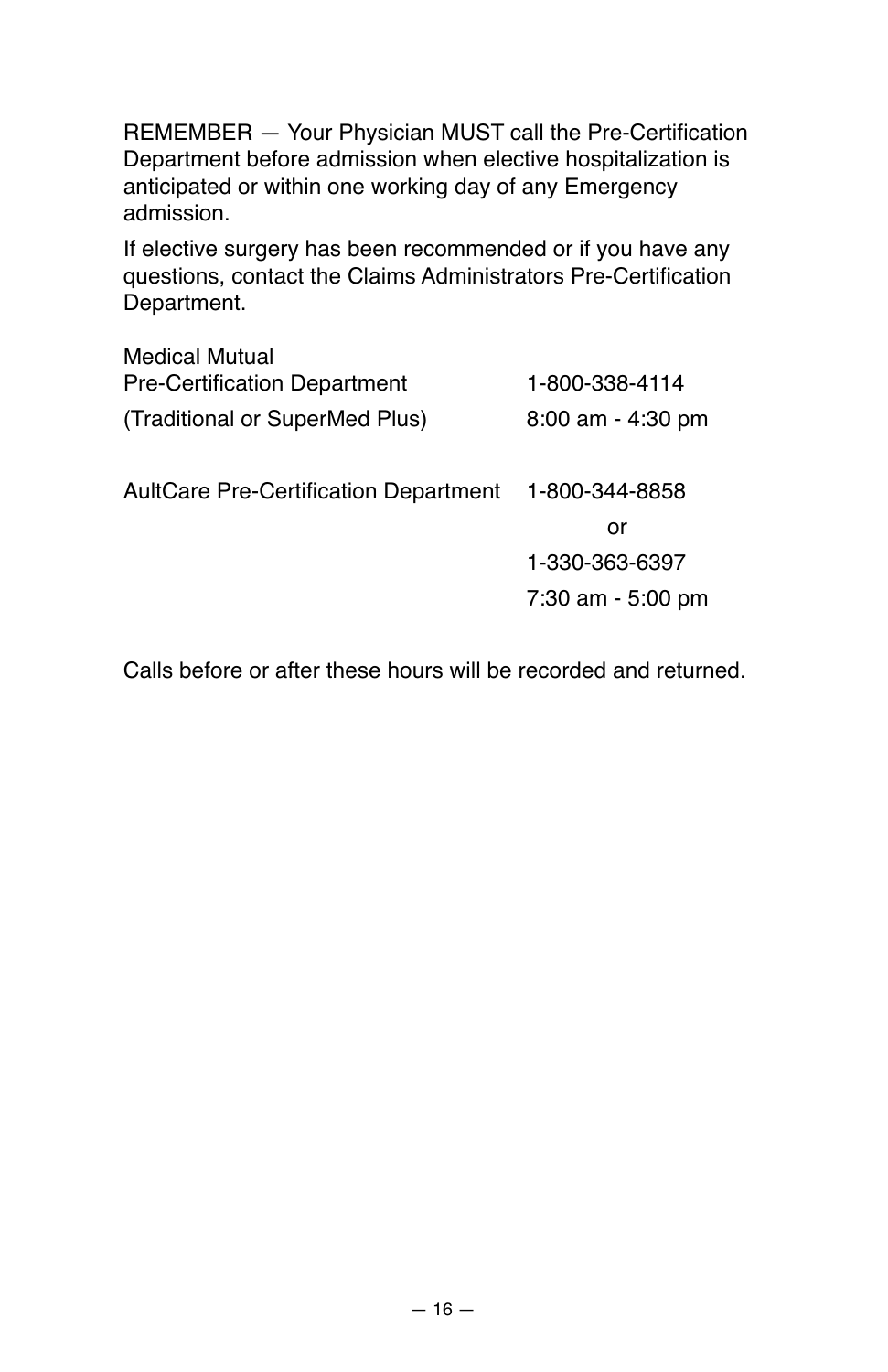## <span id="page-17-0"></span>**Section V**

# **Eligibility**

## **Who is Eligible for Coverage?**

An Eligible Employee is a person who is regularly scheduled to work the number of hours specified in the respective bargaining unit agreements. Contact the school office for eligibility information.

An Eligible Dependent is:

A legal spouse of the Employee not divorced or legally separated.

Spouses of District/Entity employees who are eligible for health insurance coverage from their own employer must enroll in that coverage. District/Entity employees must certify whether or not their spouse is eligible for coverage through the spouse's employer by completing a Spouse Eligibility Certification form. Forms can be obtained from the Treasurer/Fiscal office.

Federal Law applicable to medical coverage only

Coverage for Employee's or spouse's children can be provided to age 26, for:

- 1) Natural children
- 2) Stepchildren
- 3) Children placed for adoption and legally adopted children
- 4) Children for whom either the Employee or the Employee's spouse is the Legal Guardian or Custodian
- 5) Any children who, by court order, must be provided health care coverage by the Employee or Employee's spouse.

Ohio Law applicable to medical coverage only (expires July 1, 2016)

At the option of the Employee and at the Employee's expense, coverage for children can be provide to age 28, if the eligible dependent child is:

1) not married;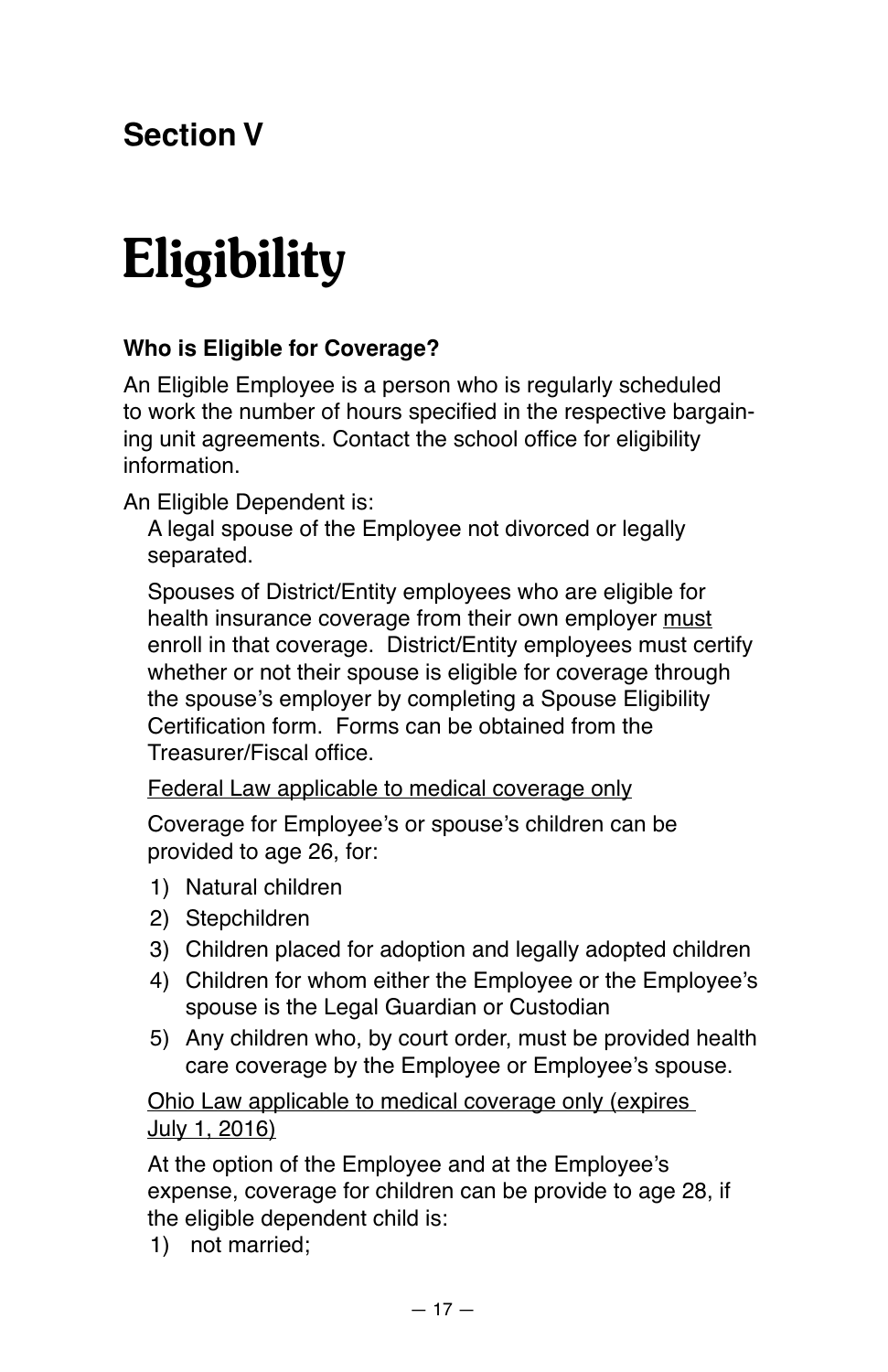- 2) the natural child, stepchild or adopted child of the Employee or the Employee's spouse;
- 3) a resident of Ohio;
- 4) if not an Ohio resident, a full time student at an accredited public or private institution of higher education;
- 5) not employed by an employer that offers any health benefit plan under which the child is eligible for coverage;
- 6) not eligible for coverage under Medicaid and Medicare.

### Dependent Age applicable to Dental coverage only

Dependent children are covered to the end of the month of the 19th birthday or the end of the month of the 26th birthday if the dependent is a full-time student.

Coverage will continue past the age limit for Dependents who are unmarried and dependent upon the Employee for support due to a physical or intellectual disability. Proof of such incapacity and dependency must be furnished to the Plan within 31 days of reaching the limiting age. The Claims Administrator may require, at reasonable intervals, subsequent proof of the child's incapacity and dependency. The Plan reserves the right to have such dependent examined by a Physician of the Plan's choice to determine the existence of such incapacity.

### **When Does Coverage Begin?**

Each Employee will be eligible on their first day of active employment.

Coverage will become effective on the date the Employee becomes eligible provided the Employee has enrolled for coverage within 30 days of their initial date of eligibility.

Newborn Dependent child will be eligible on the date of birth provided that Dependent has been enrolled within 30 days of birth.

Coverage for Dependents will become effective on the date the Employee's coverage becomes effective provided the Employee has enrolled for Dependent coverage within 30 days of the Dependents date of eligibility.

If Dependents are added after the Employee's effective date, and the Employee had no Dependents previously, they will be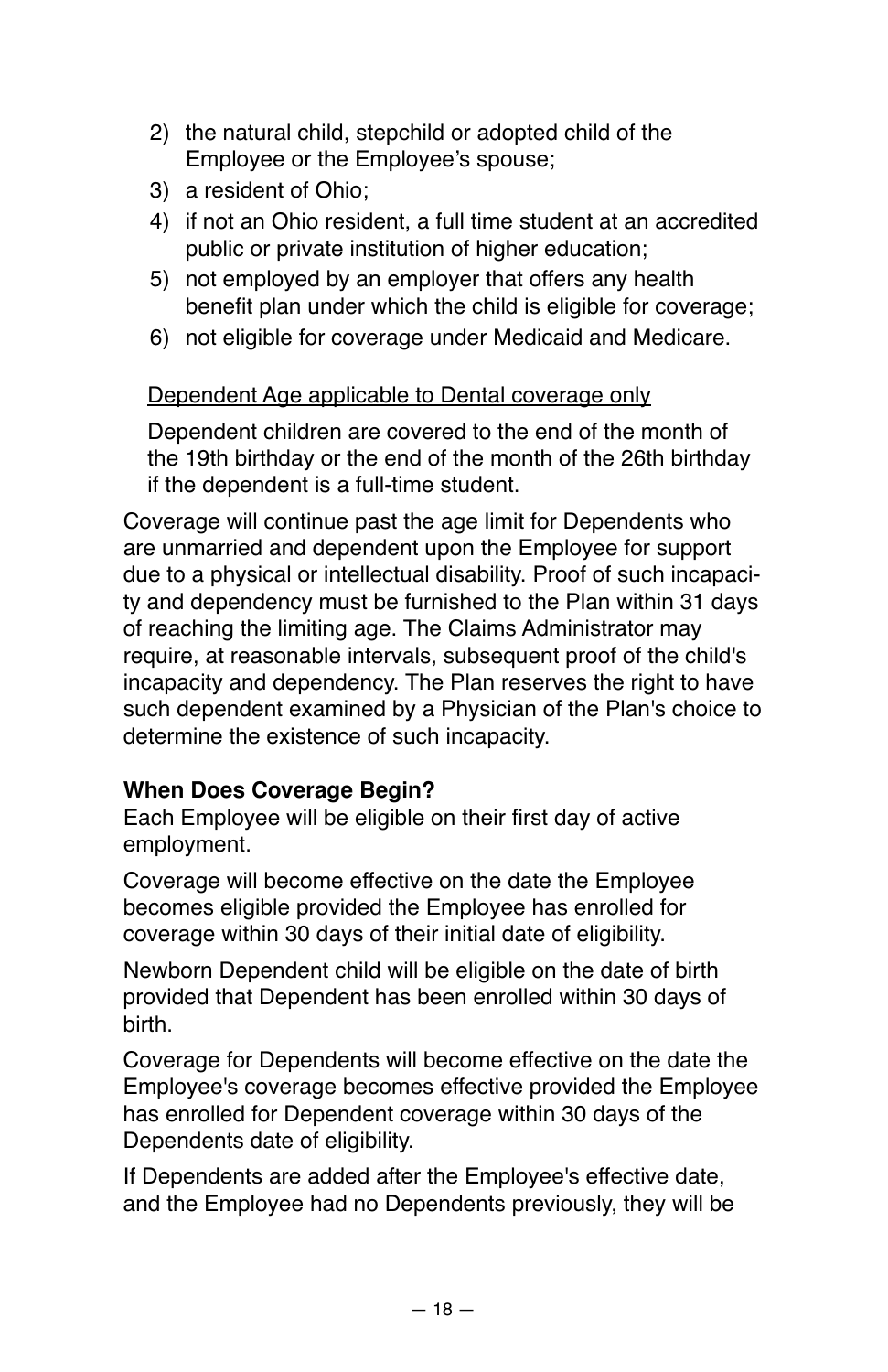covered on the date that they become an eligible person provided the election of coverage is made within 30 days of the date of eligibility.

If additional Dependents are added while the individual has Dependent coverage, they will be covered on the date that they become eligible provided the election of coverage is made within 30 days of the date of eligibility.

## **Late Enrollees**

Employees and Dependents who do not enroll for coverage when first eligible will be late enrollees. Late enrollees who subsequently wish to enroll for coverage may do so during the Open Enrollment Period. The Open Enrollment Period will be November 1 through November 30 for a coverage effective date of January 1.

Late enrollees who subsequently wish to enroll for coverage due to the involuntary termination of other coverage will be covered on the date the other coverage terminated provided the Employee has enrolled within 30 days of the date the other coverage ceases.

If Dependents are added after the Employee's effective date, and the Employee had no Dependents previously, they will be covered, on the date that they become an eligible person provided they have been enrolled within 30 days of eligibility.

If additional Dependents are added while the individual has Dependent coverage, they will be covered on the date that they become eligible provided they have been enrolled within 30 days of eligibility.

In the case of a newborn child, coverage will become effective on the newborn child's date of birth provided the newborn child is enrolled within 30 day's from the date of birth.

## **Special Enrollment**

You or your Eligible Dependent who has declined the coverage provided by this Benefit Book may enroll for coverage under this Benefit Book during any special enrollment period if you lose coverage or add a dependent for the following reasons, as well as any other event that may be added by federal regulations:

1. In order to qualify for special enrollment rights because of loss of coverage, you or your Eligible Dependent must have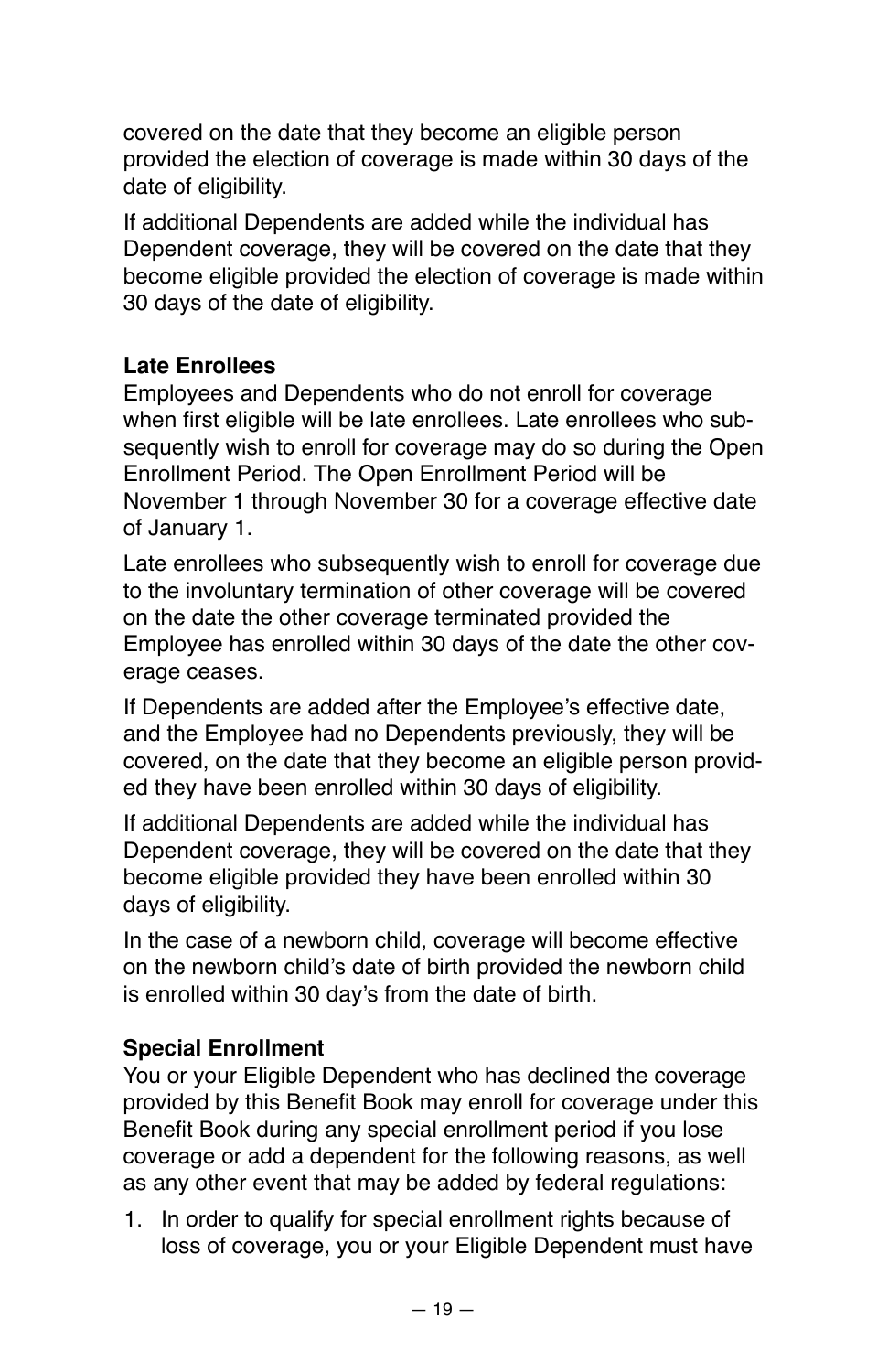had other group health plan coverage at the time coverage under this Benefit Book was previously offered. You or your Eligible Dependent must have also stated, in writing, at that time that coverage was declined because of the other coverage, but only if the Claims Administrator required such a statement at the time coverage was declined, and you were notified of this requirement and the consequences of declining coverage at that time.

- 2. If coverage was non-COBRA, loss of eligibility or the Group's contributions must end. A loss of eligibility for special enrollment includes:
	- a. Loss of eligibility for coverage as a result of divorce or legal separation
	- b. Cessation of dependent status (such as attaining the maximum age to be eligible as a dependent child under the Benefit Book)
	- c. Death of an Eligible Employee
	- d. Termination of employment
	- e. Reduction in the number of hours of employment that results in a loss of eligibility for plan participation (including a strike, layoff or lock-out)
	- f. Loss of coverage that was one of multiple health insurance plans offered by an employer, and the Eligible Employee elects a different plan during an open enrollment period
	- g. An individual no longer resides, lives, or works in an HMO Service Area (whether or not within the choice of the individual), and no other benefit package is available to the individual through the other employer
	- h. A situation in which a plan no longer offers any benefits to the class of similarly situated individuals that includes the individual
	- i. A situation in which an individual incurs a claim that would meet or exceed a medical plan lifetime limit on all benefits (additional requirements apply)
	- j. Termination of an employee's or dependent's coverage under Medicaid or under a state child health insurance plan (CHIP)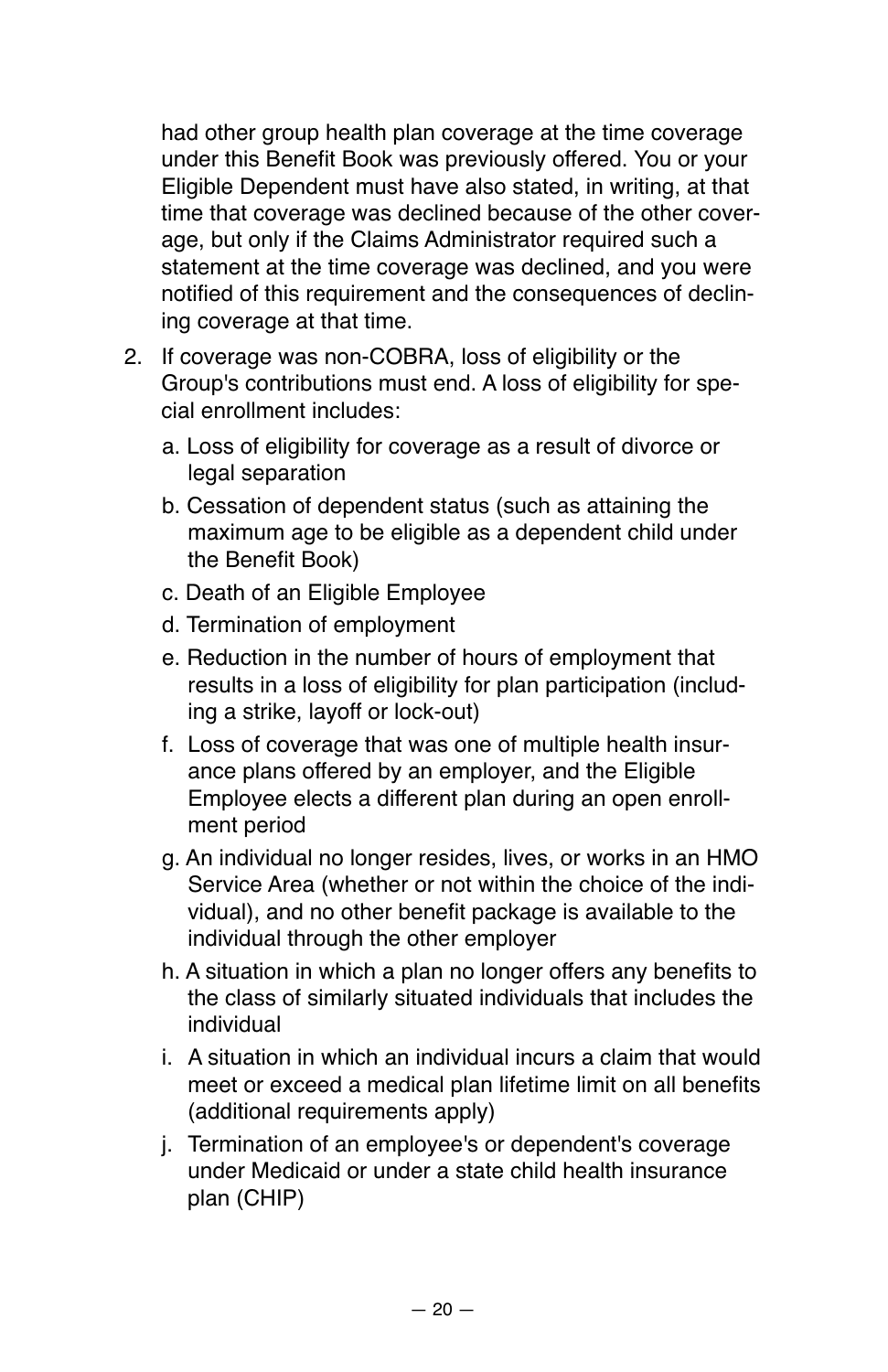- k. The employee or dependent is determined to be eligible for premium assistance in the Group's plan under a Medicaid or CHIP plan
- 3. If you or your Eligible Dependent has COBRA coverage, the coverage must be exhausted in order to trigger a special enrollment right. Generally, this means the entire 18, 29 or 36-month COBRA period must be completed in order to trigger a special enrollment for loss of other coverage.
- 4. Enrollment must be supported by written documentation of the termination of the other coverage with the effective date of said termination stated therein. With the exception of items "j" (termination of Medicaid or CHIP coverage) and "k" (eligibility for premium assistance) above, notice of intent to enroll must be provided to the Claims Administrator by the Group no later than thirty-one (31) days following the triggering event with coverage to become effective on the date the other coverage terminated. For items "j" and "k" above, notice of intent to enroll must be provided to the Claims Administrator by the Group within sixty (60) days following the triggering event, with coverage to become effective on the date of the qualifying event.

If you have a new dependent as a result of marriage, birth, adoption or placement for adoption, you may be able to enroll yourself and your Eligible Dependents, provided that you request enrollment within thirty-one (31) days after the marriage, birth, adoption or placement for adoption.

## **Termination of Coverage**

An Employee's coverage will terminate on the earliest of: (1) the date the Plan terminates; (2) the last day of the month the Employee ceases to be an eligible Employee; (3) the date all coverage or certain benefits are terminated for the Employee due to modification of the Plan; (4) the date the Employee becomes a full-time member of the Armed Forces of any country; (5) the date the Employee fails to make any required contribution.

A Dependent's coverage will terminate on the earliest of: (1) the date the Plan terminates; (2) the date the Employee's coverage terminates; (3) the date the Dependent becomes a full-time member of the Armed Forces of any country; (4) the date the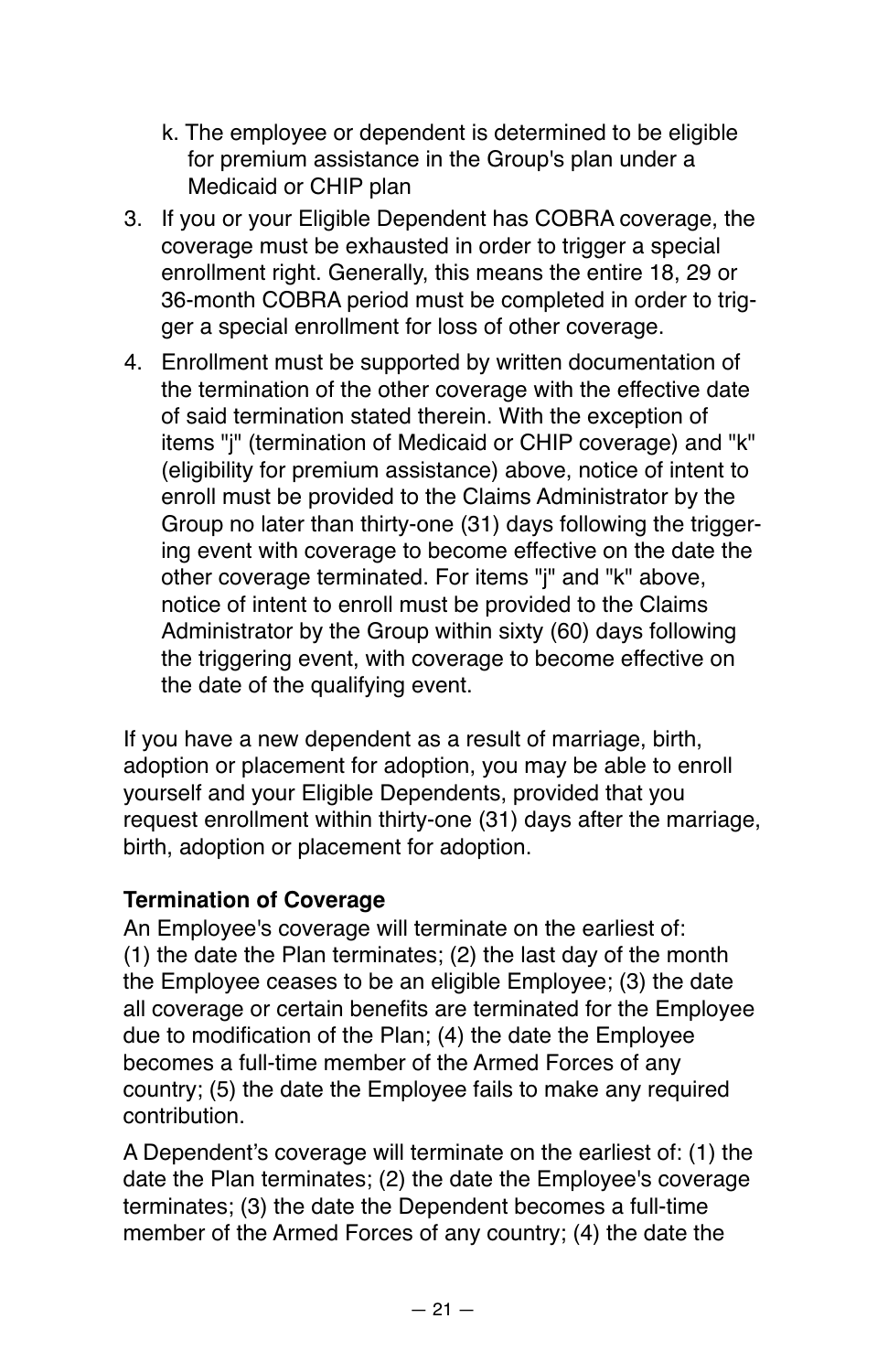Dependent fails to make any required contribution; or (5) the end of the month in which the Dependent no longer meets the Plan's definition of Dependent.

### **Continuation of Benefits (COBRA)**

On April 7, 1986, the Consolidated Omnibus Budget Reconciliation Act of 1985 (COBRA) was enacted. This law gives you and your beneficiaries the opportunity to receive the same options for health care benefits that you currently have at the group rate should your status with the company change or if there is a change in your relationship with your family.

You can become eligible for continued health care benefits by purchasing them at the group rate if you or your beneficiaries fall into one of the following categories. The duration of coverage depends on the condition of eligibility.

| <b>CONDITION OF ELIGIBILITY</b>                                                                                                                        | <b>DURATION OF COVERAGE</b><br><b>OFFERED</b> |
|--------------------------------------------------------------------------------------------------------------------------------------------------------|-----------------------------------------------|
| Widowed spouse and Dependent<br>children (up to age 26).                                                                                               | 36 months                                     |
| Employees, their spouses and<br>Dependent children who have<br>been terminated (voluntary or<br>involuntary except for reason of<br>gross misconduct). | 18 months                                     |
| Employees, their spouses and<br>Dependent children, if their hours have<br>been reduced resulting in lost coverage.                                    | 18 months                                     |
| Divorced or legally separated spouse and<br>their Dependent children.                                                                                  | 36 months                                     |
| Medicare ineligible spouses.                                                                                                                           | 36 months                                     |
| Dependent children who no longer meet<br>the Plan's definition of eligibility.                                                                         | 36 months                                     |

You will be responsible for paying both the employer and the Employee contributions to receive this continued coverage, plus up to 2 percent to cover administrative costs.

Your eligibility for coverage may end earlier if:

1. You receive health insurance through another employer or Medicare.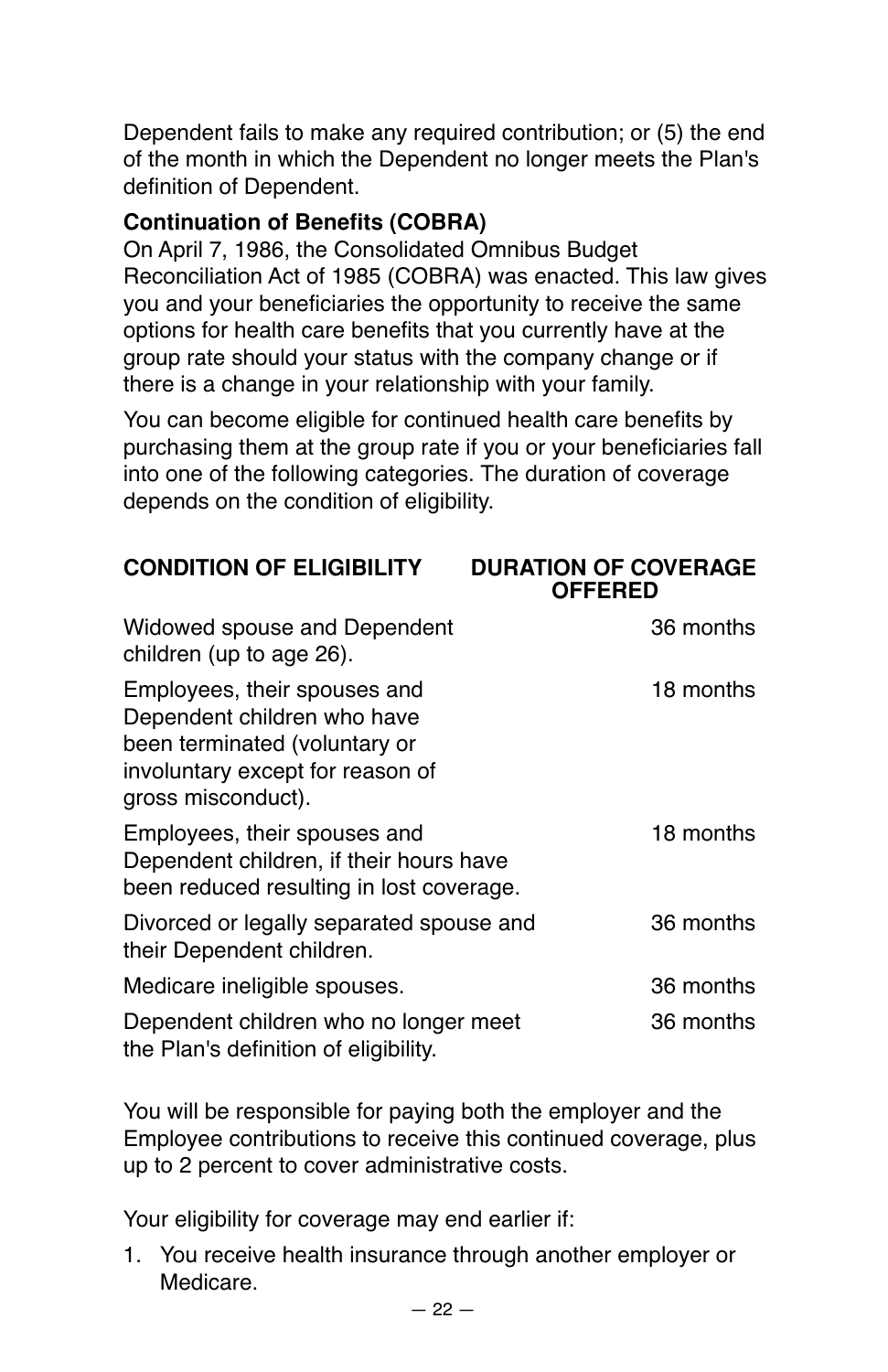- 2. The premium for continuation of coverage is not paid on time.
- 3. The company no longer sponsors group health coverage for any of its Employees.

If you are terminated, your hours are reduced to part time, or you become a widowed spouse of an Employee, you will be notified that you are eligible for continued coverage under COBRA. Should a person become eligible for any other reason, it is his or her responsibility to notify the Personnel Department of the qualifying event.

### **Rescission of Coverage**

A rescission of coverage means that the coverage may be legally voided all the way back to the day the Plan began to provide a person with coverage, just as if that person never had coverage under the Plan. Coverage can only be rescinded if a Covered Person (or a person seeking coverage on behalf of that Covered Person), performs an act, practice, or omission that constitutes fraud; or unless a Covered Person (or a person seeking coverage on behalf of that Covered Person) makes an intentional misrepresentation of material fact, as prohibited by the terms of this Plan. Coverage can also be rescinded due to such an act, practice, omission or intentional misrepresentation by the Covered Person's employer.

Such person will be provided with thirty (30) calendar days' advance notice before the coverage is rescinded. Such a person has the right to request an internal appeal of a rescission of coverage. Once the internal appeal process is exhausted, such person has the additional right to request an independent external review.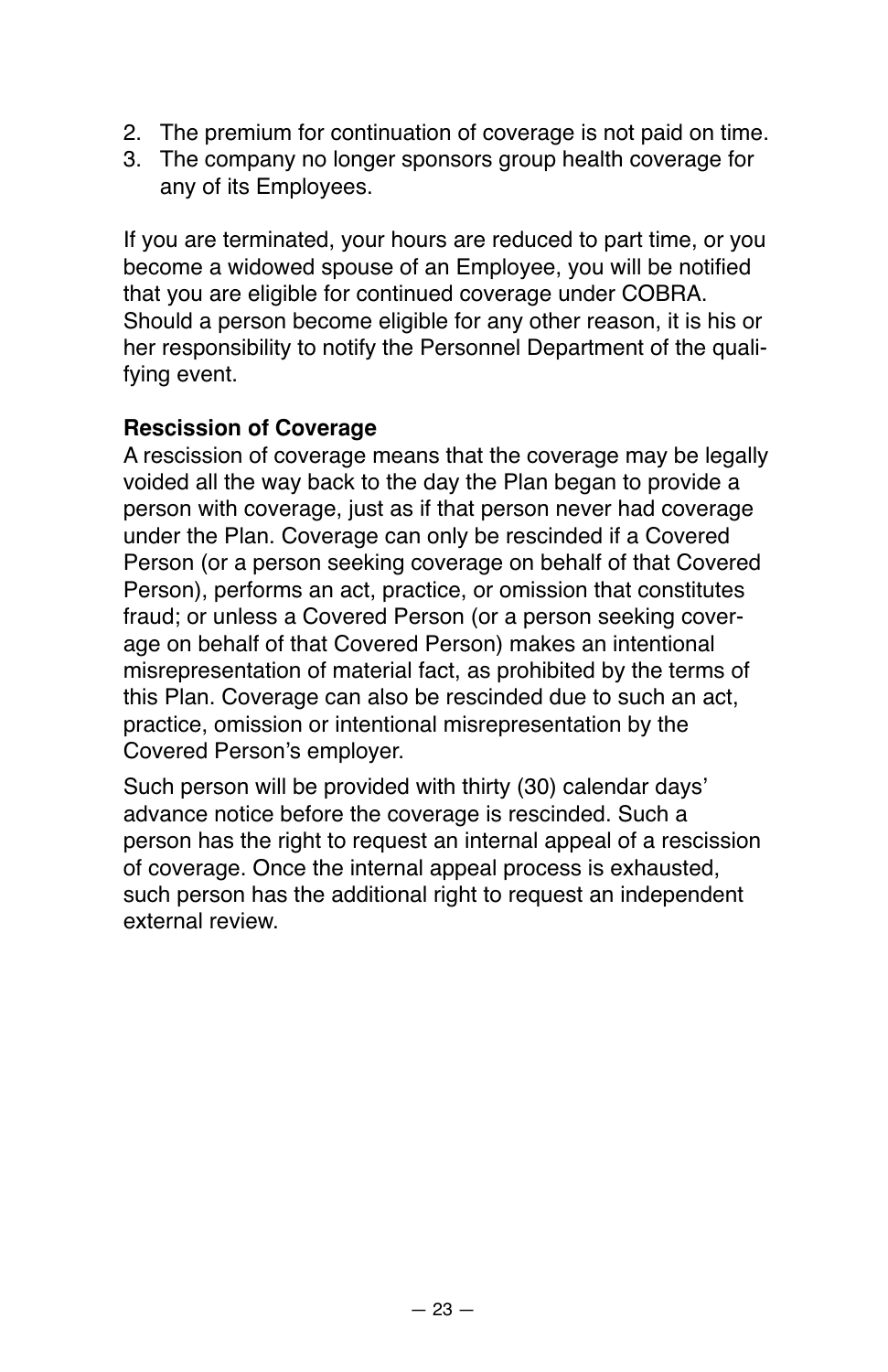## <span id="page-24-0"></span>**Section VI**

# **Description of Medical Benefits**

Your medical Plan shares the cost of your health care expenses with you. This section explains what services are covered, what portion of the cost of these services is payable by the Plan and what portion of the cost of these services is payable by you.

The medical Plan pays for Covered Services rendered by Hospitals, Physicians, and other providers. Covered Services are those for which Medical Necessity has been established. The fact that your Physician may prescribe, recommend or provide treatment does not necessarily mean that the treatment is Medically Necessary. To be Medically Necessary, your tests, treatments, services and supplies must:

- be consistent with the symptoms, diagnosis and treatment of your Illness or Injury;
- be given to you as an Inpatient only when the services cannot be safely provided as an Outpatient;
- not be provided solely for the convenience of your Physician, Hospital, other provider, or you.

### **Deductible Amount**

Before the Plan will pay, the Calendar Year Deductible amount must be met. This means that the first dollar benefits of covered major medical expenses submitted will be applied to the satisfaction of the Deductible amount.

The family Deductible will be met when any combination of family members meet the family Deductible amount. Please refer to Schedule of Benefits on pages (3-7) for Deductible amounts which apply to your benefit Plan.

If during the last three months of a Calendar Year a Covered Person/family incurs major medical Covered Services applicable to the Deductible, such expense shall also be applicable to the Deductible for the next succeeding Calendar Year. This is referred to as "Carry-over-Deductible."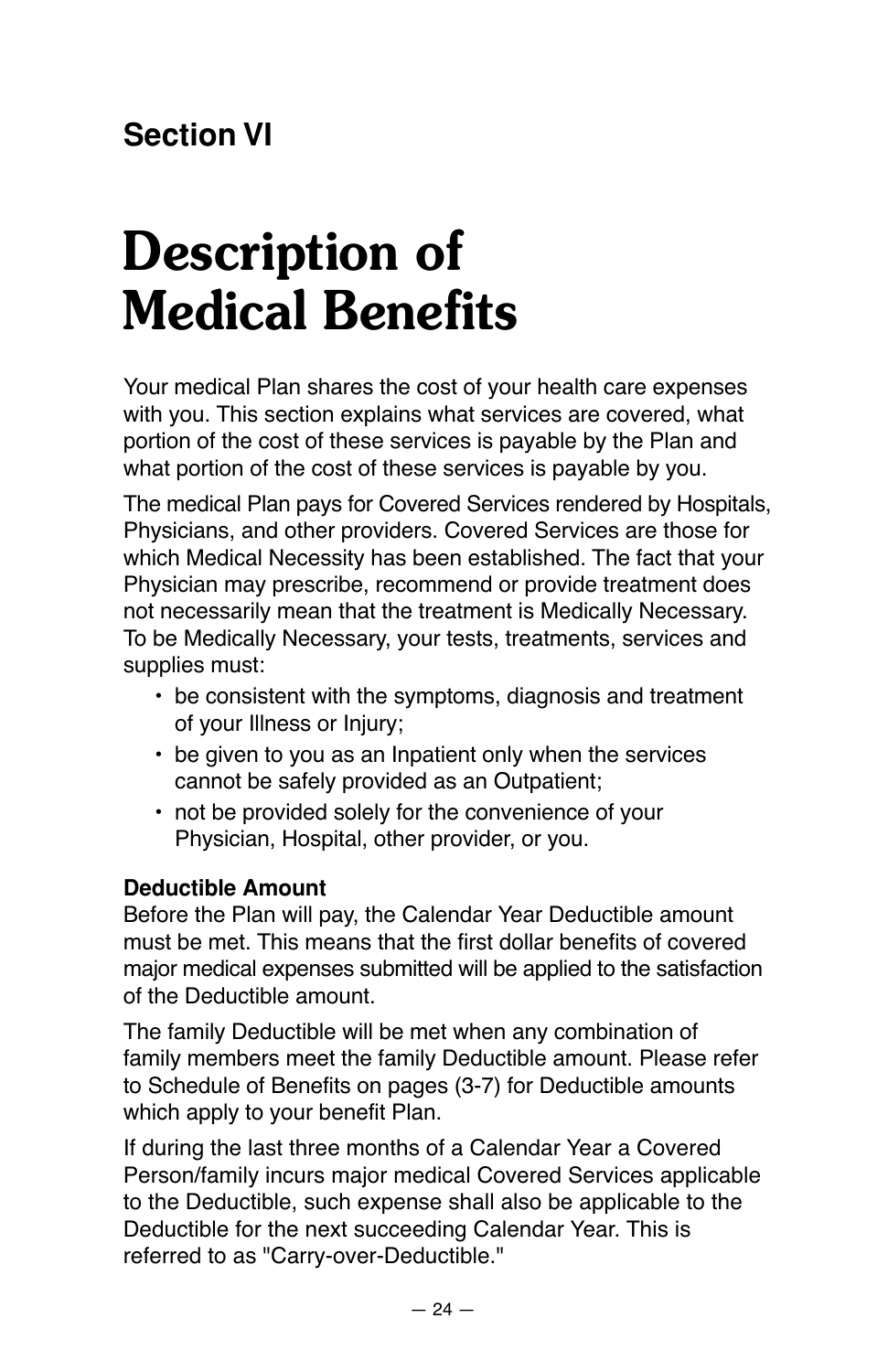If two or more Covered Persons in the same family are injured in a common accident, the Deductible applicable in the Calendar Year of the common accident shall be limited to a single Deductible amount for the Calendar Year for Covered Services, related to that accident, which are incurred by all family members.

#### **Coinsurance**

After the individual/family Deductible amount is satisfied, the Traditional Plan will pay 80% of the Allowed Amount in excess of the Deductible amount until the individual/family Coinsurance out-of-pocket limit is satisfied. The PPO Plan will pay 90% in-network and 80% out-of-network of the Allowed Amount. All Plans will pay 100% of the Allowed Amount for Covered Services after the maximum out-of-pocket limit has been satisfied.

#### **Maximum Out-Of-Pocket Limit**

This provision limits the maximum amount which an individual will have to pay in a Calendar Year. The maximum amount a family will have to pay is indicated in the Schedule of Benefits. The maximum out-of-pocket amount includes the Deductible and Coinsurance amount but excludes any non-covered amounts.

### **Covered Comprehensive Major Medical Services Include:**

- 1. Covered Services by a Hospital for semi-private room and board and Miscellaneous Services (including Special Care Unit). Private room rates will be limited to the Hospital's Semi-Private Room rate unless certified as Medically Necessary by the Claims Administrator.
- NOTE: Please refer to Section IV for information regarding the Pre-Certification requirements for Hospital admissions.
- 2. Covered Services for treatment of Drug Abuse or Alcoholism and Mental Illness as follows:

Detoxification and rehabilitation services are provided for the treatment of Drug Abuse or Alcoholism. In addition, the following services are also covered for the treatment of Drug Abuse or Alcoholism:

- individual and group psychotherapy;
- psychological testing; and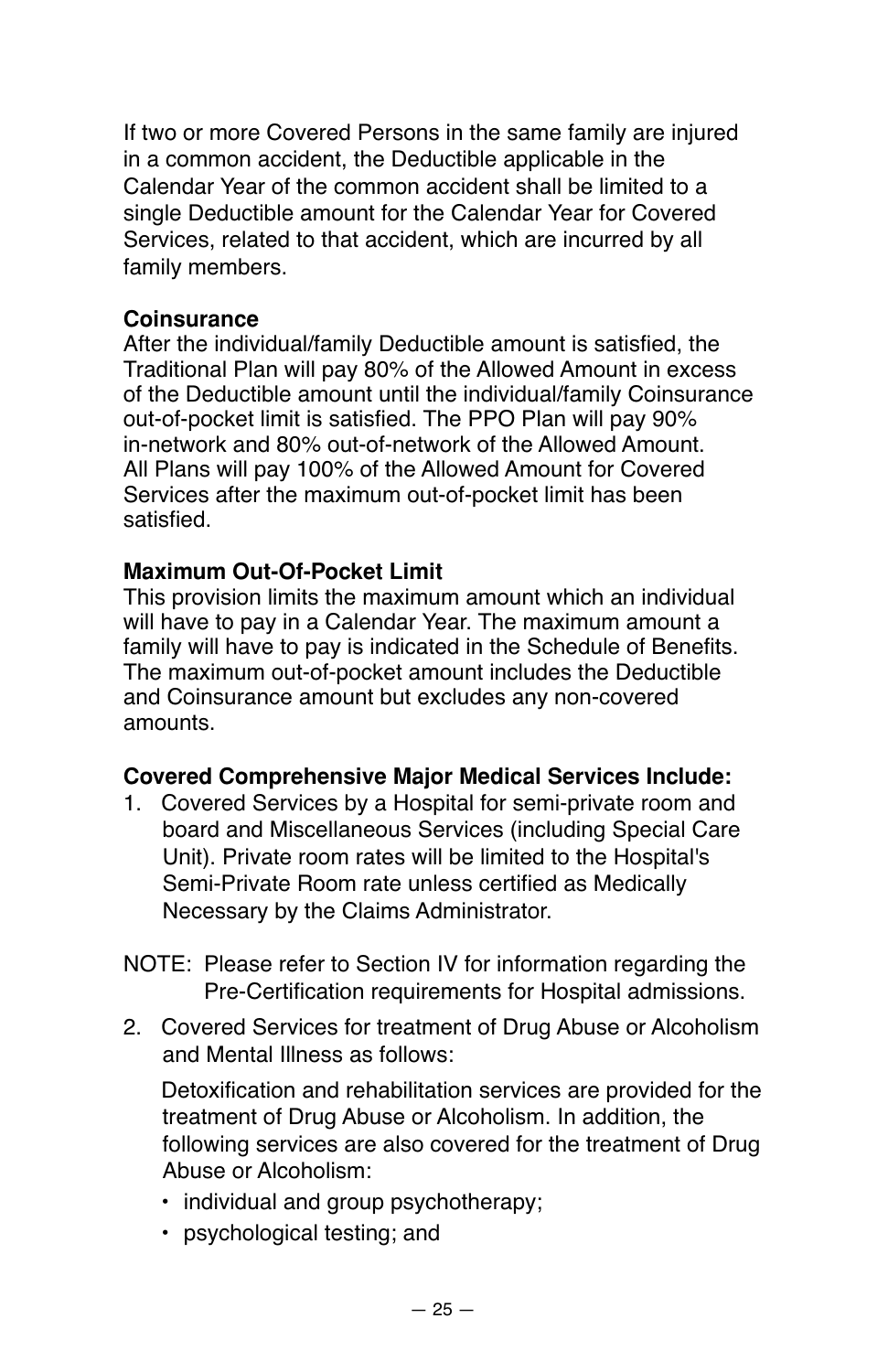• counseling with family members to assist with diagnosis and treatment. This coverage will provide payment for Covered Services only for those family members who are considered Covered Persons under this Benefit Book.

Mental Illness services will also be covered when you have a medical Condition that requires Medically Necessary behavioral health treatment.

- individual and group psychotherapy;
- electroshock therapy and related anesthesia only if given in a Hospital or Psychiatric Hospital;
- psychological testing;
- counseling with family members to assist with diagnosis and treatment. This coverage will provide payment for Covered Services only for those family members who are considered Covered Persons under this Benefit Book. Charges will be applied to the Covered Person who is receiving family counseling services, not necessarily the patient.
- In addition, as provided in the Claims Administrator's medical policy guidelines, certain behavioral assessment and intervention services for individual, family and group psychotherapy will also be covered for a medical Condition.

Services for autism, developmental delay and intellectual disability, other than those necessary to evaluate or diagnose these Conditions, are not covered. Services for the treatment of attention deficit disorder are covered.

Inpatient admissions to a Hospital Provider or Residential Treatment Facility Provider must be preauthorized. The telephone number for preauthorization is listed on the back of your identification card. Contracting Providers in Ohio will assure this preauthorization is done; and since the Provider is responsible for obtaining the preauthorization, there is no penalty to you if this is not done. For Non-Contracting Providers or Providers outside of Ohio, you are responsible for obtaining preauthorization. If you do not preauthorize these admissions and it is later determined that the admission was not Medically Necessary or not covered for any reason, you will be responsible for all Billed Charges.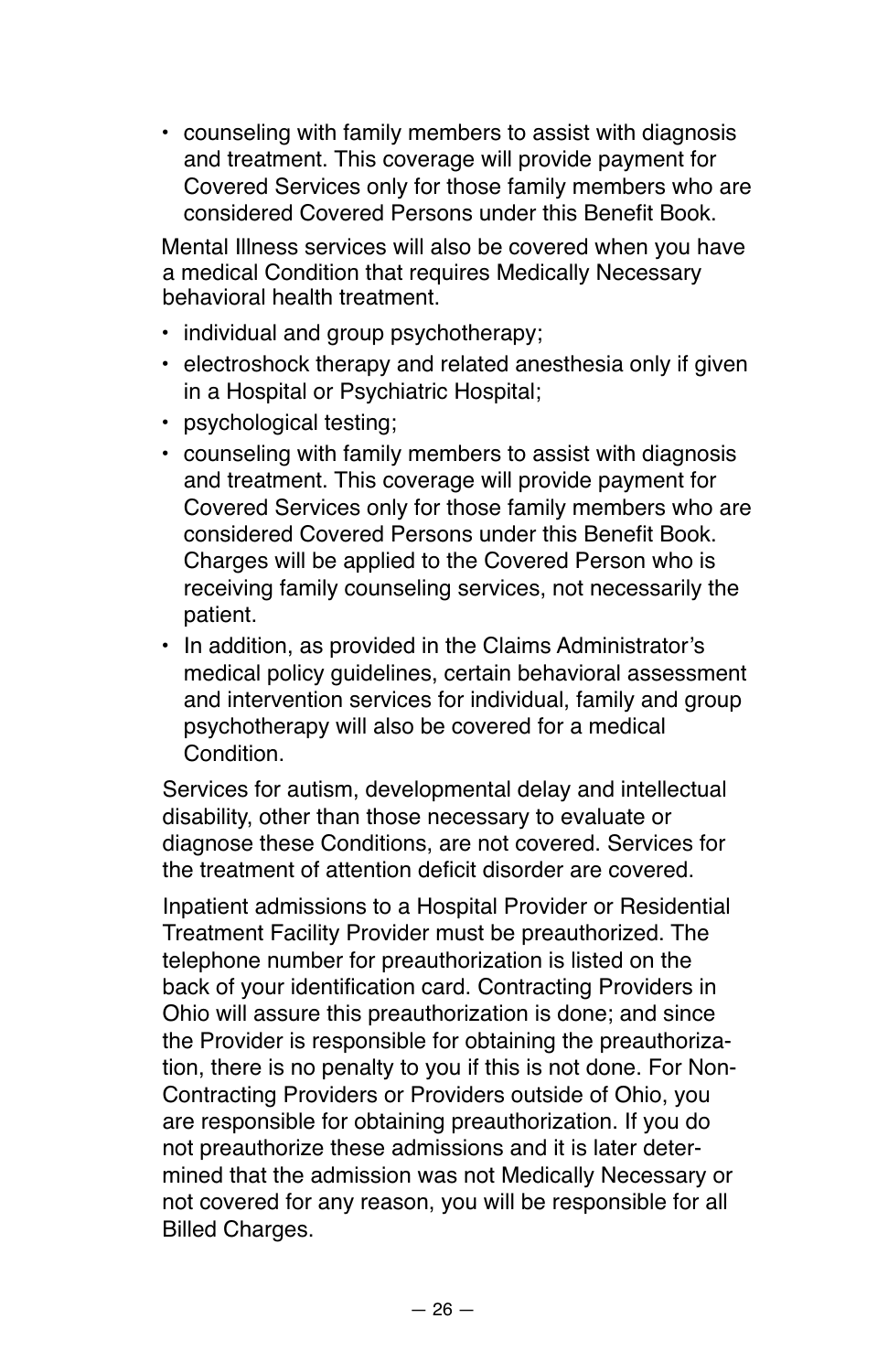- 3. Covered Services by a Physician for diagnosis, treatment and surgery (except as specifically excluded in the Exclusions and Limitations Section). This includes follow-up therapy in the treatment of allergies and routine newborn care while baby is confined as an Inpatient.
- 4. Covered Services by a Registered Nurse (R.N.), or a Licensed Vocational Nurse (L.V.N.) or Licensed Practical Nurse (L.P.N.) for private duty nursing, provided such services are certified as Medically Necessary by the Claims Administrator and are not rendered by a person who is related to the Covered Person by blood or marriage. Such services shall include a R.N., mid-wife acting within the scope of her license. Private duty nursing services are covered either in a Hospital, a Skilled Nursing Facility, or the Covered Person's home.
- 5. The following Illness and/or Injury medical services or supplies ordered by a Physician:
	- a. Anesthetics, including the administration;
	- b. X-ray examination, microscopic and laboratory tests and other diagnostic services;
	- c. Radiation therapy and chemotherapy;
	- d. Blood and blood plasma (if not replaced) and other fluids to be injected into the circulatory system;
	- e. Physical therapy;
	- f. Braces, crutches, casts, splints, trusses and surgical dressings;
	- g. The initial artificial limb, or a replacement if occasioned by the natural growth and development of a Covered Person.
	- h. The rental or purchase, whichever is the least expensive, of Hospital type equipment, including wheelchairs, Hospital beds, iron lungs, and other medical equipment used exclusively for therapeutic treatment.
	- i. Drugs and medicines requiring the written prescription of a Physician.
	- j. Magnetic Resonance Imagery (MRI) testing is covered if Medical Necessity has been determined by the Pre-Certification process. You may contact customer service to begin this process.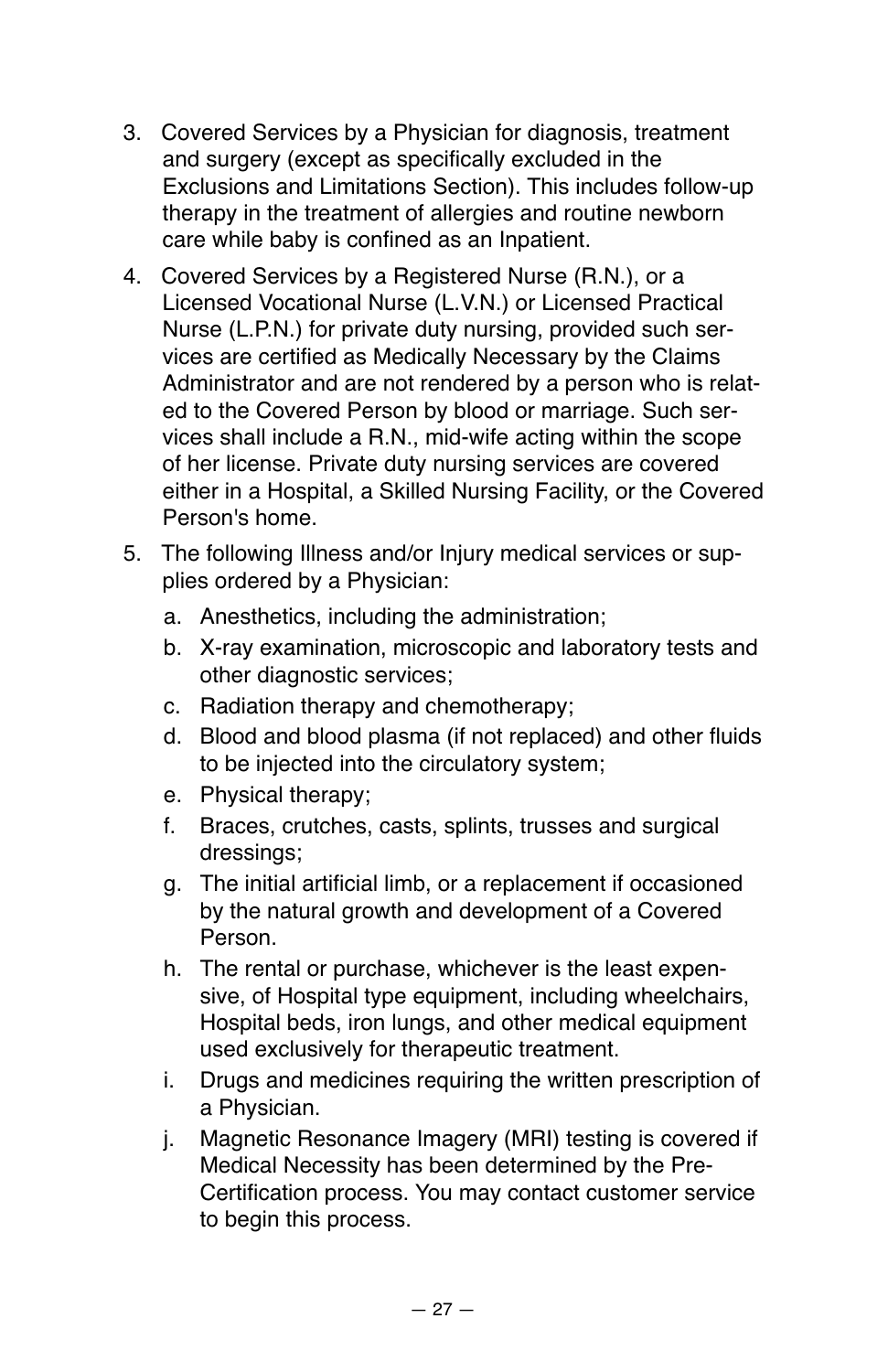- k. Second surgical opinion services are covered if the examination or consultation is performed by a Physician who is not affiliated with the attending Physician. Second surgical opinions are recommended but not mandatory.
- 6. The following routine or preventive services ordered by a Physician:
	- a. One routine Pap test per Calendar Year.
	- b. One routine mammogram per Calendar Year (unless additional mammogram(s) are deemed Medically Necessary).
	- c. One routine prostate screening per Calendar Year.
	- d. The exam associated with items a, b, or c as shown above.
	- e. Well Child Care Services

Coverage for well child care services will be provided for Covered Persons under the age of 21. Coverage for immunizations is also provided for Covered Persons under the age of 21. Well child care services include a review performed in accordance with the recommendations of the American Academy of Pediatrics. This review includes a history, complete physical examination, routine newborn hearing screening and developmental assessment. Vision tests, hearing tests and the developmental assessment must be included as part of the physical examination in order to be provided as part of this benefit. This review also includes anticipatory guidance, laboratory tests and appropriate immunizations.

f. Women's Preventive Services

These services will be provided in accordance with the requirements of the Affordable Care Act, including, but not limited to: well-woman visits; screening for gestational diabetes, human papillomavirus (HPV), human immunodeficiency virus (HIV) and sexually transmitted disease; and counseling for contraceptive methods, breastfeeding and domestic violence. Coverage is provided for FDA-approved contraceptive methods and counseling. Prescribed contraceptive medication will be paid in accordance with any applicable Prescription Drug benefit.

g. Additional Preventive Services If not shown above as a Covered Service, the following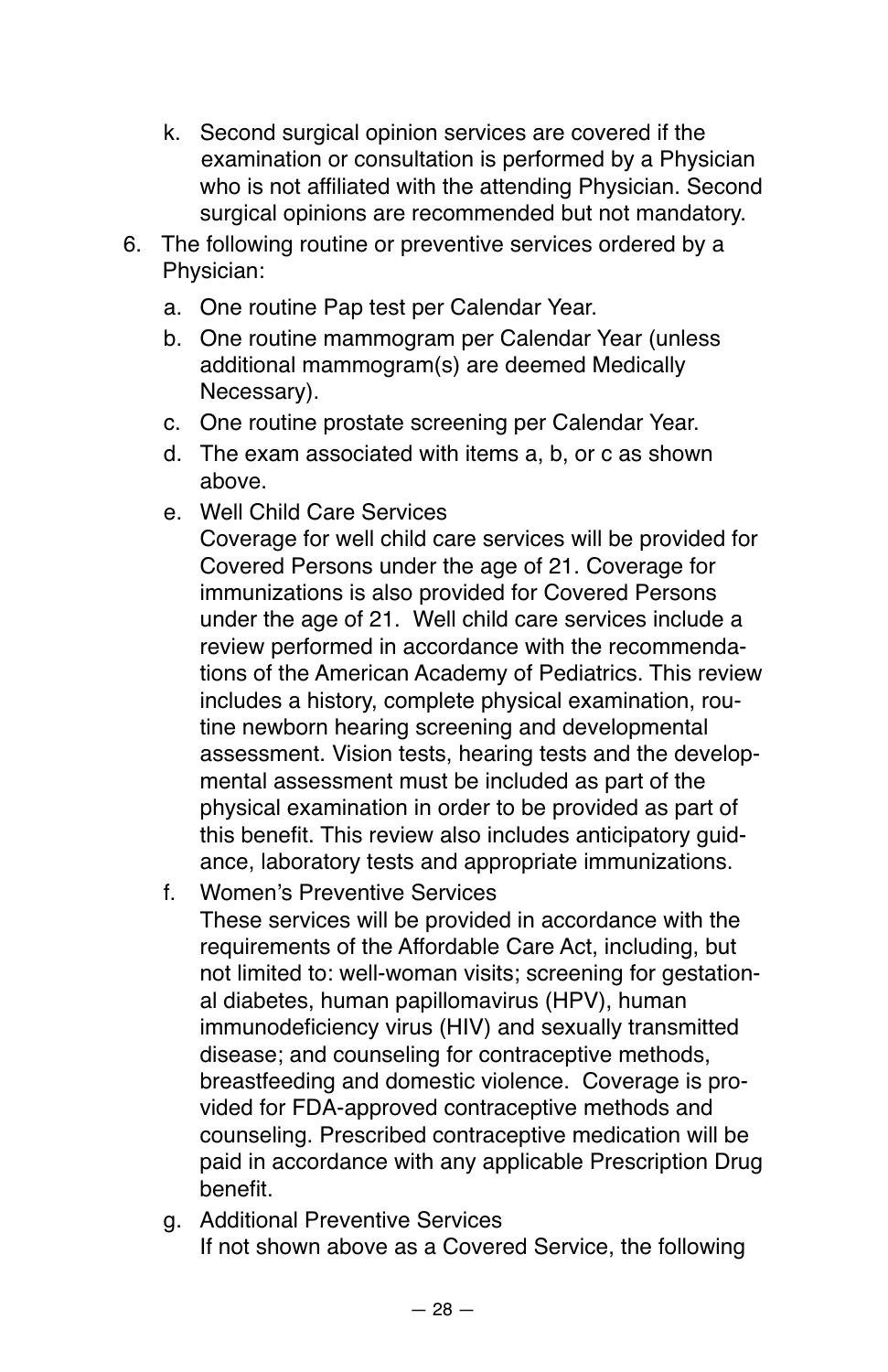services will also be covered without regard to any Deductible or Coinsurance requirement that would otherwise apply:

- Evidence-based items or services that have in effect a rating of "A" or "B" in the current recommendations of the United States Preventive Services Task Force;
- Immunizations for routine use in children adolescents and adults that have in effect a recommendation from the Advisory Committee on Immunization Practices of the Centers for Disease Control and Prevention with respect to the Covered Person involved;
- With respect to Covered Persons who are infants, children and adolescents, evidence-informed preventive care and screenings provided for in the comprehensive guidelines supported by the Health Resources and Service Administration.

Please refer to the Claim Administrator phone number on your identification card if you have any questions or need to determine whether a service is eligible for coverage as a preventive service. For a comprehensive list of recommended preventive services, please visit www.healthcare.gov/prevention/index.html. Newly added preventive services added by the advisory entities referenced by the Affordable Care Act will start to be covered on the first plan year beginning on or after the date that is one year after the new recommendations or guideline, went into effect.

- 7. Covered Services by a professional ambulance service for transportation to or returning from the nearest Hospital or other covered institution equipped to provide the medical treatment recommended by the attending Physician.
- 8. Covered Services by a Hospital, Ambulatory Care Center, Emergency Care Center or a Physician's office for supplies and services in connection with:
	- a. surgical procedures;
	- b. Emergency Accident care;
	- c. acute medical Emergency care;
	- d. X-ray exams, microscopic and laboratory tests and other diagnostic services.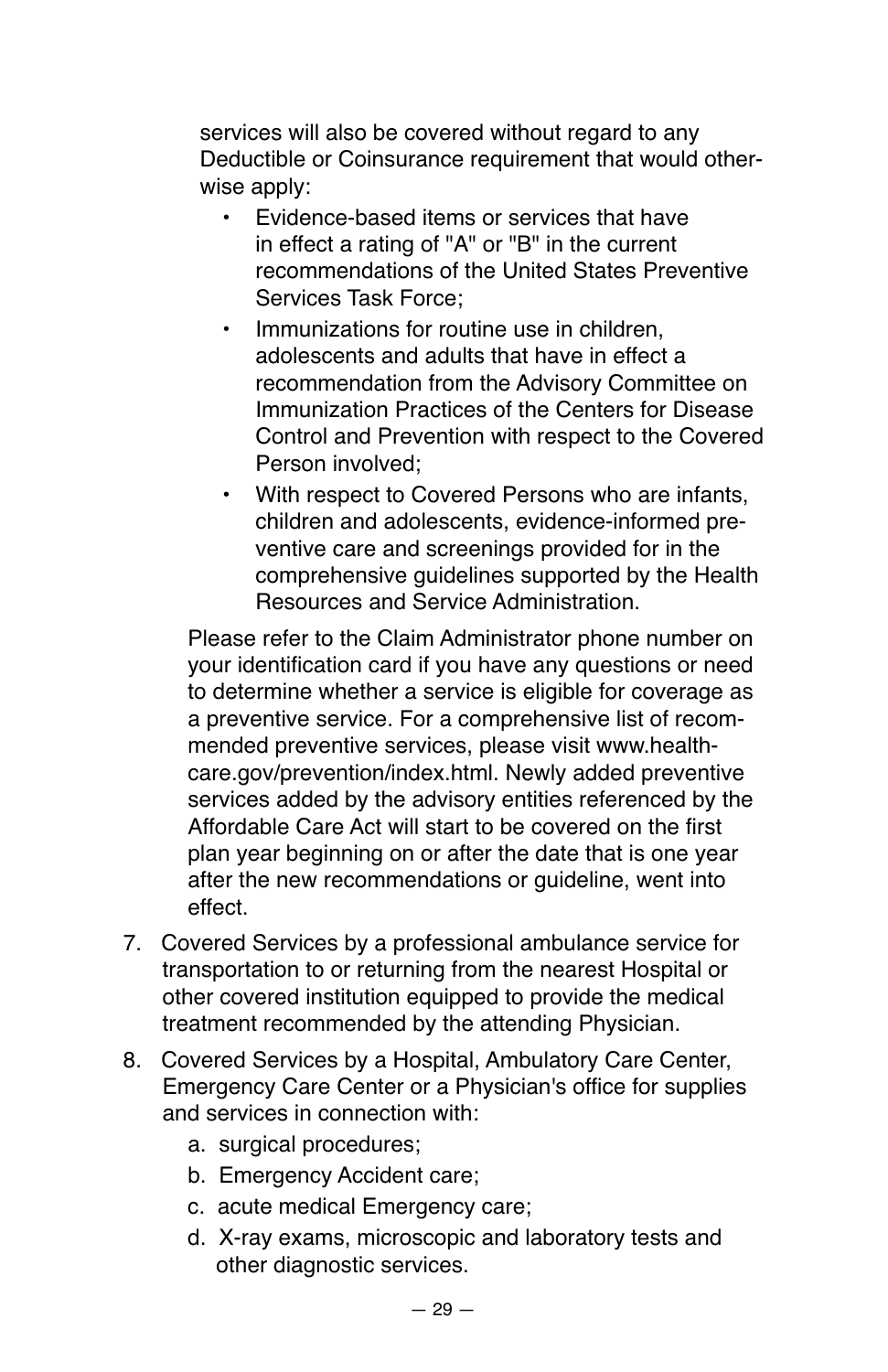9. Covered Services by a Skilled Nursing Facility. These services must be Skilled Care, and your Physician must certify all services initially and continue to certify that you are receiving Skilled Care and not Custodial Care as requested by the Claims Administrator. All Covered Services will be provided according to your Physician's treatment plan and as authorized by the Claims Administrator.

No benefits are provided:

- once a patient can no longer significantly improve from treatment for the current Condition unless it is determined to be Medically Necessary by the Claims Administrator;
- for Custodial Care, rest care or care which is only for someone's convenience; and
- for the treatment of Mental Illness, Drug Abuse or Alcoholism.
- 10. Covered Services by a Hospice for Room and Board and other services to a terminally ill Covered Person whose life expectancy is six months or less, as certified by a Physician.
- 11. Covered Services for home health care provided such services are certified as Medically Necessary by the Claims Administrator. Services must be performed by a Home Health Agency.
- 12. Covered Services for maternity care will be covered the same as for any other Illness. Covered Services on behalf of the newborn child (well-child care) will be covered the same as any other Illness, provided the newborn child is a Covered Person under the Plan and confined as an Inpatient. All provisions of the Plan will apply separately from that of the mother. Well-child care is limited to routine nursery services and services relating to circumcision.

Hospital, medical and surgical services for a normal pregnancy, complications of pregnancy, miscarriage and routine nursery care for a well newborn are covered.

Coverage for the Inpatient postpartum stay for the mother and the newborn child in a Hospital will be, at a minimum, 48 hours for a vaginal delivery and 96 hours for a caesarean section. It will be for the length of stay recommended by the American Academy of Pediatrics and the American College of Obstetricians and Gynecologists in their Guidelines for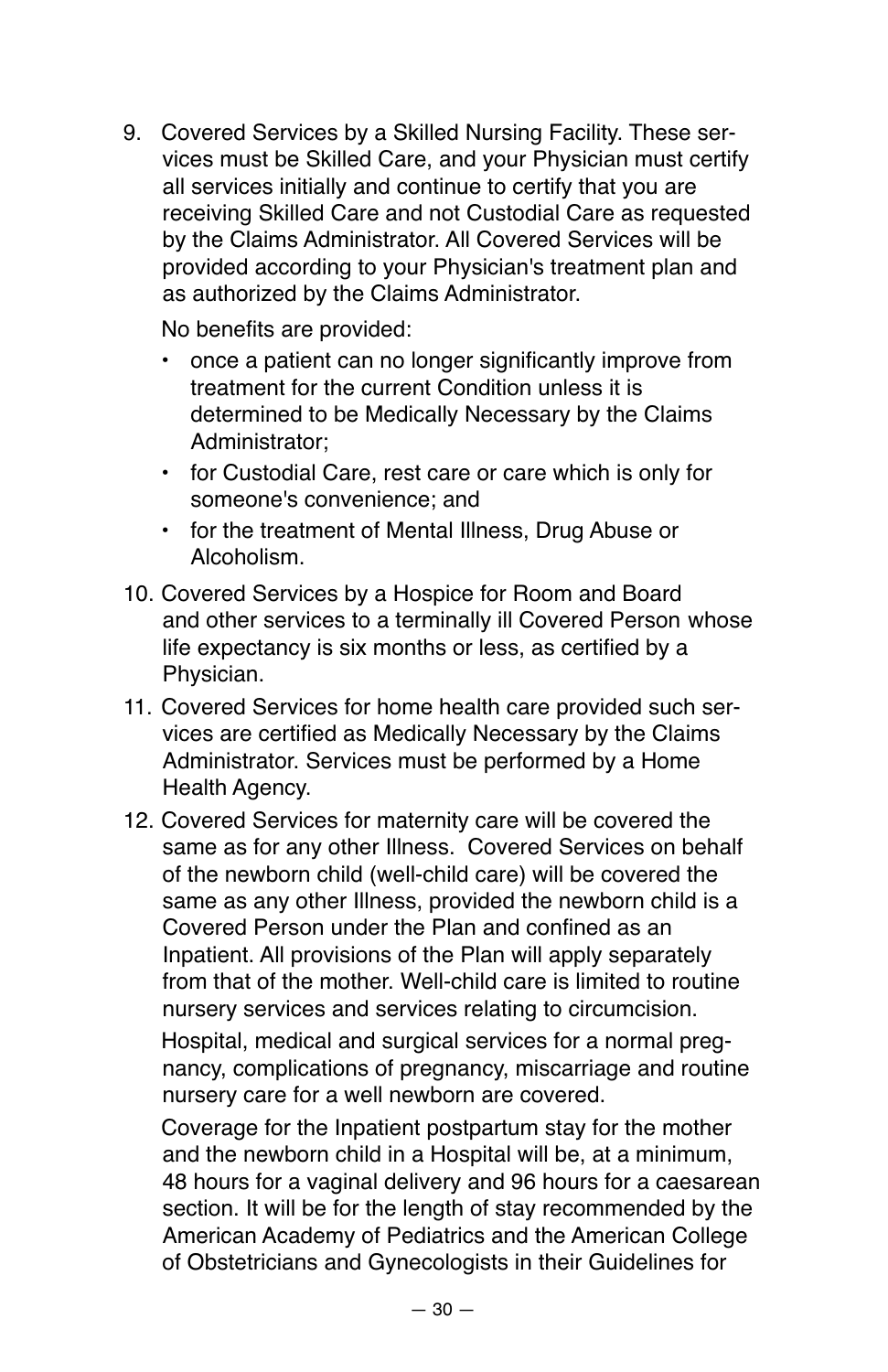Perinatal Care. Please note that neither you nor your Provider is required to obtain pre-certification of an Inpatient maternity stay that falls within these timeframes.

Physician-directed, follow-up care services are covered after discharge including:

- parent education;
- physical assessments of the mother and newborn;
- assessment of the home support system;
- assistance and training in breast or bottle feeding;
- performance of any Medically Necessary and appropriate clinical tests; and
- any other services that are consistent with the follow-up care recommended in the protocols and guidelines developed by national organizations that represent pediatric, obstetric and nursing professionals.

Covered Services will be provided whether received in a medical setting or through home health care visits. Home health care visits are only covered if the health care professional who conducts the visit is knowledgeable and experienced in maternity and newborn care.

If requested by the mother, coverage for a length of stay shorter than the minimum period mentioned above may be permitted if the attending Physician or the nurse midwife in applicable cases, determines further Inpatient postpartum care is not necessary for the mother or newborn child, provided the following are met:

- In the opinion of your attending Physician, the newborn child meets the criteria for medical stability in the Guidelines for Perinatal Care prepared by the American Academy of Pediatrics and the American College of Obstetricians and Gynecologists that determine the appropriate length of stay based upon the evaluation of:
	- $\circ$  the antepartum, intrapartum and postpartum course of the mother and infant;
	- $\circ$  the gestational stage, birth weight and clinical condition of the infant;
	- $\circ$  the demonstrated ability of the mother to care for the infant after discharge; and
	- $\circ$  the availability of post-discharge follow up to verify the condition of the infant after discharge.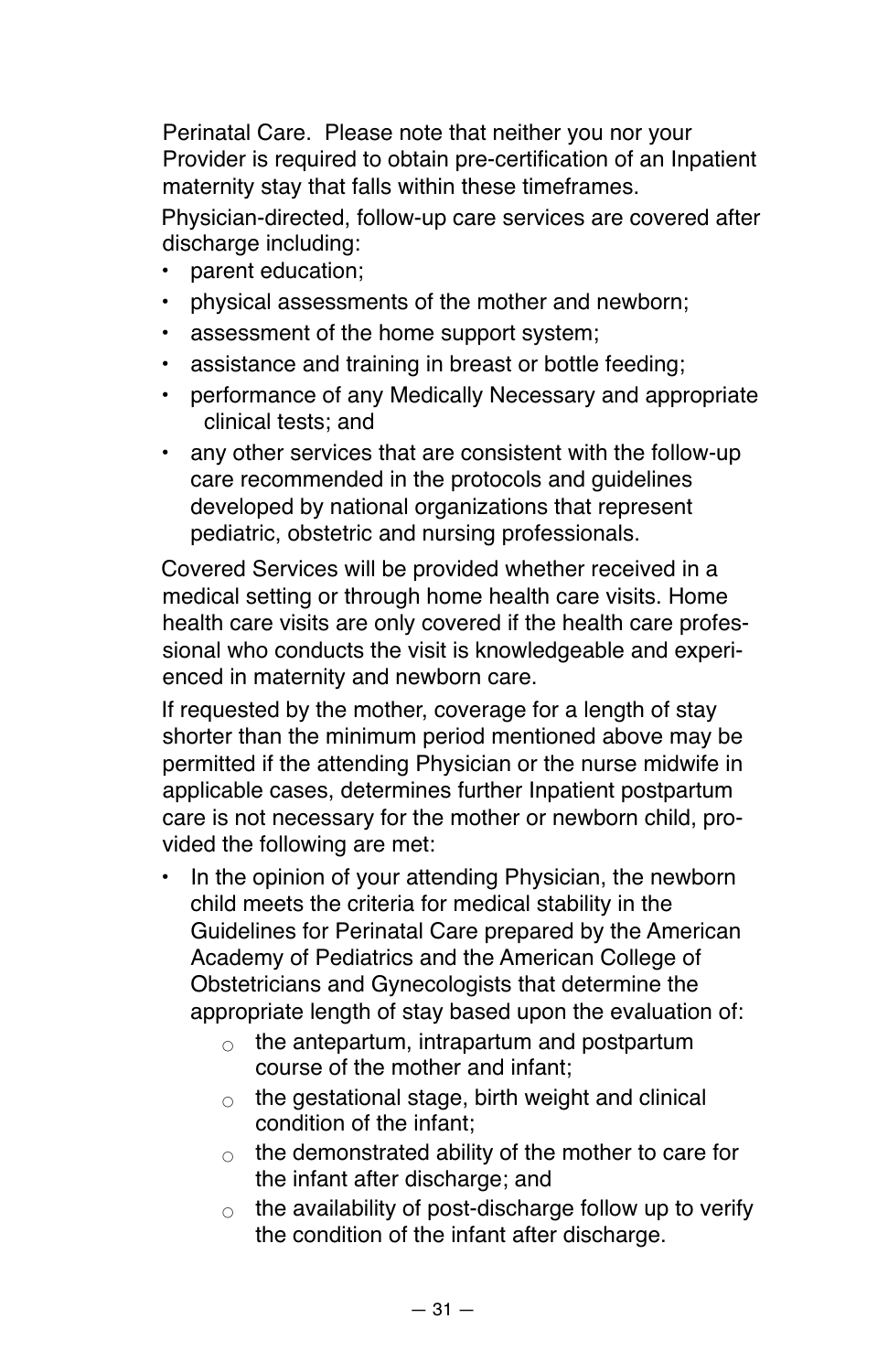When a decision is made to discharge a mother or newborn prior to the expiration of the applicable number of hours of Inpatient care required to be covered, at home post delivery follow up care visits are covered for you at your residence by a Physician or nurse when performed no later than 72 hours following you and your newborn child's discharge from the Hospital. Coverage for this visit includes, but is not limited to:

- parent education;
- physical assessments;
- assessment of the home support system;
- assistance and training in breast or bottle feeding; and
- performance of any maternal or neonatal tests routinely performed during the usual course of Inpatient care for the mother or newborn child, including the collection of an adequate sample for the hereditary and metabolic newborn screening.

At the mother's discretion, this visit may occur at the facility of the provider.

Sterilization procedures and therapeutic abortions will also be covered the same as any other Illness.

13. Covered therapy services are services and supplies used to promote recovery from a Condition. Therapy services must be ordered by a Physician or other professional provider to be covered. Covered Services are limited to the therapy services listed below:

Chiropractic Visits – After the  $25<sup>th</sup>$  visit, the Claims Administrator must certify that additional treatments are Medically Necessary (combined with Physical Therapy). The treatment given to relieve pain, restore maximum function and to prevent disability following disease, injury or loss of a body part, by a chiropractor. These Covered Services include, but are not limited to, office visits, physical treatments, hydrotherapy, heat or similar methods, physical agents, biomechanical and neurophysiological principles and may include devices. Braces and molds are not covered under this benefit.

Physical Therapy – After the  $25<sup>th</sup>$  visit, the Claims Administrator must certify that additional treatments are Medically Necessary (combined with Chiropractic visits).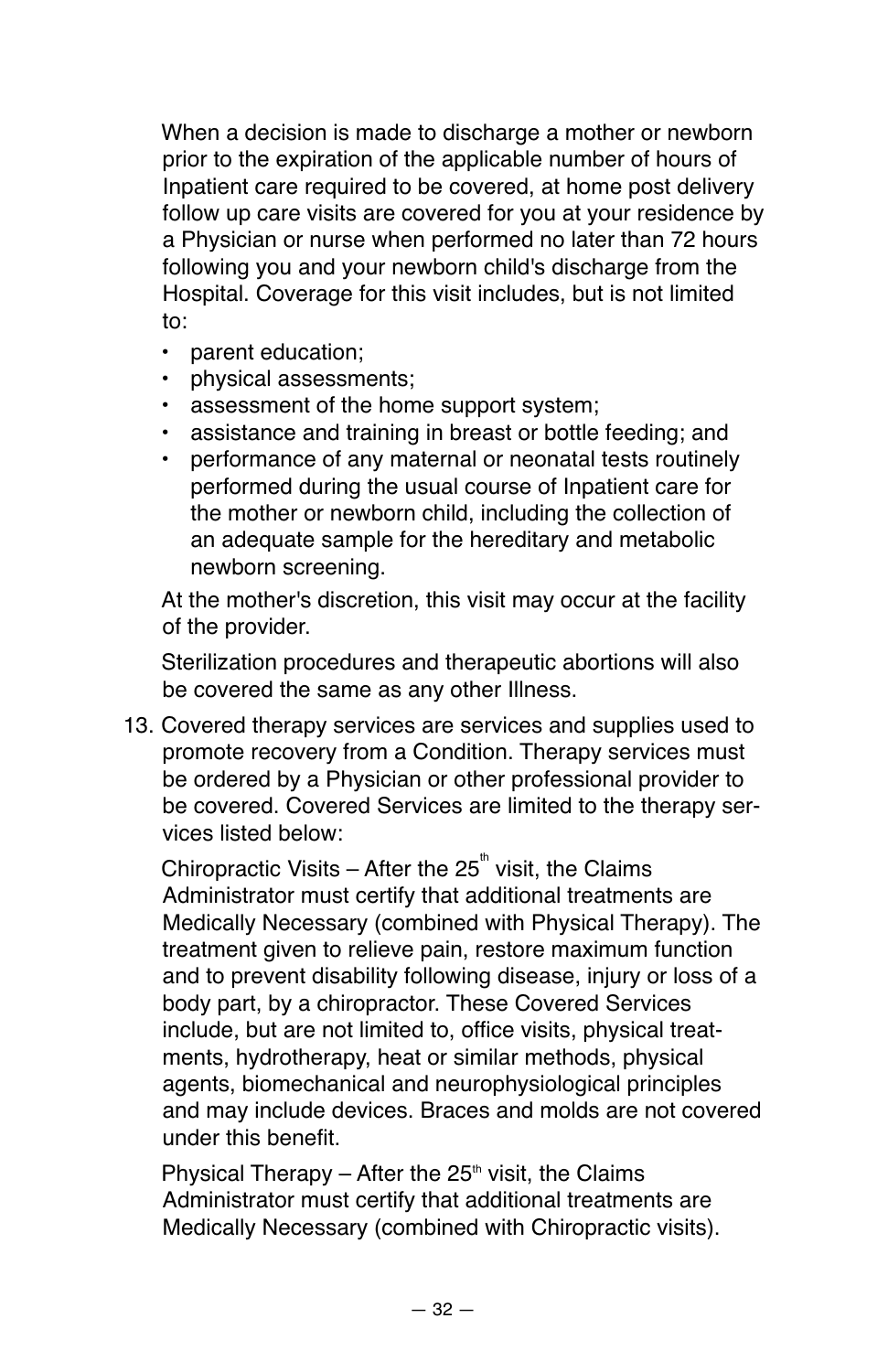The treatment given to relieve pain, restore maximum function and to prevent disability following disease, injury or loss of a body part. These Covered Services include physical treatments, hydrotherapy, heat or similar methods, physical agents, biomechanical and neurophysiological principles and may include devices. Braces and molds are not covered under this benefit.

All physical therapy services must be performed by a certified, licensed physical therapist.

Speech Therapy - In order to be considered a Covered Service, this therapy must be performed by a certified, licensed therapist and be Medically Necessary due to a medical Condition such as:

- a stroke;
- aphasia;
- dysphasia; or
- post-laryngectomy.

No benefits will be provided for therapy services once a patient can no longer significantly improve from treatment for the current Condition unless it is determined to be Medically Necessary by the Claims Administrator.

14. Covered Services for Medical Supplies and Durable Medical Equipment as follows:

**Medical and Surgical Supplies** - Disposable supplies which serve a specific therapeutic purpose are covered. These include:

- syringes;
- needles;
- oxygen; and
- surgical dressings and other similar items.

Items usually stocked in the home for general use are not covered. These include, but are not limited to:

- elastic bandages;
- thermometers;
- corn and bunion pads; and
- Jobst stockings and support/compression stockings.

**Durable Medical Equipment (DME)** - Equipment which serves only a medical purpose and must be able to withstand repeated use is covered. Upon request, your Physician must provide a written treatment plan that shows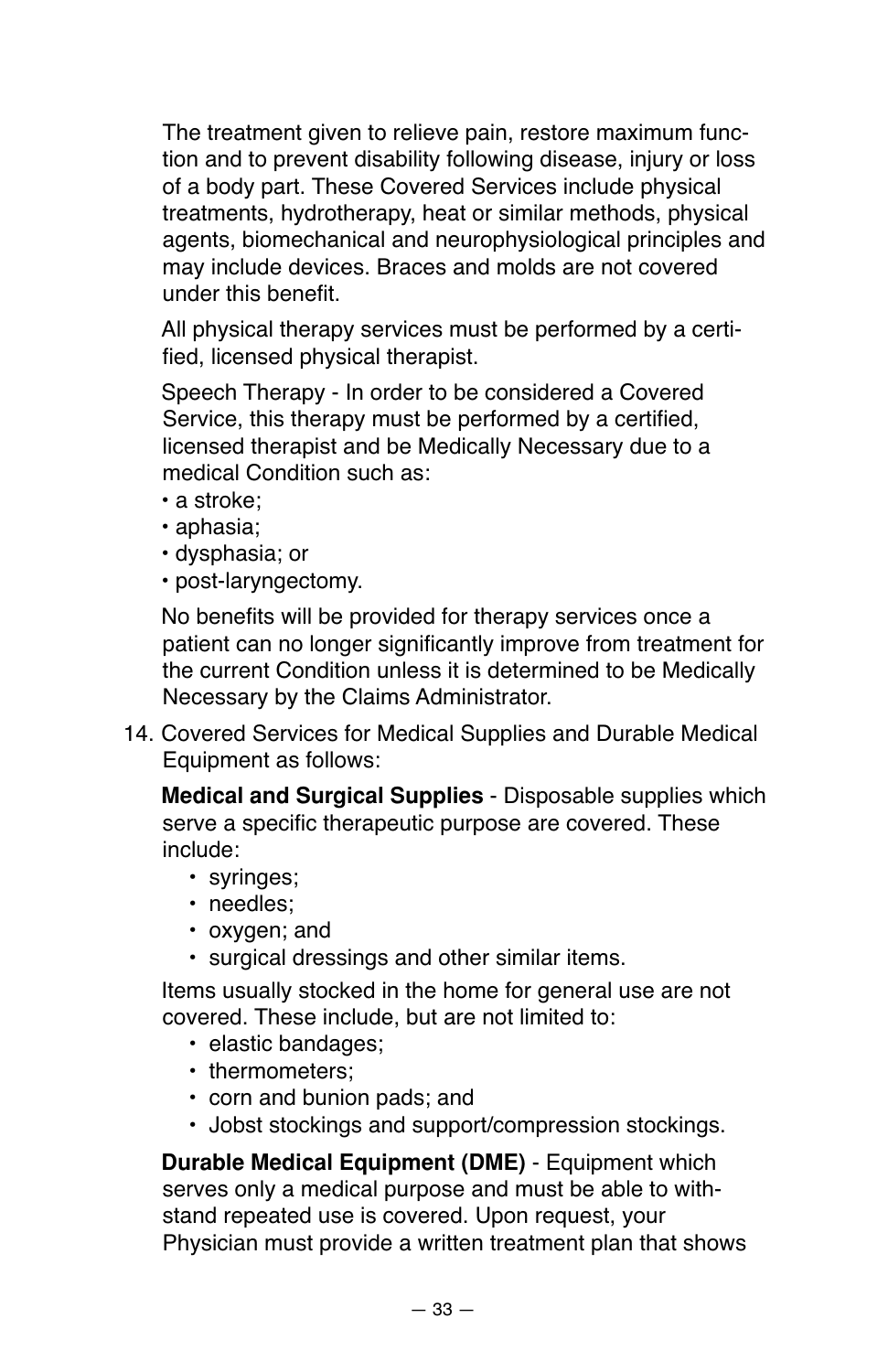how the prescribed equipment is Medically Necessary for the diagnosis or treatment of a Condition or how it will improve the function of a malfunctioning body part. If you need to use this equipment for more than six months, your Physician may be required to recertify that continued use is Medically Necessary.

You may rent or purchase DME; however, for each Condition, the Plan will not cover more in total rental costs than the customary purchase price as determined by the Claims Administrator. For example, if you submit claims for the monthly rental fee and by the third month the total in rental dollars meets or exceeds the customary purchase price, you will have exhausted your benefit for that piece of DME.

When it has been determined that you require DME, before you decide whether to rent or purchase, estimate what the rental cost will be for the time period during which you will use the DME. If the estimated rental cost exceeds the purchase price, then you should consider purchasing the DME. Covered DME includes:

- blood glucose monitors;
- respirators;
- home dialysis equipment;
- wheelchairs:
- hospital beds:
- crutches; and
- mastectomy bras.

Non-covered equipment includes, but is not limited to:

- rental costs if you are in a facility which provides such equipment;
- repair costs which are more than the rental price of another unit for the estimated period of use, or more than the purchase price of a new unit;
- Physician's equipment, such as a blood pressure cuff or stethoscope;
- deluxe equipment such as specially designed wheelchairs for use in sporting events; and
- items not primarily medical in nature such as:
- an exercycle, treadmill, bidet toilet seat, elevator and chair lifts, lifts for vans for motorized wheelchairs and scooters;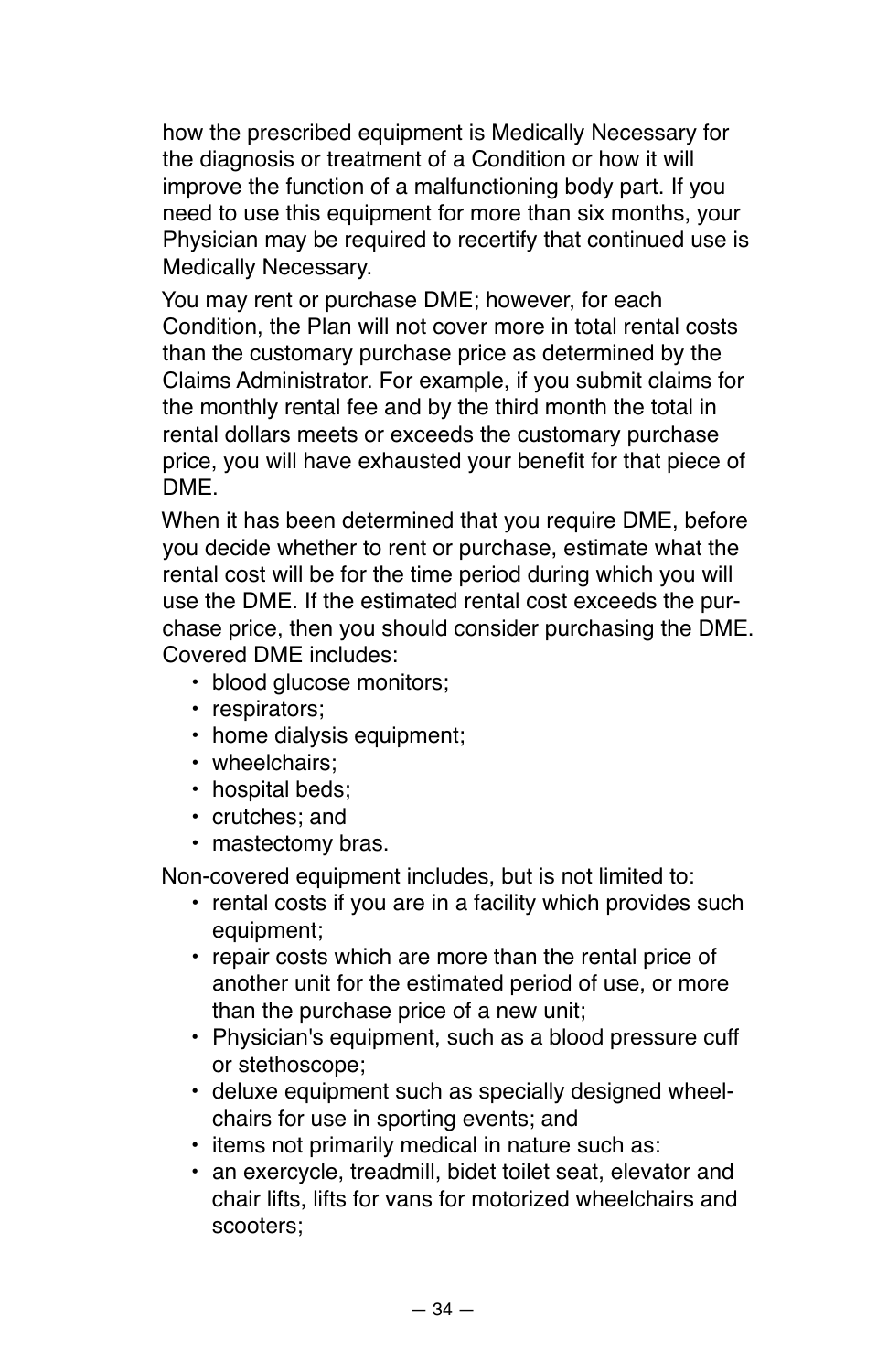- items for comfort and convenience;
- disposable supplies and hygienic equipment;
- self-help devices such as: bedboards, bathtubs, sauna baths, overbed tables, adjustable beds, special mattresses, telephone arms, air conditioners and electric cooling units;
- other compression devices.

**Orthotic Devices** - Rigid or semi-rigid supportive devices which limit or stop the motion of a weak or diseased body part are covered. These devices include:

- braces for the leg, arm, neck or back;
- trusses; and
- back and special surgical corsets.

Non-covered devices include, but are not limited to:

- garter belts, arch supports, corsets and corn and bunion pads;
- corrective shoes, except with accompanying orthopedic braces; and
- arch supports and other foot care or foot support devices only to improve comfort or appearance. These include, but are not limited to care for flat feet and subluxations, corns, bunions, calluses and toenails.

**Prosthetic Appliances** - Your coverage includes the purchase, fitting, adjustments, repairs and replacements of prosthetic devices which are artificial substitutes and necessary supplies that:

- replace all or part of a missing body organ or limb and its adjoining tissues; or
- replace all or part of the function of a permanently useless or malfunctioning body organ or limb.

Covered prosthetic appliances include:

- artificial hands, arms, feet, legs and eyes, including permanent lenses; and
- appliances needed to effectively use artificial limbs or corrective braces.

Non-covered appliances include, but are not limited to:

- dentures, unless as a necessary part of a covered prosthesis;
- dental appliances;
- eyeglasses, including lenses or frames, unless used to replace an absent lens of the eye;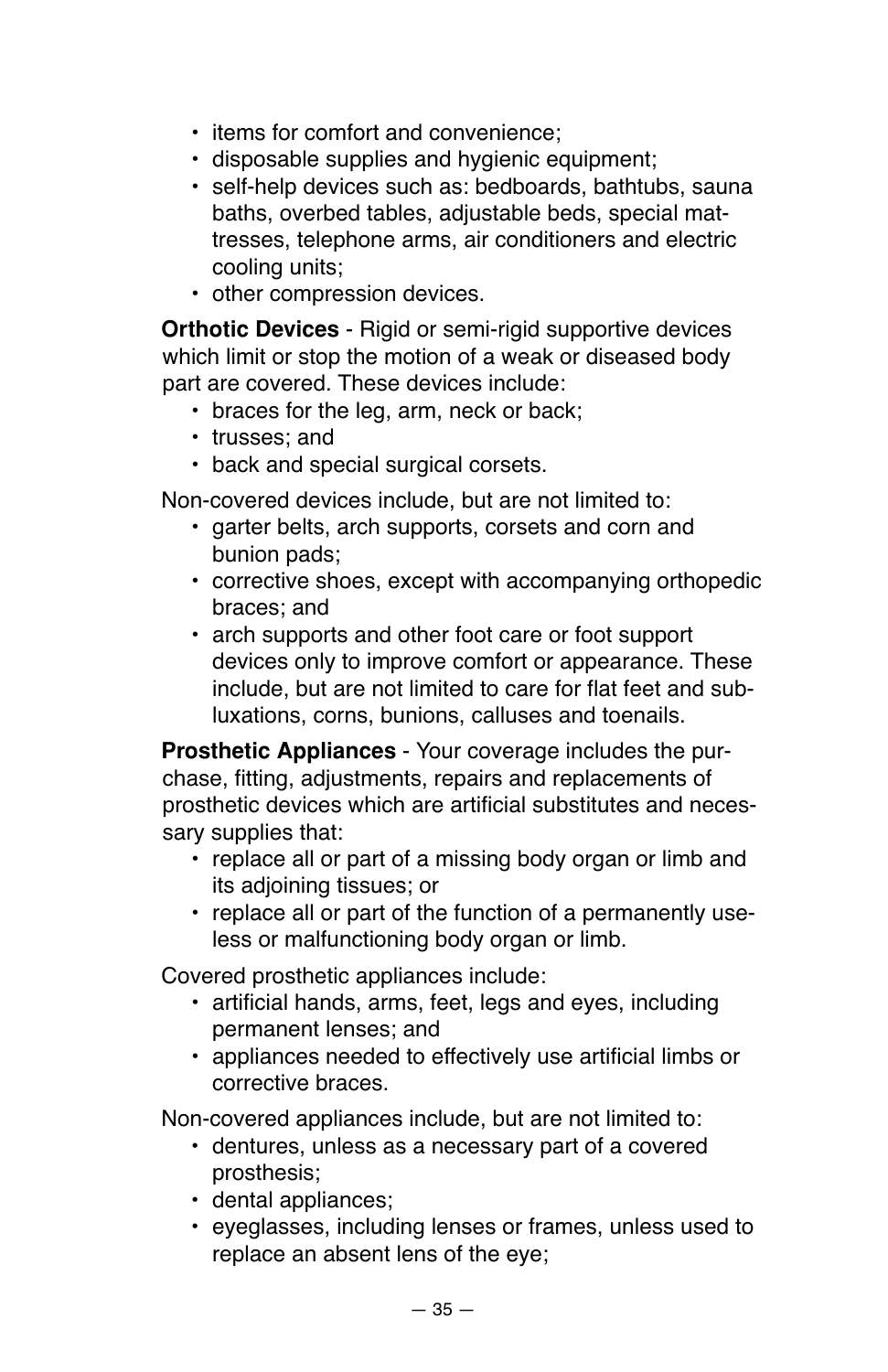- replacement of cataract lenses unless needed because of a lens prescription change;
- taxes included in the purchase of a covered prosthetic appliance;
- deluxe prosthetics that are specially designed for uses such as sporting events; and
- wigs and hair pieces.

#### 15. **Clinical Trial Programs**

Benefits are provided for Routine Patient Care administered to a Covered Person participating in any stage of an Approved Clinical Trail, if that care would be covered under the Plan if the Covered Person was not participating in a clinical trial.

In order to be eligible for benefits, the Covered Person must meet the following conditions (number 2 below is not required for cancer clinical trials in Ohio):

- 1. The Covered Person is eligible to participate in an Approved Clinical Trial, according to the trial protocol with respect to treatment of cancer or other Life-threatening **Conditions**
- 2. Either:
	- a. The referring Provider is a PPO Network Provider and has concluded that the Covered Person's participation in such trial would be appropriate based upon the Covered Person meeting the conditions described in "1" above; or
	- b. The Covered Person provides medical and scientific information establishing that his or her participation in such trial would be appropriate based upon the Covered Person meeting the conditions described in "1" above.

If the clinical trial is not available from an In-Network Provider, the Covered Person may participate in an Approved Clinical Trial administered by a Non-Contracting Provider. However, the Routine Patient Costs will be covered at the Non-Contracting Amount, and the Covered Person may be subject to balance billing up to the Provider's Billed Charges for the services.

"Approved Clinical Trial" means a phase I, phase II, phase III, or phase IV clinical trial that is conducted in relation to the prevention, detection, or treatment of cancer or other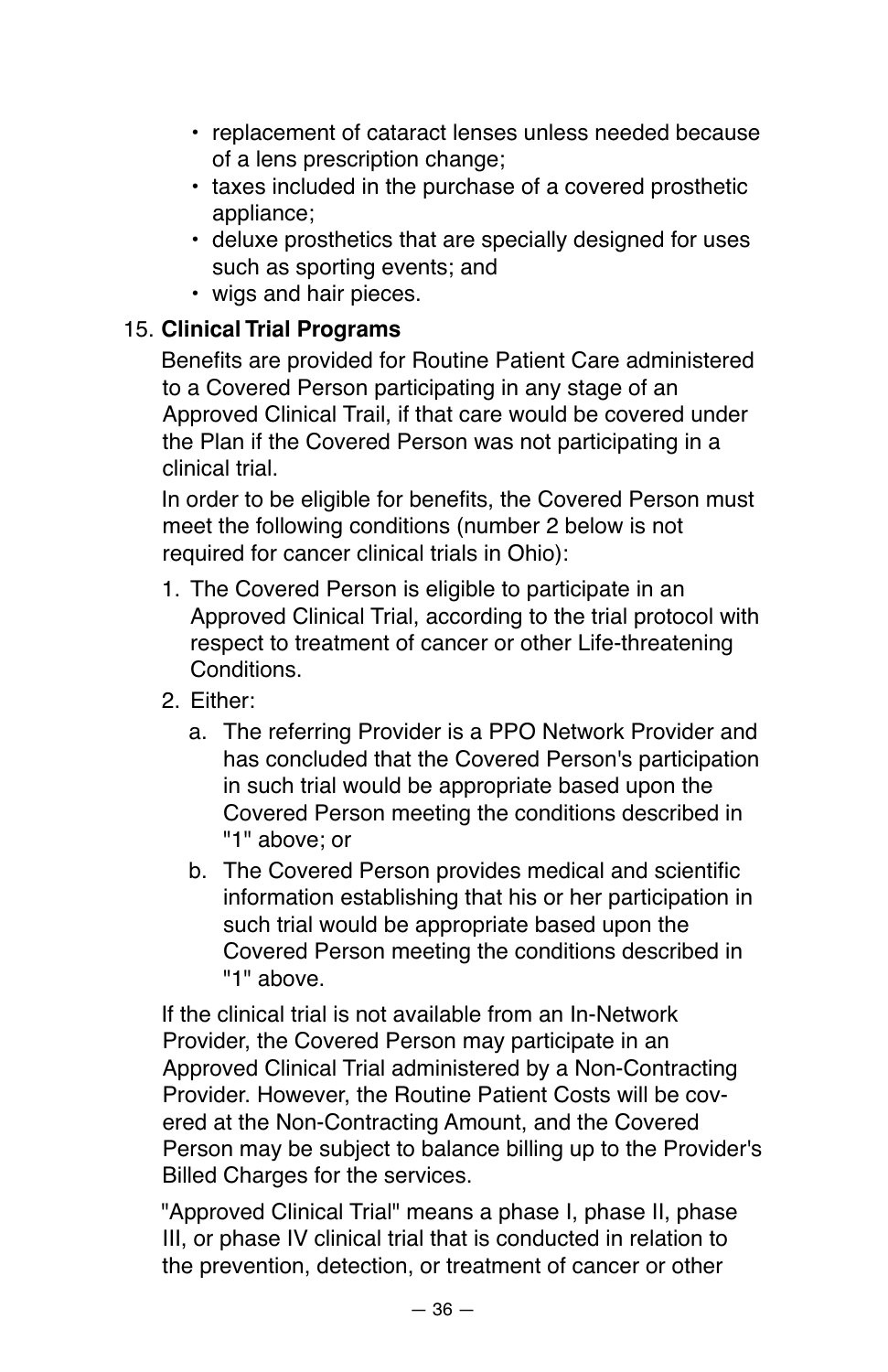life-threatening disease or Condition and is described in any of the following:

- A federally funded trial.
- The study or investigation is conducted under an Investigational new drug application reviewed by the Food and Drug Administration.
- The study or investigation is a drug trial that is exempt from having such an Investigational new drug application.

"Life-threatening Condition" means any disease or Condition from which the likelihood of death is probable unless the course of the disease or Condition is interrupted.

"Routine Patient Costs" means all health care services that are otherwise covered under the Plan for the treatment of cancer or other Life-threatening Condition that is typically covered for a patient who is not enrolled in an Approved Clinical Trial.

"Subject of a clinical trial" means the health care service, item, or drug that is being evaluated in the Approved Clinical Trial and that is not a Routine Patient Care.

No benefits are payable for the following:

- A health care service, item, or drug that is the subject of the Approved Clinical Trial;
- A health care service, item, or drug provided solely to satisfy data collection and analysis needs and that is not used in the direct clinical management of the patient;
- An Experimental or Investigational drug or device that has not been approved for market by the United States Food and Drug Administration;
- Transportation, lodging, food, or other expenses for the patient, or a family member or companion of the patient, that are associated with the travel to or from a facility providing the Approved Clinical Trial;
- An item or drug provided by the Approved Clinical Trial sponsors free of charge for any patient; and
- A service, item, or drug that is eligible for reimbursement by an entity other than Claims Administrator, including the sponsor of the Approved Clinical Trial.
- A service, item, or drug that is clearly inconsistent with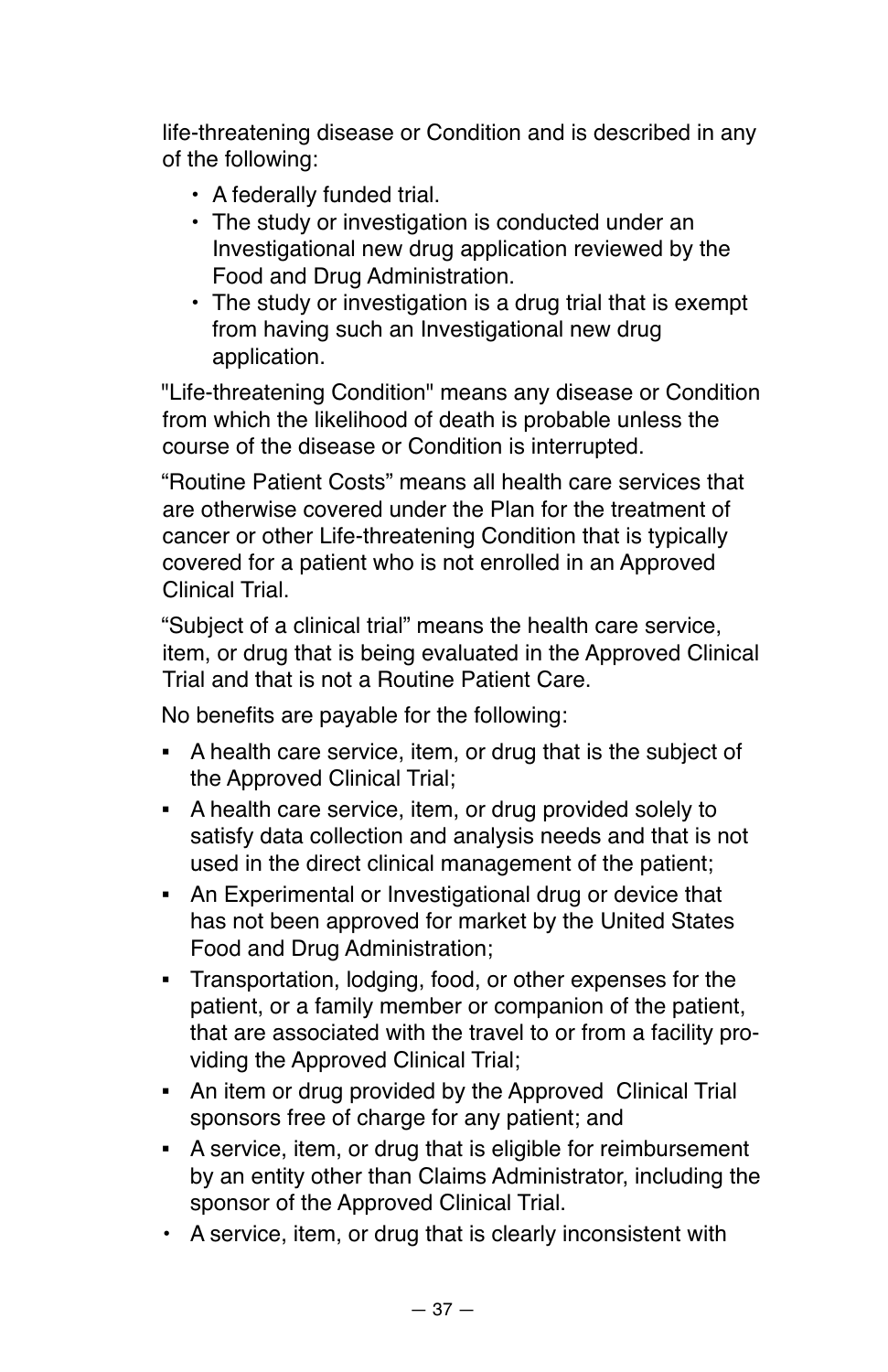widely accepted and established standards of care for a particular diagnosis.

#### 16. **Infertility Services**

Infertility services include laboratory services, X-rays, therapeutic injection of drugs, hormone shots and surgery. The Plan will provide coverage for embryo transplants on a selfdonor basis. This coverage will include all stages of the transplant procedure.

The Plan excludes coverage for embryo transplants in the case of "other" donor. "Other" donor may include nonspouse sperm donor and non-genetic mother.

17. A program to manage diabetes shall be made available to both insulin and non-insulin dependent diabetics.

#### 18. **Emergency Services**

You are covered for Medically Necessary Emergency Services for an Emergency Medical Condition. Emergency Services are available 24 hours a day, seven days a week. If you are experiencing an Emergency Medical Condition, call 9-1-1 or go to the nearest Hospital to obtain Emergency Services. Care and treatment once you are Stabilized are not Emergency Services. Continuation of care beyond that needed to evaluate or Stabilize your Emergency Medical Condition will be covered according to your Schedule of Benefits. Please refer to your Schedule of Benefits for a detailed coverage explanation.

For Emergency Services received from an out-of- Network Provider, the Claims Administator pays for benefits in an amount equal to the greatest of the following:

- 1. The Negotiated Amount. If more than one amount is negotiated with In-Network Providers for the Emergency Service, the amount payable is the median of these amounts.
- 2. The Non-Contracting Amount.
- 3. The amount that would be paid under Medicare for the Emergency Service.

Any charges exceeding the Allowed Amount, Non-Contracting Amount or the amount payable for out-of Network Emergency Services described above will not apply toward any Deductible, Coinsurance Limit or benefit maximum accumulation.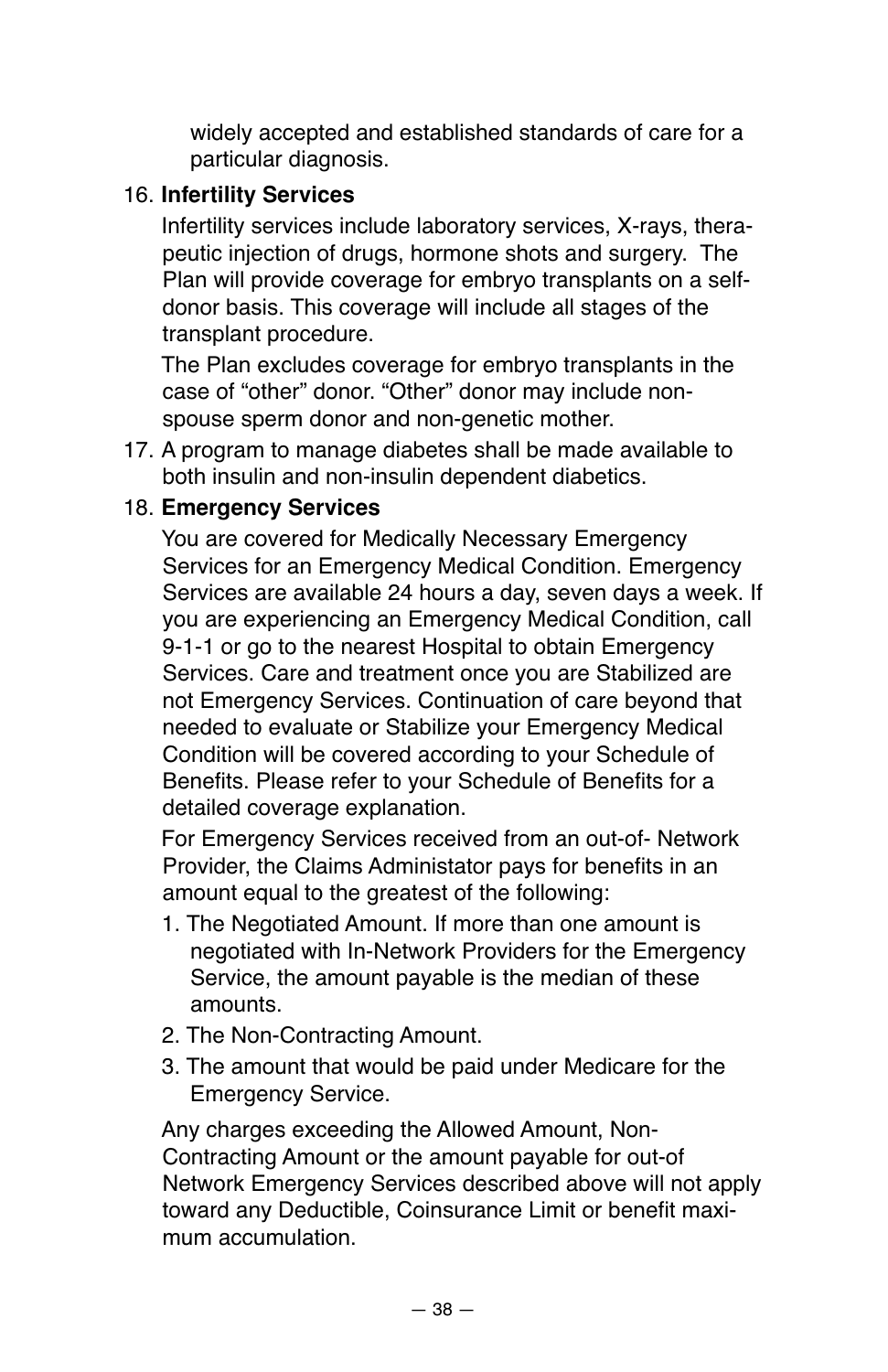#### 19. **Organ Transplant Services**

Coverage includes benefits for the following Medically Necessary human organ transplants:

- bone marrow;
- cornea;
- heart;
- heart and lung;
- kidney;
- liver;
- lung;
- pancreas; and
- pancreas and kidney

Additional organ transplants will be considered for coverage provided that the transplant is Medically Necessary, not Experimental and is considered accepted medical practice for your Condition.

#### **Organ Transplant Preauthorization**

In order for an organ transplant to be a Covered Service, the Inpatient stay must be preauthorized. In addition, the proposed course of treatment must be approved by the Claims Administrator. In the event you do not obtain preauthorization, or your organ transplant is determined to not be Medically Necessary or is determined to be Experimental/Investigational, you may be responsible for all Billed Charges for that organ transplant.

After your Physician has examined you, he must provide the Claims Administrator with:

- the proposed course of treatment for the transplant;
- the name and location of the proposed Transplant Center; and
- copies of your medical records, including diagnostic reports for Claims Administrator to determine the suitability and Medical Necessity of the transplant services. This determination will be made in accordance with uniform medical criteria that has been specifically tailored to each organ. You may also be required to undergo an examination by a Physician chosen by the Claims Administrator. You and your Physician will then be notified of the Claims Administrator's decision.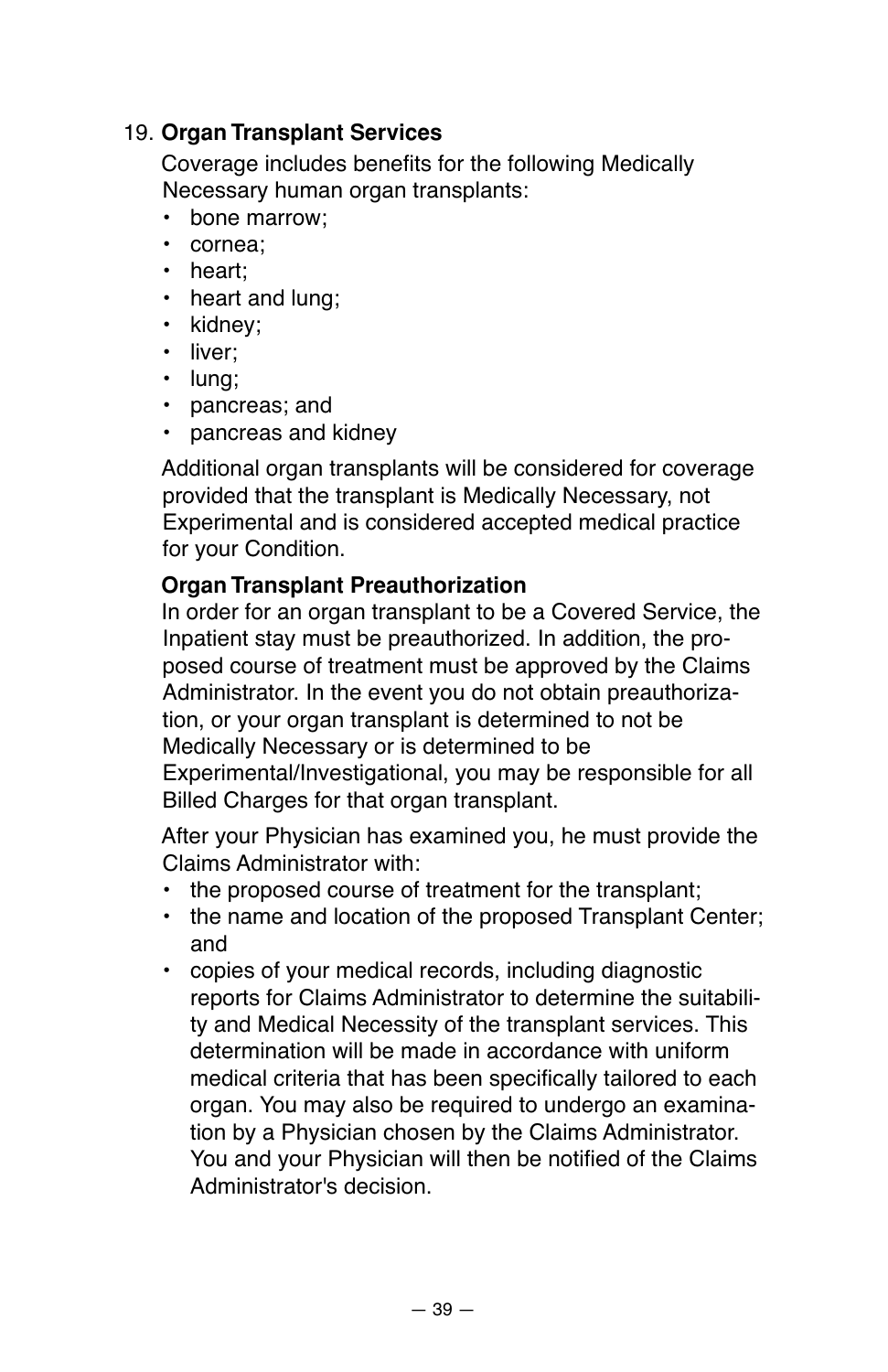#### **Obtaining Donor Organs**

The following services will be Covered Services when they are necessary in order to acquire a legally obtained human organ:

- evaluation of the organ;
- removal of the organ from the donor; and
- transportation of the organ to the Transplant Center.

#### **Donor Benefits**

Benefits necessary for obtaining an organ from a living donor or cadaver are provided. Donor benefits are provided and processed under the transplant recipient's coverage only and are subject to any applicable limitations and exclusions. Donor benefits include treatment of immediate post operative complications if Medically Necessary as determined by the Claims Administrator. Such coverage is available only so long as the recipient's coverage is in effect.

The Plan does not provide organ transplant benefits for services, supplies or Charges:

- that are not furnished through a course of treatment which has been approved by the Claims Administrator;
- for other than a legally obtained organ;
- for travel time and the travel-related expenses of a Provider;
- that are related to other than human organ.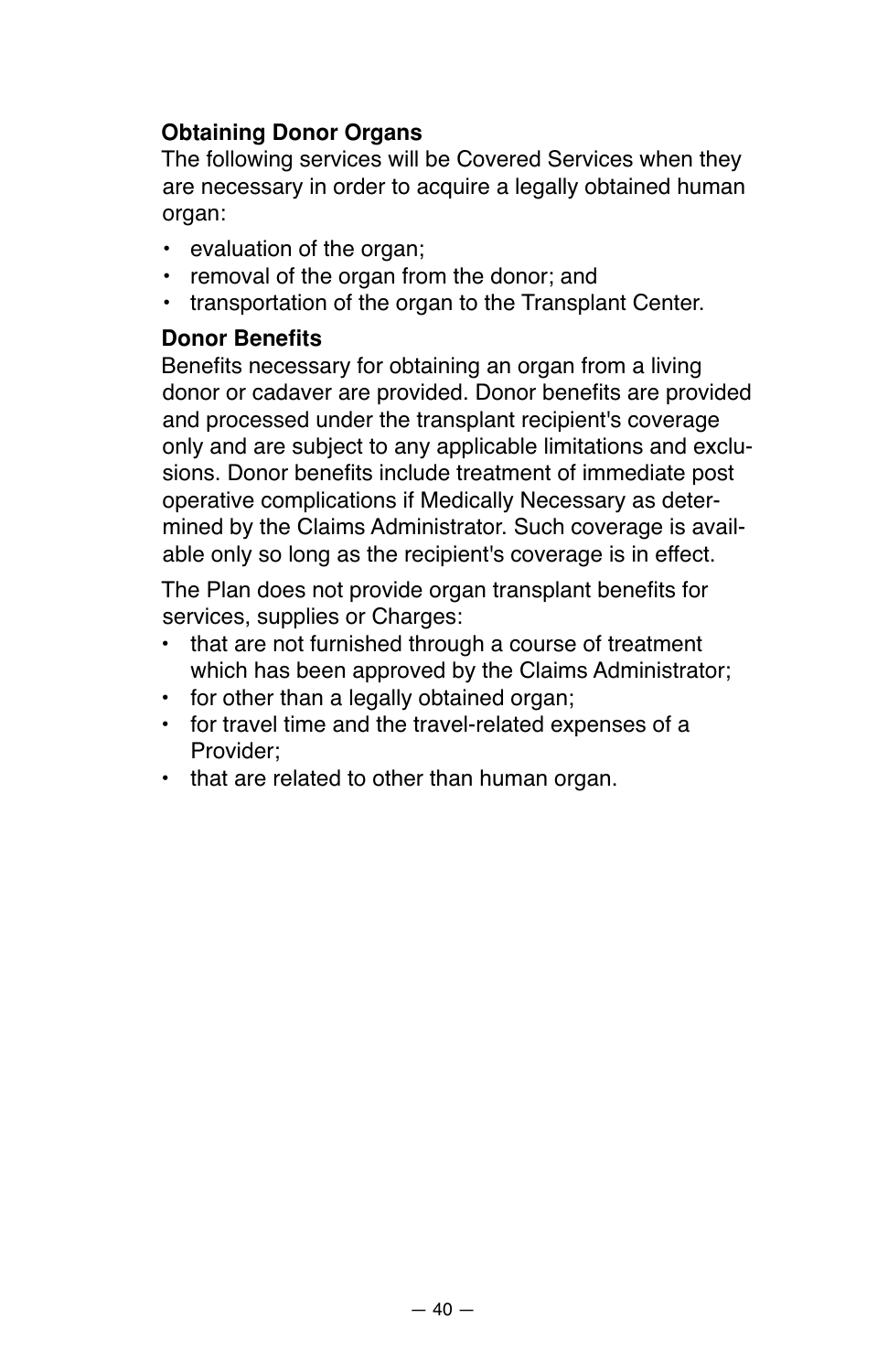## **Section VII**

## **Exclusions and Limitations For Medical Benefits**

Coverage is not provided for the following services and supplies:

- 1. Not specifically included as Covered Services.
- 2. Incurred prior to the effective date of coverage under the Plan.
- 3. Incurred after the termination date of coverage under the Plan.
- 4. Not Medically Necessary for the diagnosis or treatment of an active Illness or Injury except as specifically included as Covered Services.
- 5. In excess of the Allowed Amount.
- 6. Not prescribed or recommended by a Physician.
- 7. For which benefits may be claimed under the Workers' Compensation act or similar legislation, or which are due to the treatment of an Illness or Injury arising out of or in the course of any occupation or employment for wage or profit.
- 8. For surgery, therapy, treatment or drugs considered to be experimental or investigative in nature.
- 9. For treatment provided or furnished by the United States Government or the government of any other country.
- 10. For services or supplies that cannot reasonably be expected to lessen the patient's disability or to enable him to live outside of an institution.
- 11. For care or treatment resulting from war, an act of war (declared or undeclared) or arising out of a Covered Person's participation in a riot.
- 12. For the care or treatment as a result of being engaged in an illegal occupation or commission of or attempted commission of a felony or assault.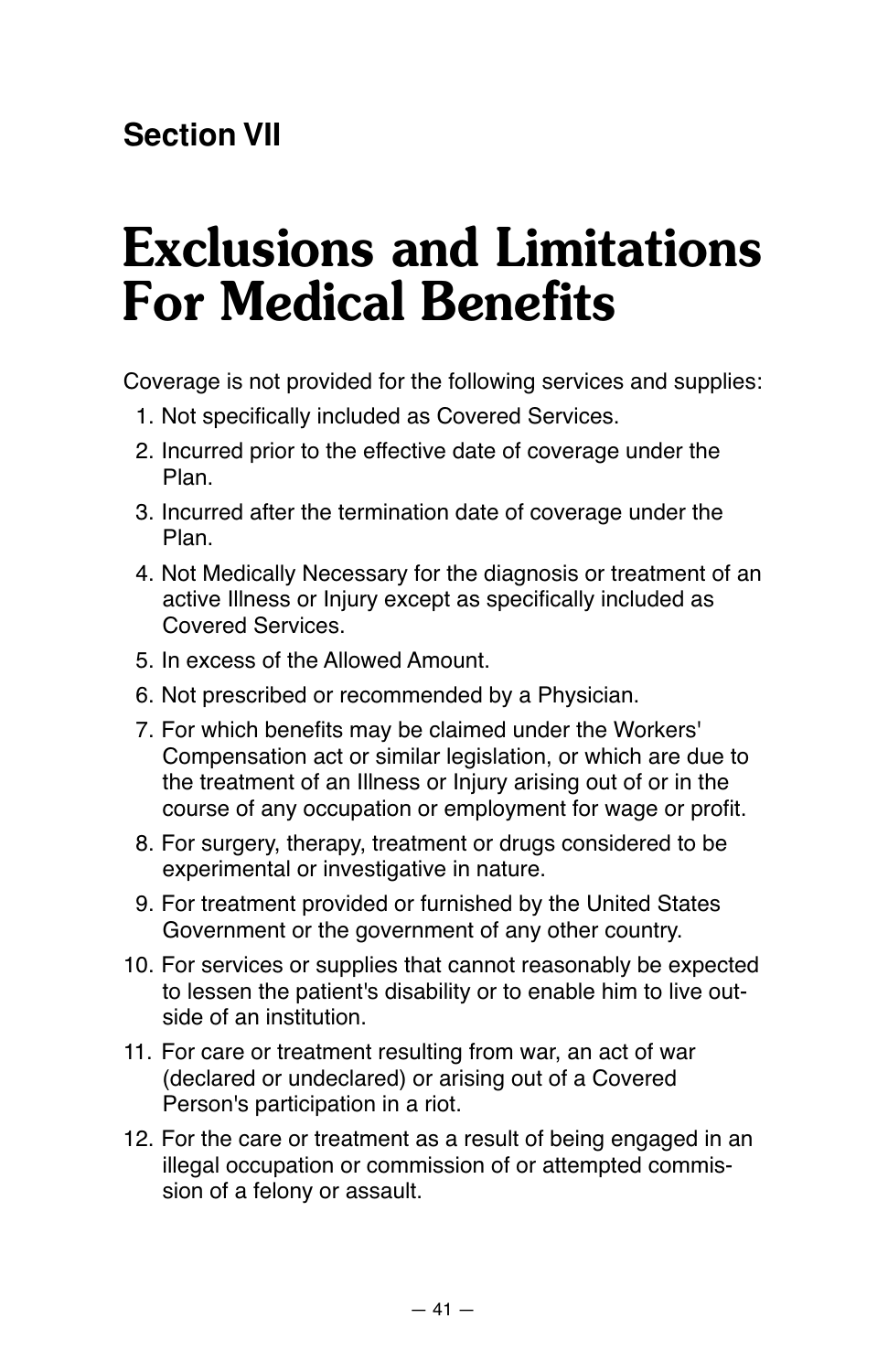- 13. For care or treatment while a member of the armed forces of any state or country.
- 14. by persons who ordinarily reside in the same household with the Covered Person or who are related by blood or marriage or legal adoption to the Covered Person.
- 15. For which the Covered Person is not legally required to pay or which would not have been made if no coverage had existed.
- 16. For Custodial Care.
- 17. For personal convenience items including, but not limited to TV and telephone, guest trays, guest beds, admission kits and reading material.
- 18. For embryo transplants; artificial insemination, and invitro fertilization except as defined, in Section VI, No. 16.
- 19. For vaccinations, inoculations and preventive shots, except as defined, in Section VI, No. 6.
- 20. For hearing aids, glasses, eye examinations, or the fitting thereof, except as specifically included as Covered Services.
- 21. For cosmetic surgery except as the Covered Services relate to such surgery to correct a congenital defect in a newborn child, to repair the effects of an Injury or for reconstructive breast surgery.
- 22. For the treatment of corns, calluses, or toenails, unless the Covered Services are for the removal of nail roots or in conjunction with the treatment of a metabolic or peripheral vascular disease.
- 23. For any care or treatment of teeth, gums, alveolar process, or gingival tissues (including the prevention or correction of teeth irregularities and malocclusion of the jaw by wire appliances, braces or other mechanical aids) unless such Covered Services are for the professional services of a Physician or qualified oral surgeon in rendering any of the following treatments:
	- a. treatment for the excision of impacted unerupted teeth or of a tumor or cyst, or the incision and drainage of an abscess or cyst.
	- b. treatment or excision of a tooth root (without extraction of entire tooth) but not including root canal therapy.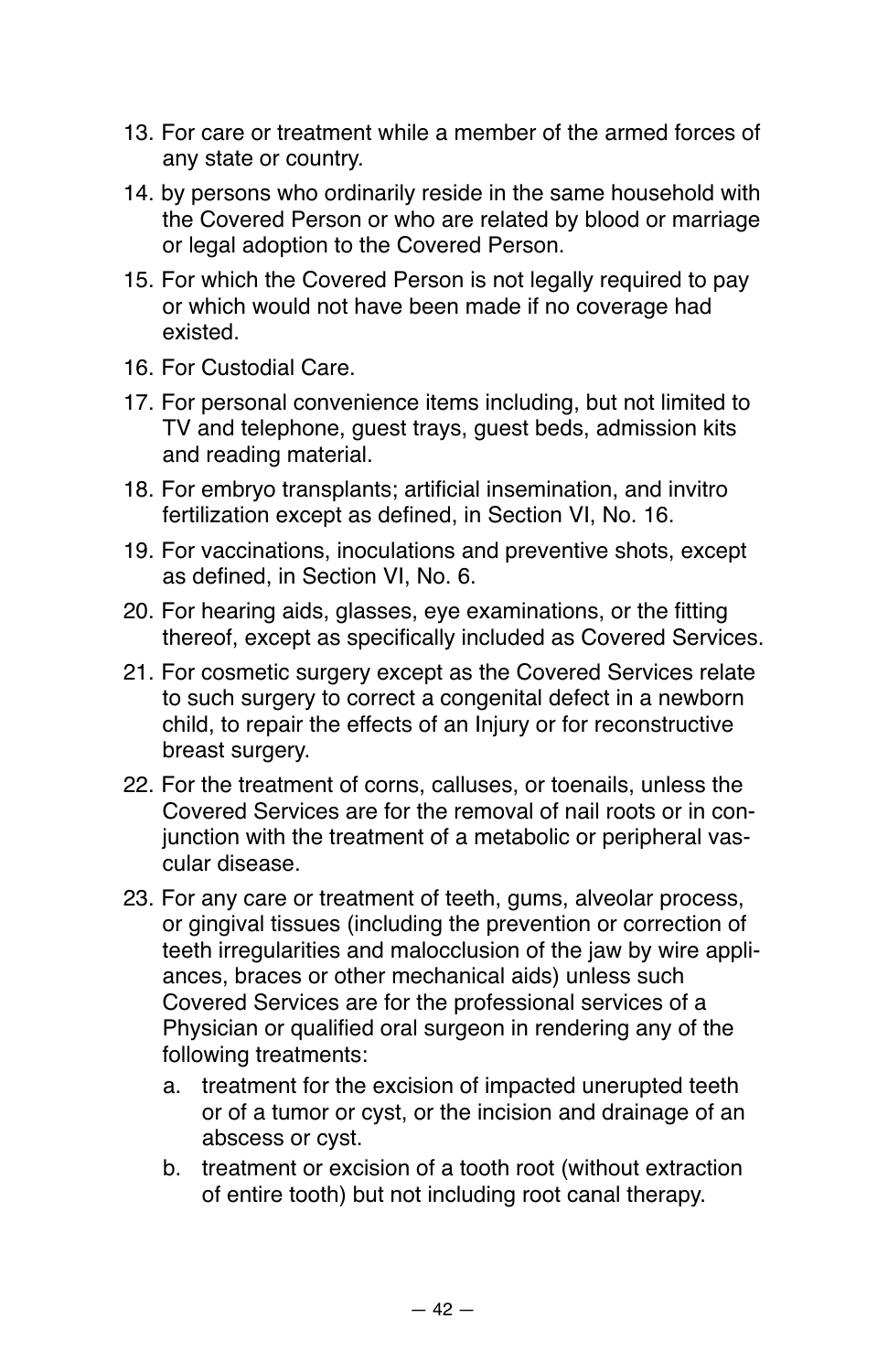- c. surgical treatment of temporal mandibular joint syndrome (TMJ). Therapy services incurred due to TMJ shall be allowed as a major medical benefit provided that sufficient documented medical evidence complies with guidelines.
- d. surgical treatment to correct a congenital defect in a new born child.
- 24. For transportation except as specifically included as Covered Services.
- 25. For drugs except as specifically included as Covered Services.
- 26. For sterilization reversal or any complications thereof.
- 27. For sexual conversion surgery, or any other services related to gender reassignment or disturbances of gender identification, or any complications thereof.
- 28. For biofeedback training.
- 29. For marital counseling.
- 30. For hair replacement, transplant, or removal.
- 31. For weight reduction procedures, surgical or otherwise, or any complications thereof.
- 32. For the completion of claim forms, medical reports, or certifications required by the Plan.
- 33. For diagnostic X-ray exams and laboratory tests, ECG's, EKG's, and other diagnostic tests not related to a specific Injury or sickness or a definite set of symptoms except as specifically included as Covered Services.
- 34. For a Hospital admission when the primary reason for admission is to perform diagnostic X-ray exams and other diagnostic tests which could have been performed on an Outpatient basis unless certified as Medically Necessary by the attending Physician.
- 35. For routine physical examinations and health check-ups except as specifically included as Covered Services, Section VI, No. 6.
- 36. For hearing or vision therapy and any related diagnostic testing, except if treatment is due to congenital defect or accidental Injury.
- 37. For non-therapeutic (elective) abortions.
- 38. For massotherapy or massage therapy by a massotherapist.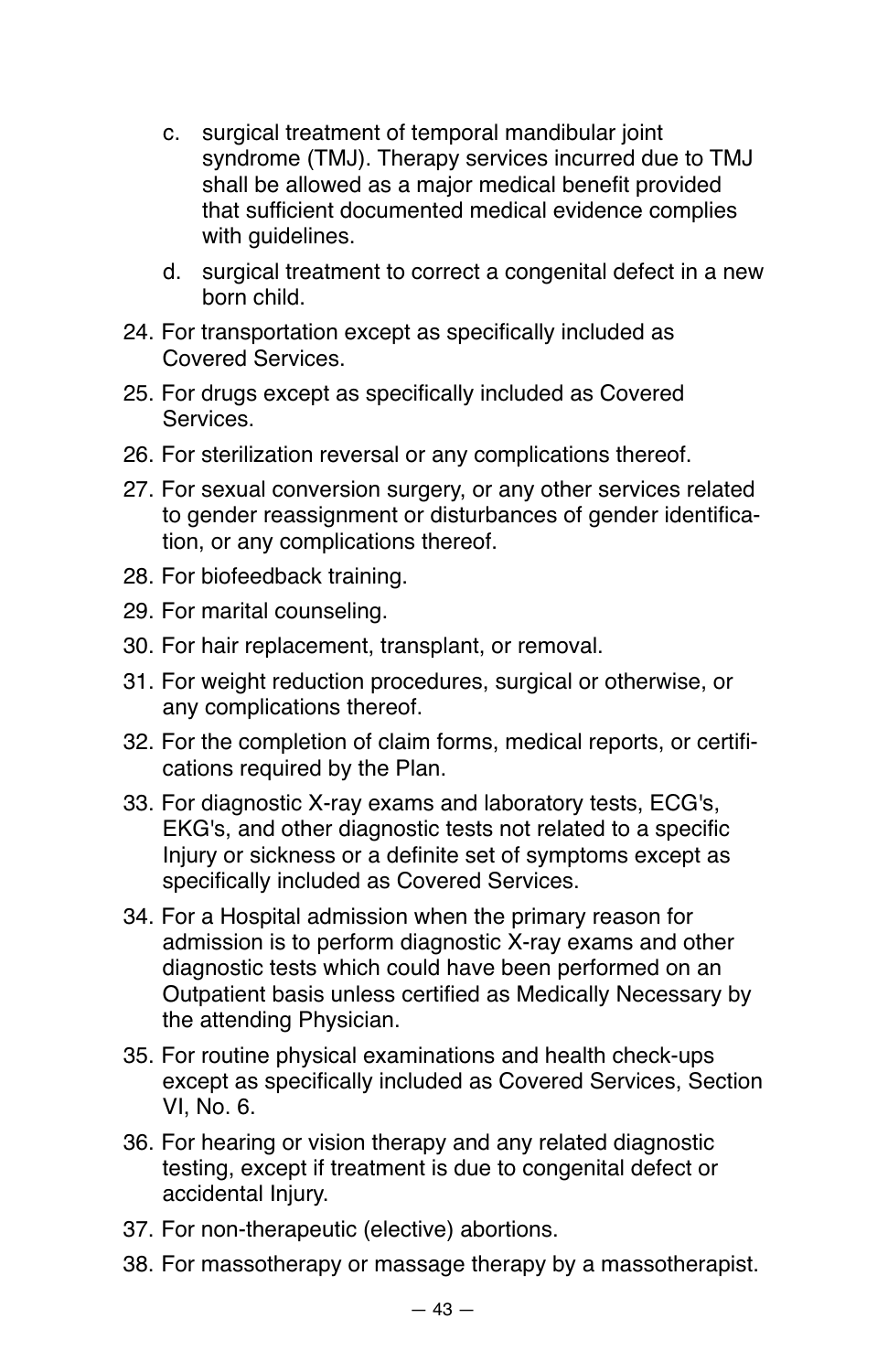## **Section VIII**

# **Description of Dental Benefits**

If a Covered Person incurs Covered dental services for the treatment of a covered disease or Injury to the teeth, the Plan will pay, after satisfaction of the Deductible amount, the percentage indicated in the Schedule of Benefits of the lesser of the scheduled amount or Reasonable and Customary (R & C) amount for such Covered Services.

#### **Maximum Amount**

The overall Calendar Year maximum dental benefit is \$2,500 per person.

The orthodontic lifetime maximum benefit is \$1,200 per person.

#### **Calendar Year Deductible Amount**

Before the Plan will pay, the Calendar Year Deductible amount must be met. This means the first \$25 per person/\$75 per family in Covered Services submitted will be applied to the satisfaction of the Deductible amount.

If during the last three months of a Calendar Year a Covered Person incurs dental Services applicable to the Deductible amount, such Services shall also be applicable to the Deductible amount for the next succeeding Calendar Year.

The dental Deductible amount is waived for preventive and diagnostic services.

#### **Coinsurance**

The Plan will pay Covered Services (R & C) at the percentage indicated in the Schedule of Benefits.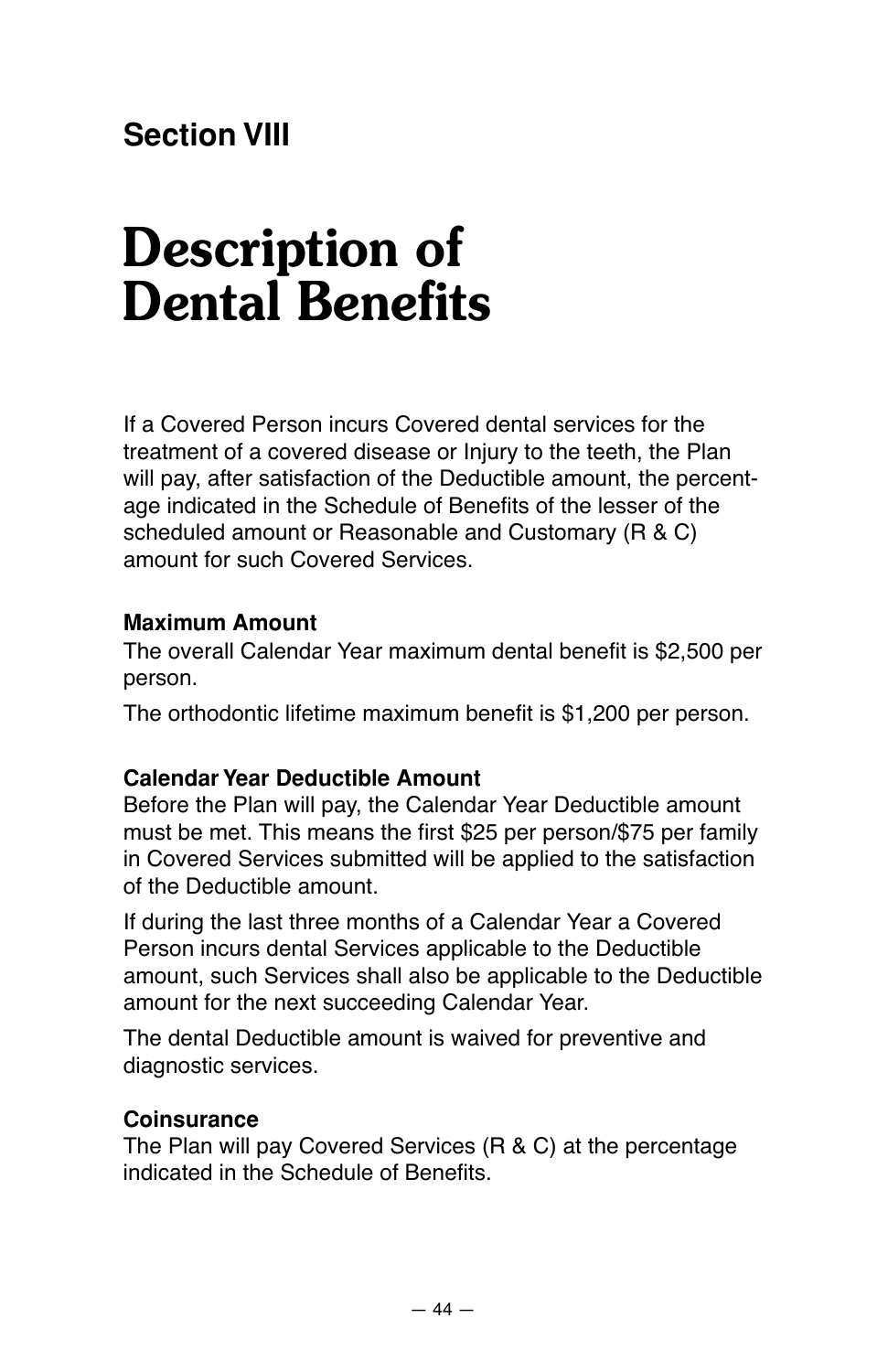#### **Covered Services**

The following services are eligible under the Plan. Covered dental services are divided into four major categories, each subject to the Deductible amount and Coinsurance indicated. The following identifies each of the four categories and indicates the specific type of treatment or services covered under each category.

#### **PREVENTIVE AND DIAGNOSTIC SERVICES**

(Payable at 100% — No Deductible)

- 1. Routine oral examinations (including diagnosis) twice per Calendar Year.
- 2. Prophylaxis (scaling and polishing) twice per Calendar Year.
- 3. Topical application of stannous fluoride twice per Calendar Year. (No age limitation)
- 4. Space maintainers including installation and fitting.
- 5. Emergency treatment to relieve pain.
- 6. Dental X-rays

Supplementary bitewing X-rays twice per Calendar Year. Full mouth X-rays once in any period of thirty-six (36) consecutive months.

Other X-rays as required in connection with the diagnosis of a specific condition requiring treatment.

7. Tests and laboratory examinations including bacteriologic cultures, pulp vitality test and diagnostic cast (study models).

#### **BASIC RESTORATIVE SERVICES**

(Payable at 80% — After Deductible)

- 1. Oral surgery including necessary pre-operative treatment during Hospital Confinement and customary post-operative treatment furnished in connection with oral surgery.
	- **Extraction of one or more teeth, except when done in** connection with or in preparation for orthodontic services.
	- Alveoplasty (surgical reparation of ridge for dentures) and tooth replantation.
	- Treatment of fractures and reduction of dislocation of the jaw, and other cutting procedures in the oral cavity, except periodontic and endodontic surgery.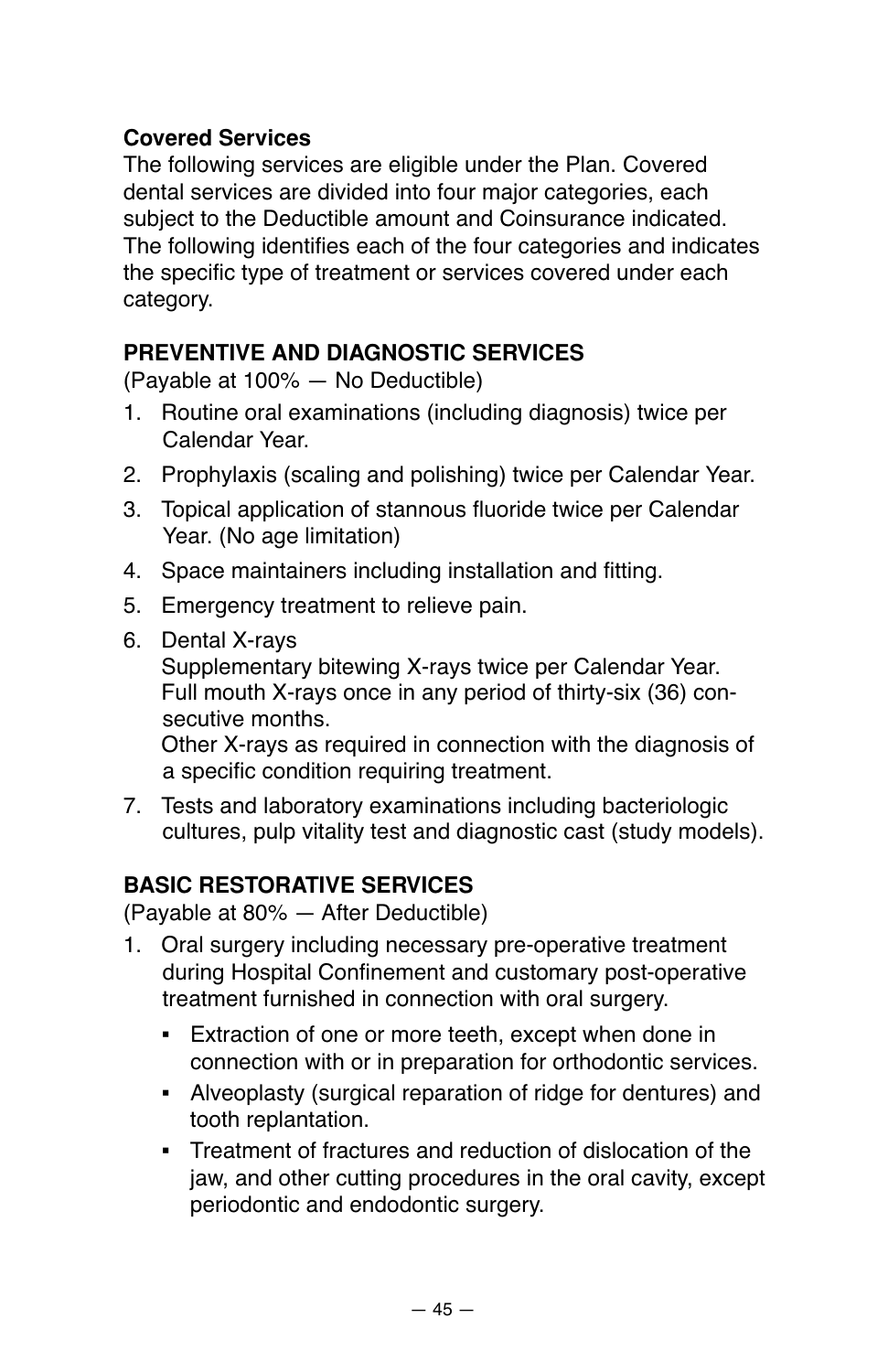- 2. For amalgam, silicate, acrylic, synthetic porcelain, and composite restorative materials are payable when placed within the anterior arches to restore diseased or fractured teeth.
- 3. General anesthesia and the administration thereof when Medically Necessary and administered in connection with oral or dental surgery.
- 4. Endodontic treatment including root canal therapy.
- 5. The injection of antibiotic drugs and application of desensitizing medication by the attending dentist or Physician.
- 6. The repair or recementing of crowns, inlays, onlays, bridgework or dentures, or relining or rebasing of dentures more than six months after the installation of an initial or replacement denture, but not more than one relining or rebasing in any period of thirty-six (36) consecutive months.
- 7. The treatment of periodontal and other diseases of the gums and tissues of the mouth including gingivectomy and osseous surgery.

#### **MAJOR RESTORATIVE SERVICES**

(Payable at 80% — After Deductible)

- 1. Inlays, onlays, gold fillings or crown restorations to restore diseased or fractured teeth, but only when the tooth, as a result of extensive caries or fracture cannot be restored to proper function with an amalgam, silicate, acrylic, synthetic porcelain or composite restoration.
- 2. The initial installation of removable partial or complete denture.
- 3. The initial installation of fixed partial denture (bridgework including inlays and crowns as abutments).
- 4. Replacement of an existing removable partial or complete denture or fixed partial denture by a new removable or fixed partial denture, or the addition of teeth to an existing removable partial denture or to a fixed partial denture, but only if (1) the replacement or addition of teeth is required to replace one or more teeth extracted after the existing removable partial denture or fixed partial denture was installed, or (2) the existing removable denture or fixed partial denture cannot be made serviceable and, if such a denture was installed at least five years prior to its replacement, or (3) the existing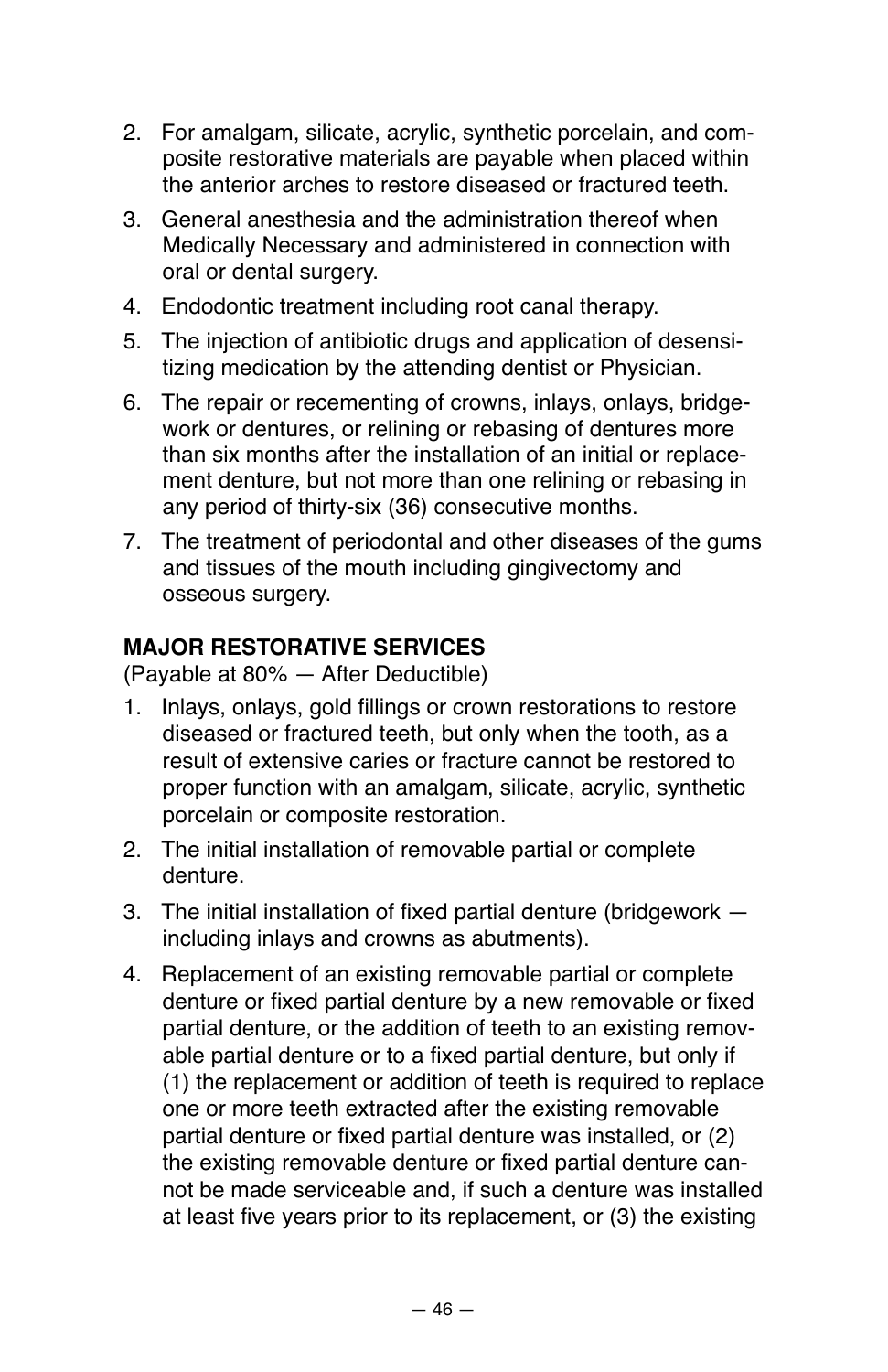denture is an immediate temporary denture which cannot be made permanent, and replacement by a permanent removable denture takes place within 12 months from the date of initial installation of the immediate temporary denture.

5. If an inserviceable removable partial denture is replaced with a fixed partial denture and a professionally satisfactory result cannot be achieved by replacement with another removable denture, the charge will be a covered dental expense, but only to the extent of the Reasonable and Customary charge which would have been made if the replacement had been accomplished by a partial removable denture and benefits will be determined as if the removable denture had in fact been installed. The appliance must be a minimum of five (5) years old.

#### **ORTHODONTIC SERVICES**

(Payable at 60% — After Deductible)

1. Orthodontic procedures and treatment consisting of surgical therapy, appliance therapy, and functional/myofunctional therapy (including related oral examinations, surgery and extractions).

Payment will be made on a monthly basis as follow: Twenty percent (20%) of the total charge for the initial down payment, payable at the coinsurance percentage, with the balance divided over the remaining course of treatment.

#### **Incurred Date**

A service is incurred on:

- the date the impression is taken, in the case of dentures or fixed bridges;
- the date the preparation of the tooth is begun, in the case of crown work;
- the date the work on the tooth is begun, in the case of root canal therapy;
- the date the initial appliance is installed, in the case of orthodontic treatment; or
- the date the treatment is performed in the case of any other work.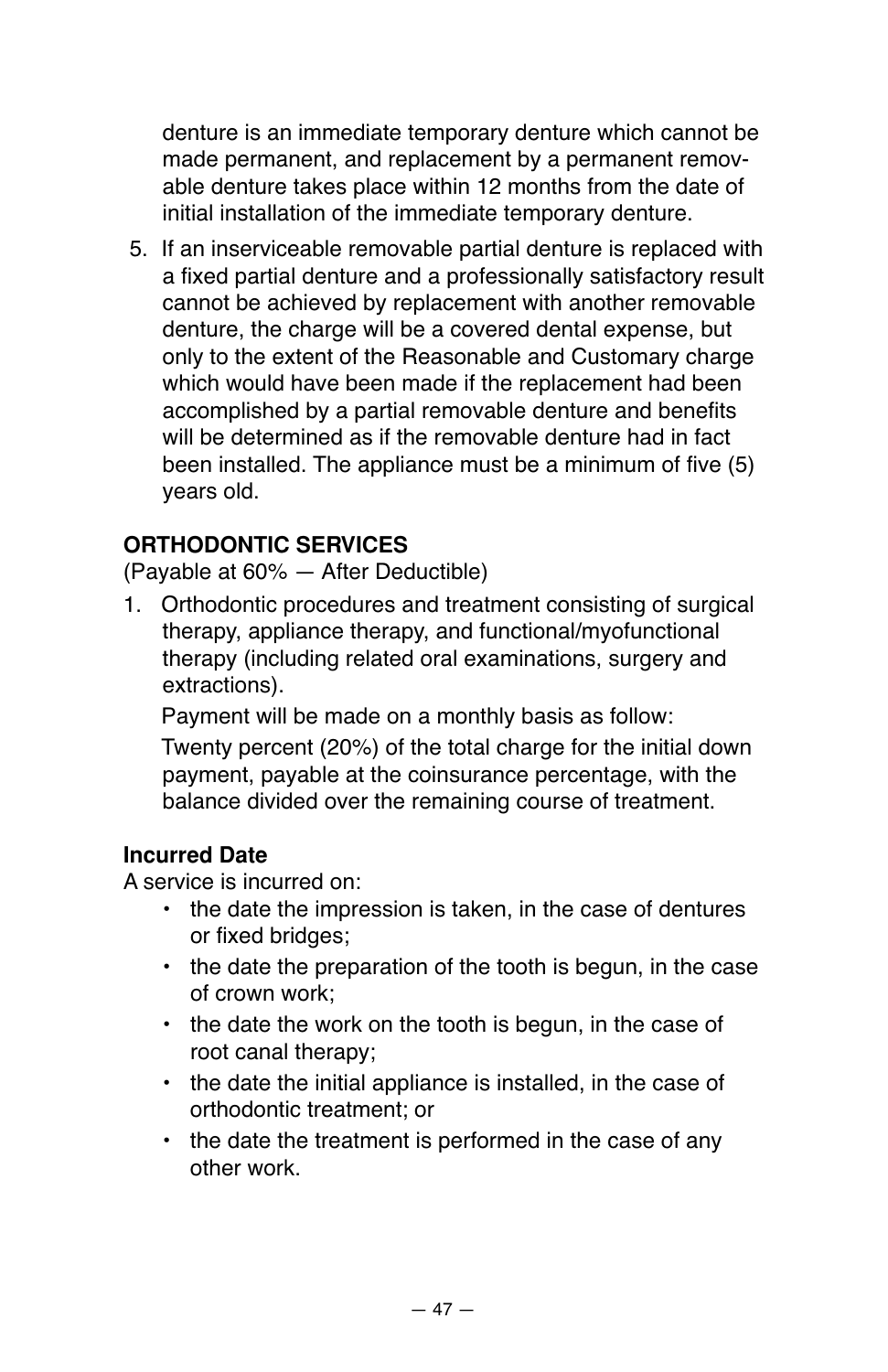## **Section IX**

# **Exclusions and Limitations For Dental Benefits**

Coverage is not provided for the following services and supplies:

- 1. Not specifically included as Covered Services;
- 2. Incurred prior to the effective date of coverage under the Plan;
- 3. Incurred after the termination date of coverage under the Plan;
- 4. In excess of the lesser of the scheduled amount or the Reasonable and Customary (R & C) amount;
- 5. For which benefits may be claimed under the Workers' Compensation act or similar legislation, or which are due to the treatment of an Illness or Injury arising out of or in the course of any occupation or employment for wage or profit;
- 6. For treatment provided or furnished by the United States Government or the government of any other country;
- 7. For care or treatment while a member of the armed forces of any state or country;
- 8. By person who ordinarily reside in the same household with the Covered Person or who are related by blood or marriage or legal adoption to the Covered Person;
- 9. For which the Covered Person is not legally required to pay or which would not have been made if no coverage had existed;
- 10. For procedures or services rendered or supplies furnished by other than a legally qualified dentist, or another Physician, acting within the scope of his license, except for Charges for procedures performed by a licensed dental hygienist acting within the scope of his license and under the supervision and direction of a legally qualified dentist or another Physician;
- 11. For facing on pontics or crowns posterior to the second bicuspid;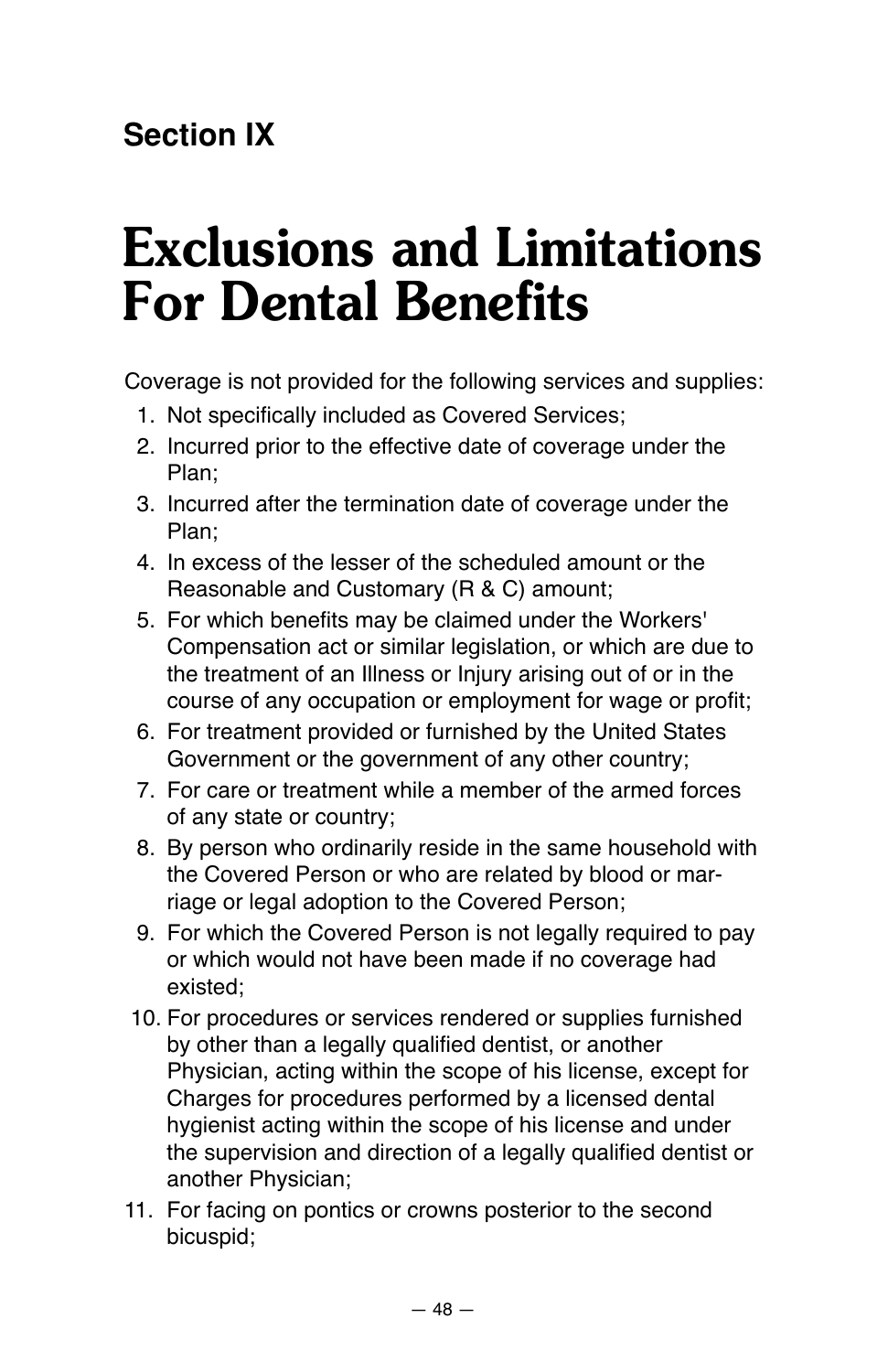- 12. For sealants and for education or training in and supplies used for dietary or nutritional counseling, personal oral hygiene, or dental plaque control;
- 13. For procedures, services, or supplies which do not meet accepted standards of dental practice, including procedures, services, or supplies which are experimental in nature;
- 14. For procedures, services or supplies furnished on account of an Injury or disease or dental defect resulting from war or any act of war, whether declared or undeclared, which war or act of war occurs while the individual is insured under this coverage.
- 15. For any duplicate prosthetic device or any other duplicate dental appliance within five years of the insertion or placement of the original prosthetic device or dental appliance;
- 16. For the replacement of a lost, missing, or stolen prosthetic device, or any other dental appliance;
- 17. For implantology, including tooth implantation or transplantation and surgical insertion of fabricated implants;
- 18. For periodontal splinting of teeth except for provisional intracoronal stabilization of mobile teeth;
- 19. For precision attachments except when they represent the sole method of completing a course of treatment.
- 20. For drug and/or medication, including prescriptions, other than injection of antibiotics and application of desensitizing medication by attending dentist;
- 21. For alternative treatment in excess of what is recognized as adequate and appropriate;
- 22. For dental care payable under medical benefits.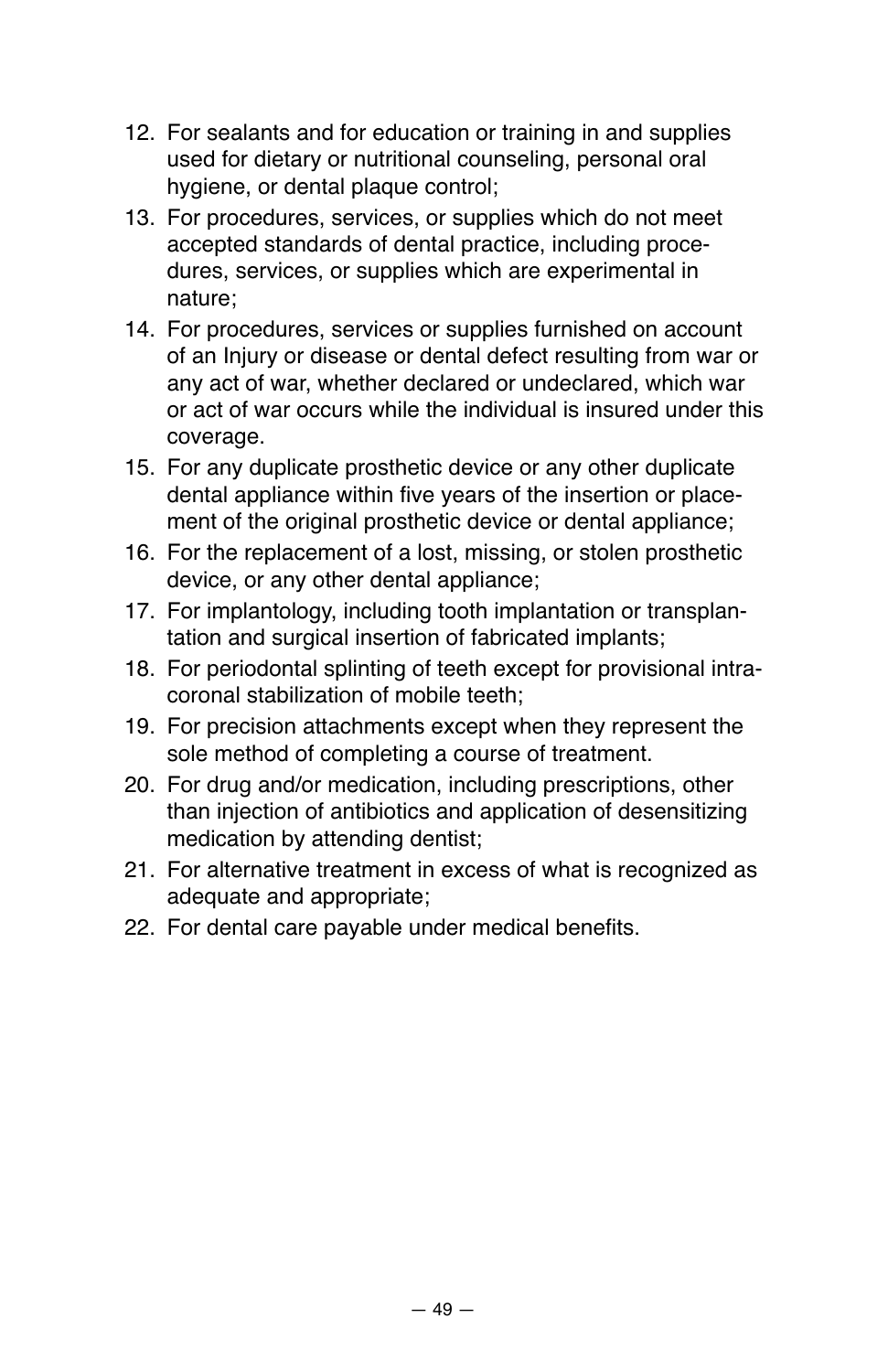## **Section X**

# **Miscellaneous Provisions**

#### **Coordination of Benefits**

The Coordination of Benefits ("COB") provision applies when a person has health care coverage under more than one Plan. Plan is defined below.

The order of benefit determination rules govern the order in which each Plan will pay a claim for benefits. The Plan that pays first is called the Primary plan. The Primary plan must pay benefits in accordance with its policy terms without regard to the possibility that another Plan may cover some expenses. The Plan that pays after the Primary plan is the Secondary plan. The Secondary plan may reduce the benefits it pays so that payments from all Plans do not exceed 100% of the total Allowable expense. When paying as the Secondary plan, this plan will not pay more than it would have paid had it been the Primary plan.

#### **Definitions**

- 1. A Plan is any of the following that provides benefits or services for medical or dental care or treatment. If separate contracts are used to provide coordinated coverage for members of a group, the separate contracts are considered parts of the same plan and there is no COB among those separate contracts.
	- a. Plan includes: group and non-group insurance contracts, health insuring corporation ("HIC") contracts, closed panel plans or other forms of group or group-type coverage (whether insured or uninsured); medical care components of long-term care contracts, such as skilled nursing care; medical benefits under group or individual automobile contracts; and Medicare or any other federal governmental plan, as permitted by law.
	- b. Plan does not include: hospital indemnity coverage or other fixed indemnity coverage; accident only coverage; specified disease or specified accident coverage; supplemental coverage as described in Revised Code sections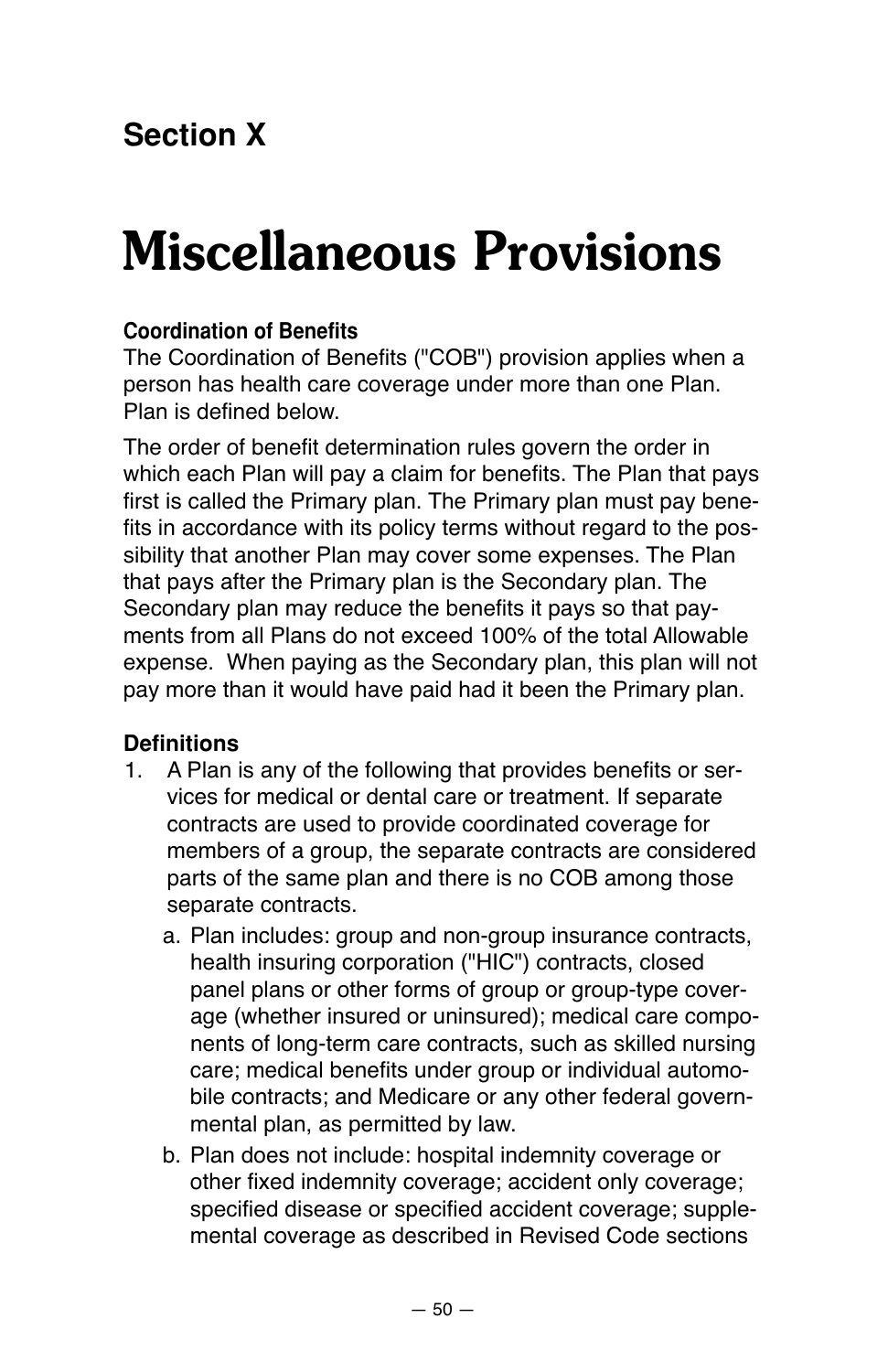3923.37 and 1751.56; school accident type coverage; benefits for non-medical components of long-term care policies; Medicare supplement policies; Medicaid policies; or coverage under other federal governmental plans, unless permitted by law.

Each contract for coverage under "a" or "b" above is a separate Plan. If a Plan has two parts and COB rules apply only to one of the two, each of the parts is treated as a separate Plan.

- 2. This plan means, in a COB provision, the part of the contract providing the health care benefits to which the COB provision applies and which may be reduced because of the benefits of other plans. Any other part of the contract providing health care benefits is separate from this plan. A contract may apply one COB provision to certain benefits, such as dental benefits, coordinating only with similar benefits, and may apply another COB provision to coordinate other benefits.
- 3. The order of benefit determination rules determine whether This plan is a Primary plan or Secondary plan when the person has health care coverage under more than one Plan . When This plan is primary, it determines payment for its benefits first before those of any other Plan without considering any other Plan's benefits. When This plan is secondary, it determines its benefits after those of another Plan and may reduce the benefits it pays so that all Plan benefits do not exceed 100% of the total Allowable expense.
- 4. Allowable expense is a health care expense, including Deductibles, Coinsurance and Copayments, that is covered at least in part by any Plan covering the person. When a Plan provides benefits in the form of services, the reasonable cash value of each service will be considered an Allowable expense and a benefit paid. An expense that is not covered by any Plan covering the person is not an Allowable expense. In addition, any expense that a Provider by law or in accordance with a contractual agreement is prohibited from charging a Covered Person is not an Allowable expense.

The following are examples of expenses that are not Allowable expenses:

a. The difference between the cost of a semi-private Hospital room and a private Hospital room is not an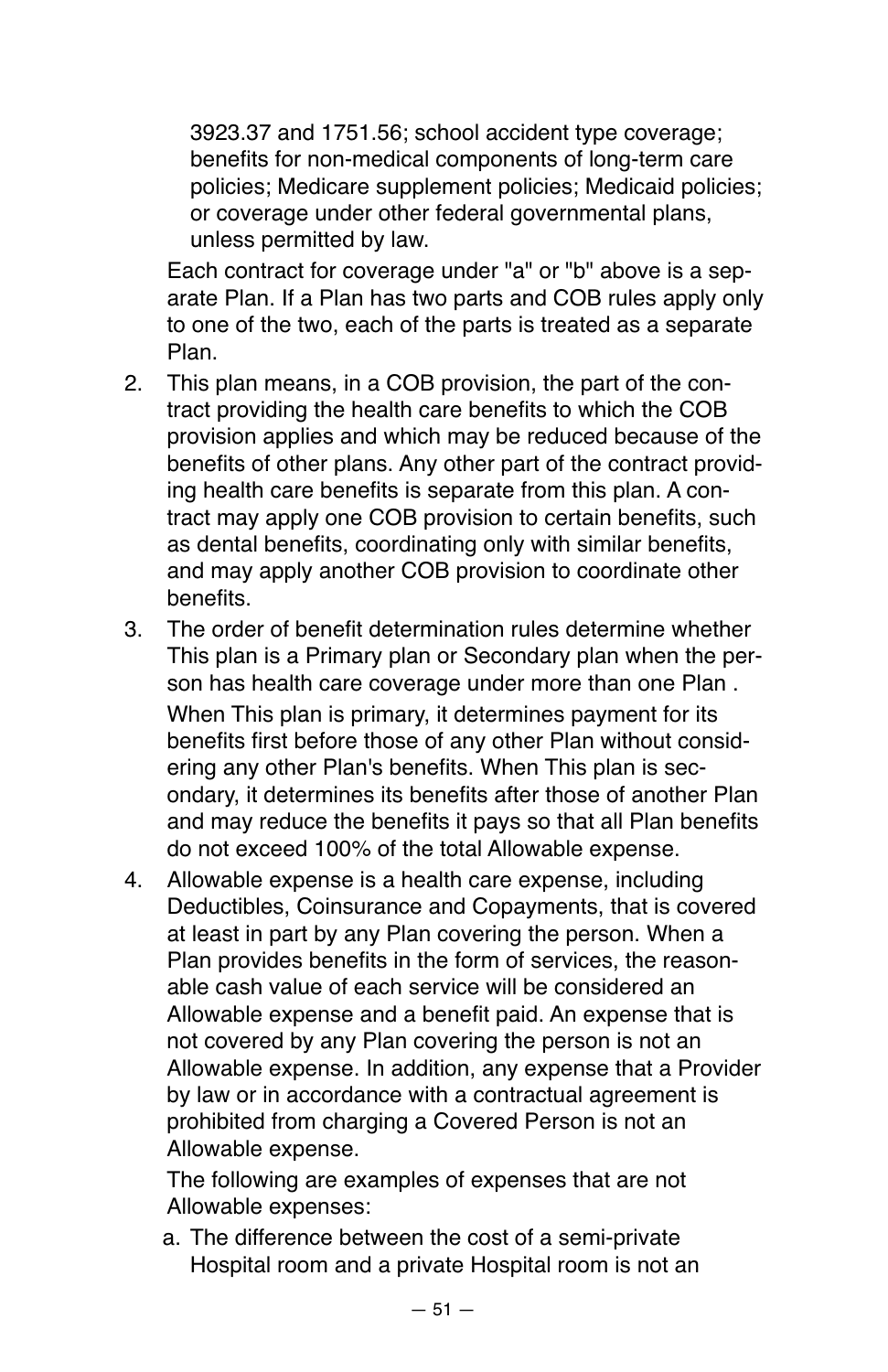Allowable expense, unless one of the Plans provides coverage for private Hospital room expenses.

- b. If a person is covered by 2 or more Plans that compute their benefit payments on the basis of usual and customary fees or relative value schedule reimbursement methodology or other similar reimbursement methodology, any amount in excess of the highest reimbursement amount for a specific benefit is not an Allowable expense.
- c. If a person is covered by 2 or more Plans that provide benefits or services on the basis of negotiated fees, an amount in excess of the highest of the negotiated fees is not an Allowable expense.
- d. If a person is covered by one Plan that calculates its benefits or services on the basis of usual and customary fees or relative value schedule reimbursement methodology or other similar reimbursement methodology and another Plan that provides its benefits or services on the basis of negotiated fees, the Primary plan's payment arrangement shall be the Allowable expense for all Plans. However, if the Provider has contracted with the Secondary plan to provide the benefit or service for a specific negotiated fee or payment amount that is different than the Primary plan's payment arrangement and if the Provider's contract permits, the negotiated fee or payment shall be the Allowable expense used by the Secondary plan to determine its benefits.
- e. The amount of any benefit reduction by the Primary plan because a Covered Person has failed to comply with the Plan provisions is not an Allowable expense. Examples of these types of plan provisions include second surgical opinions, precertification of admissions, and preferred provider arrangements.
- 5. Closed panel plan is a Plan that provides health care benefits to covered persons primarily in the form of services through a panel of providers that have contracted with or are employed by the Plan, and that excludes coverage for services provided by other Providers, except in cases of Emergency or referral by a panel member.
- 6. Custodial parent is the parent awarded custody by a court decree or, in the absence of a court decree, is the parent with whom the child resides more than one half of the calendar year excluding any temporary visitation.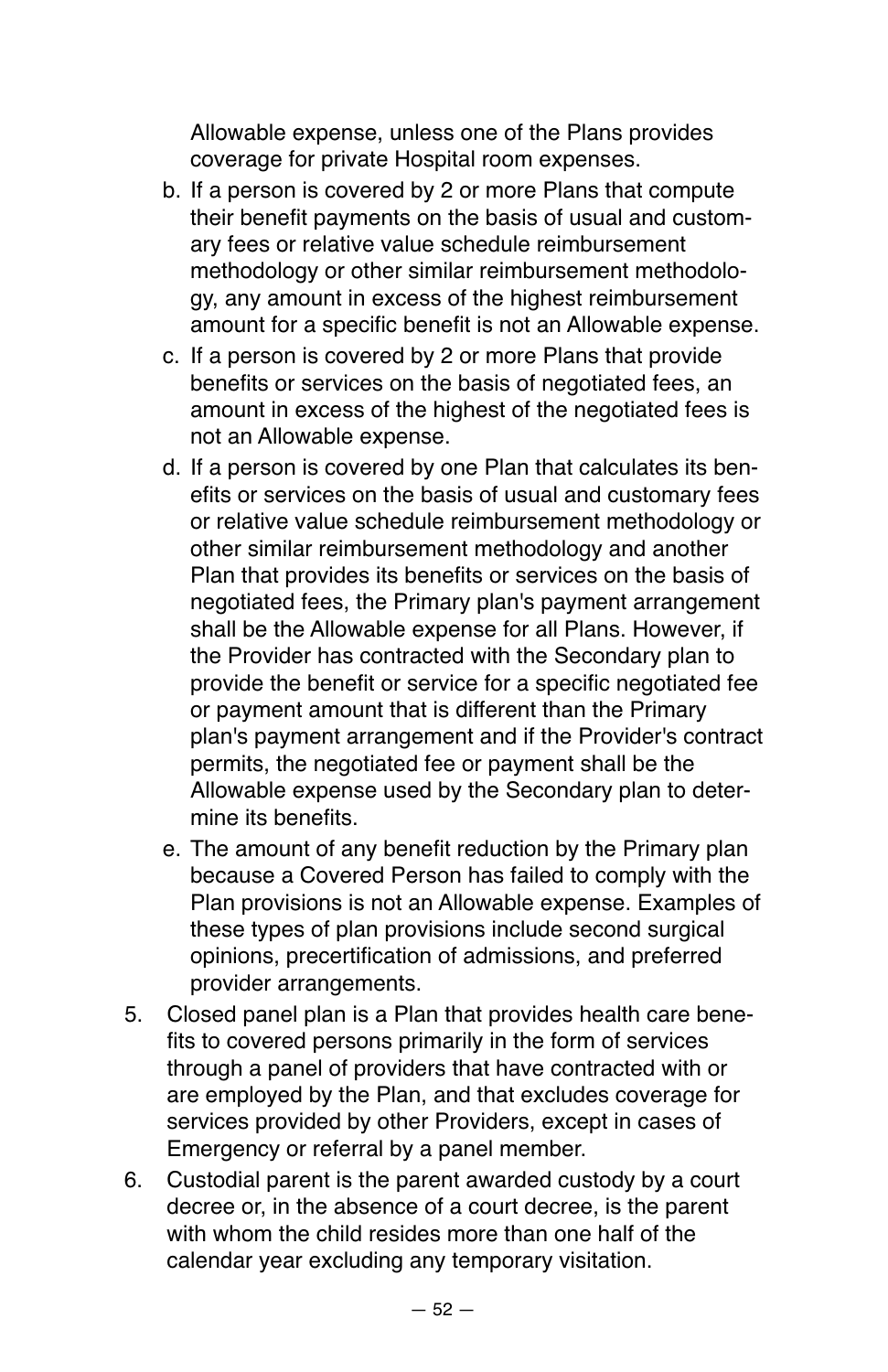#### **Order Of Benefit Determination Rules**

When a person is covered by two or more Plans, the rules for determining the order of benefit payments are as follows:

- 1. The Primary plan pays or provides its benefits according to its terms of coverage and without regard to the benefits under any other Plan.
	- a. Except as provided in Paragraph "b" below, a Plan that does not contain a coordination of benefits provision that is consistent with this regulation is always primary unless the provisions of both Plans state that the complying plan is primary.
	- b. Coverage that is obtained by virtue of membership in a group that is designed to supplement a part of a basic package of benefits and provides that this supplementary coverage shall be excess to any other parts of the Plan provided by the contract holder. Examples of these types of situations are major medical coverages that are superimposed over base plan Hospital and surgical benefits, and insurance type coverages that are written in connection with a Closed panel plan to provide out-of-network benefits.
- 2. A Plan may consider the benefits paid or provided by another Plan in calculating payment of its benefits only when it is secondary to that other Plan.
- 3. Each Plan determines its order of benefits using the first of the following rules that apply:
	- a. Non-Dependent or Dependent. The Plan that covers the person other than as a dependent, for example as an employee, member, policyholder, subscriber or retiree, is the Primary plan and the Plan that covers the person as a dependent is the Secondary plan. However, if the person is a Medicare beneficiary and, as a result of federal law, Medicare is secondary to the Plan covering the person as a dependent, and primary to the Plan covering the person as other than a dependent (e.g. a retired employee), then the order of benefits between the two Plans is reversed so that the Plan covering the person as an employee, member, policyholder, subscriber or retiree is the Secondary plan and the other Plan is the Primary plan.
	- b. Dependent child covered under more than one plan. Unless there is a court decree stating otherwise, when a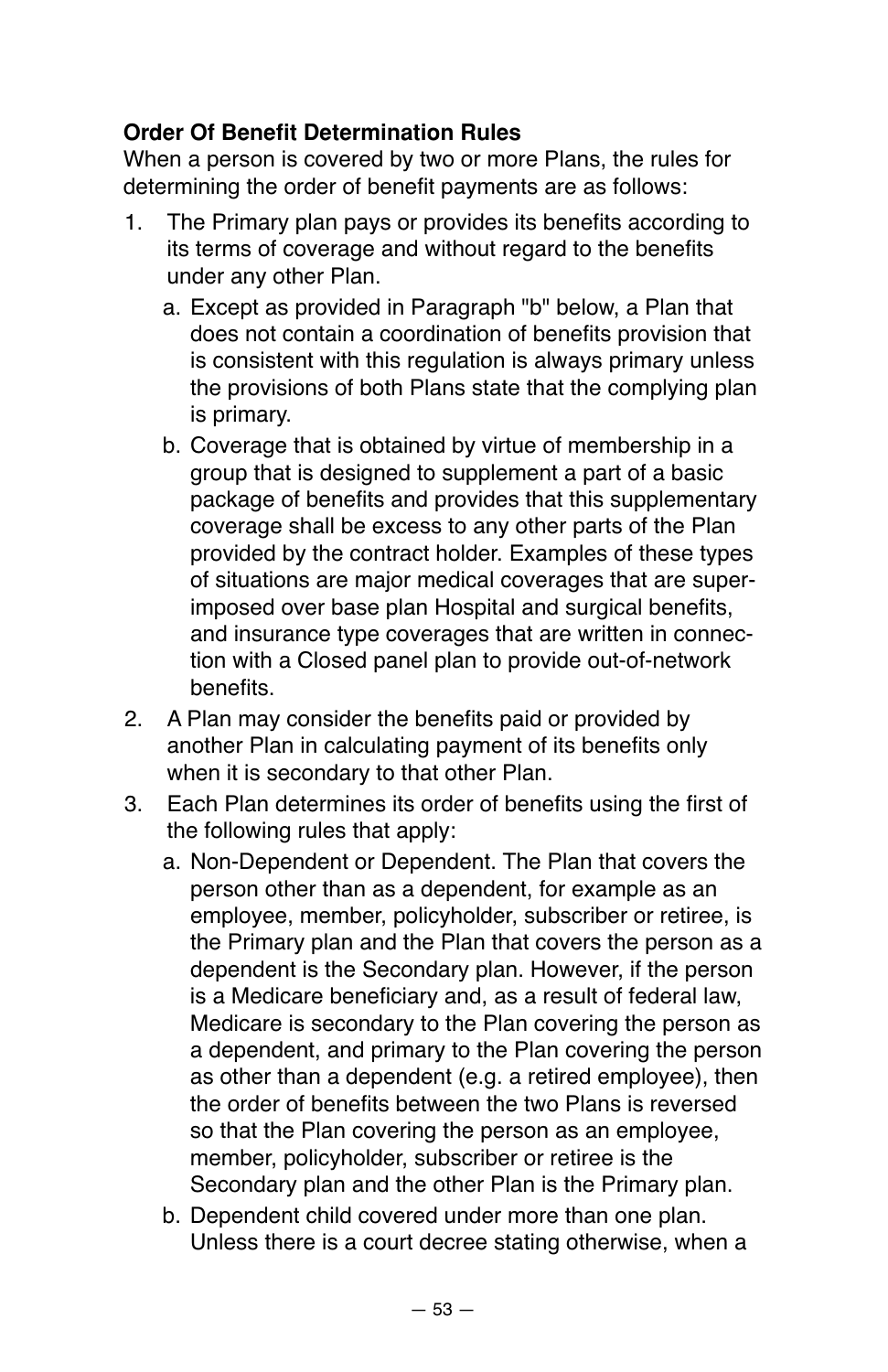dependent child is covered by more than one Plan, the order of benefits is determined as follows:

- i. For a dependent child whose parents are married or are living together, whether or not they have ever been married:
	- The Plan of the parent whose birthday falls earlier in the calendar year is the Primary plan; or
	- If both parents have the same birthday, the Plan that has covered the parent the longest is the Primary plan.
- ii. For a dependent child whose parents are divorced or separated or not living together, whether or not they have ever been married:
	- a. If a court decree states that one of the parents is responsible for the dependent child's health care expenses or health care coverage and the Plan of that parent has actual knowledge of those terms, that Plan is primary. This rule applies to plan years commencing after the Plan is given notice of the court decree;
	- b. If a court decree states that both parents are responsible for the dependent child's health care expenses or health care coverage, the provisions of Subparagraph (1) above shall determine the order of benefits;
	- c. If a court decree states that the parents have joint custody without specifying that one parent has responsibility for the health care expenses or health care coverage of the dependent child, the provisions of Subparagraph (1) above shall determine the order of benefits; or
	- d. If there is no court decree allocating responsibility for the dependent child's health care expenses or health care coverage, the order of benefits for the child are as follows:
		- The Plan covering the Custodial parent;
		- The Plan covering the spouse of the Custodial parent;
		- The Plan covering the non-custodial parent; and then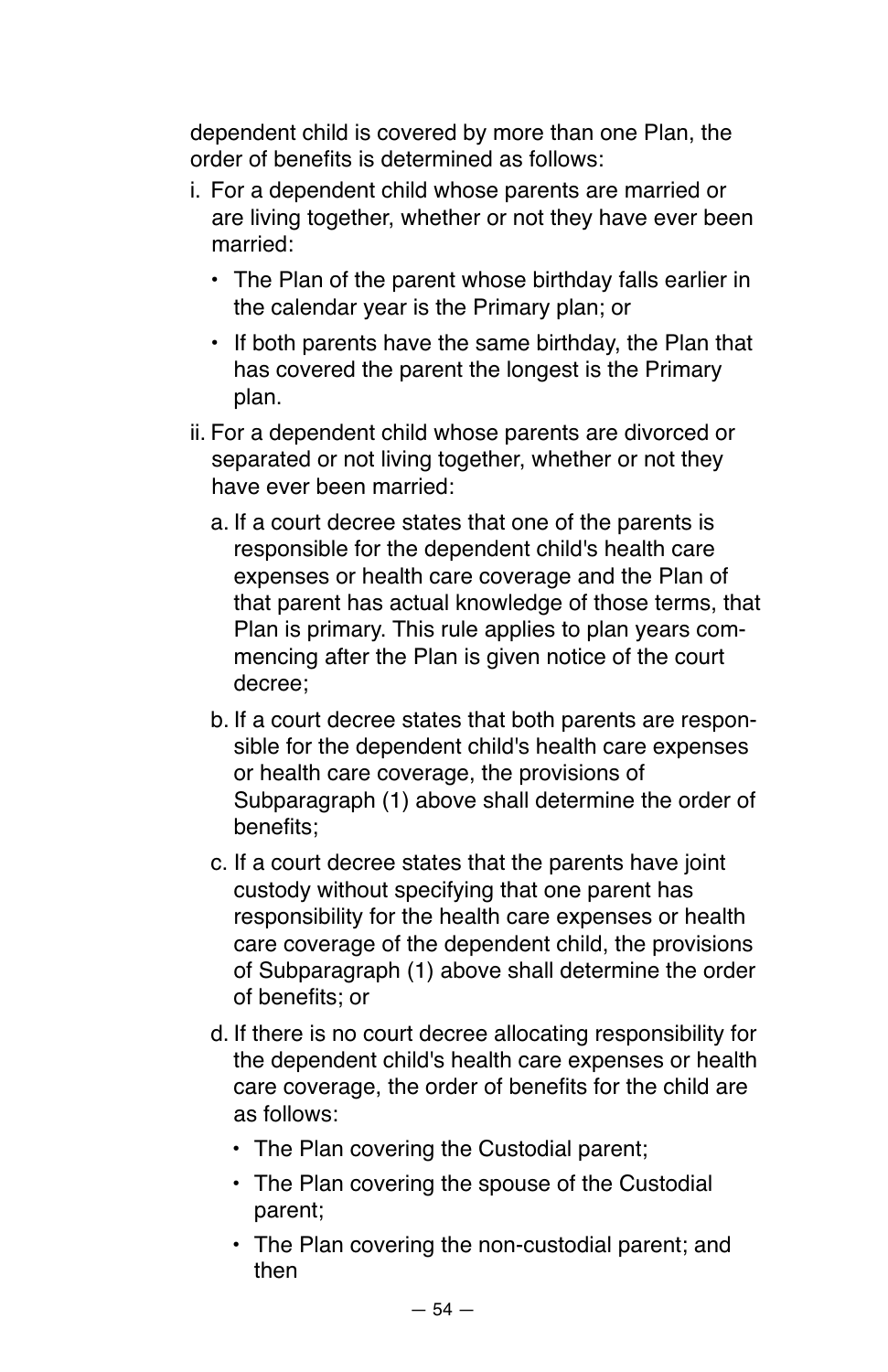- The Plan covering the spouse of the non-custodial parent.
- iii.For a dependent child covered under more than one Plan of individuals who are not the parents of the child, the provisions of Subparagraph (1) or (2) above shall determine the order of benefits as if those individuals were the parents of the child.
- c. Active employee or retired or laid-off employee. The Plan that covers a person as an active employee, that is, an employee who is neither laid off nor retired, is the Primary plan. The Plan covering that same person as a retired or laid-off employee is the Secondary plan. The same would hold true if a person is a dependent of an active employee and that same person is a dependent of a retired or laid-off employee. If the other Plan does not have this rule, and as a result, the Plans do not agree on the order of benefits, this rule is ignored. This rule does not apply if the rule labeled 4(a) can determine the order of benefits.
- d. COBRA or state continuation coverage. If a person whose coverage is provided pursuant to COBRA or under a right of continuation provided by state or other federal law is covered under another Plan, the Plan covering the person as an employee, member, subscriber or retiree or covering the person as a dependent of an employee, member, subscriber or retiree is the Primary plan and the COBRA or state or other federal continuation coverage is the Secondary plan. If the other Plan does not have this rule, and as a result, the Plans do not agree on the order of benefits, this rule is ignored. This rule does not apply if the rule labeled 4(a) can determine the order of benefits.
- e. Longer or shorter length of coverage. The Plan that covered the person as an employee, member, policyholder, subscriber or retiree longer is the Primary plan and the Plan that covered the person the shorter period of time is the Secondary plan.
- f. If the preceding rules do not determine the order of benefits, the Allowable expenses shall be shared equally between the Plans meeting the definition of Plan. In addition, When paying as the Secondary plan, this plan will not pay more than it would have paid had it been the Primary plan.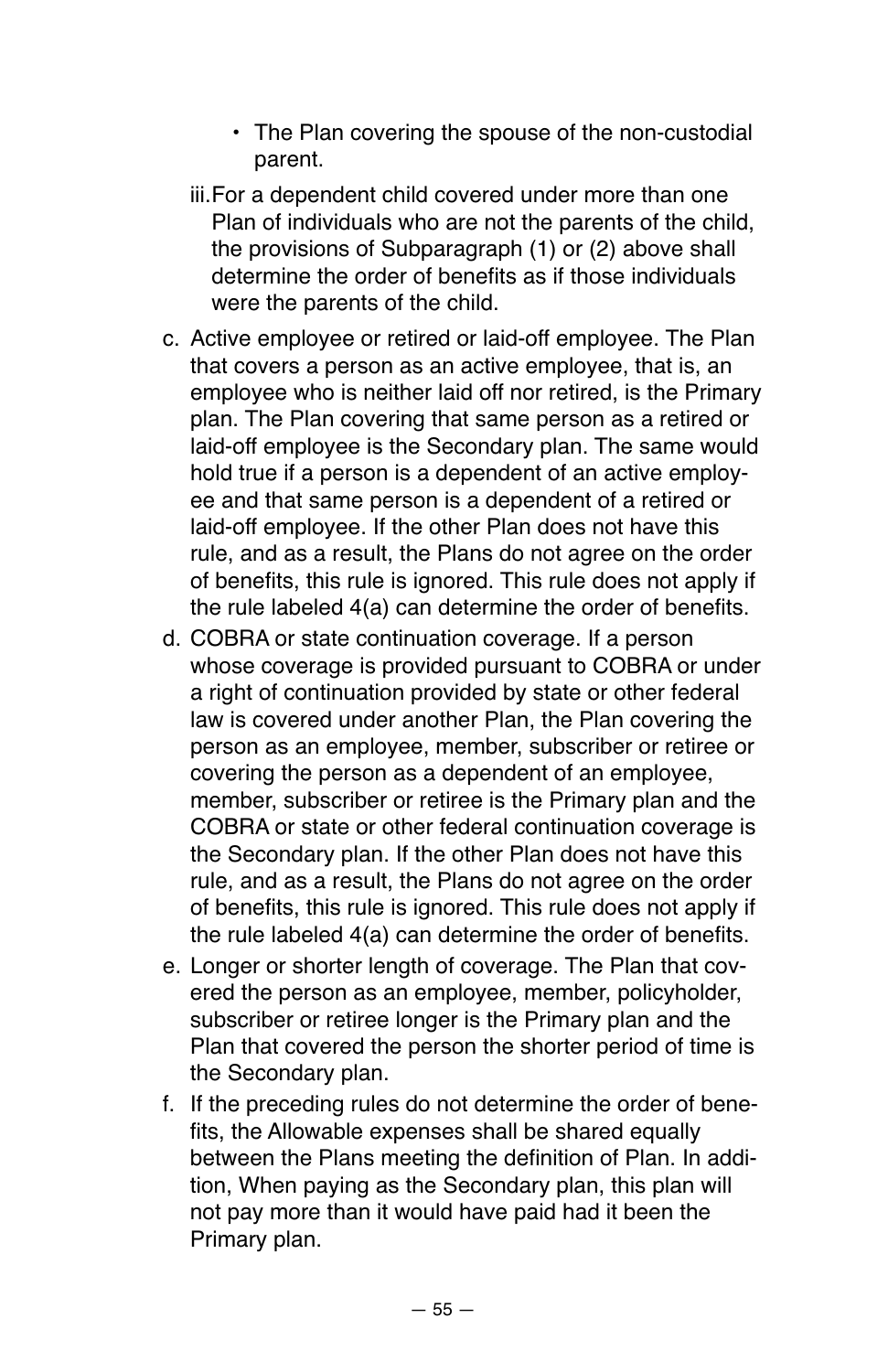#### **Effect On The Benefits Of This Plan**

- 1. When This plan is secondary, it may reduce its benefits so that the total benefits paid or provided by all Plans during a plan year are not more than the total Allowable expenses. In determining the amount to be paid for any claim, the Secondary plan will calculate the benefits it would have paid in the absence of other health care coverage and apply that calculated amount to any Allowable expense under its Plan that is unpaid by the Primary plan. The Secondary plan may then reduce its payment by the amount so that, when combined with the amount paid by the Primary plan, the total benefits paid or provided by all Plans for the claim do not exceed the total Allowable expense for that claim. In addition, the Secondary plan shall credit to its plan Deductible any amounts it would have credited to its Deductible in the absence of other health care coverage.
- 2. If a Covered Person is enrolled in two or more Closed panel plans and if, for any reason, including the provision of service by a non-panel Provider, benefits are not payable by one Closed panel plan, COB shall not apply between that Plan and other Closed panel plans.

#### **Right To Receive And Release Needed Information**

Certain facts about health care coverage and services are needed to apply these COB rules and to determine benefits payable under this plan and other Plans. The Claims Administrator may get the facts it needs from or give them to other organizations or persons for the purpose of applying these rules and determining benefits payable under This plan and other Plans covering the person claiming benefits. The Claims Administrator need not tell, or get the consent of, any person to do this. Each person claiming benefits under This plan must give the Claims Administrator any facts it needs to apply those rules and determine benefits payable.

#### **Facility of Payment**

A payment made under another Plan may include an amount that should have been paid under This plan. If it does, the Claims Administrator may pay that amount to the organization that made that payment. That amount will then be treated as though it were a benefit paid under This plan. The Claims Administrator will not have to pay that amount again. The term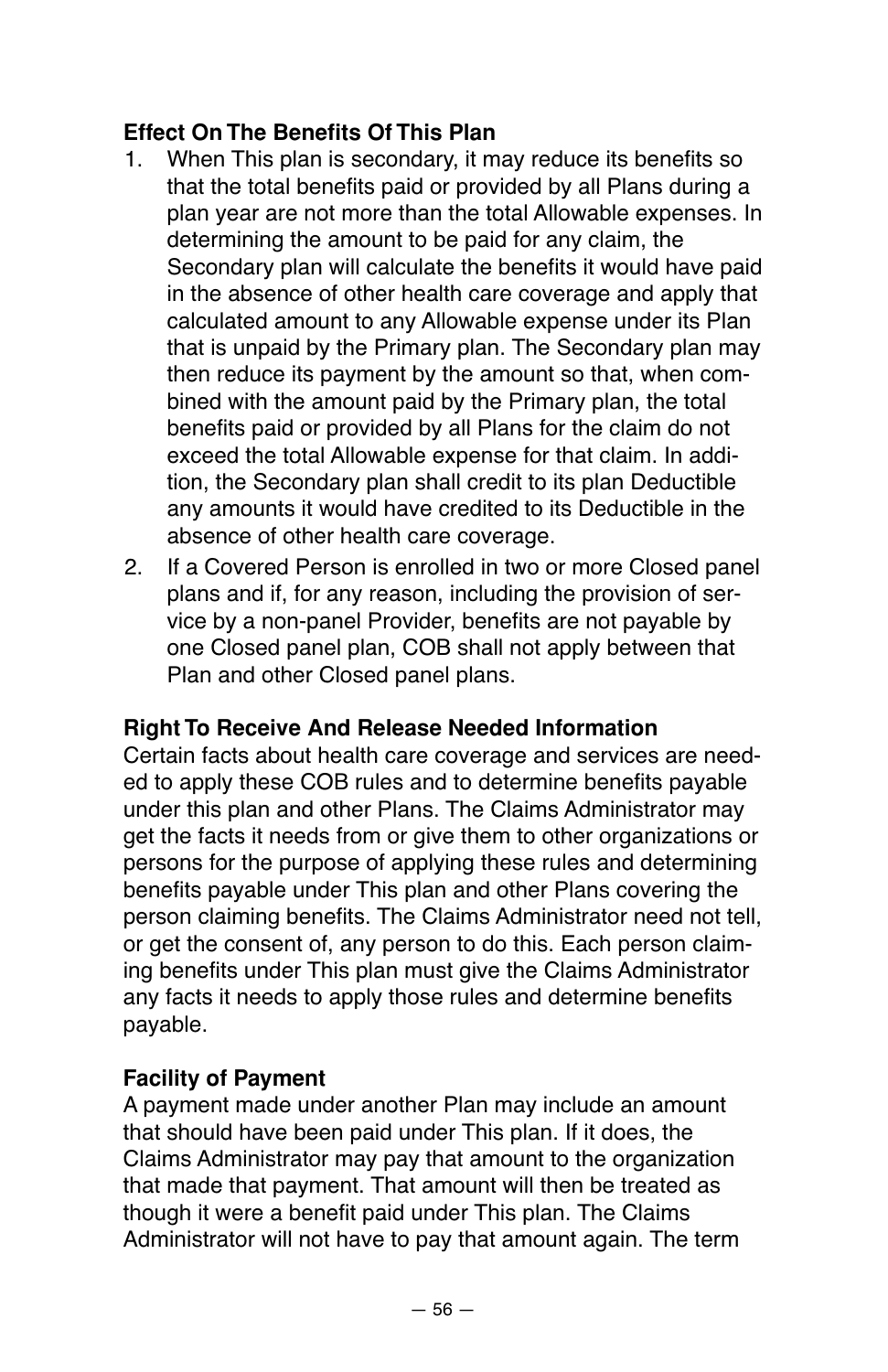"payment made " includes providing benefits in the form of services, in which case " payment made " means the reasonable cash value of the benefits provided in the form of services.

#### **Right of Recovery**

If the amount of the payments made by the Claims Administrator is more than it should have paid under this COB provision, it may recover the excess from one or more of the persons it has paid or for whom it has paid, or any other person or organization that may be responsible for the benefits or services provided for the Covered Person. The "amount of the payments made" includes the reasonable cash value of any benefits provided in the form of services.

#### **Coordination Disputes**

If you believe that we have not paid a claim properly, you should attempt to resolve the problem by contacting Customer Service at the telephone number or address listed on the front of your Explanation of Benefits (EOB) form and/or identification card.

#### **Women's Health and Cancer Rights Act Notice**

Your Plan, as required by the Women's Health and Cancer Rights Act of 1998, provides benefits for mastectomy-related services including all stages of reconstruction and surgery to achieve symmetry between the breasts, prostheses, and complications resulting from a mastectomy, including lymphedema. Call your Claims Administrator for more information.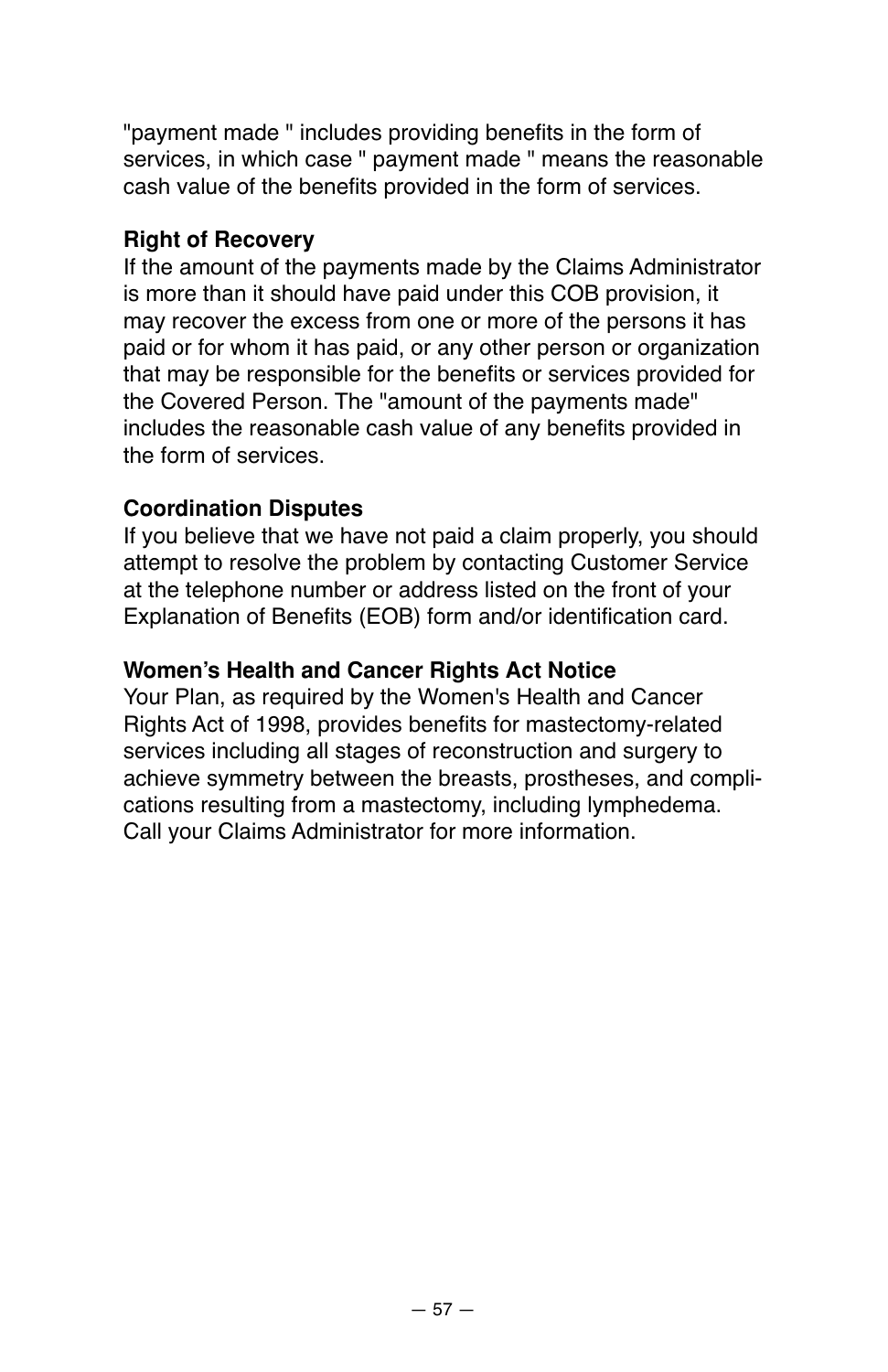## **Section XI**

# **Definitions**

#### **Alcoholism**

A Condition classified as a mental disorder and described in the International Classification of Diseases, Ninth Revision, Clinical Modification (ICD-9-CM) or the most recent version, as alcohol dependence, abuse or alcoholic psychosis.

#### **Allowed Amount**

For In-Network and Contracting Providers, the Allowed Amount is the lesser of the Negotiated Amount or Covered Charge. For Non-Contracting Providers, the Allowed Amount is the Non-Contracting Amount, which will likely be less than the Provider's Billed Charges.

#### **Ambulatory Care Center**

A public or private establishment with an organized staff of doctors and with permanent facilities equipped mainly to do surgery. It does not provide services or accommodations for patients to stay overnight, but it has the services of a doctor or a registered nurse at all times when a patient is present.

#### **Billed Charges**

The amount billed on the claim submitted by the Provider for services and supplies provided to a Covered Person.

#### **Calendar Year**

A period of one year beginning with January 1.

#### **Charges**

The Provider's list of charges for services and supplies before any adjustments for discounts, allowances, incentives or settlements. For a Contracting Hospital, charges are the master charge list uniformly applicable to all payors before any discounts, allowances, incentives or settlements.

#### **Chiropractic Services**

The actual expense incurred for spinal manipulation therapy, defined as the manual manipulation of the spine, and/or the musculoskeletal system to restore mobility to the joints and to allow vertebrae to assume their normal position. The Physician must certify, at reasonable intervals, the Medical Necessity of continued treatment.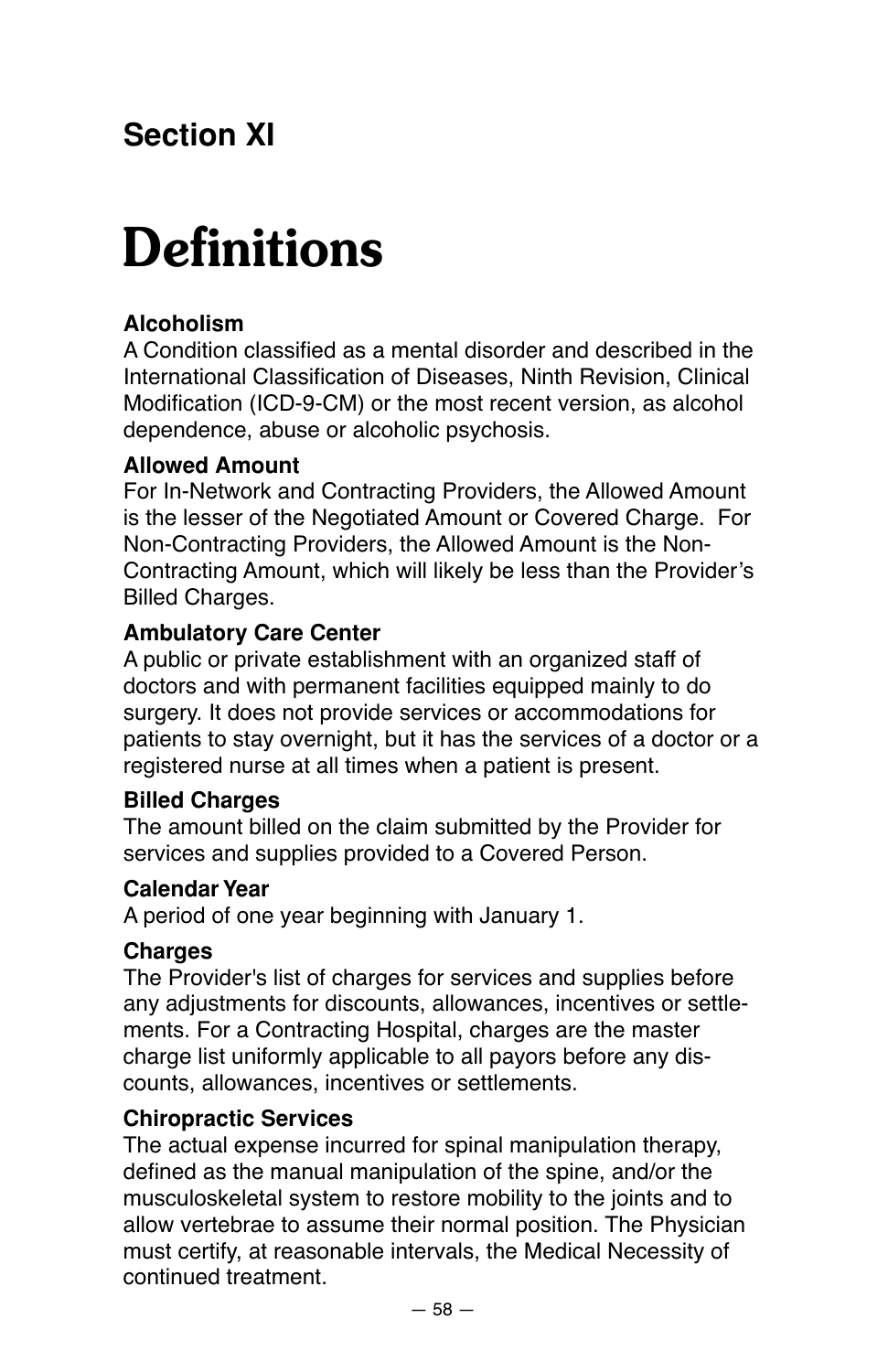#### **Coinsurance**

A percentage of either the Allowed Amount or Non-Contracting Amount for which you are responsible after you have met your Deductible.

#### **Confinement**

The period of time during which an individual is an Inpatient in a Hospital or other covered institution. Successive periods of Confinement which are due to the same or related causes are considered as one period of Confinement if they are not separated by a return to active work of three (3) consecutive months.

#### **Contracting Provider**

The status of a Provider that has an agreement with the Claims Administrator about payment of Covered Services; or that is designated by the Claims Administrator as Contracting.

#### **Covered Charges**

The Billed Charges for Covered Services, except that the Claims Administrator reserves the right to limit the amount of Covered Charges for Covered Services provided by a Non-Contracting Provider to the Non-Contracting Amount determined by the Claims Administrator.

#### **Covered Person**

An Employee and/or Dependent who enrolls and becomes covered under the Plan.

#### **Covered Service**

A Provider's service or supply as described in this benefit book for which the Claims Administrator will provide benefits, as listed in the Schedule of Benefits.

#### **Custodial Care**

Care that does not require the constant supervision of skilled medical personnel to assist the patient in meeting his or her activities of daily living. Custodial Care is care which can be taught to and administered by a lay person and includes but is not limited to:

- administration of medication which can be self-administered or administered by a lay person; or
- help in walking, bathing, dressing, feeding or the preparation of special diets.

Custodial Care does not include care provided for its therapeutic value in the treatment of a Condition.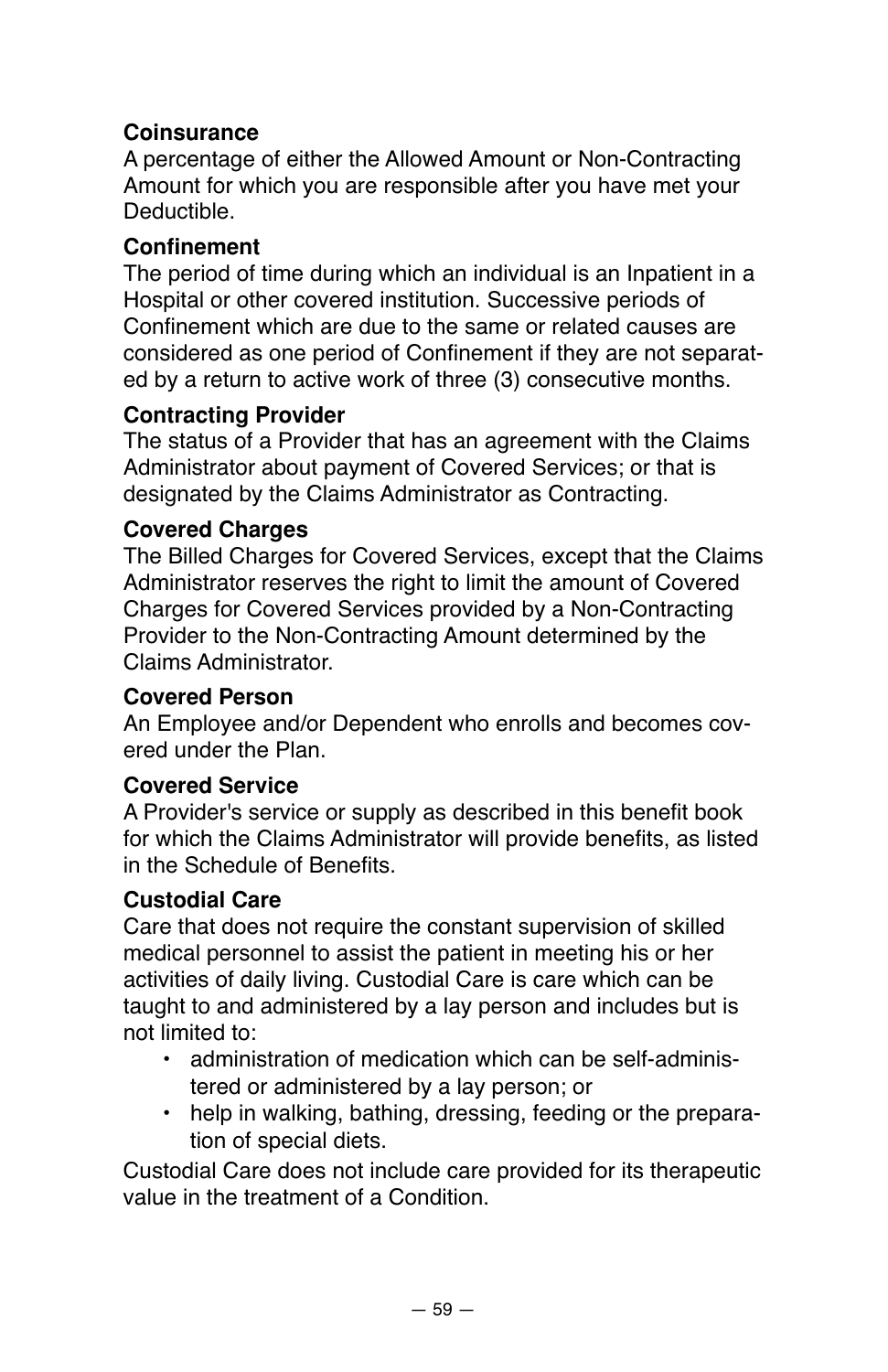#### **Deductible**

An amount, usually stated in dollars, for which you are responsible each Benefit Period before the Plan will start to provide benefits.

#### **Drug Abuse**

A Condition classified as a mental disorder and described in the International Classification of Diseases, Ninth Revision, Clinical Modification (ICD-9-CM) or the most recent version, as drug dependence abuse or drug psychosis.

#### **Emergency Care Center**

A public or private establishment with an organized staff of doctors and with permanent facilities equipped mainly to provide immediate Emergency Accident Care and non-acute medical care.

#### **Emergency Medical Condition**

A medical Condition manifesting itself by acute symptoms of sufficient severity, including severe pain, so that a prudent layperson, who possesses an average knowledge of health and medicine, could reasonably expect the absence of immediate medical attention to result in:

- Placing an individual's health in serious jeopardy, or with respect to a pregnant woman, the health of the woman or her unborn child;
- Result in serious impairment to the individual's bodily functions; or
- Result in serious dysfunction of a bodily organ or part of the individual.

#### **Emergency Services**

A medical screening examination as required by federal law that is within the capability of the emergency department of a Hospital, including ancillary services routinely available to the emergency department to evaluate such Emergency Medical Condition; and such further medical examination and treatment, to the extent they are within the capabilities of the staff and facilities available at the Hospital, as are required under section 1867 of the Social Security Act (42 U.S.C. 1395dd) to Stabilize the patient.

#### **Essential Health Benefits**

Defined under federal law (PPACA) as including benefits in at least the following categories: ambulatory patient services; emergency services; hospitalization; maternity and newborn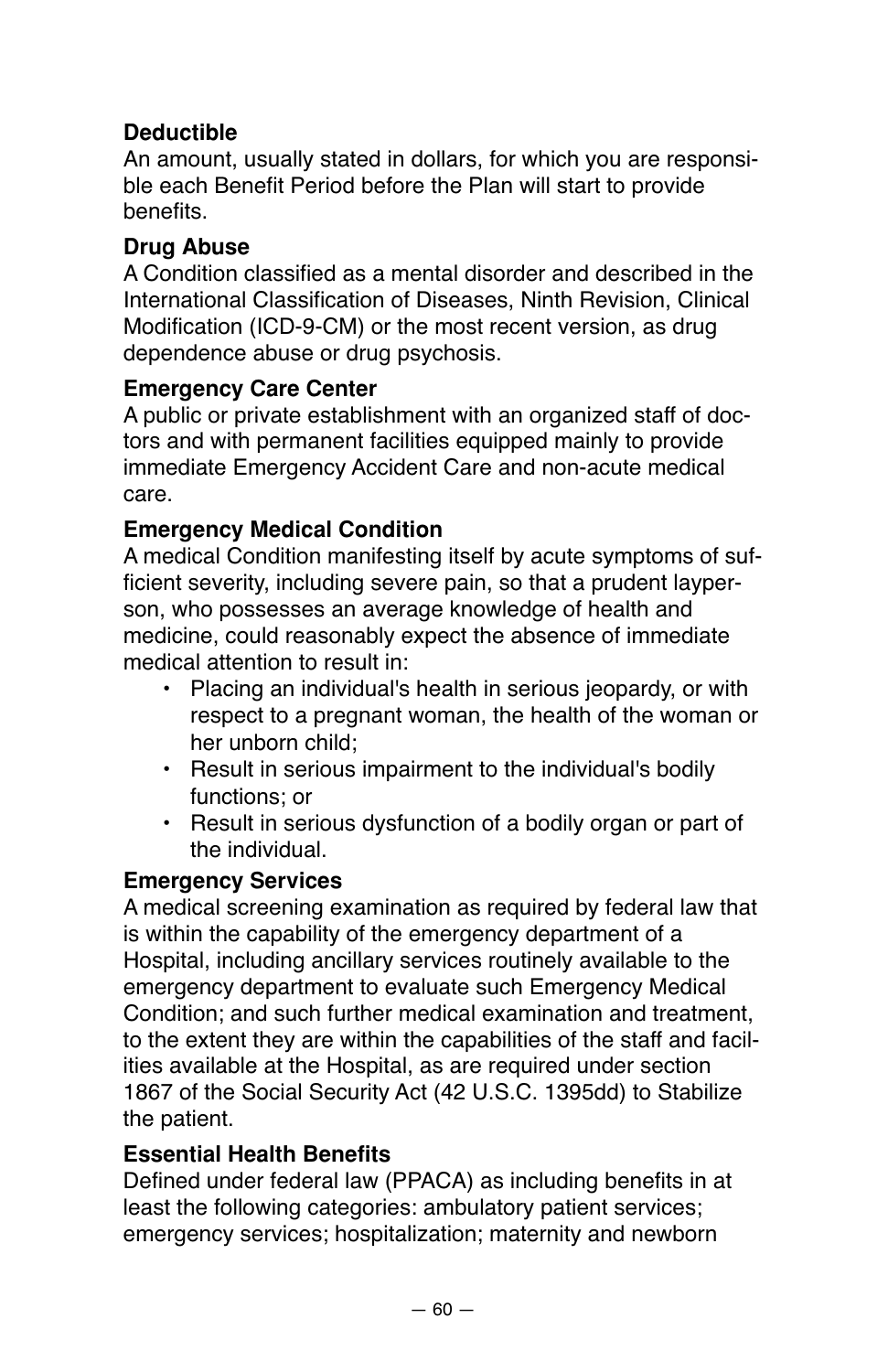care; mental health and substance use disorder services, including behavioral health treatment; prescription drugs; rehabilitative and habilitative services and devices; laboratory services; preventive and wellness services and chronic disease management; and pediatric services, including oral and vision care.

#### **Experimental or Investigational Drug, Device, Medical Treatment or Procedure**

A drug, device, medical treatment or procedure is Experimental or Investigational:

- if the drug or device cannot be lawfully marketed without approval of the U.S. Food and Drug Administration, and approval for marketing has not been given at the time the drug or device is provided; or
- if reliable evidence shows that the drug, device, medical treatment or procedure is not considered to be the standard of care, is the subject of ongoing phase I, II or III clinical trials, or is under study to determine maximum tolerated dose, toxicity, safety, efficacy, or efficacy as compared with the standard means of treatment or diagnosis; or
- if reliable evidence shows that the consensus of opinion among experts is that the drug, device, medical treatment or procedure is not the standard of care and that further studies or clinical trials are necessary to determine its maximum tolerated dose, toxicity, safety, efficacy or efficacy as compared with the standard means of treatment or diagnosis.

Reliable evidence may consist of any one or more of the following:

- published reports and articles in the authoritative medical and scientific literature;
- opinions expressed by expert consultants retained by the Claims Administrator to evaluate requests for coverage;
- the written protocol or protocols used by the treating facility or the protocol(s) of another facility studying substantially the same drug, device, medical treatment or procedure;
- the written informed consent used by the treating facility or by another facility studying substantially the same drug, device, medical treatment or procedure;
- corporate medical policies developed by the Claims Administrator; or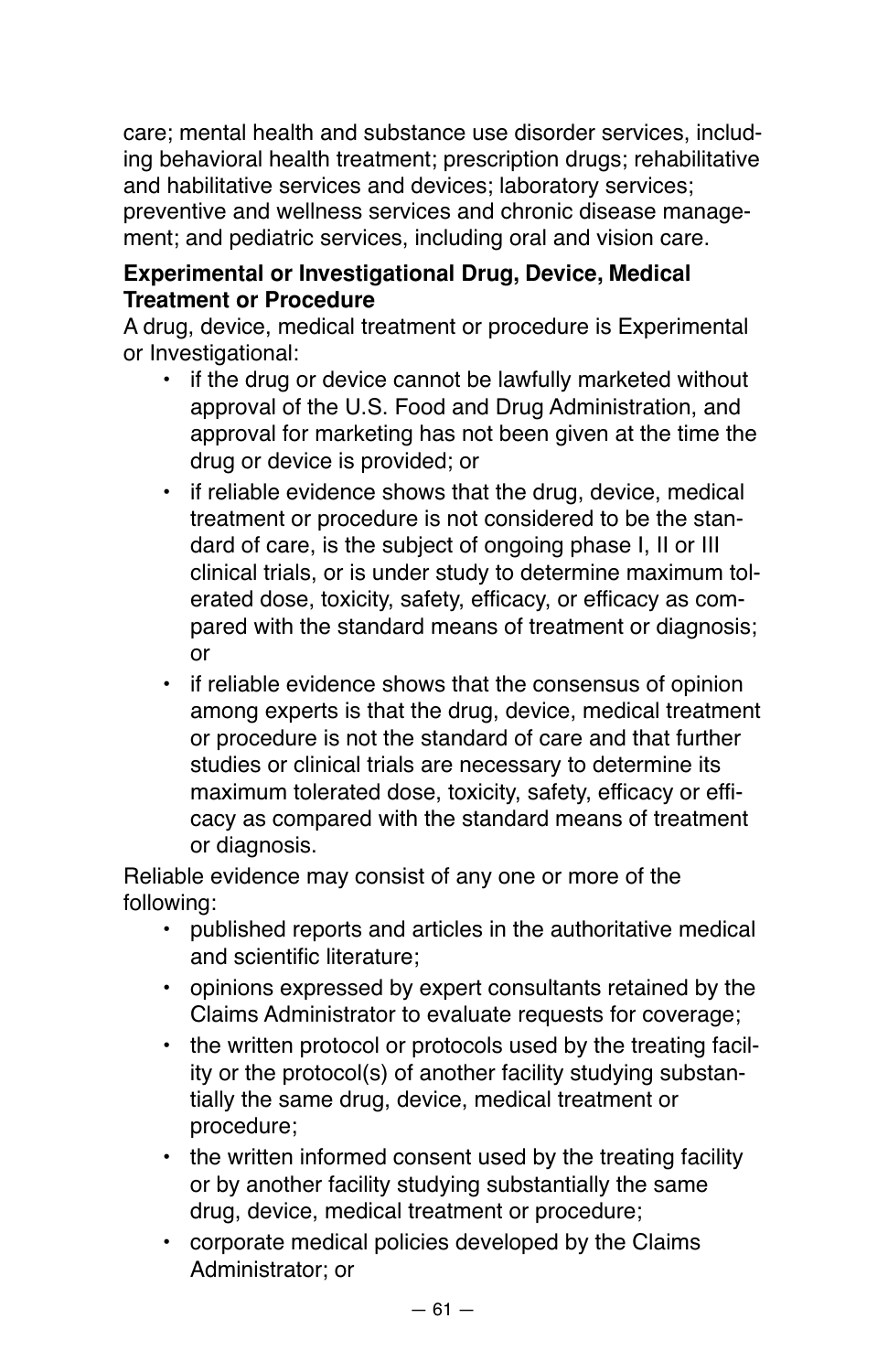• any other findings, studies, research and other relevant information published by government agencies and nationally recognized organizations.

Even if a drug, device, or portion of a medical treatment or procedure is determined to be Experimental or Investigational, the Plan will cover those Medically Necessary services associated with the Experimental or Investigational drug, device, or portion of a medical treatment or procedure that the Plan would otherwise cover had those Medically Necessary services been provided on a non-Experimental or non-Investigational basis.

The determination of whether a drug, device, medical treatment or procedure is Experimental or Investigational shall be made by the Group and the Claims Administrator in their sole discretion, and that determination shall be final and conclusive, subject to any available appeal process.

#### **He, Him, His**

Whenever the masculine pronoun is used in this document, it shall include the feminine gender unless the context clearly indicates otherwise.

#### **Home Health Agency**

A public or private agency or organization, or part of one, that mainly provides skilled nursing and other therapeutic services. It must be legally qualified in the state or locality in which it operates. It must keep critical records on all patients. The services must be supervised by a doctor or registered nurse, and they must be based on policies set by associated professionals, which include at least one doctor and one registered nurse.

#### **Hospice**

A legally constituted healthcare program which provides a coordinated set of services rendered at home or in an Outpatient or institutional setting for individuals suffering from an Illness or condition with a terminal prognosis of six (6) months or less.

#### **Hospital**

An Institution accredited by an appropriate health care accrediting organization that meets the specifications set forth in the appropriate Chapter of the Ohio Revised Code and any other regional, state or federal licensing requirements, except for the requirement that such Institution be operated within the state of Ohio.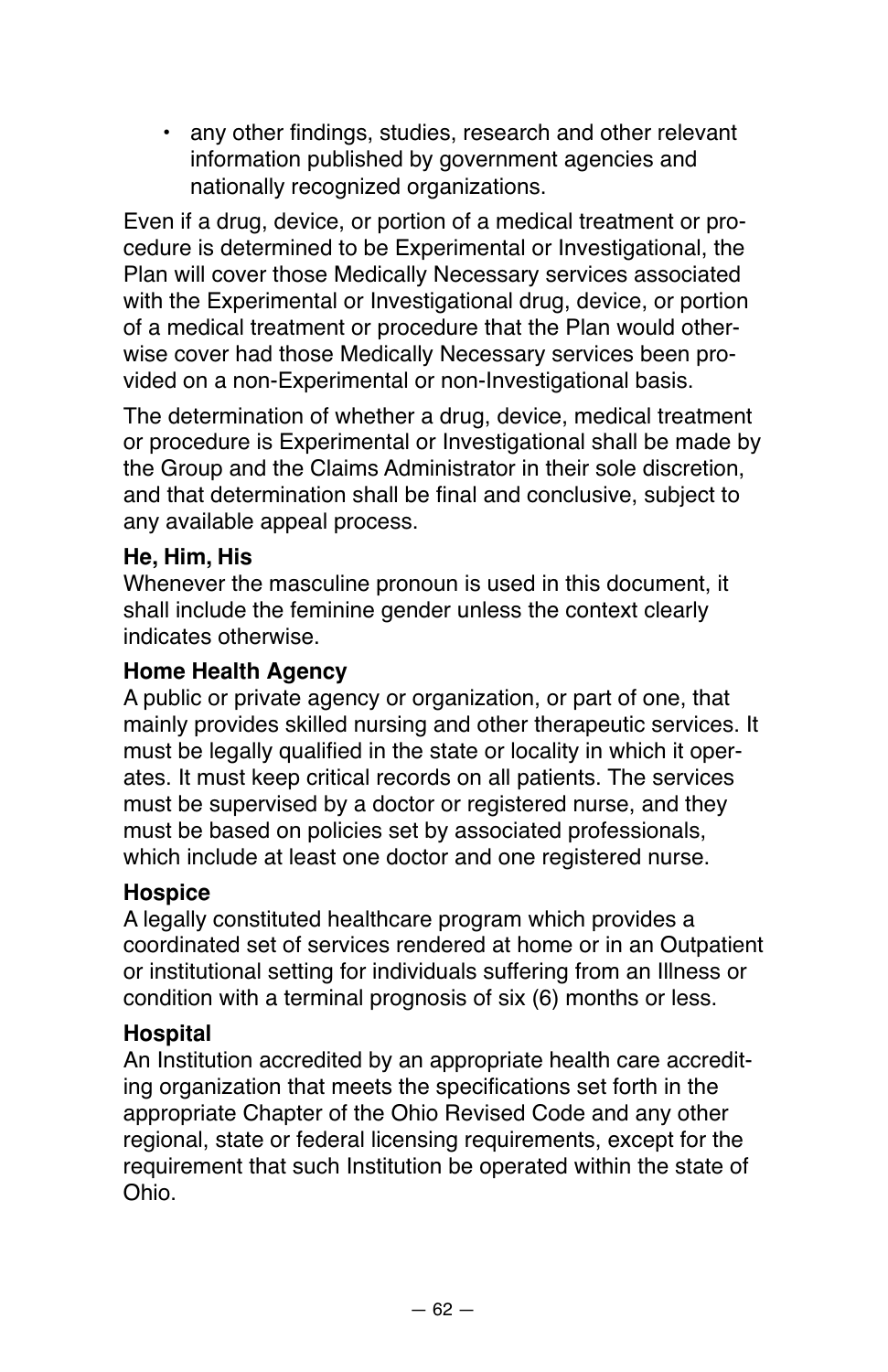#### **Illness**

Any sickness or disease which manifests treatable symptoms and which requires treatment by a Physician.

#### **Incurred**

Rendered to you by a Provider. All services rendered by the Institutional Provider during an Inpatient admission prior to termination of coverage are considered to be Incurred on the date of admission.

#### **Injury**

Any bodily Injury sustained while the individual is covered under the Plan, and which requires treatment by a Physician.

#### **In-Network Provider**

Any Provider that is included in a limited panel of Providers as designated by the Claims Administrator and for which the greatest benefit will be payable when one of these Providers is used.

#### **Inpatient**

A Covered Person who receives care as a registered bed patient in a Hospital or Other Facility Provider where a room and board charge is made.

#### **Medically Necessary (or Medical Necessity)**

A Covered Service and/or supply that is required to diagnose or treat a Condition and which the Claims Administrator determines is:

- appropriate with regard to the standards of good medical practice and not Experimental or Investigational;
- not primarily for your convenience or the convenience of a Provider; and
- the most appropriate supply or level of service which can be safely provided to you. When applied to the care of an Inpatient, this means that your medical symptoms or Condition require that the services cannot be safely or adequately provided to you as an Outpatient.

#### **Medicare**

Title XVIII (Health Insurance for the Aged) of the United States Social Security Act as amended by Social Security Amendment of 1965 or as later amended.

#### **Mental Illness**

A Condition classified as a mental disorder in the International Classification of Diseases, Ninth Revision, Clinical Modification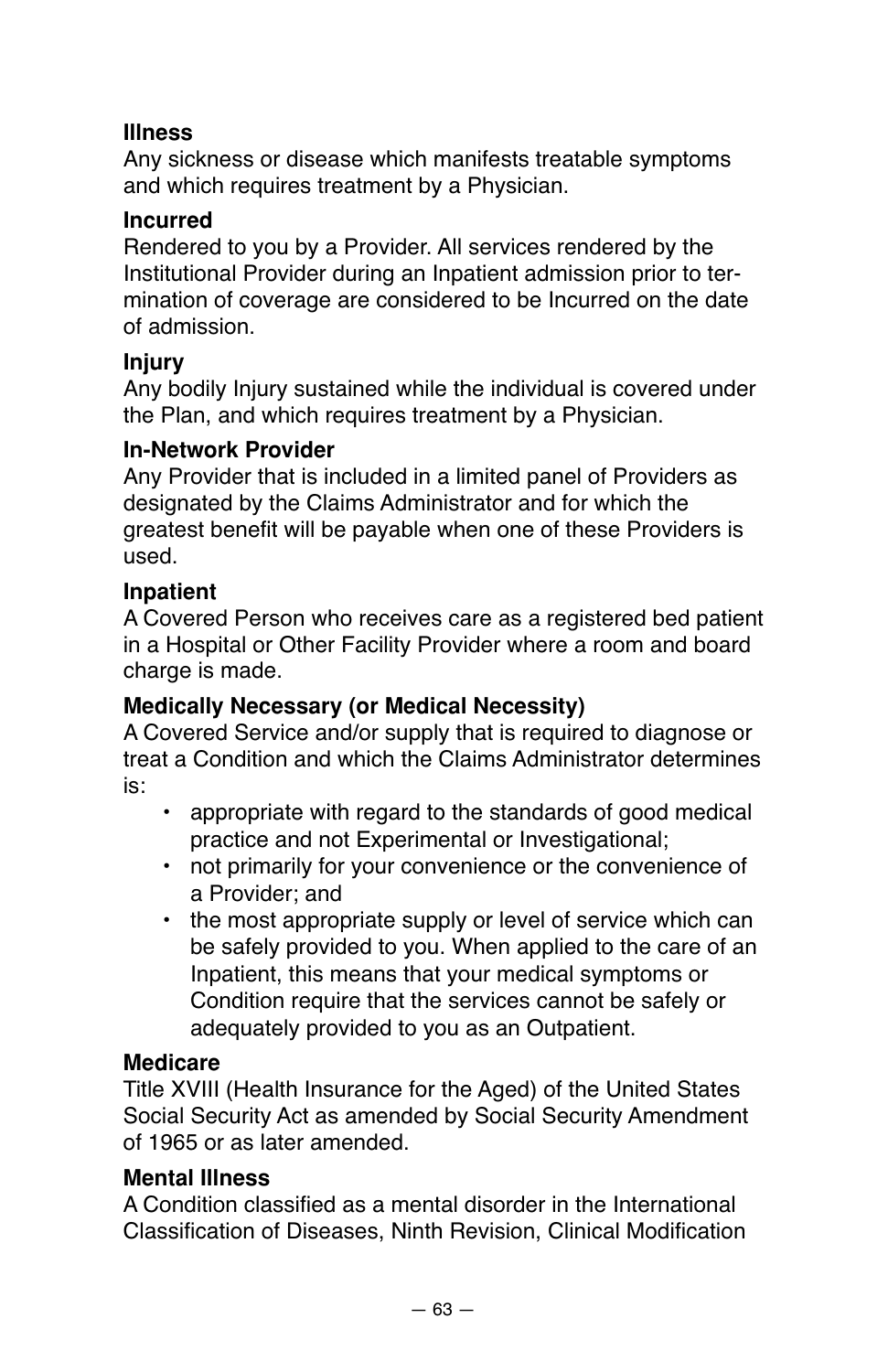(ICD-9-CM) or the most recent version, excluding Drug Abuse and Alcoholism.

#### **Miscellaneous Services**

Charges made by a Hospital or other covered institution for other than Room and Board and general nursing care including, but not limited to amounts charged for necessary services, medicines, supplies or services for diagnosis or treatment of an Illness or Injury (except services of a Physician and drugs or supplies not consumed or used in the Hospital) while the Covered Person is confined as an Inpatient.

#### **Negotiated Amount**

The amount the Provider has agreed with the Claims Administrator to accept as payment in full for Covered Services, subject to the limitations set forth below.

The Negotiated Amount may include performance withholds and/or payments to Providers for quality or wellness incentives that may be earned and paid at a later date. Your Deductible and/or Coinsurance amounts may include a portion that is attributable to a quality incentive payment or bonus and will not be adjusted or changed if such payments are not made.

The Negotiated Amount for Providers does not include adjustments and/or settlement due to prompt payment discounts, guaranteed discount corridor provisions, maximum charge increase limitation violations, performance withhold adjustments or any settlement, incentive, allowance or adjustment that does not accrue to a specific claim.

In certain circumstances, the Claims Administrator may have an agreement or arrangement with a vendor who purchases the services, supplies or products from the Provider instead of the Claims Administrator contracting directly with the Provider itself. In these circumstances, the Negotiated Amount will be based upon the agreement or arrangement the Claims Administrator has with the vendor and not upon the vendor's actual negotiated price with the Provider, subject to the further conditions and limitations set forth herein.

#### **Non-Contracting Provider**

The status of a Provider that does not have a contract with the Claims Administrator or one of its networks.

#### **Non-Contracting Amount**

Subject to applicable law, the maximum amount allowed by the Claims Administrator for Covered Services provided to Covered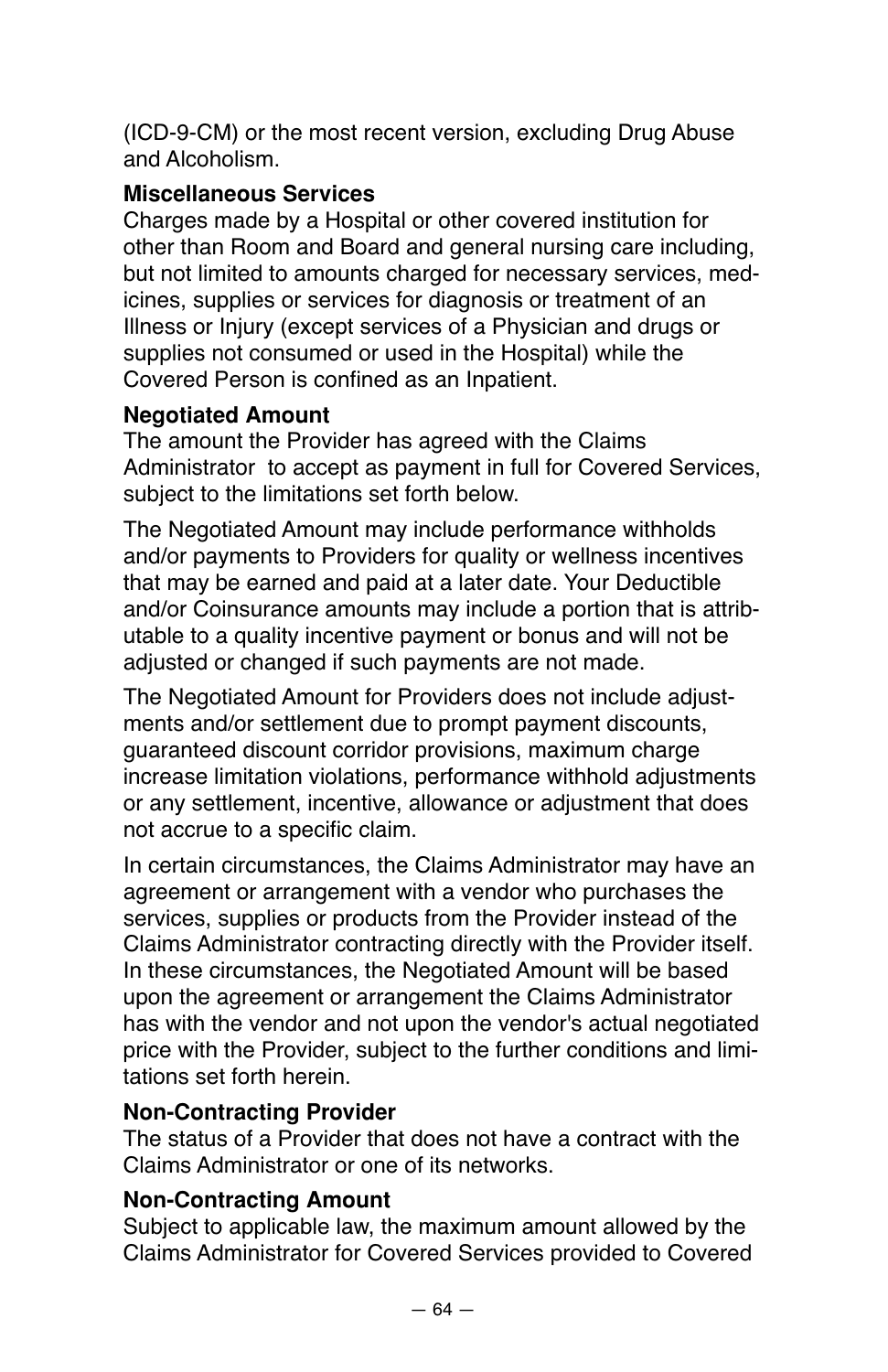Persons by a Non-Contracting Provider based on various factors, including, but not limited to, market rates for that service, Negotiated Amounts for that service, and Medicare reimbursement for that service. The Non-Contracting Amount will likely be less than the Provider's Billed Charges. If you receive services from a Non-Contracting Provider, and you are balanced billed for the difference between the Non-Contracting Amount and the Billed Charges, you may be responsible for the full amount up to the Provider's Billed Charges, even if you have met your out-of-pocket maximum.

#### **Outpatient**

The status of a Covered Person who receives services or supplies through a Hospital, other facility provider, Physician or other professional provider while not confined as an Inpatient.

#### **Physician**

A person who is licensed and legally authorized to practice medicine.

#### **Plan**

The program of health benefits coverage established by the Stark County Schools Council of Governments for its Employees or members and their eligible Dependents.

#### **PPACA**

Patient Protection and Affordable Care Act

#### **Pre-Admission Testing**

The actual charge incurred for diagnostic laboratory tests and Xray exams required in connection with a scheduled surgery and performed on an out-patient basis. Charges will include all such tests performed within 14 days of the Hospital admission and as a result of having these tests performed, the Covered Person must not be admitted to the Hospital prior to the actual date of service.

#### **Provider**

A Hospital, other facility provider, physician or other professional provider.

#### **Psychiatric Hospital**

A facility that is primarily engaged in providing diagnostic services and therapeutic services for the treatment of Mental Illness on an Inpatient basis. Such services must be provided by or under the supervision of an organized staff of Physicians. Continuous nursing services must be provided under the supervision of a registered nurse.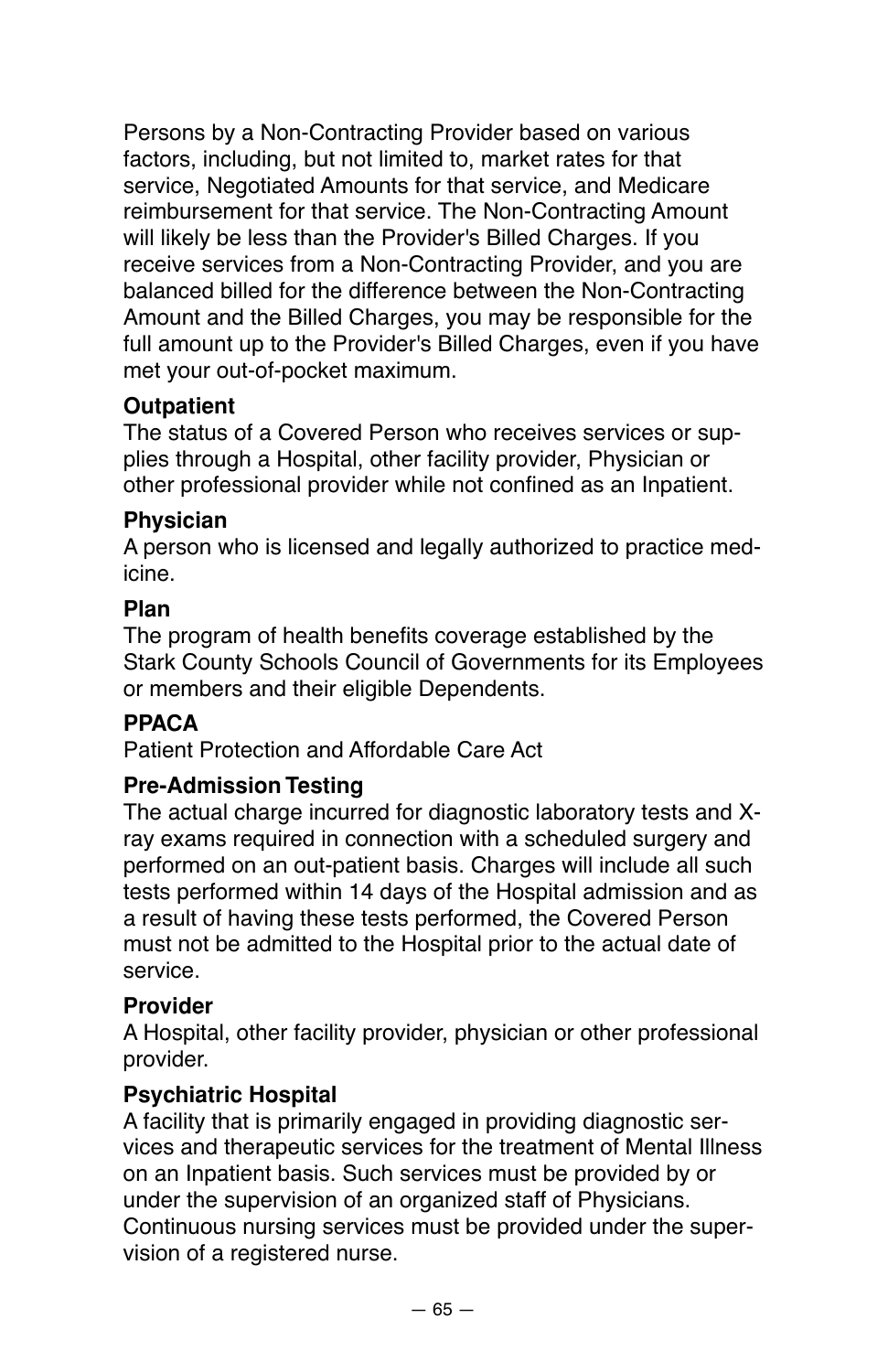#### **Reasonable and Customary Amount (R & C)**

The normal and necessary Charges made for similar services by the providers of dental services with like experience, education and training in the same geographic (zip code) area. R & C determination shall be made by the Claims Administrator based on nationally obtained and recognized survey data.

#### **Residential Treatment Facility**

A facility accredited by an appropriate health care accrediting organization that meets all of the following:

- An accredited facility that provides care on a 24 hour a day, 7 days a week, live-in basis for the evaluation and treatment of residents with psychiatric or chemical dependency disorders who do not require care in an acute or more intensive medical setting.
- The facility must provide room and board as well as providing an individual treatment plan for the chemical, psychological and social needs of each of its residents.
- The facility must meet all regional, state and federal licensing requirements.
- The residential care treatment program is supervised by a professional staff of qualified Physician(s), licensed nurses, counselors and social workers.

#### **Room and Board**

Charges made by a Hospital or other covered institution for the cost of the room, general duty nursing care, and other services routinely provided to all inpatients.

#### **Semi-Private Charge**

The charge made by a Hospital for a room containing two (2) or more beds but does not include Special Care Unit Charges.

#### **Skilled Care**

Care that requires the skill, knowledge or training of a Physician or a:

- registered nurse;
- licensed practical nurse; or
- physical therapist

performing under the supervision of a Physician. In the absence of such care, the Covered Person's health would be seriously impaired. Such care cannot be taught to or administered by a lay person.

#### **Skilled Nursing Facility**

A facility that primarily provides 24-hour Inpatient Skilled Care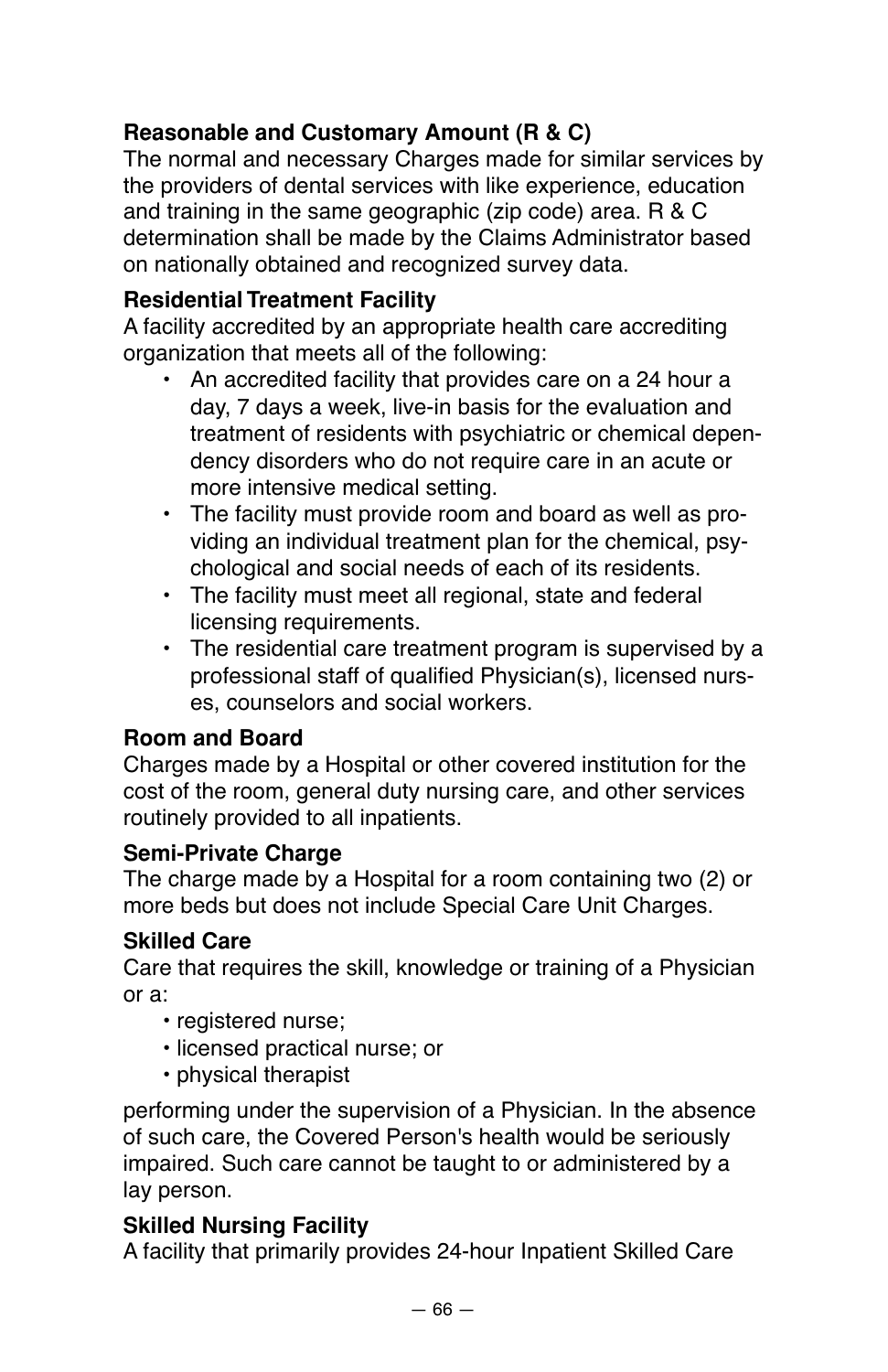and related services to patients requiring convalescent and rehabilitative care. Such care must be provided by either a registered nurse, licensed practical nurse or physical therapist performing under the supervision of a Physician.

#### **Special Care Unit**

A specific Hospital unit which provides concentrated special equipment and highly skilled personnel for the care of critically ill patients requiring immediate, constant and continuous attention. This term will include Charges for intensive care, coronary care, acute care units of a Hospital but does not include care in a surgical recovery or post-operative room. The unit must meet the required standards an appropriate health care accrediting organization for Special Care Units.

#### **Stabilize**

With respect to an Emergency Medical Condition, to provide such medical treatment of the Condition as may be necessary to assure, within reasonable medical probability, that no material deterioration of the Condition is likely to result from or occur during the transfer of the individual from a facility.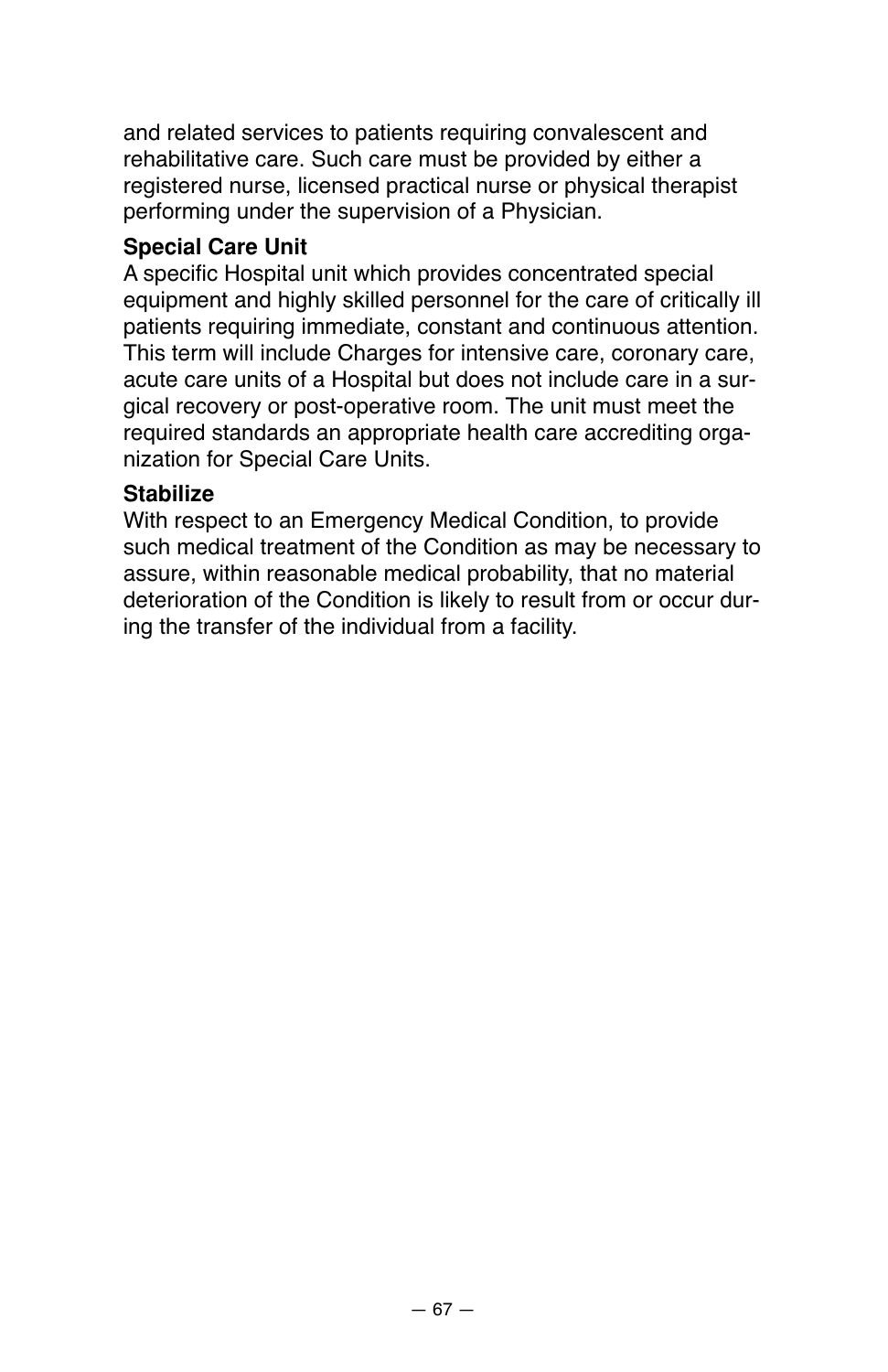## **Section XII**

## **Benefit Determination for Claims**

#### **Claims Involving Urgent Care**

A Claim Involving Urgent Care is a claim for Medical Care or treatment with respect to which the application of the timeframes for making non-Urgent Care determinations (a) could seriously jeopardize the life or health of the claimant or the ability of the claimant to regain maximum function or (b) in the opinion of a Physician with knowledge of the claimant's medical Condition, would subject the claimant to severe pain that cannot be adequately managed without the care or treatment that is the subject of the claim.

Determination of urgent will be made by an individual acting on behalf of the plan applying the judgment of a prudent lay person who possesses an average knowledge of health and medicine; however, any Physician with knowledge of the claimant's medical Condition can also determine that a claim involves Urgent Care.

If you file a Claim Involving Urgent Care in accordance with the claim procedures and sufficient information is received, the Claims Administrator will notify you of its benefit determination, whether adverse or not, as soon as possible but not later than 72 hours after the Claims Administrator's receipt of the claim.

If you do not follow the Claims Administrator's procedures or we do not receive sufficient information necessary to make a benefit determination, the Claims Administrator will notify you within 24 hours of receipt of the Claim Involving Urgent Care and explain the applicable procedural deficiencies, or the specific deficiencies related to information necessary to make a benefit determination. You will have 48 hours to correct the procedural deficiencies and/or provide the requested information. Once the Claims Administrator receives the requested information, we will notify you of the benefit determination, whether adverse or not,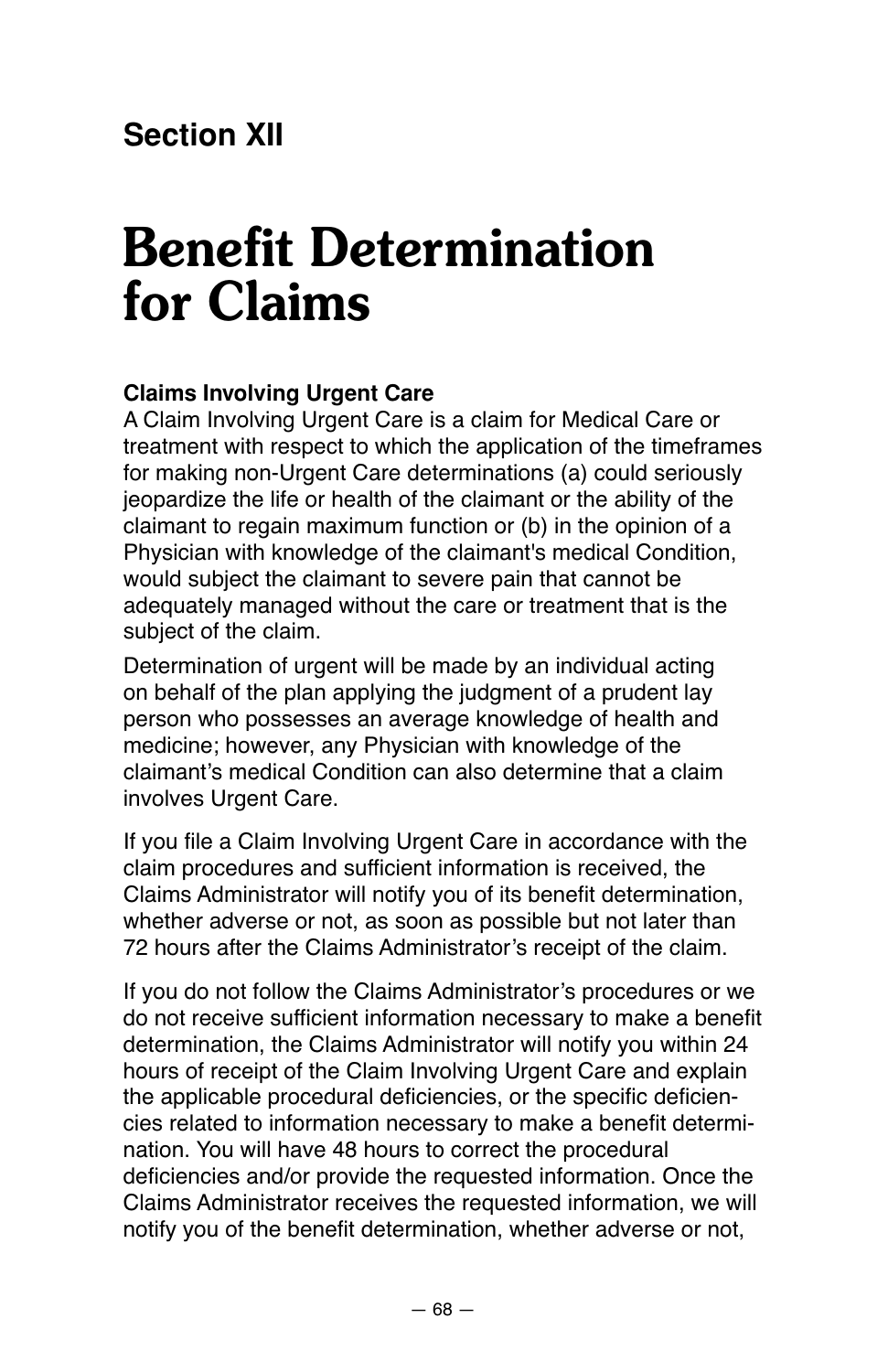as soon as possible, taking into account all medical exigencies, but not later than 48 hours after receipt of the information.

The Claims Administrator may notify you of its benefit determination decision orally and follow with written or electronic notification not later than three (3) days after the oral notification.

#### **Concurrent Care Claims**

If the Claims Administrator has approved an ongoing course of treatment to be provided over a period of time or for a number of treatments, any reduction or termination by the Claims Administrator of such course of treatment before the end of such period of time or number of treatments shall constitute an Adverse Benefit Determination (unless the reduction or termination of benefits is due to a health plan amendment or health plan termination).

If the Claims Administrator has approved an ongoing course of treatment to be provided over a period of time or for a number of treatments, any request to extend the course of treatment beyond the period of time or number of treatments that is a claim involving Urgent Care shall be decided as soon as possible, taking into account the medical exigencies, and the Claims Administrator must notify the claimant of the benefit determination, whether adverse or not, within 24 hours after its receipt of the claim, provided that any such claim is made to the Claims Administrator at least 24 hours prior to the expiration of the prescribed period of time or number of treatments.

#### **Pre-Service Claims**

A Pre-Service Claim is a claim for a benefit which requires some form of preapproval or precertification by the Claims Administrator.

If you file a Pre-Service Claim in accordance with the Claims Administrator's claim procedures and sufficient information is received, the Claims Administrator will notify you of its benefit determination, whether adverse or not, within a reasonable period of time appropriate to the medical circumstances, but not later than 15 days after receipt of the claim. The Claims Administrator may extend this time period for up to an additional 15 days if such an extension is necessary due to circumstances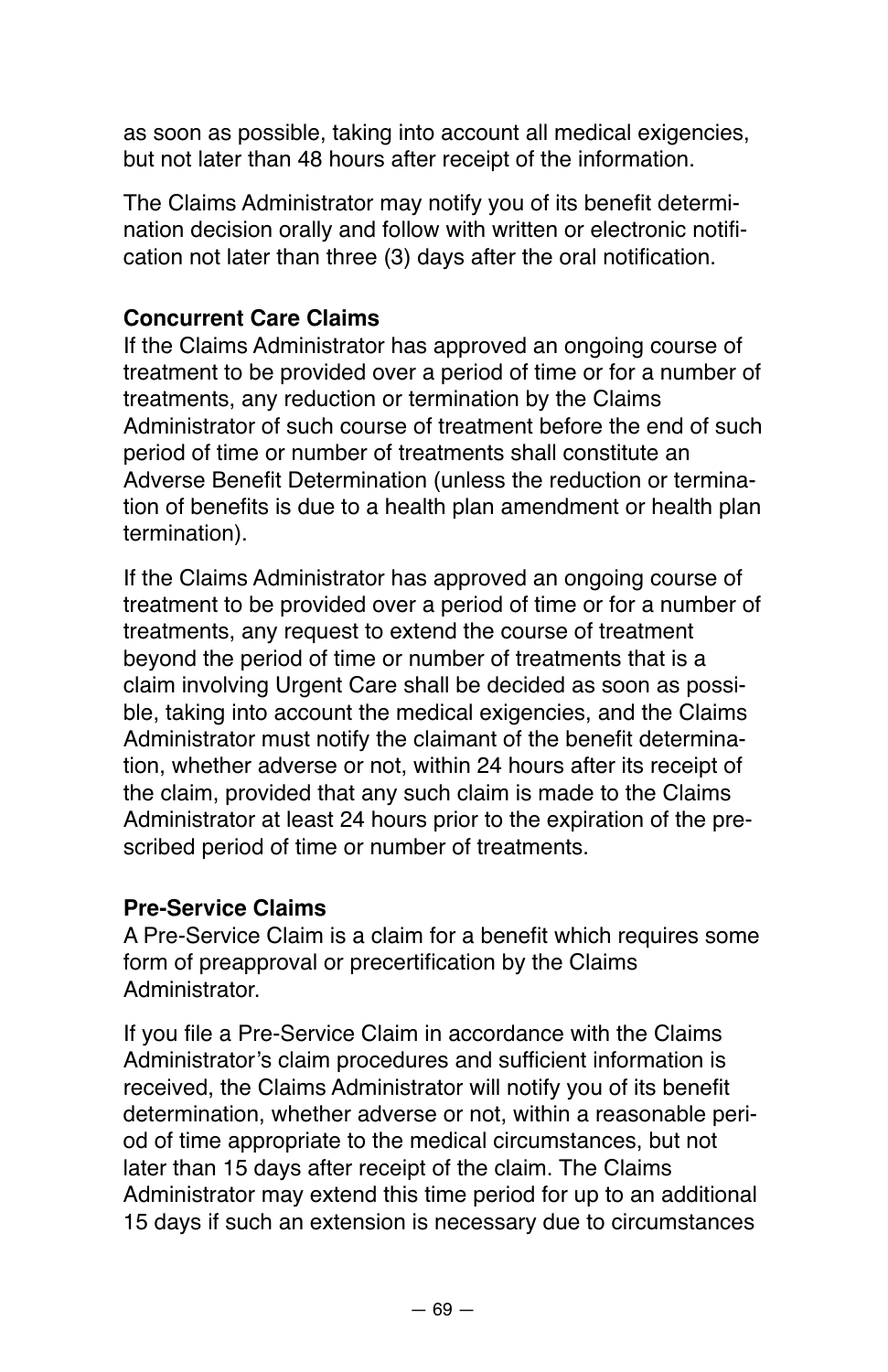beyond the control of the Claims Administrator. The Claims Administrator will notify you of such an extension and date by which it expects to render a decision.

If an extension is needed because you did not provide the necessary information to process your claim, the Claims Administrator will notify you, in writing, within the initial 15 day response period and will specifically describe the missing information. You will then have 45 days to provide the additional information. If you do not provide the information, your claim may be denied.

#### **Post-Service Claims**

A Post-Service Claim is any claim that is not a Pre-Service Claim.

If you file a Post-Service Claim in accordance with the Claims Administrator's claim procedures and sufficient information is received, the Claims Administrator will notify you of its benefit determination within a reasonable period of time, but not later than 30 days after receipt of the claim. The Claims Administrator may extend this time period for up to an additional 15 days if such an extension is necessary due to circumstances beyond the control of the Claims Administrator. The Claims Administrator will notify you of such an extension and date by which it expects to render a decision.

If an extension is needed because you did not provide the necessary information to process your claim, the Claims Administrator will notify you, in writing, within the initial 30 day response period and will specifically describe the missing information. You will then have 45 days to provide the additional information. If you do not provide the information, your claim may be denied.

#### **Adverse Benefit Determination Notices**

You will receive notice of a benefit determination, orally as allowed, or in writing in a culturally and linguistically appropriate manner. All notices of an Adverse Benefit Determination will include the following:

- Information sufficient to identify the claim or health care service involved, including the health care provider, the date of service, and claim amount, if applicable;
- the specific reason(s) for the Adverse Benefit Determination: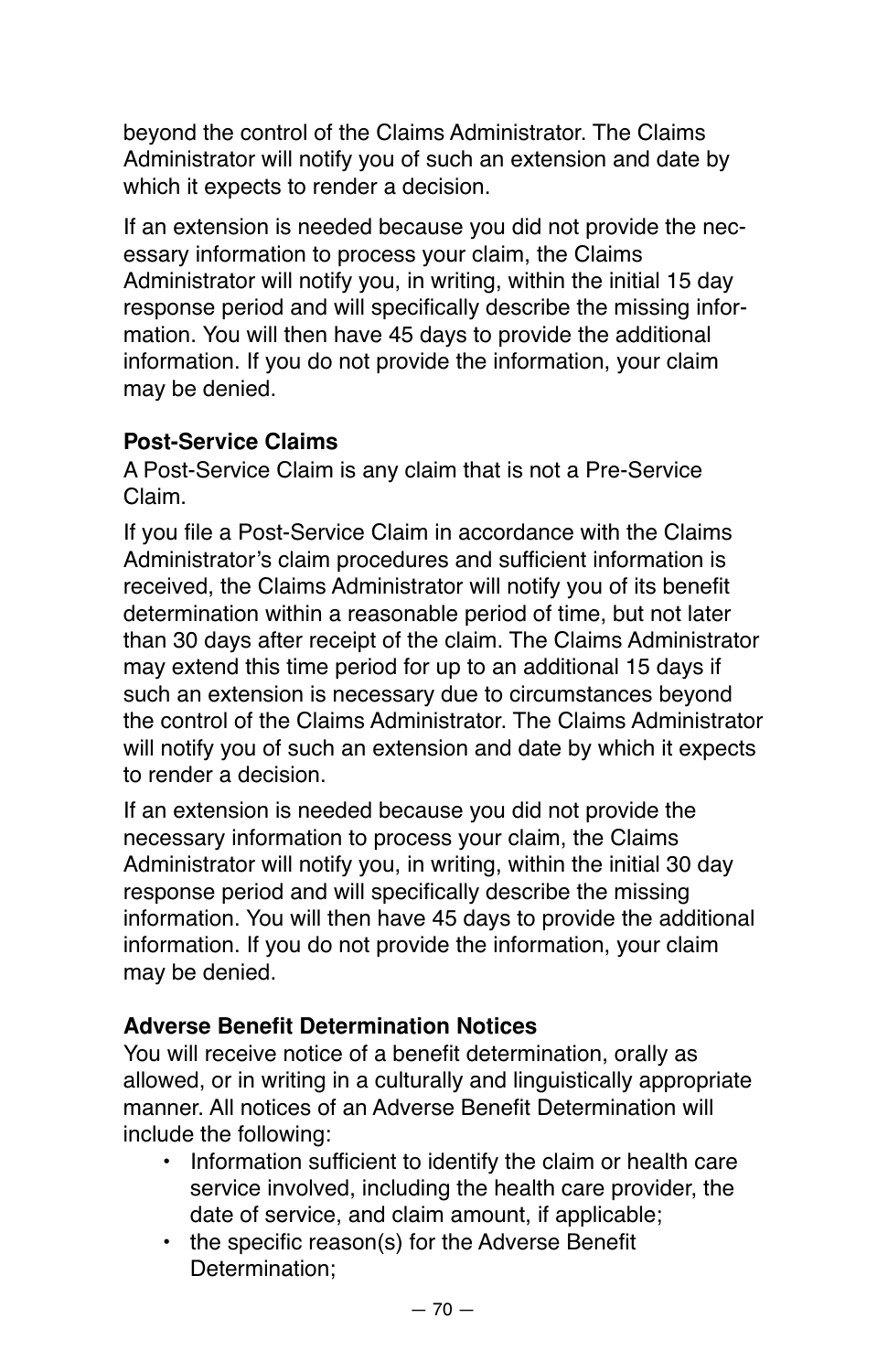- reference to the specific plan provision(s) on which the Adverse Benefit Determination is based;
- a description of any additional material or information necessary to process the claim and an explanation of why such information is necessary;
- a description of the Claims Administrator 's appeal procedures and applicable timeframes, including the expedited appeal process, if applicable;
- notice of the availability, upon request, of the diagnosis code and treatment code and their corresponding meanings, if applicable;
- disclosure of the availability of assistance with the appeal process from the Ohio Department of Insurance;
- if an internal rule, guideline, protocol or similar criteria was relied upon in making the Adverse Benefit Determination, this will be disclosed, or you will be advised that information about the rule, guideline, protocol or similar criteria will be provided free of charge upon written request; and
- if the Adverse Benefit Determination was based on Medical Necessity, Experimental treatment, or a similar exclusion or limit, an explanation of the scientific or clinical judgment used for the determination applying the terms of the plan to your circumstances will be disclosed, or you will be advised that this explanation will be provided free of charge upon request.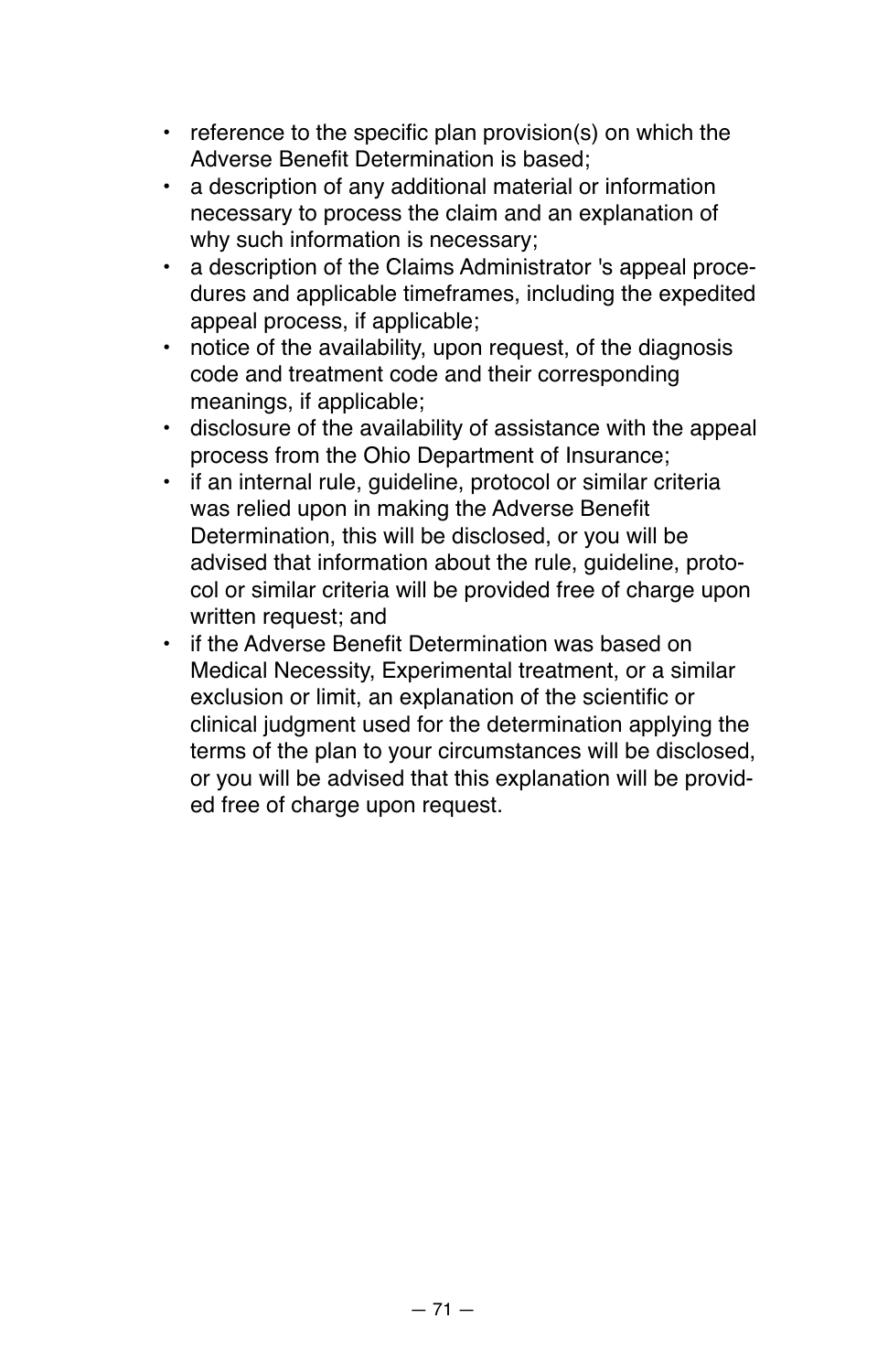# **Section XIII**

# **Filing an Internal Appeal and External Review**

# **I. Definitions**

For the purposes of this "Filing an Internal Appeal and External Review" Section, the following terms apply:

Adverse Benefit Determination – a decision by a Health Plan Issuer:

- to deny, reduce, or terminate a requested Health Care Service or payment in whole or in part, including all of the following:
	- $\circ$  a determination that the Health Care Service does not meet the Health Plan Issuer's requirements for Medical Necessity, appropriateness, health care setting, level of care, or effectiveness, including experimental or investigational treatments;
	- $\circ$  a determination of an individual's eligibility for individual health insurance coverage, including coverage offered to individuals through a non-employer group, to participate in a plan or health insurance coverage;
	- $\alpha$  a determination that a Health Care Service is not a Covered Benefit;
	- $\circ$  the imposition of an exclusion, including exclusions for pre-existing conditions, source of injury, network, or any other limitation on benefits that would otherwise be covered.
- Not to issue individual health insurance coverage to an applicant, including coverage offered to individuals through a non-employer group;
- To Rescind coverage on a Health Benefit Plan.

Authorized Representative – an individual who represents a Covered Person in an internal appeal process or external review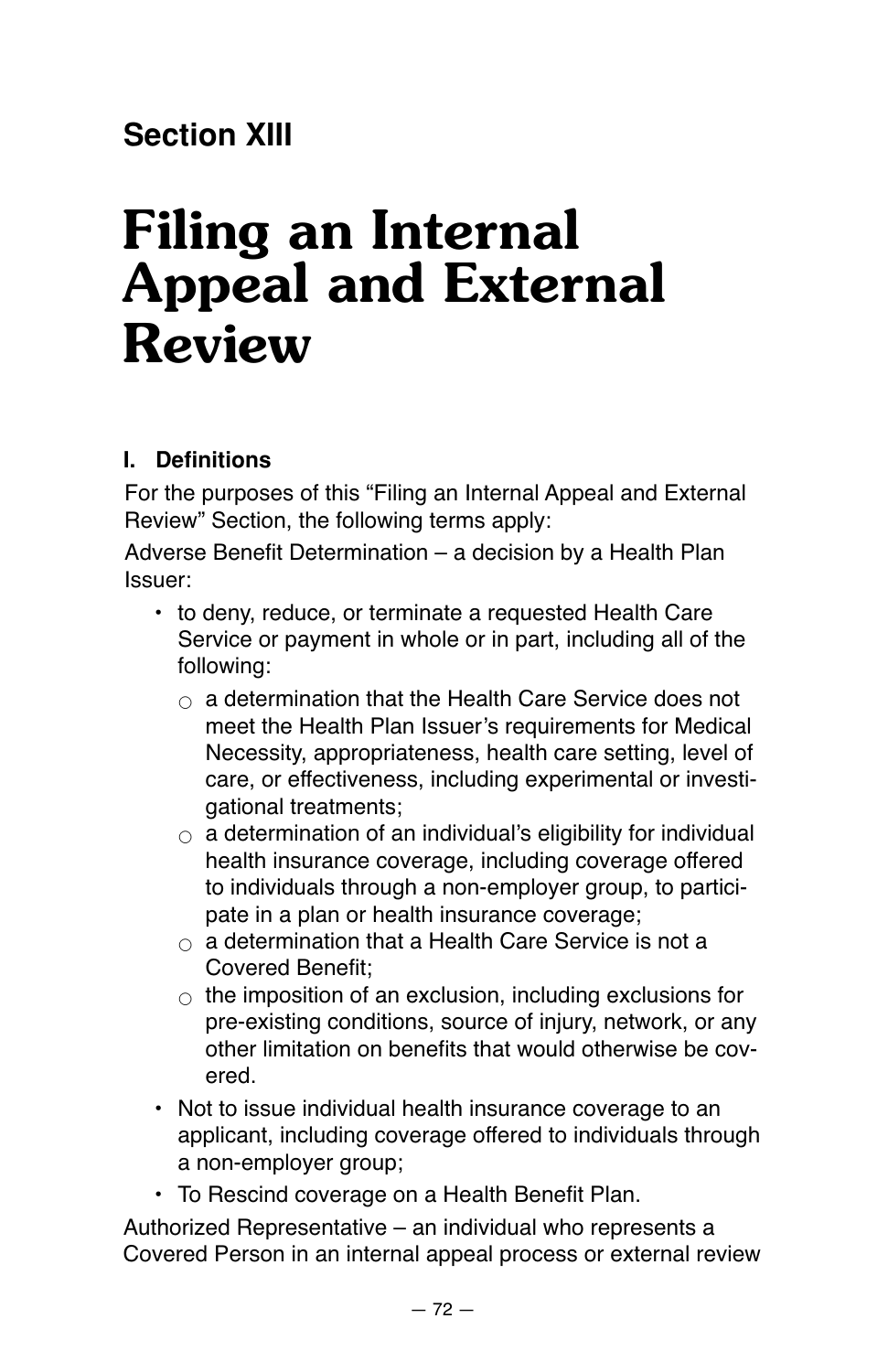process, who is any of the following: (1) a person to whom a Covered Person has given express written consent to represent that person in an internal appeal process or external review process; (2) a person authorized by law to provide substituted consent for a Covered Person; or (3) a family member or a treating health care professional, but only when the Covered Person is unable to provide consent.

Covered Person – please refer to the definition of this term in the Definitions Section earlier in this benefit book.

Covered Service – please refer to the definition of this term in the Definitions Section earlier in this benefit book.

Emergency Medical Condition – please refer to the definition of this term in the Definitions Section earlier in this benefit book.

Emergency Services – please refer to the definition of this term in the Definitions Section earlier in this benefit book.

Final Adverse Benefit Determination – an Adverse Benefit Determination that is upheld at the completion of the Claims Administrator's mandatory internal appeal process.

Health Benefit Plan – a policy, contract, certificate, or agreement offered by a Health Plan Issuer to provide, deliver, arrange for, pay for, or reimburse any of the costs of Health Care Services.

Health Care Services – services for the diagnosis, prevention, treatment, cure, or relief of a health condition, Illness, Injury, or disease.

Health Plan Issuer - an entity subject to the insurance laws and rules of this state, or subject to the jurisdiction of the Superintendent of insurance, that contracts, or offers to contract to provide, deliver, arrange for, pay for, or reimburse any of the costs of Health Care Services under a Health Benefit Plan, including a sickness and accident insurance company, a health insuring corporation, a fraternal benefit society, a self-funded multiple employer welfare arrangement, or a nonfederal, government health plan. "Health plan issuer" includes a third party administrator to the extent that the benefits that such an entity is contracted to administer under a Health Benefit Plan are subject to the insurance laws and rules of this state or subject to the jurisdiction of the Superintendent.

Independent Review Organization – an entity that is accredited to conduct independent external reviews of Adverse Benefit **Determinations**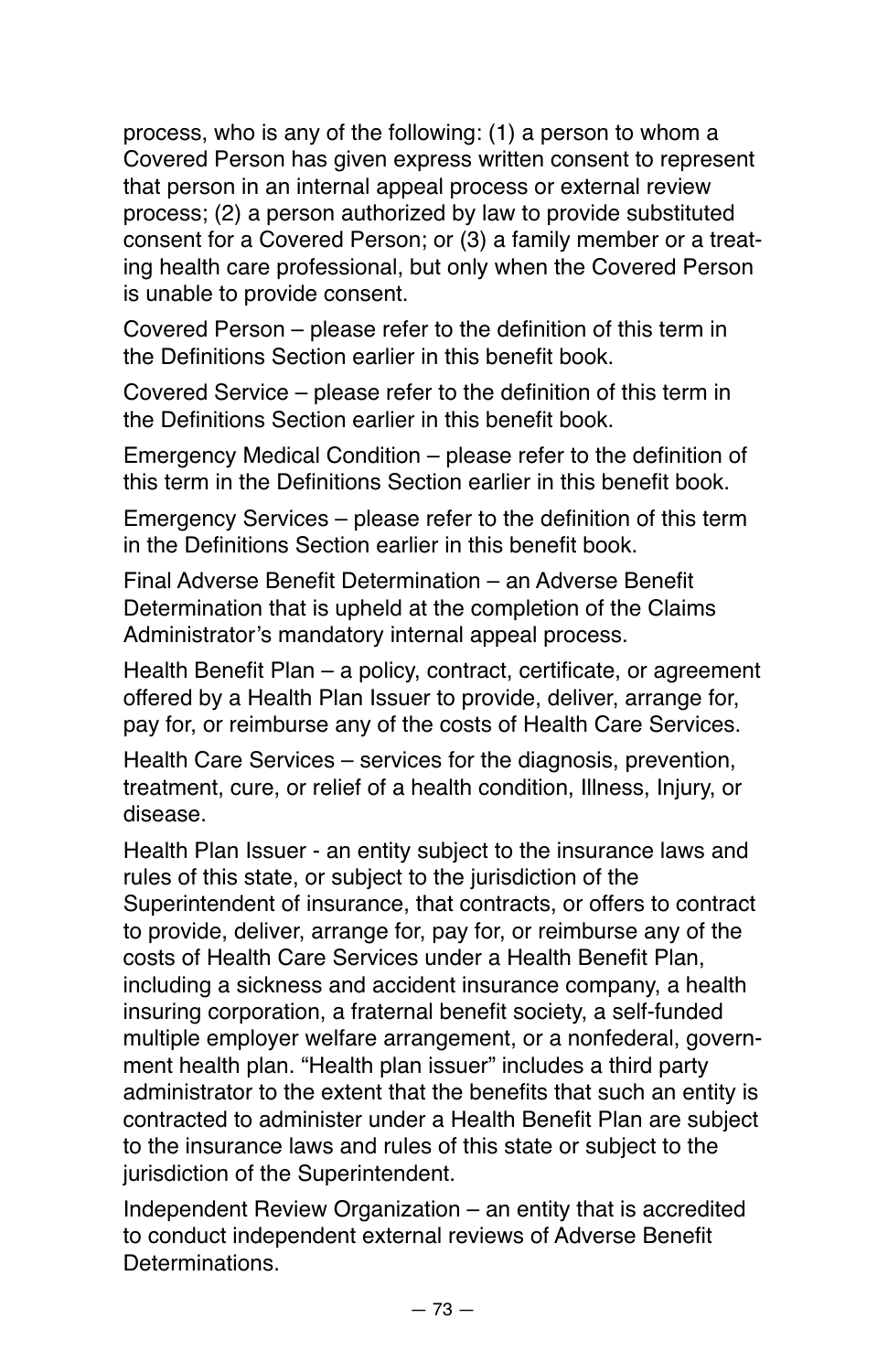Rescission or to Rescind – a cancellation or discontinuance of coverage that has a retroactive effect. "Rescission" does not include a cancellation or discontinuance of coverage that has only a prospective effect or a cancellation or discontinuance of coverage that is effective retroactively to the extent it is attributable to a failure to timely pay required premiums or contributions towards the cost of coverage.

Stabilize – please refer to the definition of this term in the Definitions Section earlier in this benefit book.

Superintendent – the superintendent of insurance.

Utilization Review - a process used to monitor the use of, or evaluate the clinical necessity, appropriateness, efficacy, or efficiency of, health care services, procedures, or settings.

# **II. How to File an Appeal**

If you are not satisfied with an Adverse Benefit Determination, you may file an appeal.

There is no fee to file an appeal. Appeals can be filed regardless of the claim amount at issue.

To submit an appeal, you may write a letter with the following information: Card Holder's full name; patient's full name; identification number; claim number if a claim has been denied; the reason for the appeal; date of services; the Provider/facility name; and any supporting information or medical records, documents, dental X-rays or photographs you would like considered in the appeal. Send or fax the letter and records to:

| <b>Medical Mutual</b>      | AultCare                         |
|----------------------------|----------------------------------|
| Member Appeals Unit        | Grievance and Appeals Department |
| MZ: 01-4B-4809             | P.O. Box 6029                    |
| P.O. Box 94580             | Canton, Ohio 44706-0910          |
| Cleveland, Ohio 44101-4580 |                                  |
| FAX: (216) 687-7990        | FAX: (330) 363-3066              |

To submit an appeal electronically, go to Medical Mutual's Web site, www.MedMutual.com, under Members' section, complete all required fields and submit, or call the Customer Service telephone number on your identification card for more information about how to file an appeal.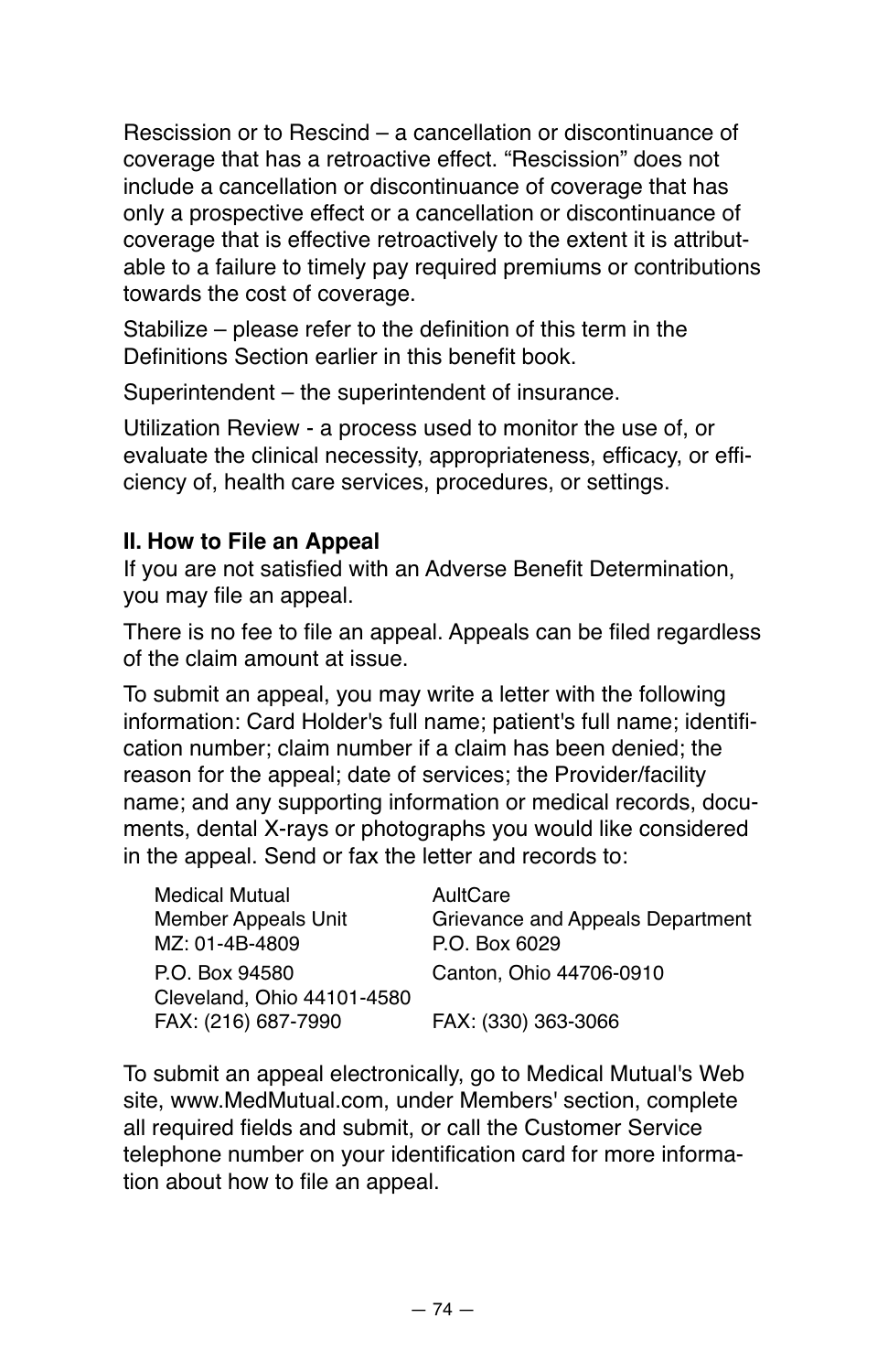The request for review must come directly from the patient unless he/she is a minor or has appointed an Authorized Representative. You can choose another person to represent you during the appeal process, as long as the Claims Administrator has a signed and dated statement from you authorizing the person to act on your behalf. However, in the case of a claim involving Urgent Care (as described below), a healthcare professional with knowledge of your medical condition may act as your Authorized Representative without a signed and dated statement from you.

# **III. Internal Appeals Procedure**

# **A. Mandatory Internal Appeal Level**

The Plan provides all members a mandatory internal appeal level. You must complete this mandatory internal appeal level before any additional action is taken, except when exhaustion is unnecessary as described in the following sections.

Mandatory internal appeals must be filed within 180 days from your receipt of a notice of Adverse Benefit Determination. All requests for appeal may be made by submitting an electronic form, by calling Customer Service or in writing as described above in the How to File an Appeal section.

Under the appeal process, there will be a full and fair review of the claim in accordance with applicable law. The internal appeal process is a review of your appeal by an Appeals Coordinator, a Physician consultant and/or other licensed health care professional. The review of an appeal will take into account all comments, documents, medical records and other information submitted by you and the Provider relating to the appeal, without regard to whether such information was submitted or considered in the initial benefit determination.

All determinations that involve, in whole or in part, issues of Medical Necessity, whether services are Experimental and Investigational, or any other medical judgment, are based on the evaluations and opinions of health care professionals who have the appropriate training and experience in the field of medicine involved in the medical judgment. The health care professionals who review the appeal will not have made any prior evaluations about your claim and will not be a subordinate of the professional who made the initial evaluation of your claim. These health care professionals act independently and impartially. Decisions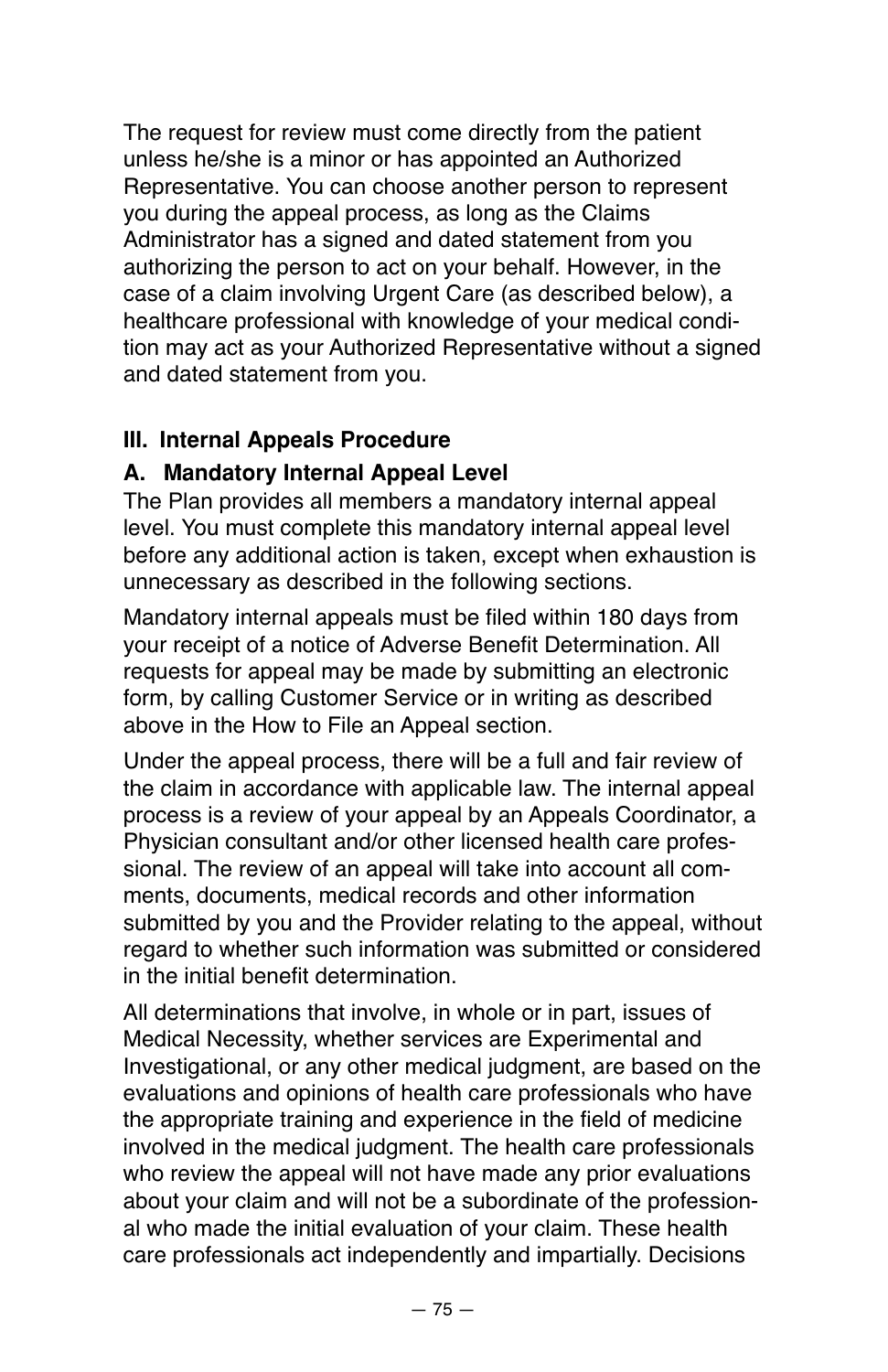to hire, compensate, terminate, promote or retain these professionals are not based in any manner on the likelihood that these professionals will support a denial of benefits. Upon specific written request from you, the Claims Administrator will provide the identification of the medical or vocational expert whose advice was obtained on behalf of the Claims Administrator in connection with the Adverse Benefit Determination, without regard to whether the advice was relied upon in making the benefit determination.

You may submit written comments, documents, records, testimony and other information relating to the claim that is the basis for the appeal. These documents should be submitted by you at the time you send in your request for an appeal. Upon written request, you may have reasonable access to and copies of documents, records and other information used to make the decision on your claim for benefits that is the subject of your appeal.

If, during the appeal, the Claims Administrator considers, relies upon or generates any new or additional evidence, you will be provided free of charge with copies of that evidence before a notice of Final Adverse Benefit Determination is issued. You will have an opportunity to respond before our timeframe for issuing a notice of Final Adverse Benefit Determination expires. Additionally, if the Claims Administrator decides to issue a Final Adverse Benefit Determination based on a new or additional rationale, you will be provided that rationale free of charge before the final notice of Final Adverse Benefit Determination is issued. You will have an opportunity to respond before our timeframe for issuing a notice of Final Adverse Benefit Determination expires.

You will receive continued coverage pending the outcome of the appeals process. For this purpose, The Claims Administrator may not reduce or terminate benefits for an ongoing course of treatment without providing advance notice and an opportunity for advance review. If the Claims Administrator's Adverse Benefit Determination is upheld, you may be responsible for the payment of services you receive while the appeals process was pending.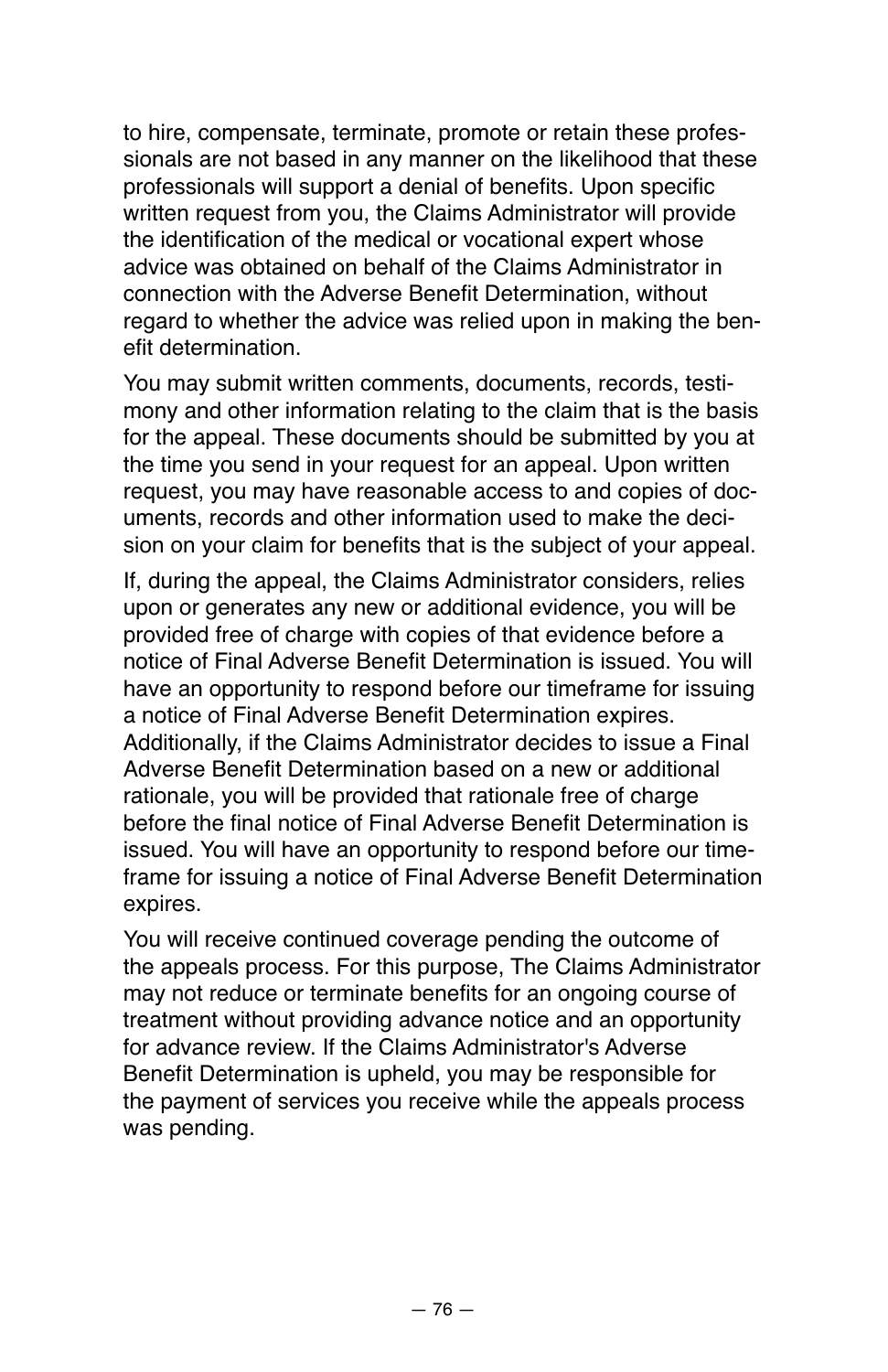### **1. Types of Mandatory Internal Appeals and Timeframes a. Appeal of Claim Involving Urgent Care**

You, your Authorized Representative or your Provider may request an appeal of a claim involving Urgent Care. The appeal does not need to be submitted in writing. You, your Authorized Representative, or your Physician should call the Care Management telephone number on your identification card as soon as possible. Appeals of claims involving Urgent Care typically involve those claims for Medical Care or treatment with respect to which the application of the time periods for making non-Urgent Care determinations (1) could seriously jeopardize the life or health of a patient, or the ability of the patient to regain maximum functions, or (2) in the opinion of a Physician with knowledge of your medical Condition, would subject you to severe pain that cannot be adequately managed without the care or treatment that is the subject of the claim. The appeal must be decided as soon as possible, taking into account the medical exigencies, but not later than 72 hours after receipt of the claimant's request to appeal. The expedited appeal process does not apply to prescheduled treatments, therapies, Surgeries or other procedures that do not require immediate action.

# **b. Pre-Service Claim Appeal**

You or your Authorized Representative may request a preservice claim appeal. Pre-service claim appeals are those requested in advance of obtaining Medical Care for approval of a benefit, as it relates to the terms of the Plan. The pre-service claim appeal must be decided within a reasonable period of time appropriate to the medical circumstances, but not later than 30 days after the receipt of the request and must be requested within 180 days of the date you received notice of an Adverse Benefit Determination.

### **c. Post Service Claim Appeal**

You or your Authorized Representative may request a post-service claim appeal. Post-service claim appeals are those requested for payment or reimbursement of the cost for Medical Care that has already been provided. As with pre-service claims, the post-service claim appeal must be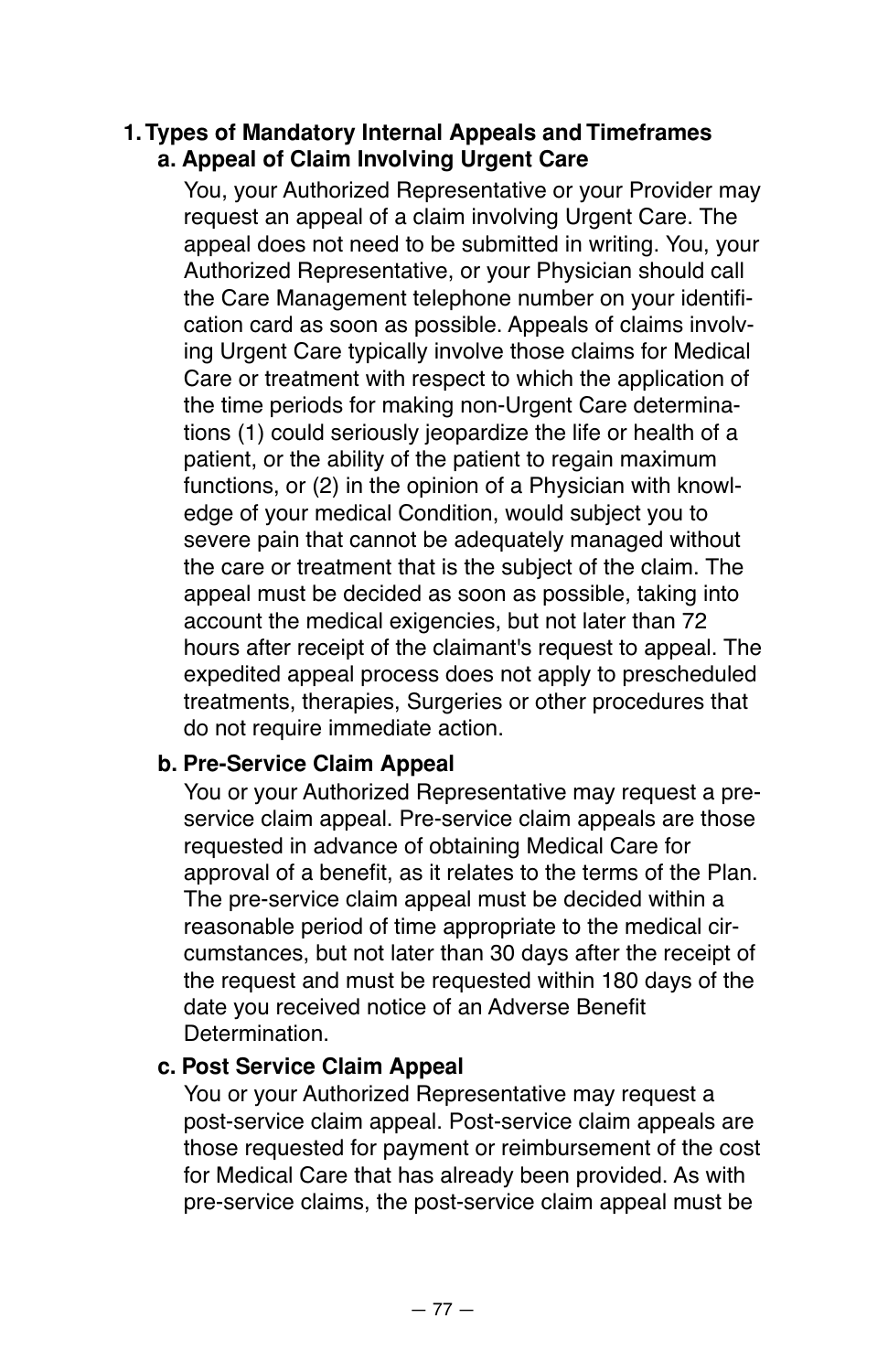decided within 30 days of the request and must be requested within 180 days of the date you received notice of an Adverse Benefit Determination.

# **2. Notices of Final Adverse Benefit Determination after Appeal:**

All notices of a Final Adverse Benefit Determination after an appeal will be culturally and linguistically appropriate and will include the following:

- Information sufficient to identify the claim or health care service involved, including the health care provider, the date of service, and claim amount, if applicable;
- the specific reason(s) for the Adverse Benefit Determination;
- reference to the specific plan provision(s) on which the Adverse Benefit Determination is based;
- a statement that you are entitled to receive, upon request and free of charge, reasonable access to and copies of all documents, records, and other information relevant to your claim for benefits;
- notice of the availability, upon request, of the diagnosis code and treatment code and their corresponding meanings, if applicable;
- if an internal rule, guideline, protocol or similar criteria was relied upon in making the Adverse Benefit Determination, this will be disclosed, or you will be advised that information about the rule, guideline, protocol or similar criteria will be provided free of charge upon written request:
- if the Adverse Benefit Determination was based on a Medical Necessity or Experimental treatment or similar exclusion or limit, an explanation of the scientific or clinical judgment used for the determination applying the terms of the plan to your circumstances will be disclosed, or you will be advised that this explanation will be provided free of charge upon request;
- a discussion of the decision;
- a description of applicable appeal procedures; and
- disclosure of the availability of assistance with the appeal process from the Ohio Department of Insurance.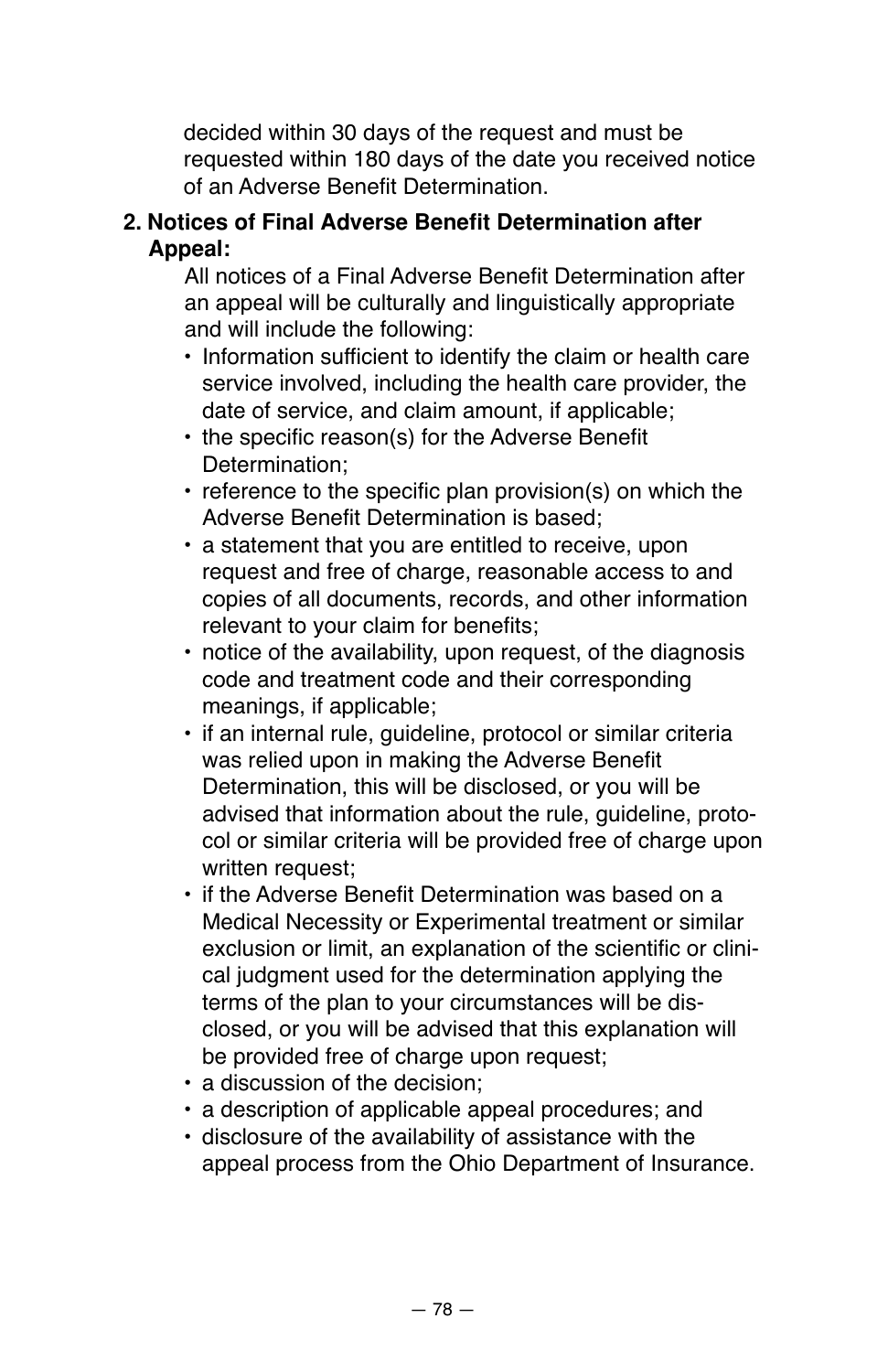# **B. What Happens After the Mandatory Internal Appeal Level**

If your claim is denied at the mandatory internal appeal level, you may be eligible for either the External Review Process by an Independent Review Organization for Adverse Benefit Determinations involving medical judgment or the External Review Process by the Ohio Department of Insurance for contractual issues that do not involve medical judgment. You may request an External Review directly after receiving an Adverse Benefit Determination at the mandatory internal appeal level. The External Review Process described below.

# **IV. External Review Process**

# **A. Contact Information for Filing an External Review**

Medical Mutual **AultCare** Member Appeals Unit Grievance and Appeals MZ: 01-4B-4809 Department P.O. Box 94580 P.O. Box 6029 Cleveland, Ohio 44101-4580 Canton, OH 44706-0910 FAX: (216) 687-7990 FAX: (330) 363-3066

# **B. Understanding the External Review Process**

Under Chapter 3922 of the Ohio Revised Code all Health Plan Issuers must provide a process that allows a person covered under a Health Benefit Plan or a person applying for Health Benefit Plan coverage to request an independent external review of an Adverse Benefit Determination. This is a summary of that external review process. An Adverse Benefit Determination is a decision by the Plan to deny a requested Health Care Service or payment because services are not covered, are excluded, or limited under the Plan, or the Covered Person is not eligible to receive the benefit.

The Adverse Benefit Determination may involve an issue of Medical Necessity, appropriateness, health care setting, or level of care or effectiveness. An Adverse Benefit Determination can also be a decision to deny Health Benefit Plan coverage or to Rescind coverage.

### **C. Opportunity for External Review**

An external review may be conducted by an Independent Review Organization (IRO) or by the Ohio Department of Insurance. The Covered Person does not pay for the external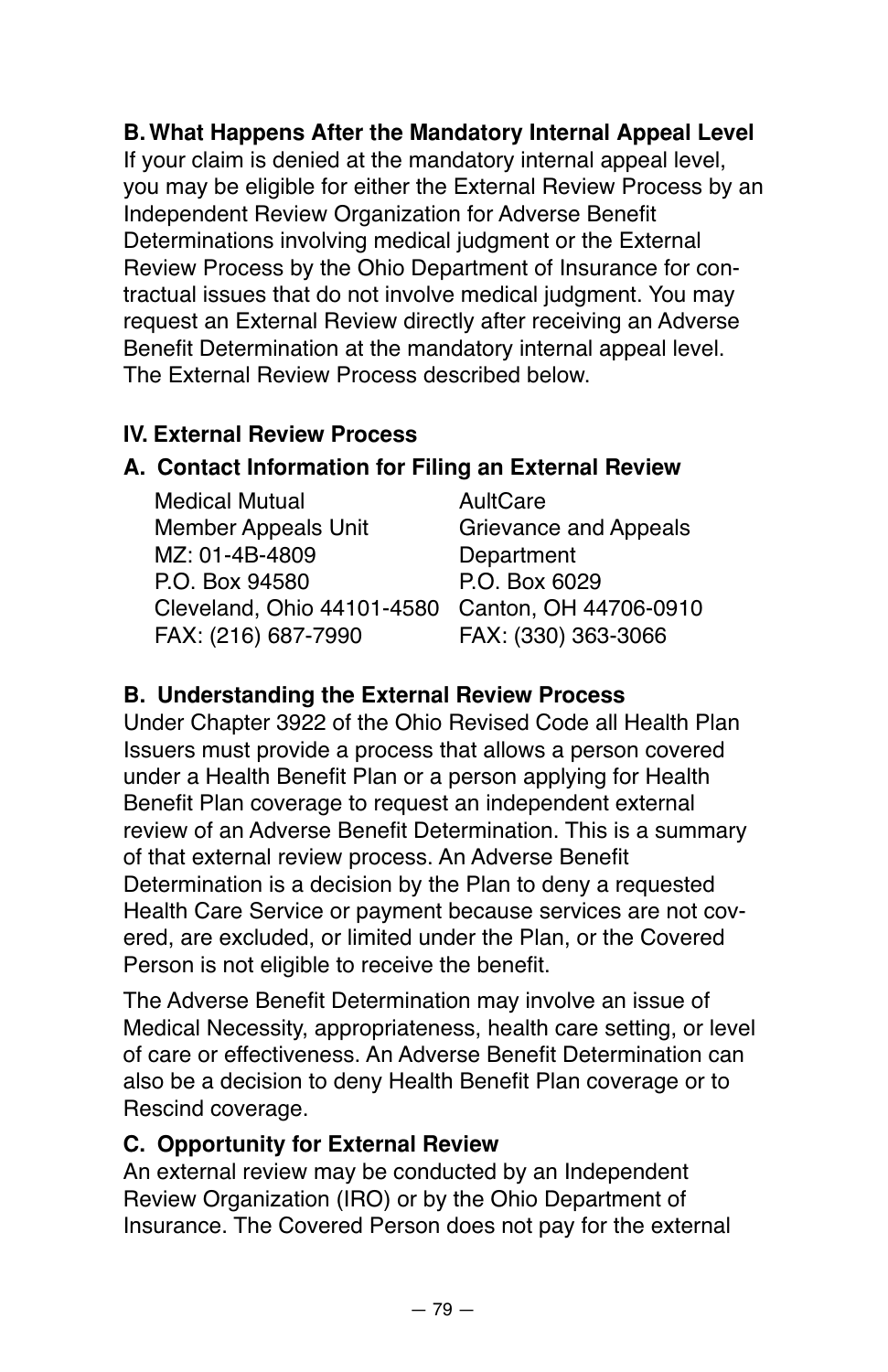review. There is no minimum cost of Health Care Services denied in order to qualify for an external review. However, the Covered Person must generally exhaust the Claims Administrator's mandatory internal appeal process before seeking an external review. Exceptions to this requirement will be included in the notice of the Adverse Benefit Determination.

- 1. External Review by an IRO A Covered Person is entitled to an external review by an IRO in the following instances:
	- The Adverse Benefit Determination involves a medical judgment or is based on any medical information.
	- The Adverse Benefit Determination indicates the requested service is experimental or investigational, the requested Health Care Service is not explicitly excluded in the Covered Person's Health Benefit Plan, and the treating Physician certifies at least one of the following:
		- $\circ$  Standard Health Care Services have not been effective in improving the condition of the Covered Person.
		- $\circ$  Standard Health Care Services are not medically appropriate for the Covered Person.
		- $\circ$  No available standard Health Care Service covered by the Claims Administrator is more beneficial than the requested Health Care Service.

There are two types of IRO reviews, standard and expedited. A standard review is normally completed within 30 days. An expedited review for urgent medical situations is normally completed within 72 hours and can be requested if any of the following applies:

- The Covered Person's treating Physician certifies that the Adverse Benefit Determination involves a medical condition that could seriously jeopardize the life or health of the Covered Person or would jeopardize the Covered Person's ability to regain maximum function if treatment is delayed until after the time frame of an expedited internal appeal, and the Covered Person has filed a request for an expedited internal appeal.
- The Covered Person's treating Physician certifies that the Final Adverse Benefit Determination involves a medical condition that could seriously jeopardize the life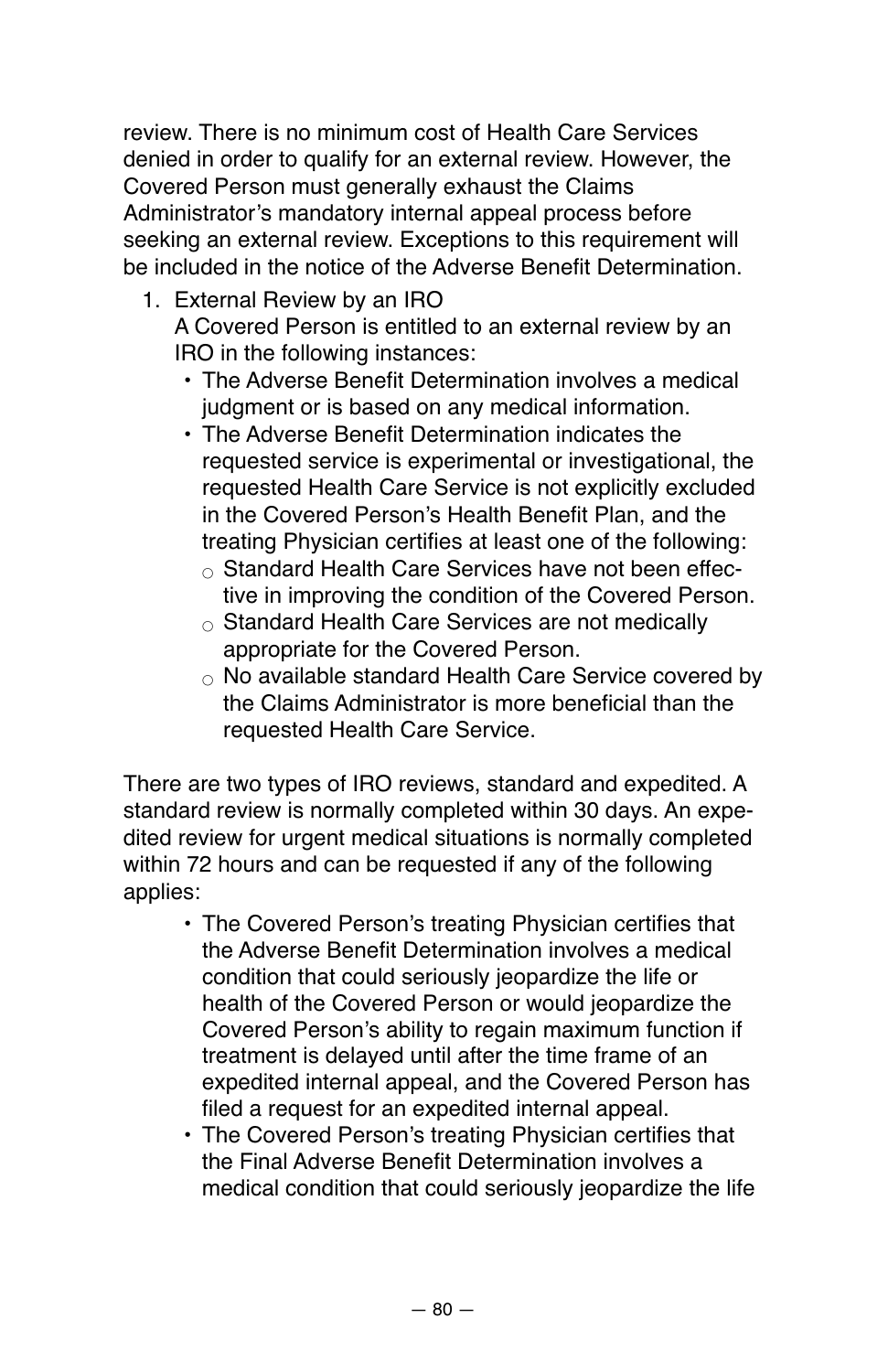or health of the Covered Person or would jeopardize the Covered Person's ability to regain maximum function if treatment is delayed until after the timeframe of a standard external review.

- The Final Adverse Benefit Determination concerns an admission, availability of care, continued stay, or Health Care Service for which the Covered Person received Emergency Services, but has not yet been discharged from a facility.
- An expedited internal appeal is already in progress for an Adverse Benefit Determination of experimental or investigational treatment and the Covered Person's treating Physician certifies in writing that the recommended Health Care Service or treatment would be significantly less effective if not promptly initiated.

NOTE: An expedited external review is not available for retrospective Final Adverse Benefit Determinations (meaning the Health Care Service has already been provided to the Covered Person).

- 2. External Review by the Ohio Department of Insurance A Covered Person is entitled to an external review by the Department in either of the following instances:
	- The Adverse Benefit Determination is based on a contractual issue that does not involve a medical judgment or medical information.
	- The Adverse Benefit Determination for an Emergency Medical Condition indicates that medical condition did not meet the definition of emergency AND the Claims Administrator's decision has already been upheld through an external review by an IRO.

# **D. Request for External Review**

Regardless of whether the external review case is to be reviewed by an IRO or the Department of Insurance, the Covered Person, or an Authorized Representative, must request an external review through the Claims Administrator within 180 days from your receipt of the notice of Adverse Benefit Determination after the mandatory internal appeal level.

All requests must be in writing, including by electronic means, except for a request for an expedited external review. Expedited external reviews may be requested orally. The Covered Person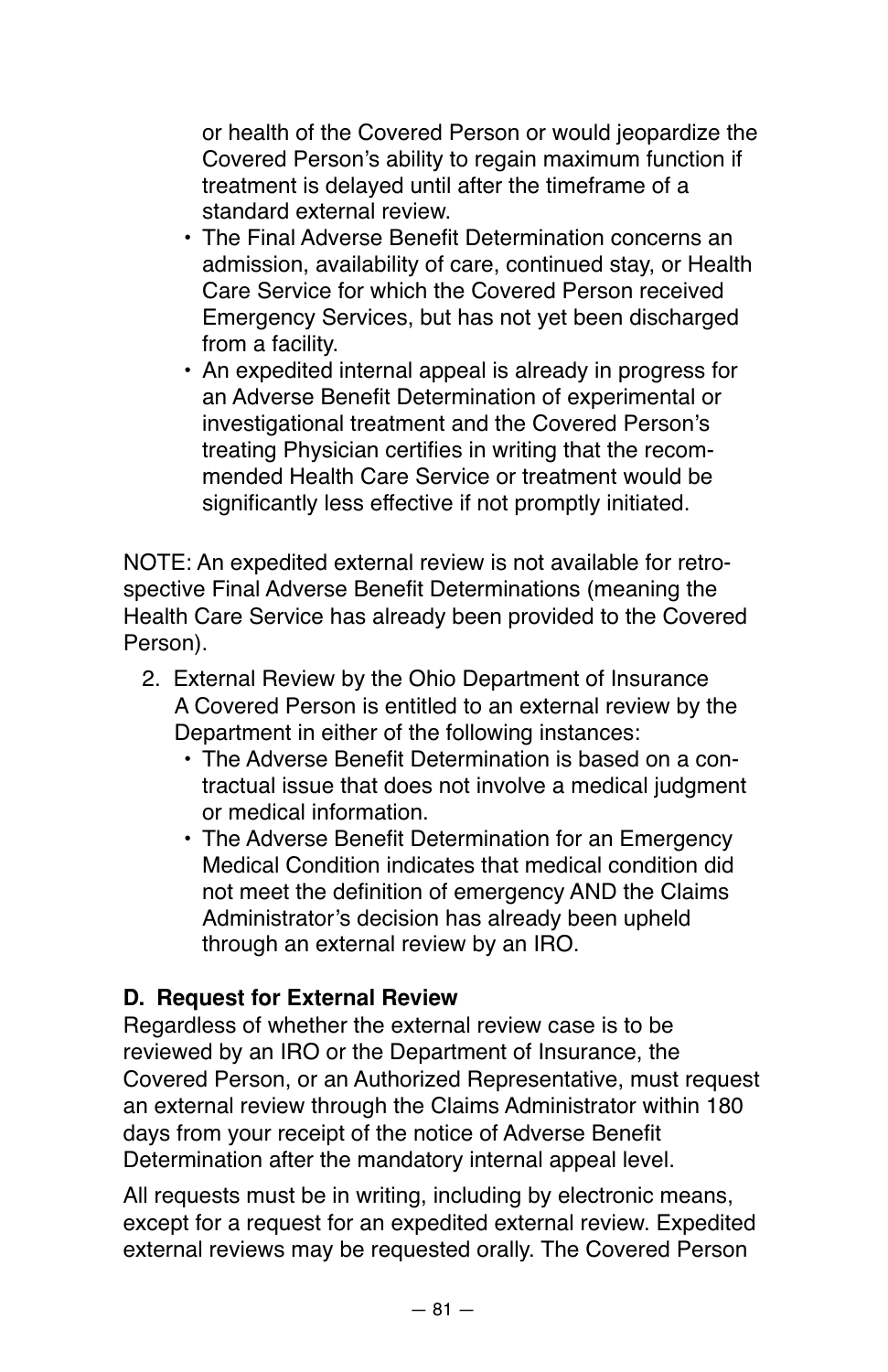will be required to consent to the release of applicable medical records and sign a medical records release authorization.

If the request is complete and eligible the Claims Administrator will initiate the external review and notify the Covered Person in writing, or immediately in the case of an expedited review, that the request is complete and eligible for external review. The notice will include the name and contact information for the assigned IRO or the Ohio Department of Insurance (as applicable) for the purpose of submitting additional information. When a standard review is requested, the notice will inform the Covered Person that, within 10 business days after receipt of the notice, they may submit additional information in writing to the IRO or the Ohio Department of Insurance (as applicable) for consideration in the review. The Claims Administrator will also forward all documents and information used to make the Adverse Benefit Determination to the assigned IRO or the Ohio Department of Insurance (as applicable).

If the request is not complete, the Claims Administrator will inform the Covered Person in writing and specify what information is needed to make the request complete. If the Claims Administrator determines that the Adverse Benefit Determination is not eligible for external review, the Claims Administrator must notify the Covered Person in writing and provide the Covered Person with the reason for the denial and inform the Covered Person that the denial may be appealed to the Ohio Department of Insurance.

The Ohio Department of Insurance may determine the request is eligible for external review regardless of the decision by the Claims Administrator and require that the request be referred for external review. The Department's decision will be made in accordance with the terms of the Health Benefit Plan and all applicable provisions of the law.

### **E. IRO Assignment**

When the Claims Administrator initiates an external review by an IRO, the Ohio Department of Insurance web based system randomly assigns the review to an accredited IRO that is qualified to conduct the review based on the type of Health Care Service. An IRO that has a conflict of interest with the Claims Administrator, the Covered Person, the health care provider or the health care facility will not be selected to conduct the review.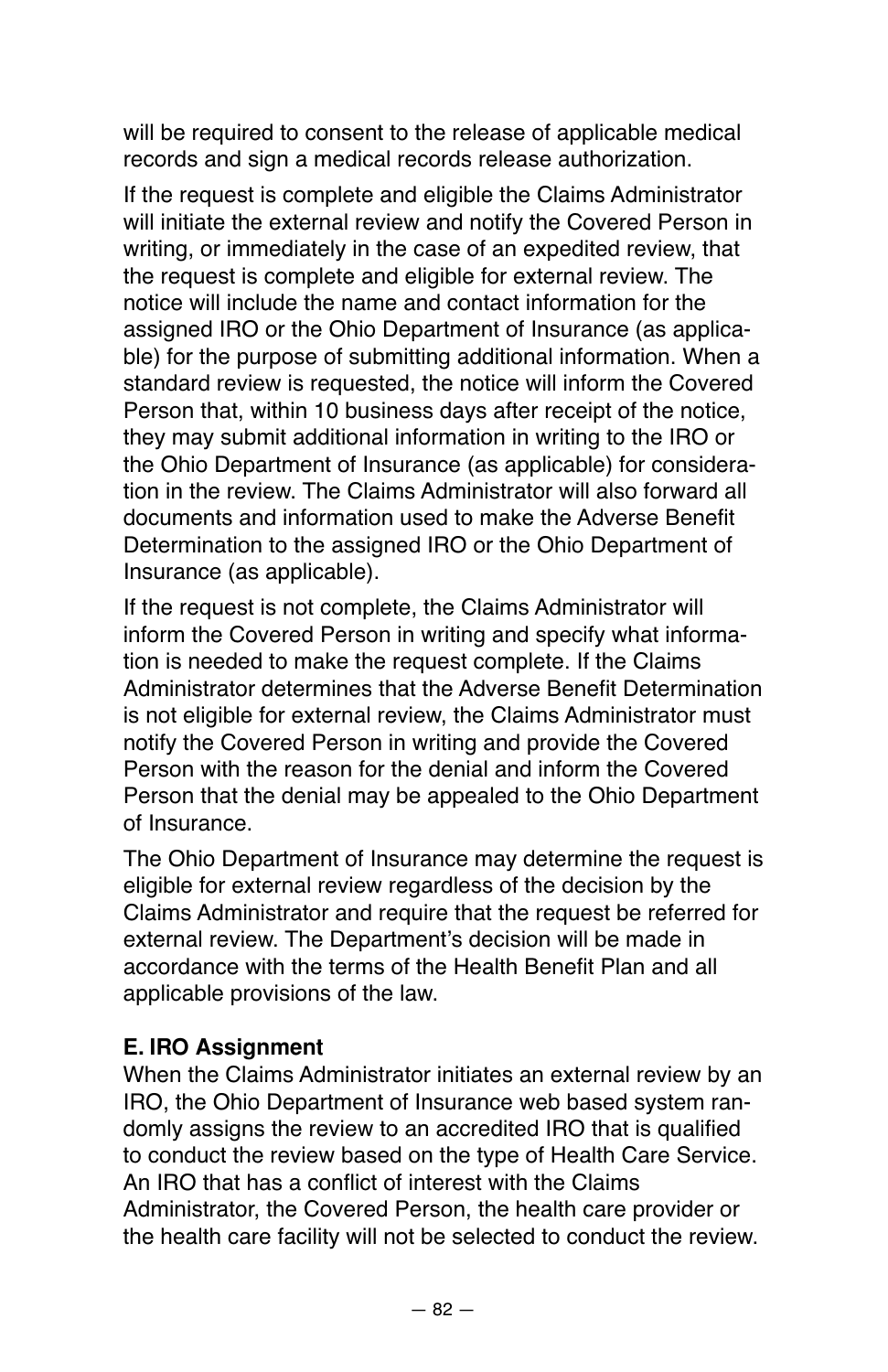# **F. Reconsideration by the Claims Administrator**

If you submit information to the Independent Review Organization or the Ohio Department of Insurance to consider, the Independent Review Organization or Ohio Department of Insurance will forward a copy of the information to the Claims Administrator. Upon receipt of the information, the Claims Administrator may reconsider its Adverse Benefit Determination and provide coverage for the Health Care Service in question. Reconsideration by the Claims Administrator will not delay or terminate an external review. If the Claims Administrator reverses an Adverse Benefit Determination, the Claims Administrator will notify you in writing and the Independent Review Organization will terminate the external review.

# **G. IRO Review and Decision**

The IRO must consider all documents and information considered by the Claims Administrator in making the Adverse Benefit Determination, any information submitted by the Covered Person and other information such as; the Covered Person's medical records, the attending health care professional's recommendation, consulting reports from appropriate health care professionals, the terms of coverage under the Health Benefit Plan, the most appropriate practice guidelines, clinical review criteria used by the Health Plan Issuer or its utilization review organization, and the opinions of the IRO's clinical reviewers.

The IRO will provide a written notice of its decision within 30 days of receipt by the Claims Administrator of a request for a standard review or within 72 hours of receipt by the Claims Administrator of a request for an expedited review. This notice will be sent to the Covered Person, the Claims Administrator and the Ohio Department of Insurance and must include the following information:

- A general description of the reason for the request for external review
- The date the Independent Review Organization was assigned by the Ohio Department of Insurance to conduct the external review
- The dates over which the external review was conducted
- The date on which the Independent Review Organization's decision was made
- The rationale for its decision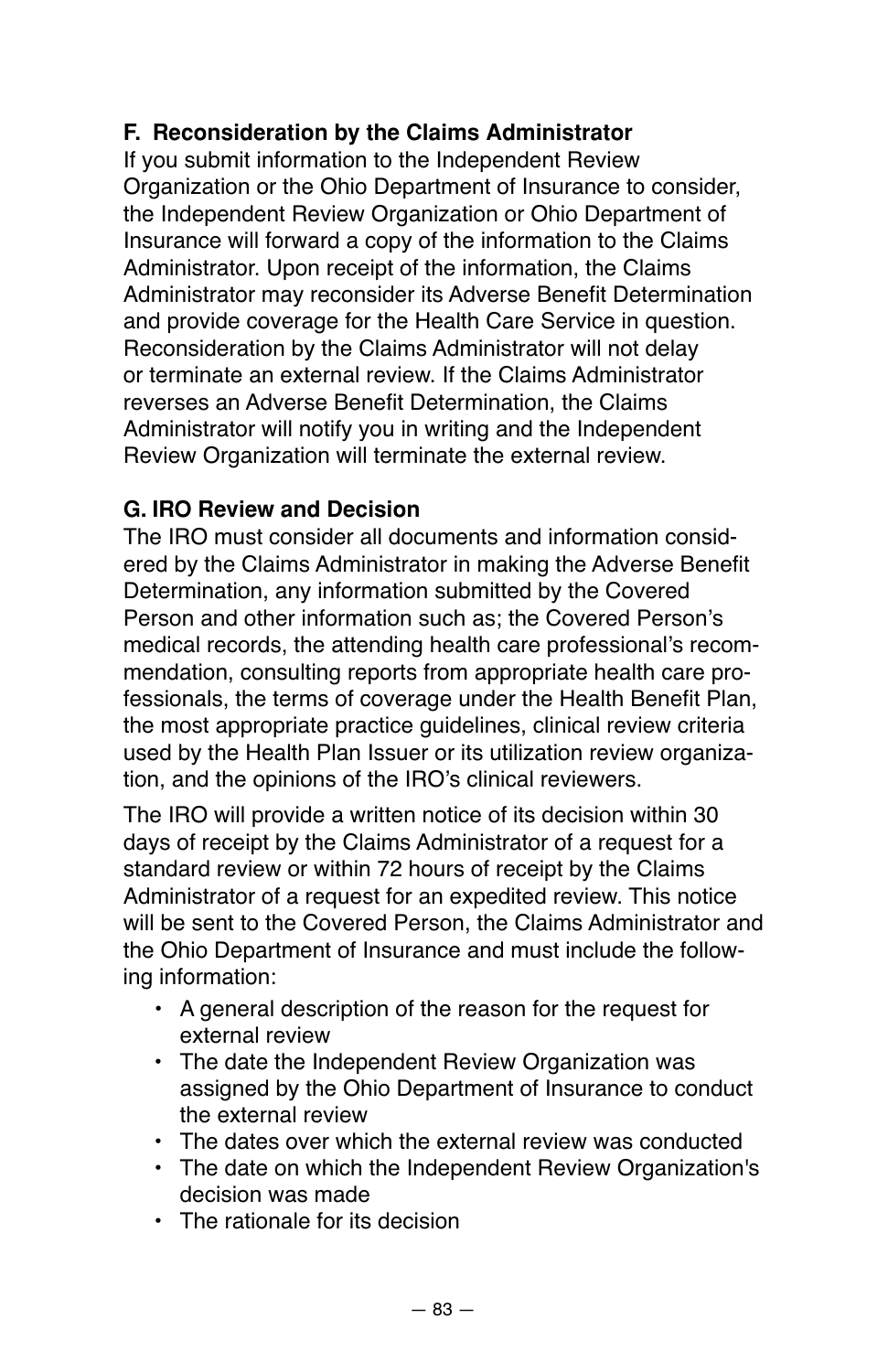• References to the evidence or documentation, including any evidence‐based standards, that was used or considered in reaching its decision

NOTE: Written decisions of an IRO concerning an Adverse Benefit Determination that involves a health care treatment or service that is stated to be experimental or investigational also includes the principle reason(s) for the IRO's decision and the written opinion of each clinical reviewer including their recommendation and their rationale for the recommendation.

# **H. Binding Nature of External Review Decision**

An external review decision is binding on the Claims Administrator except to the extent the Claims Administrator has other remedies available under state law. The decision is also binding on the Covered Person except to the extent the Covered Person has other remedies available under applicable state or federal law.

A Covered Person may not file a subsequent request for an external review involving the same Adverse Benefit Determination that was previously reviewed unless new medical or scientific evidence is submitted to the Claims Administrator.

# **I. If You Have Questions About Your Rights or Need Assistance**

You may contact the Claims Administrator at the customer service telephone number listed on your identification card. You may also contact the Ohio Department of Insurance:

Ohio Department of Insurance ATTN: Consumer Affairs 50 West Town Street, Suite 300 Columbus, Ohio 43215-4186 Telephone: 800-686-1526 / 614-644-2673 Fax: 614-644-3744 TDD: 614-644-3745 Contact ODI Consumer Affairs: https://secured.insurance.ohio.gov/ConsumServ/ConServComments.asp File a Consumer Complaint: http://insurance.ohio.gov/Consumer/OCS/Pages/ConsCompl.aspx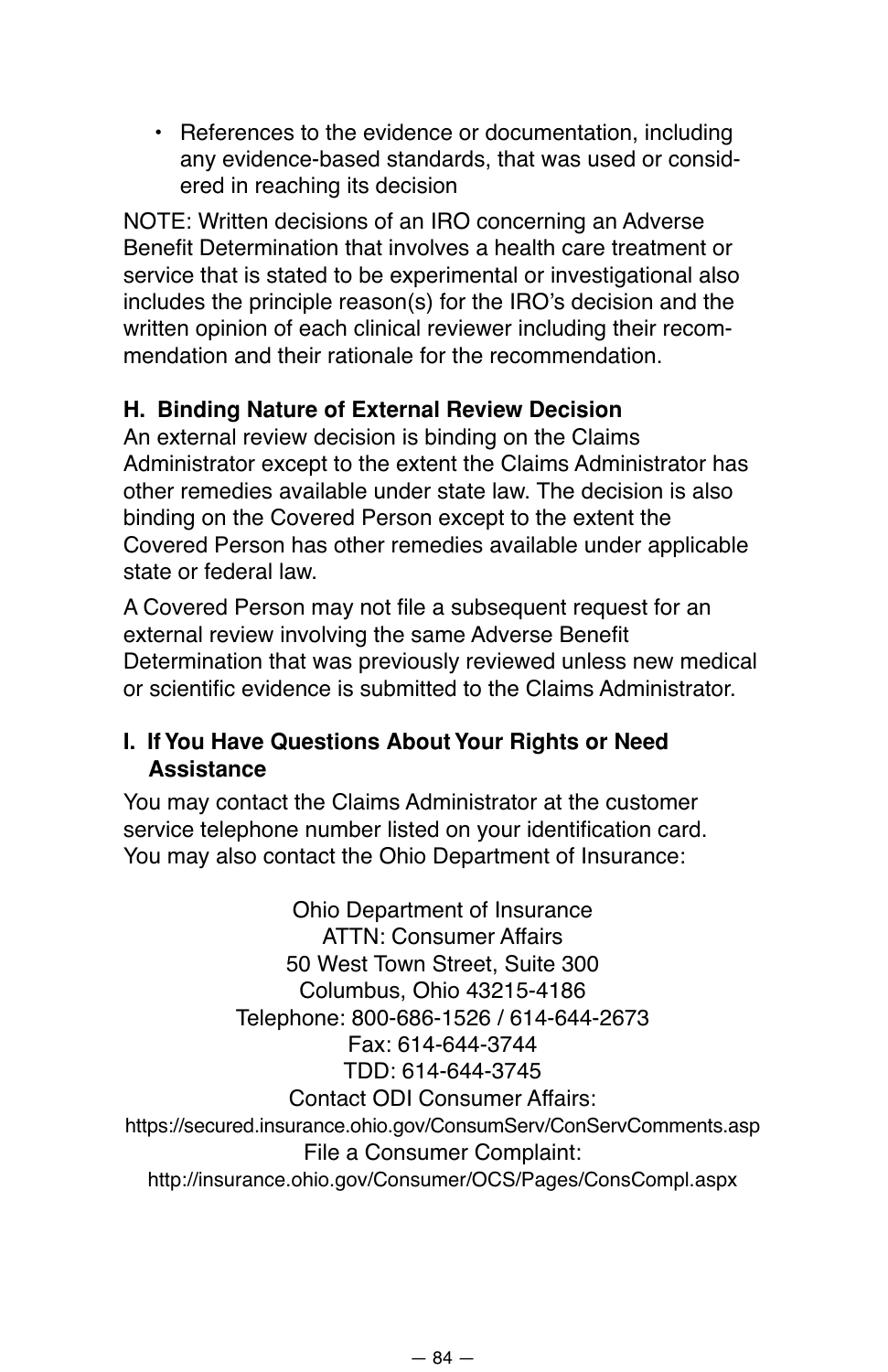# **Section XIV**

# **How to Use Your Benefits**

# **If You Need Hospital Care**

Present your health benefit Plan identification card when you enter the Hospital. You may not need to fill out claim forms or report any Hospital Charges to the Claims Administrator. The Hospital may instead bill the Claims Administrator directly and all covered services will be paid for you.

#### **If You Need Physician Care**

Show the Physician your health benefit identification card, and if requested, provide him with a claim form (which you can obtain from your employer or Claims Administrator) and ask him to bill the Claims Administrator for all of his services to you which are payable under this Plan — whether at his office, your home or in the Hospital — indicating diagnosis, date of service, and fees.

### **When to File a Claim**

If a claim for Covered Services has not been filed on you or your Dependents behalf, you should file a claim as soon as you receive Charges for services covered. Claim forms may be obtained from your Personnel Office, by calling your Claims Administrator or visiting their Internet site.

All claims relating to payment for a benefit covered by the Plan must be filed within the twelve-month (12) period following the date the benefit is received. A claim shall not be considered filed unless and until all required information relating to the service or benefit for which the claim is filed has been provided to the Claims Administrator.

#### **How to File a Claim for Other Health Services**

Sometimes the provider of healthcare does not bill the Claims Administrator directly, but bills you for such services.

Make sure that your bill from the provider of service contains all of the following information:

a. patient's name;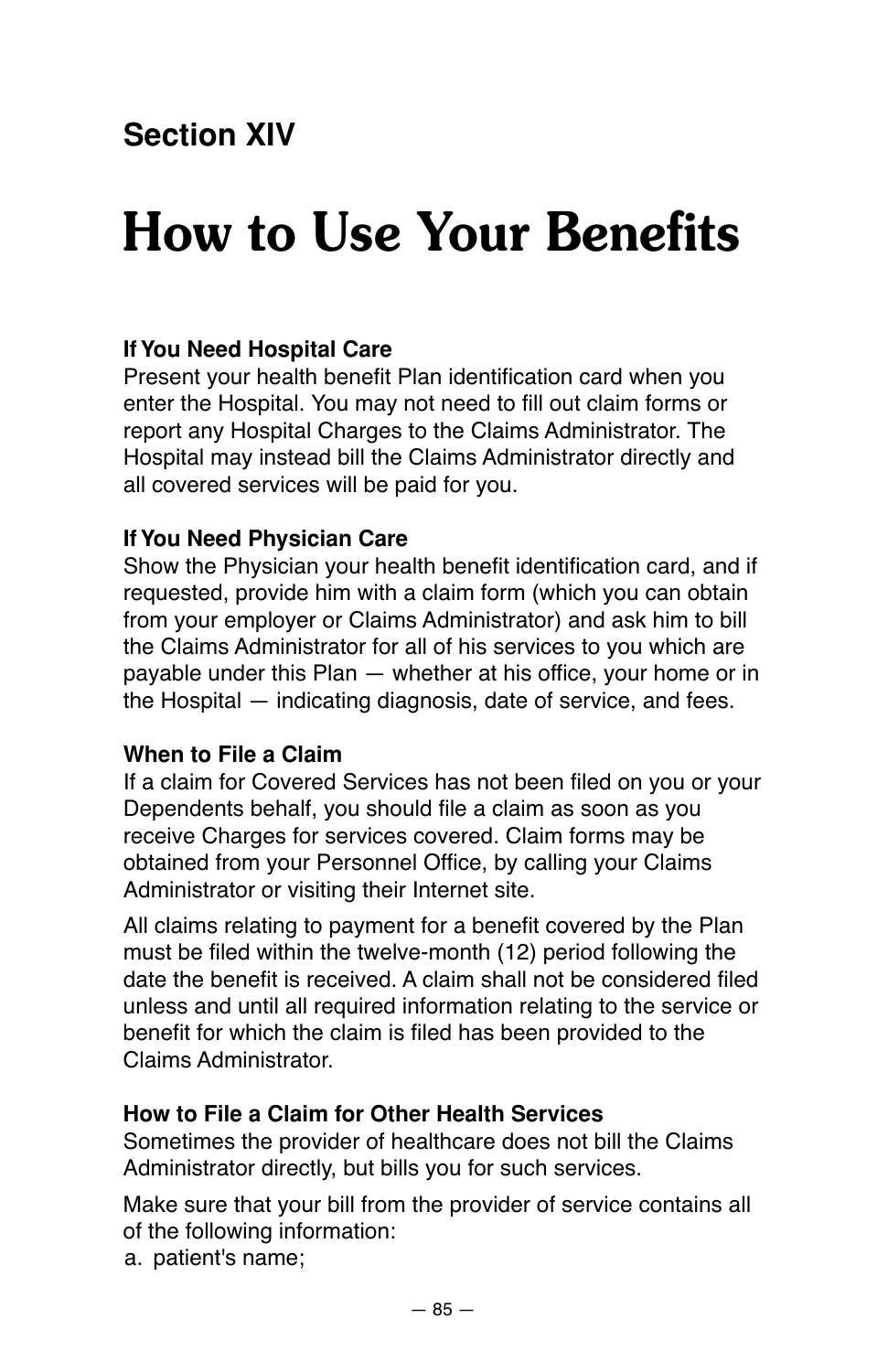- b. description of each service rendered;
- c. date(s) of each service rendered;
- e. diagnosis (if more than one diagnosis, indicate which diagnosis refers to each specific service rendered); and
- f. name, address and tax identification number of the provider of service.

Make a photocopy of the billing you receive from the provider of health service for your records and send the billing (if paid by you, make sure the bill so indicates this) with a completed claim form to your Claims Administrator:

| <b>Medical Mutual Services</b> | or AultCare             |
|--------------------------------|-------------------------|
| P.O. Box 6018                  | P.O. Box 6910           |
| Cleveland, Ohio 44101-1018     | Canton, Ohio 44706-0910 |

- 1. A separate claim form must be submitted for each family member for whom a claim is being made. The Plan maintains separate payment and Deductible records on you and each of your Dependents. It is necessary to submit another form with billings for subsequent service. If you have made payment to the provider, be sure the bill is marked paid or is accompanied by a paid receipt.
- 2. Please review the claim form carefully and follow the instructions it contains. It is not always necessary to complete every section. You need only complete those sections applicable to the claim being filed. For example, if no accident is involved, you need not complete the accident section. If the claim is on you, it is not necessary to complete the Dependent section, etc.

# **Method of Payment**

All payments will be made directly to you unless you specifically request otherwise.

### **Other Group Coverage**

Since this Plan contains a coordination of benefits provision, it is important that you advise the Claims Administrator of any other group health plan covering you or your Dependents. You should complete the appropriate section of your claim form in full.

NOTE: When another plan covers the claimant, send exact duplicates of all bills being submitted with a claim to each carrier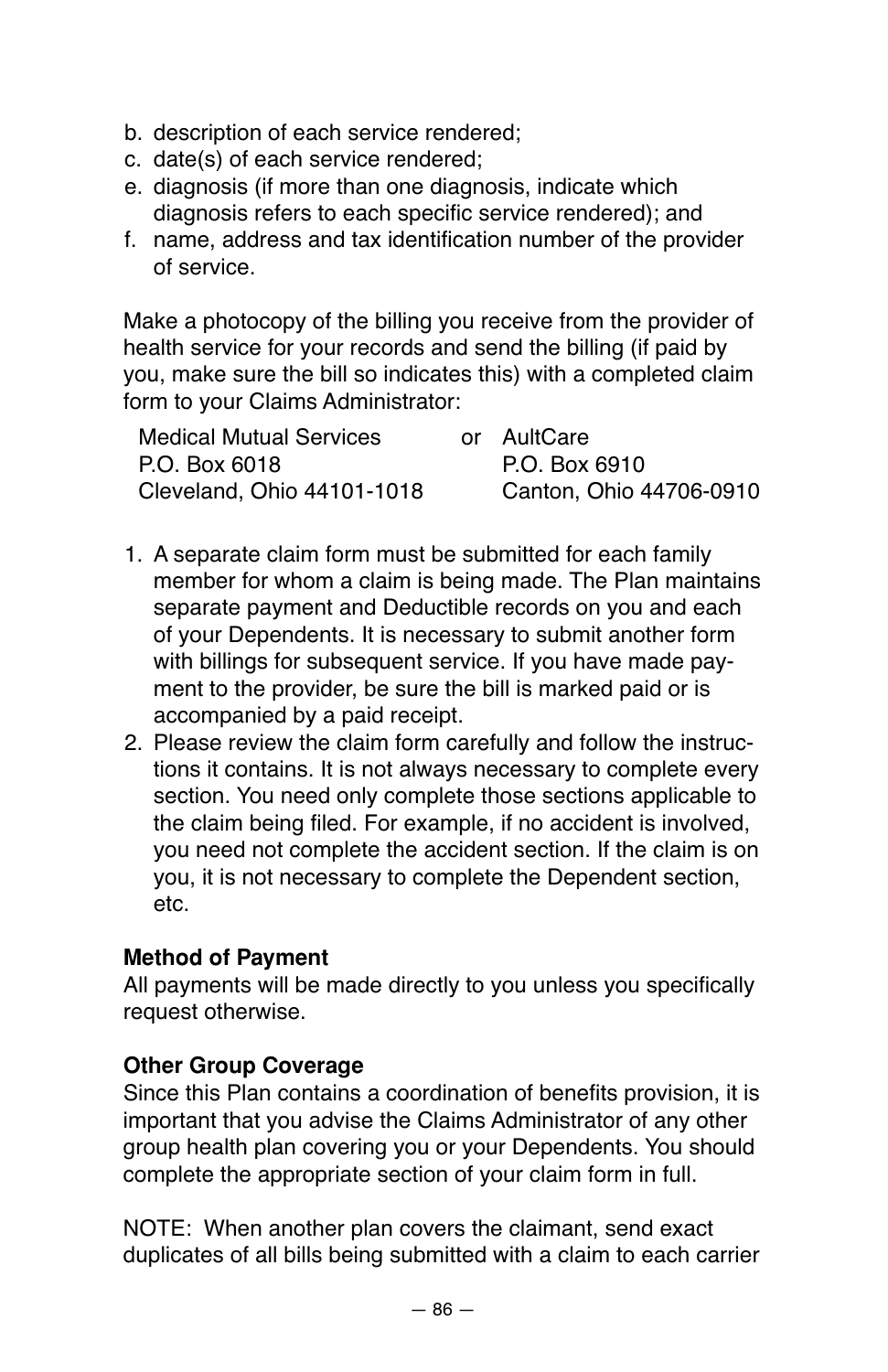involved to assist them in coordinating benefits without a lengthy delay. To help you to understand what coordination of benefits is and how it affects you, refer to "Coordination of Benefits Provision".

## **Incomplete Claim Forms**

Your Claims Administrator has simplified procedures for handling your health and welfare benefits by providing you with a claim form which contains the information necessary to process your claim. When a claim form is submitted without completion of all of these items, it is necessary for the Claims Administrator to request the information. This can cause unnecessary delays in providing you with your eligible benefits.

# **Late Submission of Claim**

Important: Claims submitted more than 12 months from date of service may be denied. You can assist your Claims Administrator by submitting your claims promptly and by following the claim filing instructions.

# **Right of Subrogation and Reimbursement**

The Plan shall be subrogated to the extent of any payments under this Plan of health coverage to all of the Plan Member's right of recovery regardless of the entity or individual from whom the recovery may be due. The Plan will have the right, at its discretion and Plan Administrator's sole instigation, to take legal action on behalf of the insured or on behalf of the Plan itself. Accepting benefits under this Plan for those incurred medical or dental Expenses automatically assigns to the Plan any rights the Covered Person may have to recover payments from any third party or insurer. As a condition to the Plan making payments for any medical or dental charges, the Plan Member must assign to the Plan his or her rights to any recovery arising out of or related to any act or omission that caused or contributed to the Injury or Illness for which such benefits are to be paid. Any amounts so recovered, however designated, shall be apportioned as follows: this Plan shall be fully reimbursed to the extent of its payments under this plan of health coverage. This Plan shall have priority over the Plan Member to the funds recovered and this Plan shall have priority over the Plan Member to any full or partial recovery. If any balance then remains from such recovery, it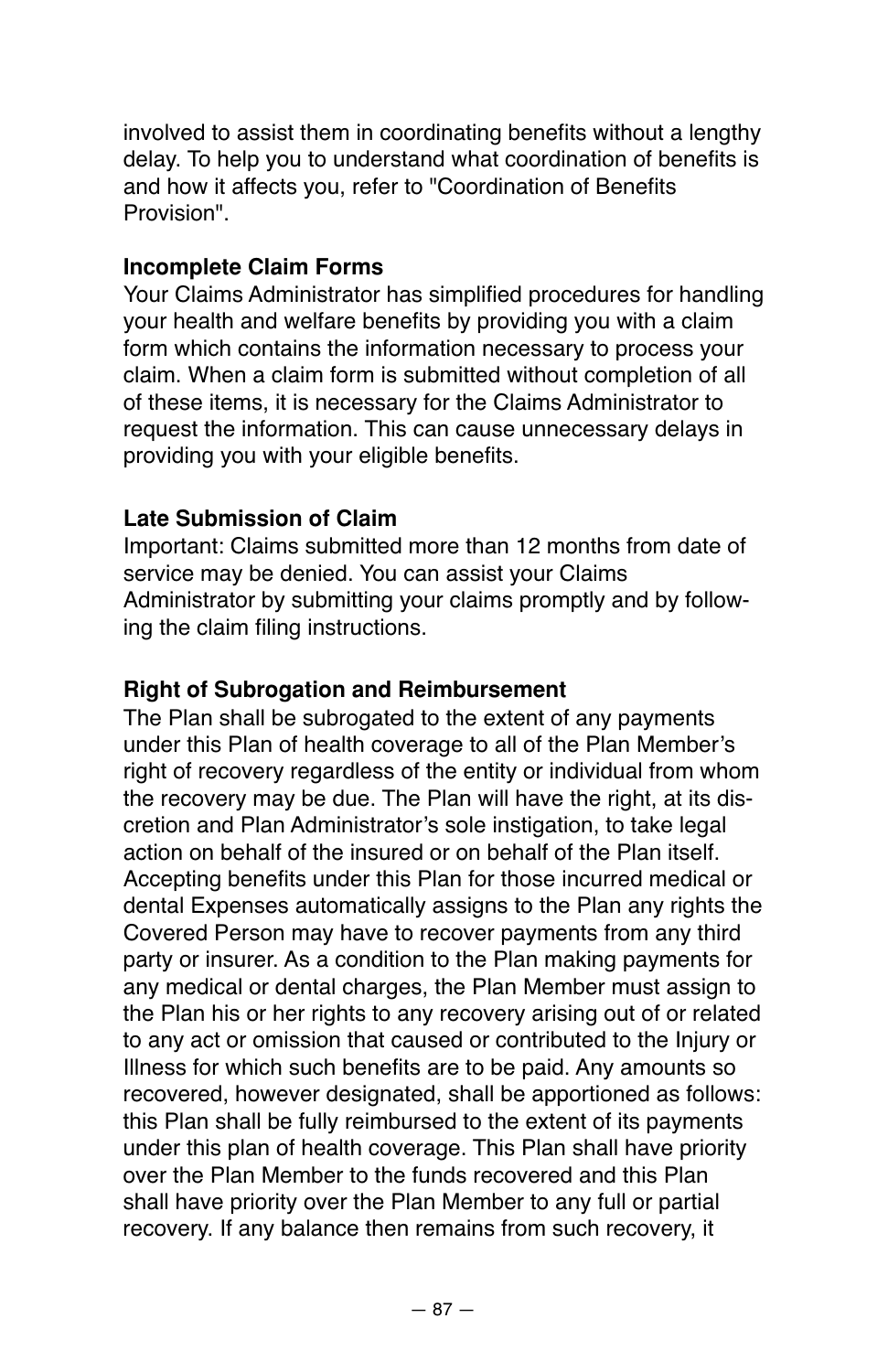shall be applied to reimburse the Plan Member and any other policy providing benefits to the Plan Member's as their interest may appear.

#### **Reimbursement**

If the Plan Member recovers damages from any party or through any coverage named above, he must hold in trust for the Plan the proceeds of the recovery, and must reimburse the Plan to the extent of payment made. The Plan is entitled to be completely compensated for any and all funds expended as a result of the Plan Member's Illness or Injury regardless if the Plan Member is fully or only partially compensated. The Plan takes priority over the Plan Member for both full and partial recovery.

The Plan maintains both a contractual right of reimbursement and a separate right of subrogation to any funds recovered by you. You acknowledge that the Plan's subrogation and reimbursement rights shall be considered the first priority claim against any third party or your own automobile or liability carrier, to be paid before any other claims which may exist are paid, including claims by you for general damages or attorney fees or other costs.